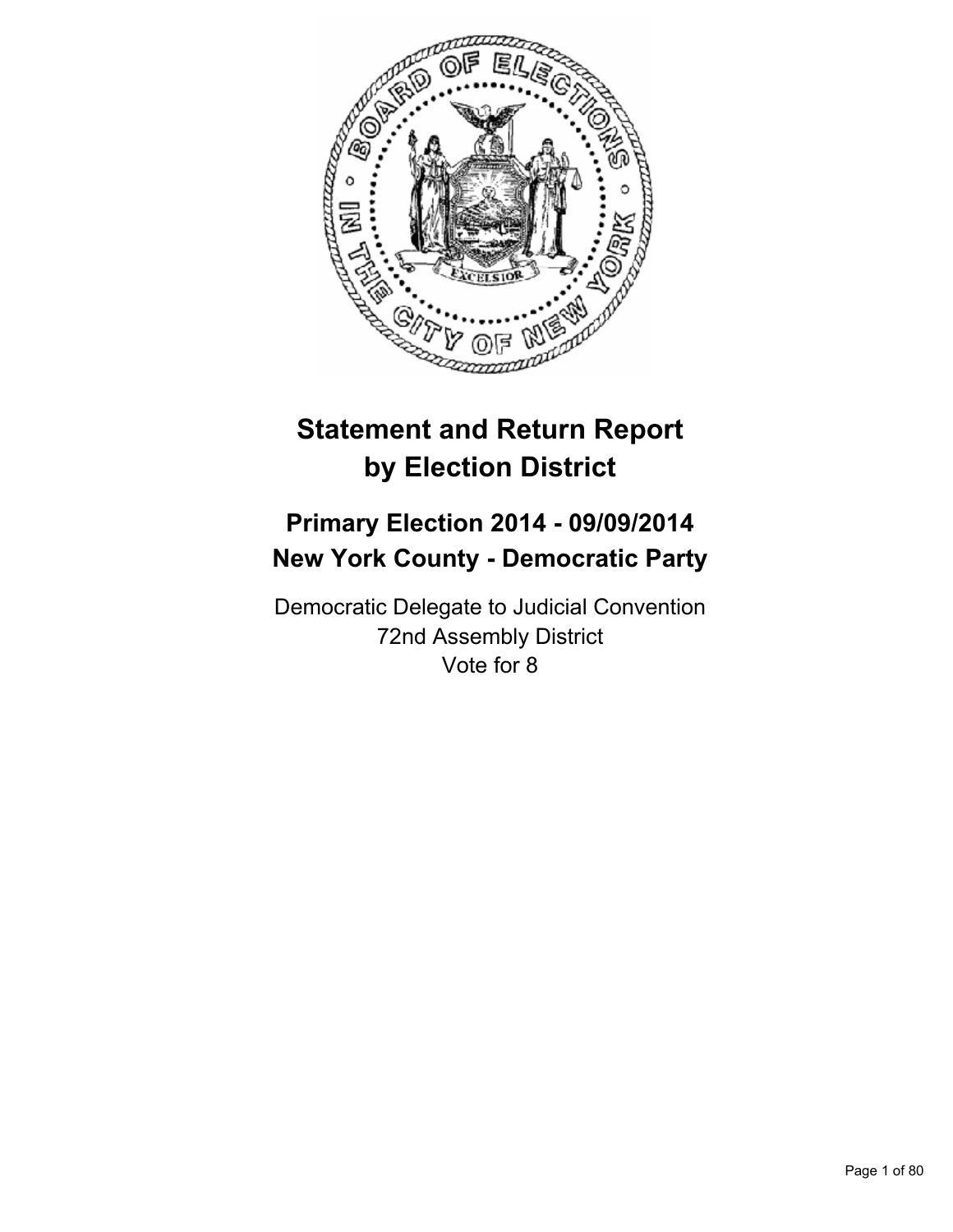

| <b>PUBLIC COUNTER</b>                                    | 65                |
|----------------------------------------------------------|-------------------|
| <b>EMERGENCY</b>                                         | 0                 |
| ABSENTEE/MILITARY                                        | $\overline{2}$    |
| <b>FEDERAL</b>                                           | 0                 |
| <b>AFFIDAVIT</b>                                         | $\mathbf{0}$      |
| <b>Total Ballots</b>                                     | 67                |
| Less - Inapplicable Federal/Special Presidential Ballots | $\mathbf 0$       |
| <b>Total Applicable Ballots</b>                          | 67                |
| <b>MARTHA RODRIGUEZ</b>                                  | 17                |
| PAULETTE O. SHOMO                                        | $12 \overline{ }$ |
| <b>MARIA MORILLO</b>                                     | 12                |
| <b>JUDITH CRUZ</b>                                       | 10                |
| ROLANDO CESPEDES                                         | 6                 |
| YOKARINA DUARTE                                          | 8                 |
| <b>GAIL ADDISS</b>                                       | 16                |
| CARMEN M. DE LA ROSA                                     | 11                |
| <b>EVELYN LINARES</b>                                    | 17                |
| <b>JOHN BRIAN MURTAUGH</b>                               | 10                |
| <b>MARTHA L. PEPIN</b>                                   | 12                |
| <b>FERNANDO BATISTA</b>                                  | 11                |
| <b>JOAN LAUFER</b>                                       | 17                |
| <b>MICHAEL ORTIZ</b>                                     | 9                 |
| <b>NILMA BAEZ</b>                                        | 5                 |
| <b>ALSACIA JIMENEZ</b>                                   | 8                 |
| <b>GRECIA I. FERMIN</b>                                  | $\mathbf 1$       |
| MERCEDES REGALADO                                        | 4                 |
| ERIKA NORTON (WRITE-IN)                                  | $\mathbf{1}$      |
| <b>GEORGE PRESTON (WRITE-IN)</b>                         | 1                 |
| UNATTRIBUTABLE WRITE-IN (WRITE-IN)                       | $\mathbf{1}$      |
| <b>Total Votes</b>                                       | 189               |
| Unrecorded                                               | 347               |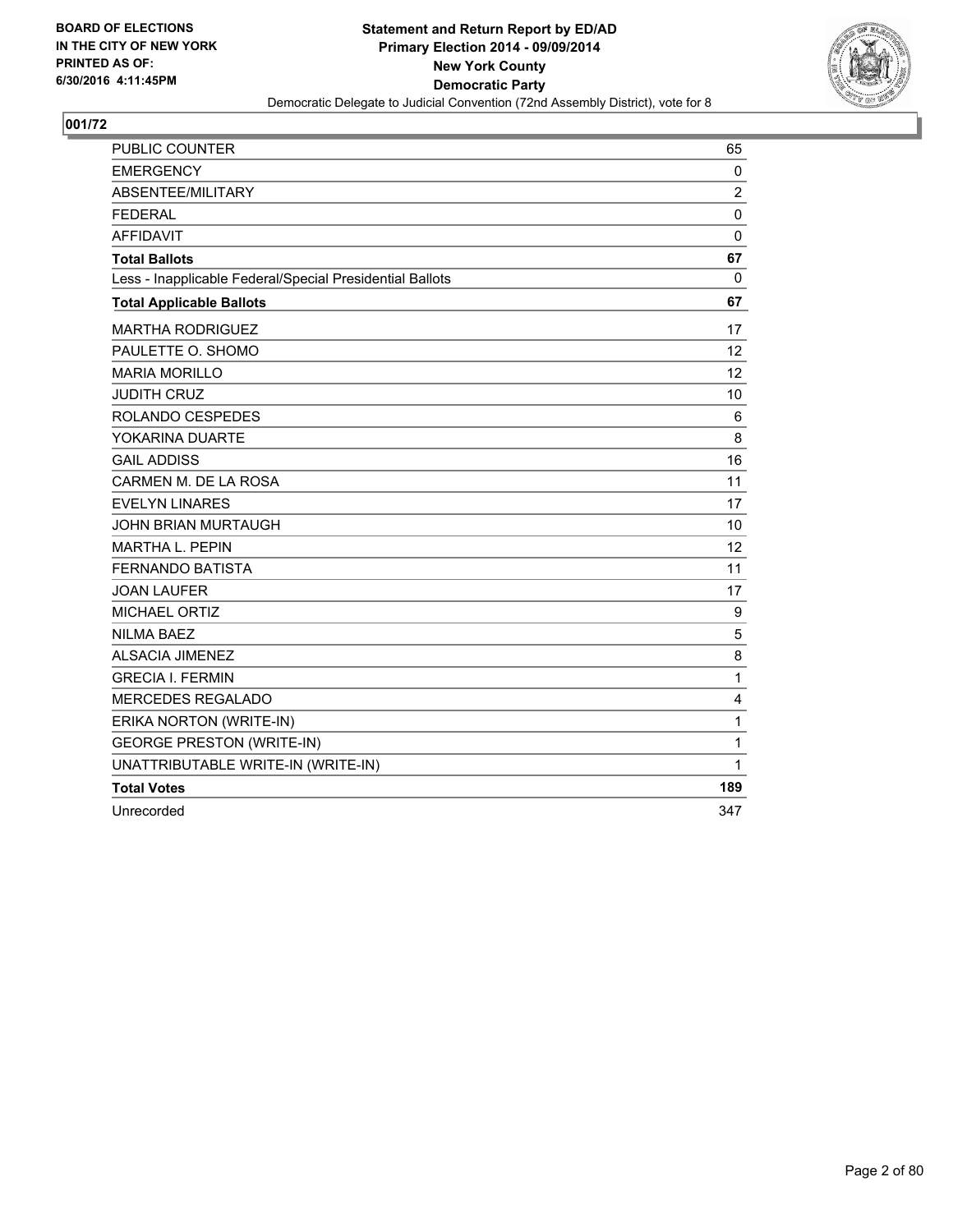

| <b>PUBLIC COUNTER</b>                                    | 120            |
|----------------------------------------------------------|----------------|
| <b>EMERGENCY</b>                                         | 0              |
| ABSENTEE/MILITARY                                        | $\overline{2}$ |
| <b>FEDERAL</b>                                           | $\mathbf 0$    |
| <b>AFFIDAVIT</b>                                         | $\mathbf 0$    |
| <b>Total Ballots</b>                                     | 122            |
| Less - Inapplicable Federal/Special Presidential Ballots | $\mathbf{0}$   |
| <b>Total Applicable Ballots</b>                          | 122            |
| <b>MARTHA RODRIGUEZ</b>                                  | 17             |
| PAULETTE O. SHOMO                                        | 14             |
| <b>MARIA MORILLO</b>                                     | 11             |
| <b>JUDITH CRUZ</b>                                       | 12             |
| ROLANDO CESPEDES                                         | 11             |
| YOKARINA DUARTE                                          | 15             |
| <b>GAIL ADDISS</b>                                       | 16             |
| CARMEN M. DE LA ROSA                                     | 17             |
| <b>EVELYN LINARES</b>                                    | 20             |
| <b>JOHN BRIAN MURTAUGH</b>                               | 8              |
| <b>MARTHA L. PEPIN</b>                                   | 11             |
| <b>FERNANDO BATISTA</b>                                  | $\overline{7}$ |
| <b>JOAN LAUFER</b>                                       | 8              |
| <b>MICHAEL ORTIZ</b>                                     | 8              |
| <b>NILMA BAEZ</b>                                        | 5              |
| <b>ALSACIA JIMENEZ</b>                                   | 5              |
| <b>GRECIA I. FERMIN</b>                                  | 3              |
| <b>MERCEDES REGALADO</b>                                 | 5              |
| <b>Total Votes</b>                                       | 193            |
| Unrecorded                                               | 783            |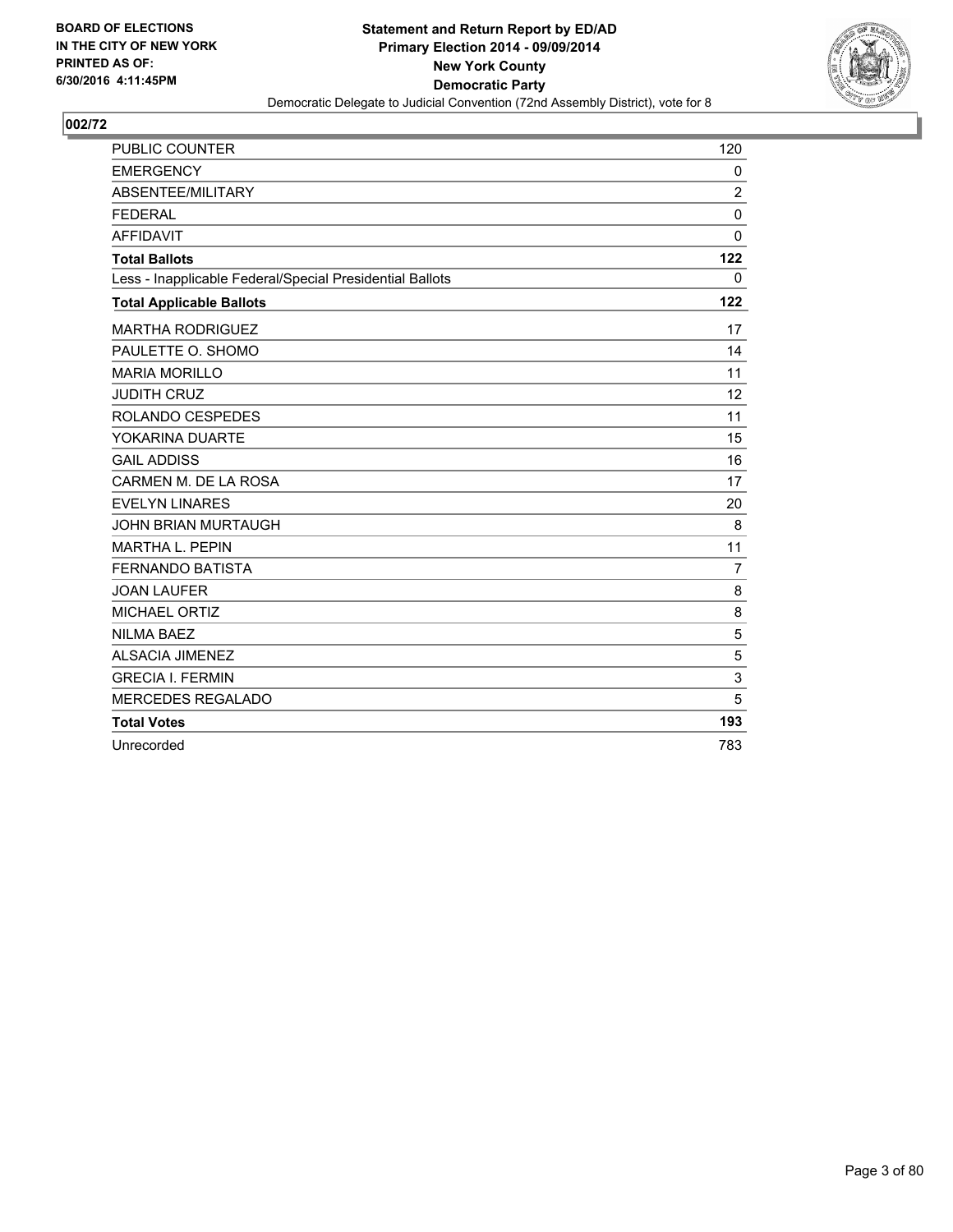

| <b>PUBLIC COUNTER</b>                                    | 111          |
|----------------------------------------------------------|--------------|
| <b>EMERGENCY</b>                                         | 0            |
| ABSENTEE/MILITARY                                        | 3            |
| <b>FEDERAL</b>                                           | 0            |
| <b>AFFIDAVIT</b>                                         | $\mathbf{1}$ |
| <b>Total Ballots</b>                                     | 115          |
| Less - Inapplicable Federal/Special Presidential Ballots | $\mathbf{0}$ |
| <b>Total Applicable Ballots</b>                          | 115          |
| <b>MARTHA RODRIGUEZ</b>                                  | 21           |
| PAULETTE O. SHOMO                                        | 10           |
| <b>MARIA MORILLO</b>                                     | 23           |
| <b>JUDITH CRUZ</b>                                       | 11           |
| ROLANDO CESPEDES                                         | 19           |
| YOKARINA DUARTE                                          | 13           |
| <b>GAIL ADDISS</b>                                       | 11           |
| CARMEN M. DE LA ROSA                                     | 21           |
| <b>EVELYN LINARES</b>                                    | 26           |
| <b>JOHN BRIAN MURTAUGH</b>                               | 11           |
| <b>MARTHA L. PEPIN</b>                                   | 12           |
| <b>FERNANDO BATISTA</b>                                  | 10           |
| <b>JOAN LAUFER</b>                                       | 11           |
| <b>MICHAEL ORTIZ</b>                                     | 13           |
| <b>NILMA BAEZ</b>                                        | 10           |
| <b>ALSACIA JIMENEZ</b>                                   | 10           |
| <b>GRECIA I. FERMIN</b>                                  | 8            |
| <b>MERCEDES REGALADO</b>                                 | 5            |
| <b>Total Votes</b>                                       | 245          |
| Unrecorded                                               | 675          |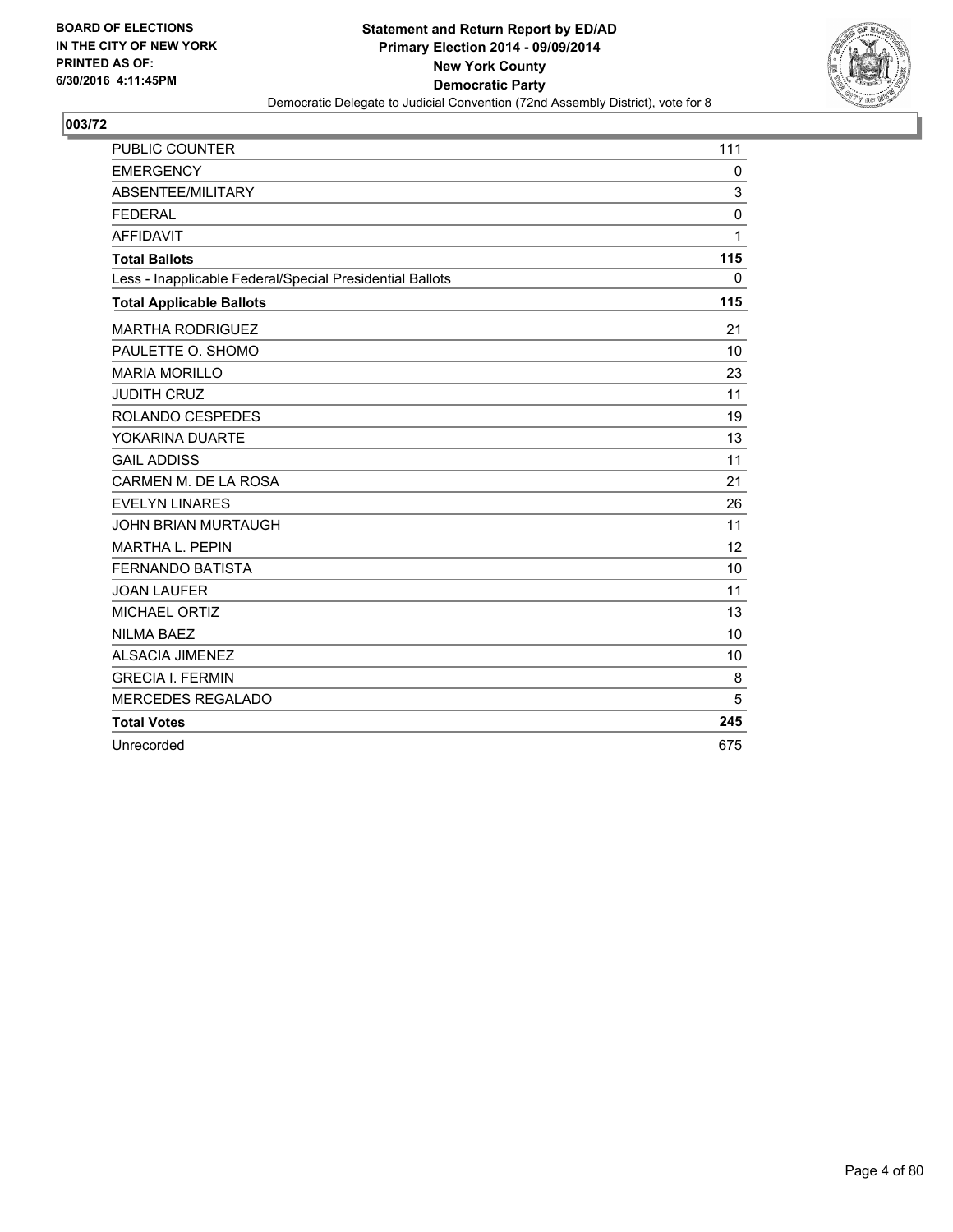

| <b>PUBLIC COUNTER</b>                                    | 138          |
|----------------------------------------------------------|--------------|
| <b>EMERGENCY</b>                                         | $\mathbf{0}$ |
| ABSENTEE/MILITARY                                        | 9            |
| <b>FEDERAL</b>                                           | $\mathbf{0}$ |
| <b>AFFIDAVIT</b>                                         | $\mathbf{0}$ |
| <b>Total Ballots</b>                                     | 147          |
| Less - Inapplicable Federal/Special Presidential Ballots | $\mathbf{0}$ |
| <b>Total Applicable Ballots</b>                          | 147          |
| <b>MARTHA RODRIGUEZ</b>                                  | 26           |
| PAULETTE O. SHOMO                                        | 11           |
| <b>MARIA MORILLO</b>                                     | 25           |
| <b>JUDITH CRUZ</b>                                       | 13           |
| <b>ROLANDO CESPEDES</b>                                  | 13           |
| YOKARINA DUARTE                                          | 10           |
| <b>GAIL ADDISS</b>                                       | 8            |
| CARMEN M. DE LA ROSA                                     | 17           |
| <b>EVELYN LINARES</b>                                    | 26           |
| <b>JOHN BRIAN MURTAUGH</b>                               | 17           |
| <b>MARTHA L. PEPIN</b>                                   | 20           |
| <b>FERNANDO BATISTA</b>                                  | 24           |
| <b>JOAN LAUFER</b>                                       | 20           |
| <b>MICHAEL ORTIZ</b>                                     | 24           |
| <b>NILMA BAEZ</b>                                        | 19           |
| <b>ALSACIA JIMENEZ</b>                                   | 15           |
| <b>GRECIA I. FERMIN</b>                                  | 11           |
| MERCEDES REGALADO                                        | 8            |
| UNATTRIBUTABLE WRITE-IN (WRITE-IN)                       | 3            |
| <b>Total Votes</b>                                       | 310          |
| Unrecorded                                               | 866          |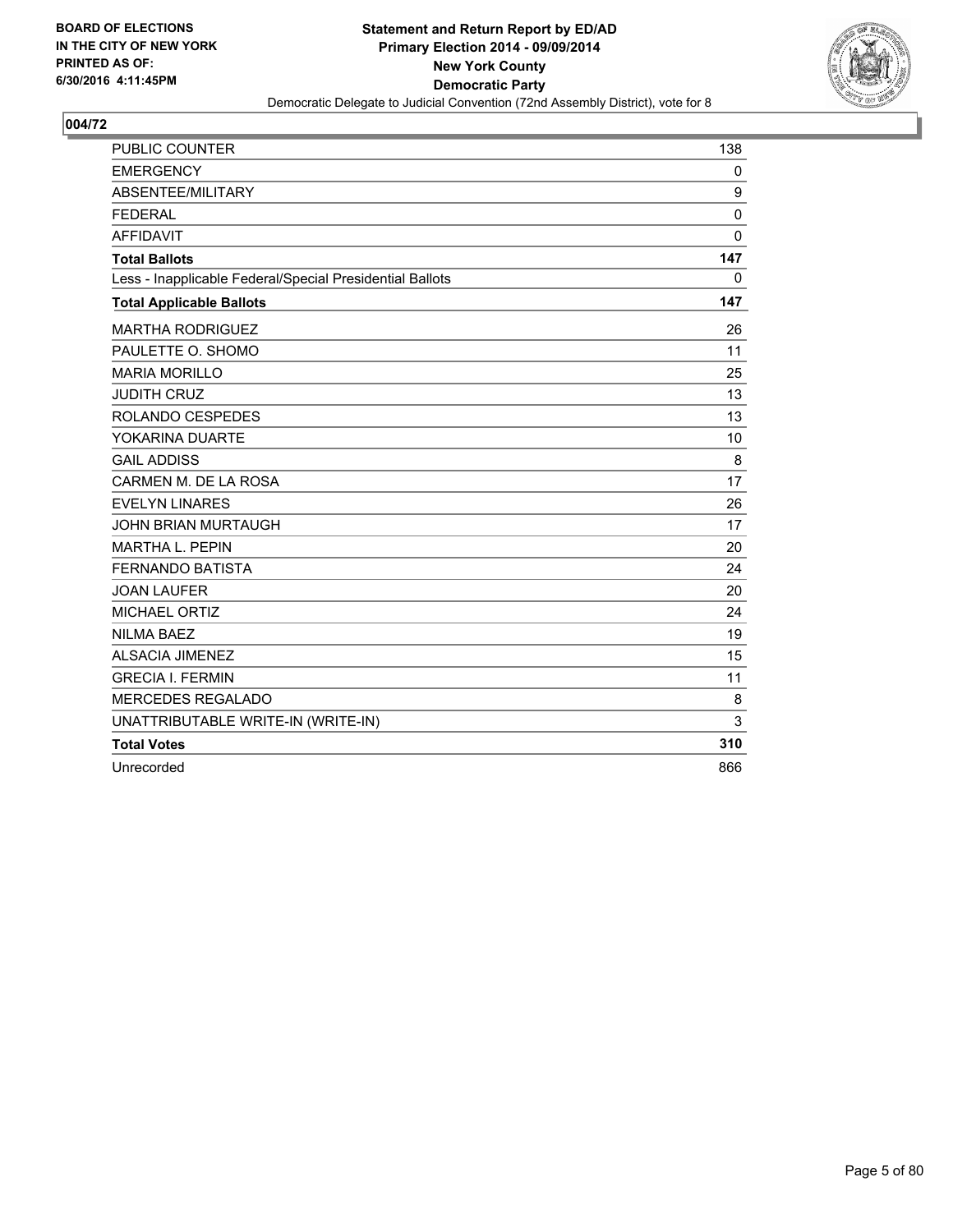

| <b>PUBLIC COUNTER</b>                                    | 117               |
|----------------------------------------------------------|-------------------|
| <b>EMERGENCY</b>                                         | 0                 |
| ABSENTEE/MILITARY                                        | $\mathbf{1}$      |
| <b>FEDERAL</b>                                           | 0                 |
| <b>AFFIDAVIT</b>                                         | 1                 |
| <b>Total Ballots</b>                                     | 119               |
| Less - Inapplicable Federal/Special Presidential Ballots | 0                 |
| <b>Total Applicable Ballots</b>                          | 119               |
| <b>MARTHA RODRIGUEZ</b>                                  | $12 \overline{ }$ |
| PAULETTE O. SHOMO                                        | $\overline{2}$    |
| <b>MARIA MORILLO</b>                                     | 10                |
| <b>JUDITH CRUZ</b>                                       | 8                 |
| <b>ROLANDO CESPEDES</b>                                  | 4                 |
| YOKARINA DUARTE                                          | 6                 |
| <b>GAIL ADDISS</b>                                       | $\overline{c}$    |
| CARMEN M. DE LA ROSA                                     | 11                |
| <b>EVELYN LINARES</b>                                    | 19                |
| <b>JOHN BRIAN MURTAUGH</b>                               | 11                |
| <b>MARTHA L. PEPIN</b>                                   | 13                |
| <b>FERNANDO BATISTA</b>                                  | 16                |
| <b>JOAN LAUFER</b>                                       | 11                |
| <b>MICHAEL ORTIZ</b>                                     | 12                |
| <b>NILMA BAEZ</b>                                        | 14                |
| <b>ALSACIA JIMENEZ</b>                                   | 11                |
| <b>GRECIA I. FERMIN</b>                                  | 4                 |
| MERCEDES REGALADO                                        | 6                 |
| ARGENTINA CRUZ (WRITE-IN)                                | $\mathbf 1$       |
| UNATTRIBUTABLE WRITE-IN (WRITE-IN)                       | $\mathbf{1}$      |
| YDANIS RODRIGUEZ (WRITE-IN)                              | 1                 |
| <b>Total Votes</b>                                       | 175               |
| Unrecorded                                               | 777               |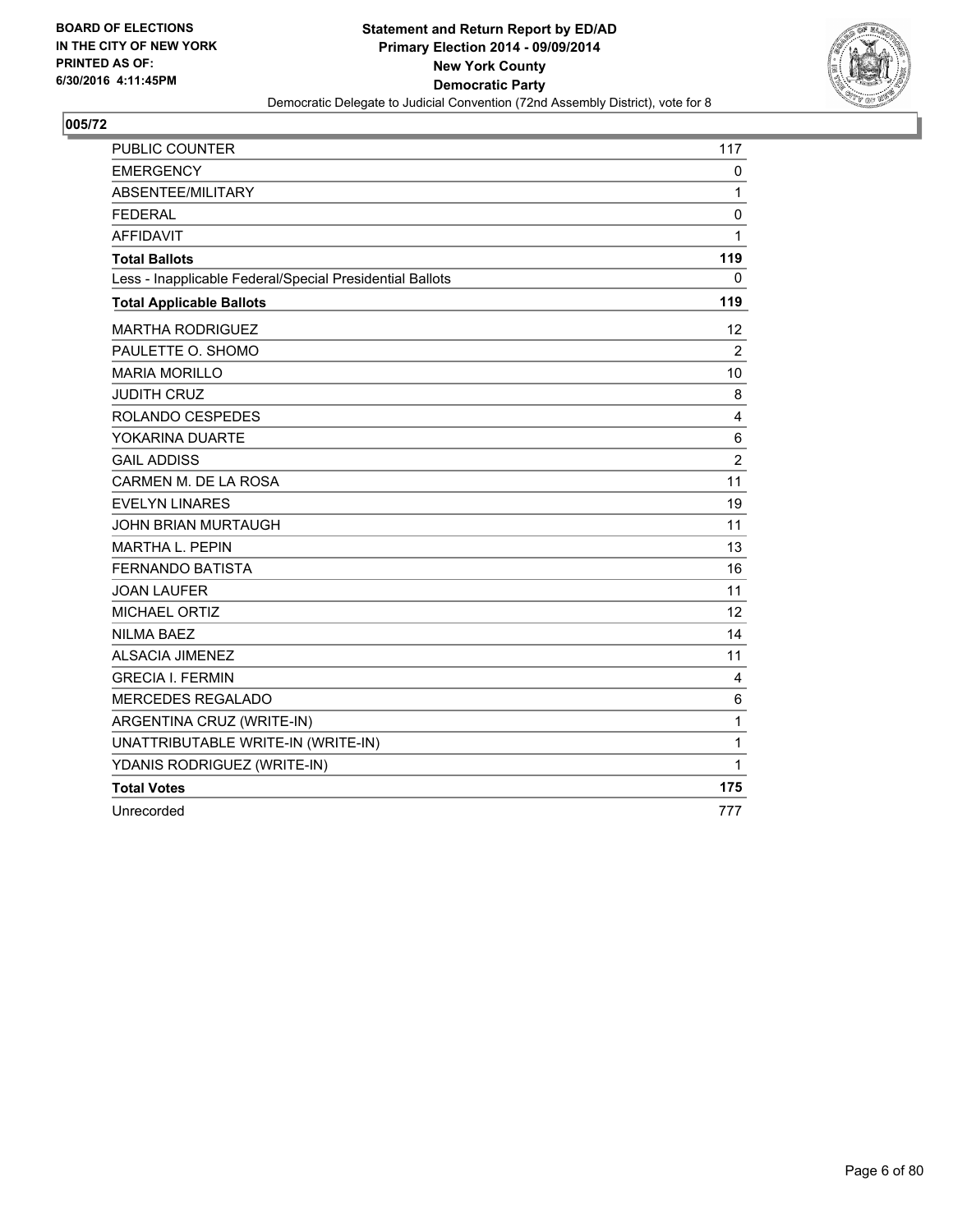

| <b>PUBLIC COUNTER</b>                                    | 110            |
|----------------------------------------------------------|----------------|
| <b>EMERGENCY</b>                                         | 0              |
| <b>ABSENTEE/MILITARY</b>                                 | 0              |
| <b>FEDERAL</b>                                           | $\mathbf 0$    |
| <b>AFFIDAVIT</b>                                         | $\overline{2}$ |
| <b>Total Ballots</b>                                     | 112            |
| Less - Inapplicable Federal/Special Presidential Ballots | 0              |
| <b>Total Applicable Ballots</b>                          | 112            |
| <b>MARTHA RODRIGUEZ</b>                                  | 23             |
| PAULETTE O. SHOMO                                        | $\overline{2}$ |
| <b>MARIA MORILLO</b>                                     | 18             |
| <b>JUDITH CRUZ</b>                                       | 9              |
| ROLANDO CESPEDES                                         | 13             |
| YOKARINA DUARTE                                          | 11             |
| <b>GAIL ADDISS</b>                                       | 3              |
| CARMEN M. DE LA ROSA                                     | 16             |
| <b>EVELYN LINARES</b>                                    | 27             |
| <b>JOHN BRIAN MURTAUGH</b>                               | 8              |
| <b>MARTHA L. PEPIN</b>                                   | 8              |
| <b>FERNANDO BATISTA</b>                                  | 24             |
| <b>JOAN LAUFER</b>                                       | 9              |
| MICHAEL ORTIZ                                            | 13             |
| <b>NILMA BAEZ</b>                                        | 13             |
| <b>ALSACIA JIMENEZ</b>                                   | 13             |
| <b>GRECIA I. FERMIN</b>                                  | $\overline{c}$ |
| <b>MERCEDES REGALADO</b>                                 | 6              |
| UNATTRIBUTABLE WRITE-IN (WRITE-IN)                       | $\mathbf{1}$   |
| UNCOUNTED WRITE-IN PER STATUTE (WRITE-IN)                | 1              |
| <b>Total Votes</b>                                       | 220            |
| Unrecorded                                               | 676            |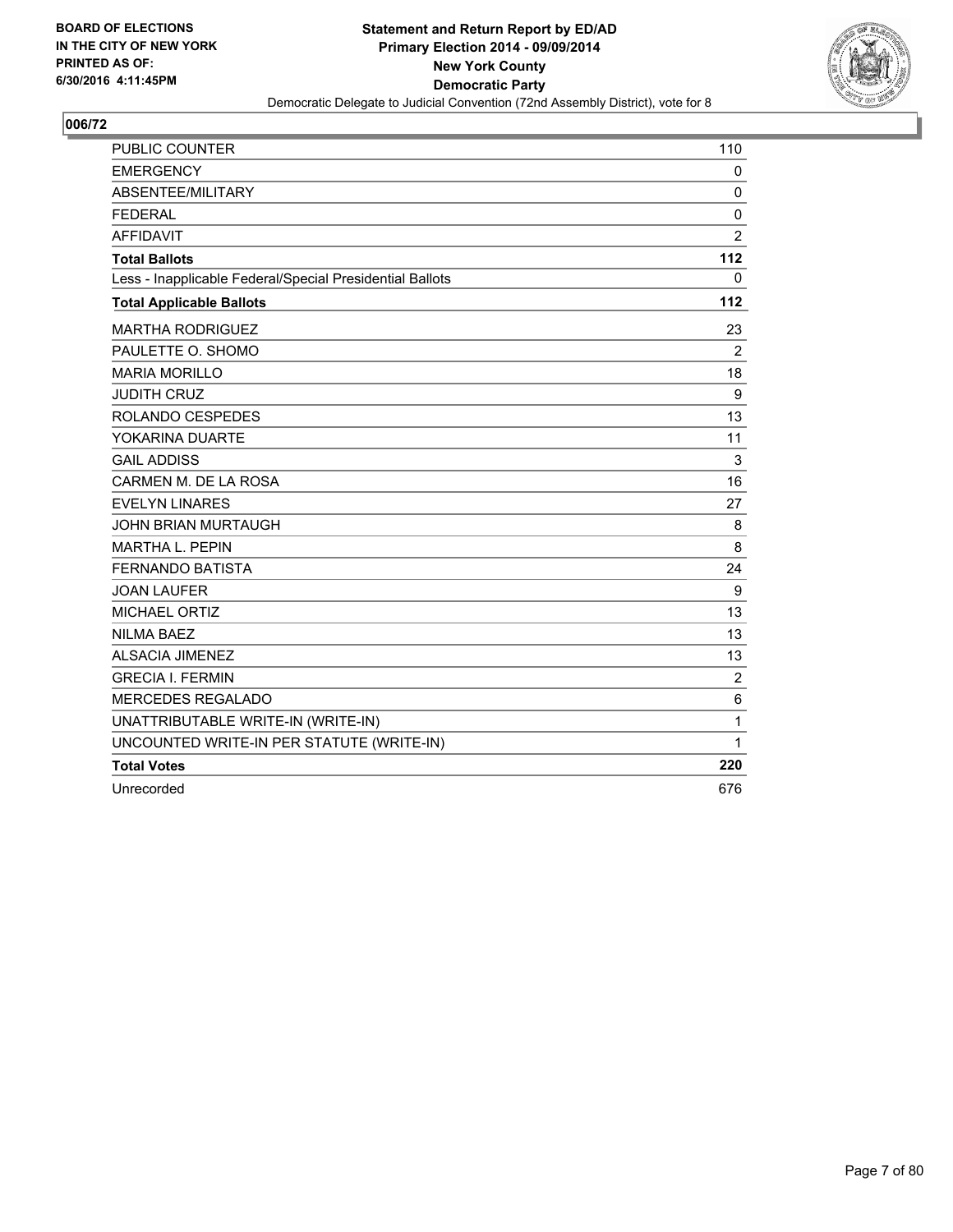

| <b>PUBLIC COUNTER</b>                                    | 105            |
|----------------------------------------------------------|----------------|
| <b>EMERGENCY</b>                                         | $\mathbf{0}$   |
| ABSENTEE/MILITARY                                        | 2              |
| <b>FEDERAL</b>                                           | 0              |
| <b>AFFIDAVIT</b>                                         | $\mathbf{0}$   |
| <b>Total Ballots</b>                                     | 107            |
| Less - Inapplicable Federal/Special Presidential Ballots | $\mathbf{0}$   |
| <b>Total Applicable Ballots</b>                          | 107            |
| <b>MARTHA RODRIGUEZ</b>                                  | 12             |
| PAULETTE O. SHOMO                                        | $\overline{7}$ |
| <b>MARIA MORILLO</b>                                     | 12             |
| <b>JUDITH CRUZ</b>                                       | 14             |
| <b>ROLANDO CESPEDES</b>                                  | 6              |
| YOKARINA DUARTE                                          | 9              |
| <b>GAIL ADDISS</b>                                       | 4              |
| CARMEN M. DE LA ROSA                                     | 18             |
| <b>EVELYN LINARES</b>                                    | 24             |
| <b>JOHN BRIAN MURTAUGH</b>                               | $\overline{7}$ |
| <b>MARTHA L. PEPIN</b>                                   | 12             |
| <b>FERNANDO BATISTA</b>                                  | 15             |
| <b>JOAN LAUFER</b>                                       | 8              |
| <b>MICHAEL ORTIZ</b>                                     | 11             |
| <b>NILMA BAEZ</b>                                        | 13             |
| <b>ALSACIA JIMENEZ</b>                                   | 15             |
| <b>GRECIA I. FERMIN</b>                                  | 10             |
| MERCEDES REGALADO                                        | 10             |
| ROBERT JACKSON (WRITE-IN)                                | 1              |
| <b>Total Votes</b>                                       | 208            |
| Unrecorded                                               | 648            |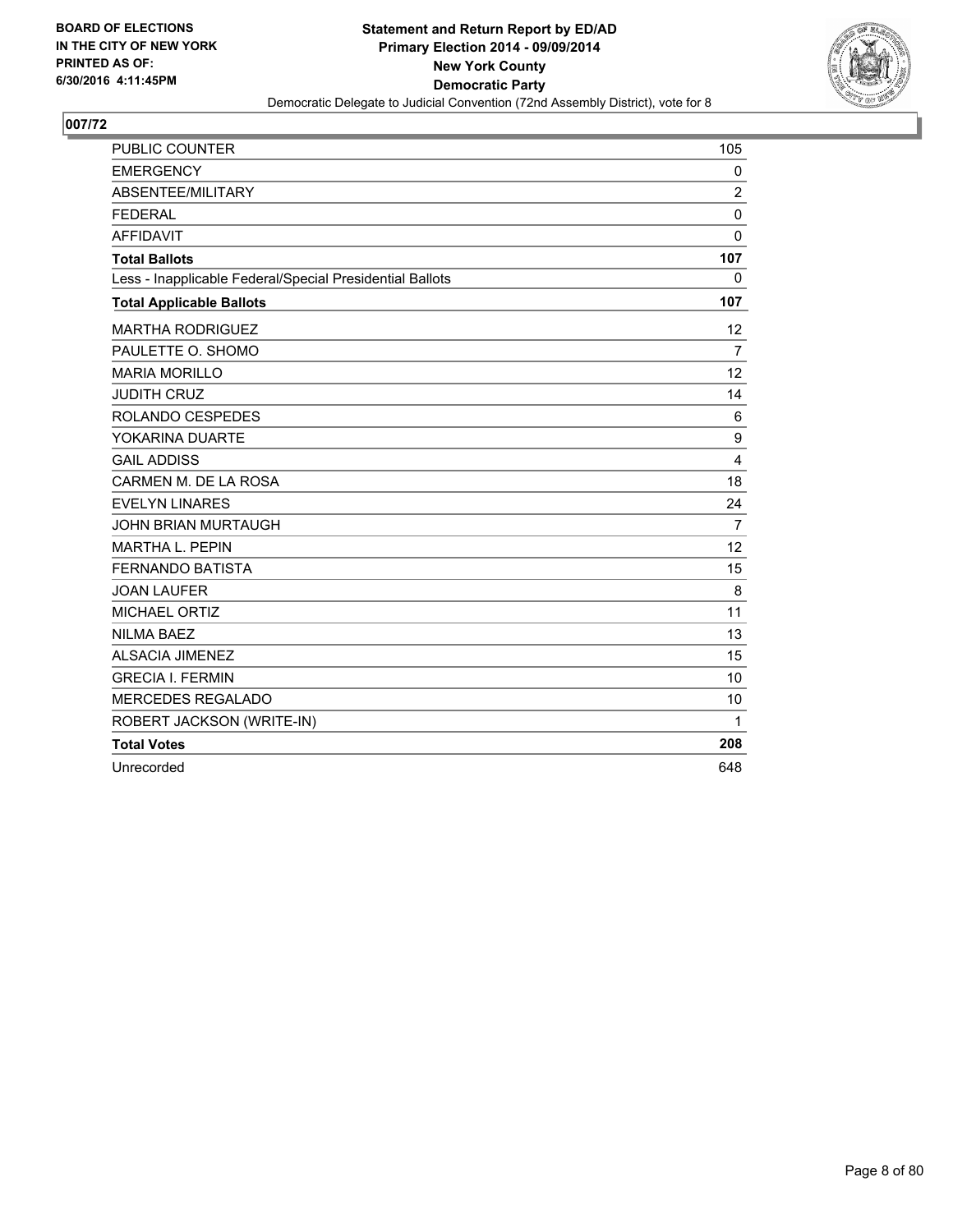

| <b>PUBLIC COUNTER</b>                                    | 97             |
|----------------------------------------------------------|----------------|
| <b>EMERGENCY</b>                                         | $\mathbf 0$    |
| ABSENTEE/MILITARY                                        | $\overline{c}$ |
| <b>FEDERAL</b>                                           | $\mathbf{0}$   |
| <b>AFFIDAVIT</b>                                         | 0              |
| <b>Total Ballots</b>                                     | 99             |
| Less - Inapplicable Federal/Special Presidential Ballots | $\mathbf{0}$   |
| <b>Total Applicable Ballots</b>                          | 99             |
| <b>MARTHA RODRIGUEZ</b>                                  | 17             |
| PAULETTE O. SHOMO                                        | 8              |
| <b>MARIA MORILLO</b>                                     | 17             |
| <b>JUDITH CRUZ</b>                                       | 21             |
| <b>ROLANDO CESPEDES</b>                                  | 8              |
| YOKARINA DUARTE                                          | 13             |
| <b>GAIL ADDISS</b>                                       | 6              |
| CARMEN M. DE LA ROSA                                     | 16             |
| <b>EVELYN LINARES</b>                                    | 13             |
| <b>JOHN BRIAN MURTAUGH</b>                               | 6              |
| MARTHA L. PEPIN                                          | 11             |
| <b>FERNANDO BATISTA</b>                                  | $\overline{7}$ |
| <b>JOAN LAUFER</b>                                       | 5              |
| <b>MICHAEL ORTIZ</b>                                     | 8              |
| <b>NILMA BAEZ</b>                                        | 8              |
| <b>ALSACIA JIMENEZ</b>                                   | 6              |
| <b>GRECIA I. FERMIN</b>                                  | 3              |
| MERCEDES REGALADO                                        | $\overline{2}$ |
| UNATTRIBUTABLE WRITE-IN (WRITE-IN)                       | 1              |
| <b>Total Votes</b>                                       | 176            |
| Unrecorded                                               | 616            |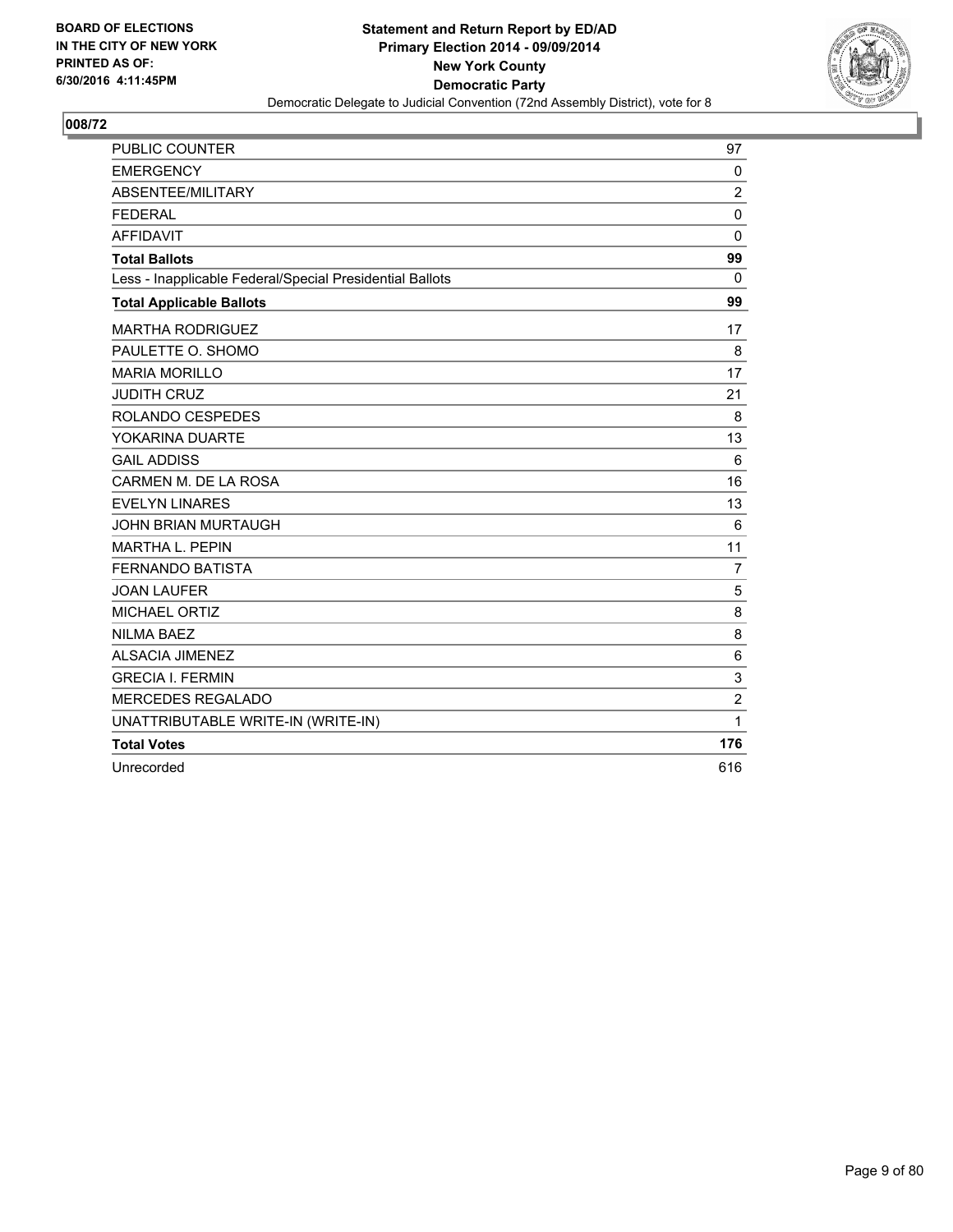

| <b>PUBLIC COUNTER</b>                                    | 140            |
|----------------------------------------------------------|----------------|
| <b>EMERGENCY</b>                                         | $\mathbf{0}$   |
| ABSENTEE/MILITARY                                        | 0              |
| <b>FEDERAL</b>                                           | 0              |
| <b>AFFIDAVIT</b>                                         | 1              |
| <b>Total Ballots</b>                                     | 141            |
| Less - Inapplicable Federal/Special Presidential Ballots | $\mathbf{0}$   |
| <b>Total Applicable Ballots</b>                          | 141            |
| <b>MARTHA RODRIGUEZ</b>                                  | 16             |
| PAULETTE O. SHOMO                                        | 9              |
| <b>MARIA MORILLO</b>                                     | 22             |
| <b>JUDITH CRUZ</b>                                       | 9              |
| ROLANDO CESPEDES                                         | 13             |
| YOKARINA DUARTE                                          | 8              |
| <b>GAIL ADDISS</b>                                       | 6              |
| CARMEN M. DE LA ROSA                                     | 19             |
| <b>EVELYN LINARES</b>                                    | 22             |
| <b>JOHN BRIAN MURTAUGH</b>                               | 4              |
| <b>MARTHA L. PEPIN</b>                                   | $\overline{7}$ |
| <b>FERNANDO BATISTA</b>                                  | 17             |
| <b>JOAN LAUFER</b>                                       | 9              |
| <b>MICHAEL ORTIZ</b>                                     | 8              |
| <b>NILMA BAEZ</b>                                        | 6              |
| <b>ALSACIA JIMENEZ</b>                                   | 6              |
| <b>GRECIA I. FERMIN</b>                                  | 5              |
| MERCEDES REGALADO                                        | 5              |
| UNATTRIBUTABLE WRITE-IN (WRITE-IN)                       | 1              |
| <b>Total Votes</b>                                       | 192            |
| Unrecorded                                               | 936            |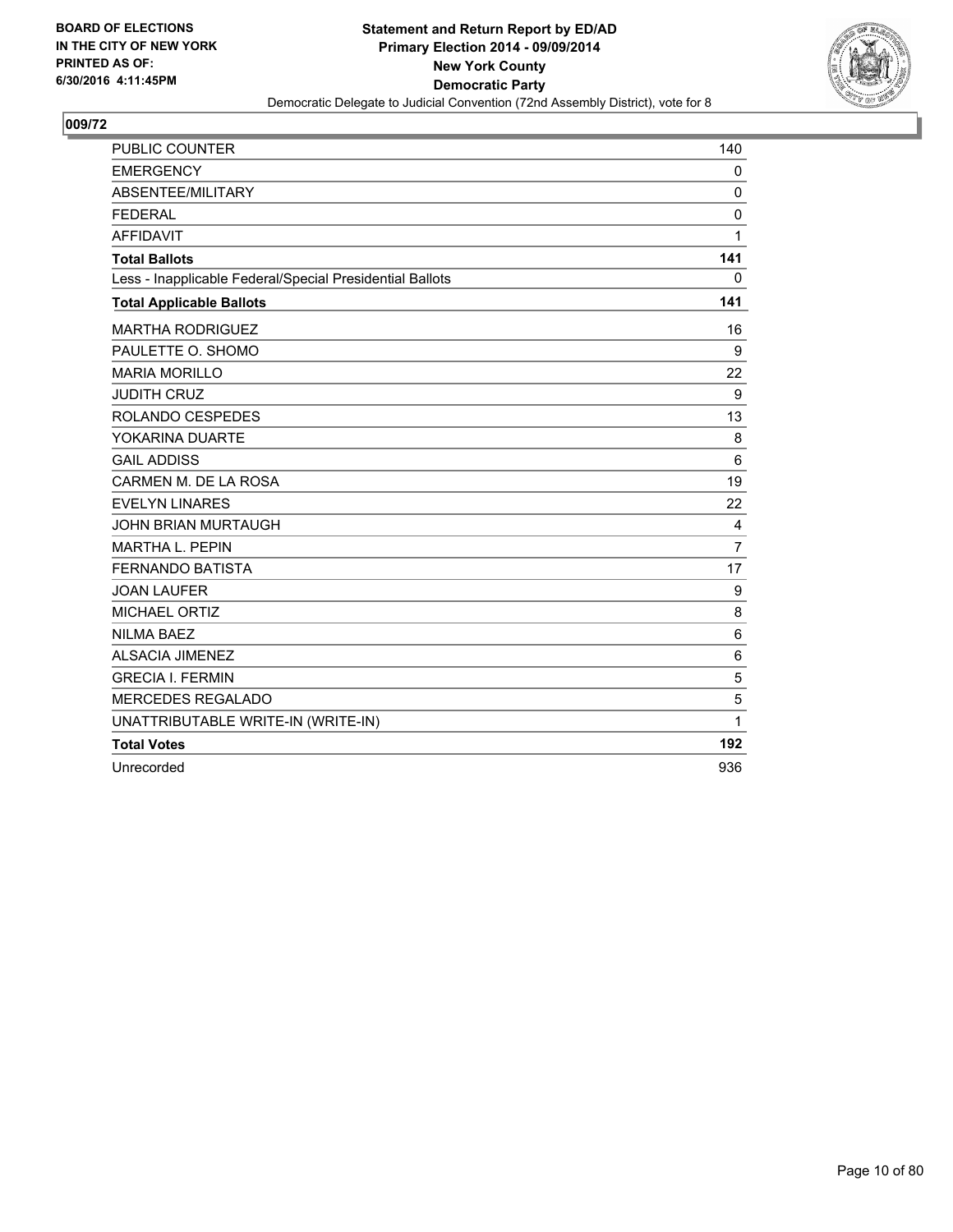

| <b>PUBLIC COUNTER</b>                                    | 110            |
|----------------------------------------------------------|----------------|
| <b>EMERGENCY</b>                                         | $\mathbf{0}$   |
| ABSENTEE/MILITARY                                        | 0              |
| <b>FEDERAL</b>                                           | 0              |
| <b>AFFIDAVIT</b>                                         | $\mathbf{0}$   |
| <b>Total Ballots</b>                                     | 110            |
| Less - Inapplicable Federal/Special Presidential Ballots | 0              |
| <b>Total Applicable Ballots</b>                          | 110            |
| <b>MARTHA RODRIGUEZ</b>                                  | 16             |
| PAULETTE O. SHOMO                                        | 7              |
| <b>MARIA MORILLO</b>                                     | 19             |
| <b>JUDITH CRUZ</b>                                       | 9              |
| ROLANDO CESPEDES                                         | 12             |
| YOKARINA DUARTE                                          | 9              |
| <b>GAIL ADDISS</b>                                       | $\overline{7}$ |
| CARMEN M. DE LA ROSA                                     | 15             |
| <b>EVELYN LINARES</b>                                    | 20             |
| <b>JOHN BRIAN MURTAUGH</b>                               | 8              |
| <b>MARTHA L. PEPIN</b>                                   | $\overline{7}$ |
| <b>FERNANDO BATISTA</b>                                  | 11             |
| <b>JOAN LAUFER</b>                                       | 9              |
| MICHAEL ORTIZ                                            | 9              |
| <b>NILMA BAEZ</b>                                        | 8              |
| <b>ALSACIA JIMENEZ</b>                                   | 6              |
| <b>GRECIA I. FERMIN</b>                                  | 2              |
| MERCEDES REGALADO                                        | 1              |
| UNATTRIBUTABLE WRITE-IN (WRITE-IN)                       | 1              |
| <b>Total Votes</b>                                       | 176            |
| Unrecorded                                               | 704            |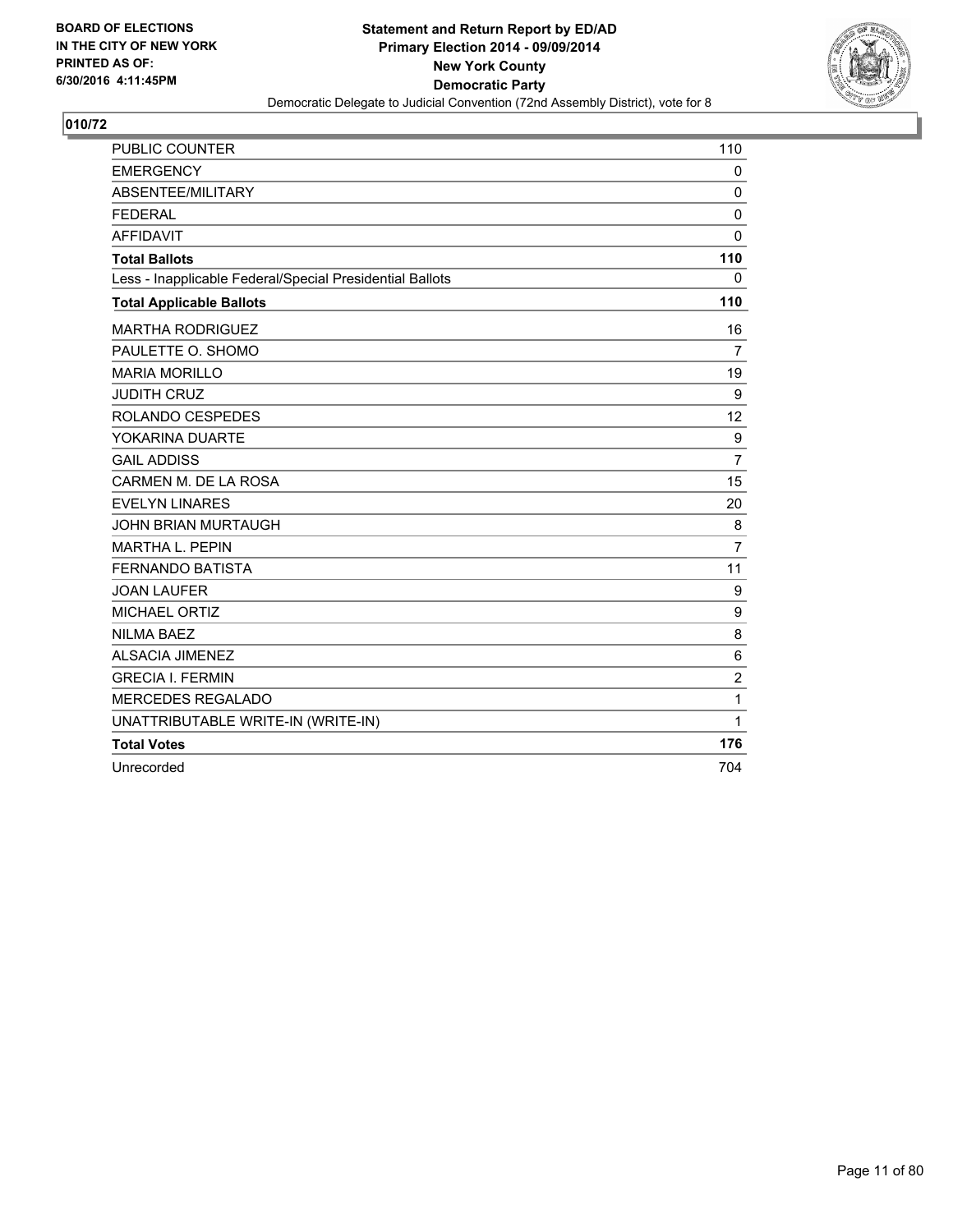

| <b>PUBLIC COUNTER</b>                                    | 80                      |
|----------------------------------------------------------|-------------------------|
| <b>EMERGENCY</b>                                         | 0                       |
| ABSENTEE/MILITARY                                        | 2                       |
| <b>FEDERAL</b>                                           | 0                       |
| <b>AFFIDAVIT</b>                                         | $\mathbf{1}$            |
| <b>Total Ballots</b>                                     | 83                      |
| Less - Inapplicable Federal/Special Presidential Ballots | $\Omega$                |
| <b>Total Applicable Ballots</b>                          | 83                      |
| <b>MARTHA RODRIGUEZ</b>                                  | 9                       |
| PAULETTE O. SHOMO                                        | 3                       |
| <b>MARIA MORILLO</b>                                     | 9                       |
| <b>JUDITH CRUZ</b>                                       | 6                       |
| ROLANDO CESPEDES                                         | $\overline{\mathbf{4}}$ |
| YOKARINA DUARTE                                          | 6                       |
| <b>GAIL ADDISS</b>                                       | $\overline{\mathbf{4}}$ |
| CARMEN M. DE LA ROSA                                     | 12                      |
| <b>EVELYN LINARES</b>                                    | 10                      |
| <b>JOHN BRIAN MURTAUGH</b>                               | 5                       |
| <b>MARTHA L. PEPIN</b>                                   | 6                       |
| <b>FERNANDO BATISTA</b>                                  | $\,6$                   |
| <b>JOAN LAUFER</b>                                       | 6                       |
| MICHAEL ORTIZ                                            | $\overline{7}$          |
| <b>NILMA BAEZ</b>                                        | $\overline{7}$          |
| <b>ALSACIA JIMENEZ</b>                                   | 5                       |
| <b>GRECIA I. FERMIN</b>                                  | $\mathbf{1}$            |
| <b>MERCEDES REGALADO</b>                                 | $\mathbf{1}$            |
| UNATTRIBUTABLE WRITE-IN (WRITE-IN)                       | 3                       |
| <b>Total Votes</b>                                       | 110                     |
| Unrecorded                                               | 554                     |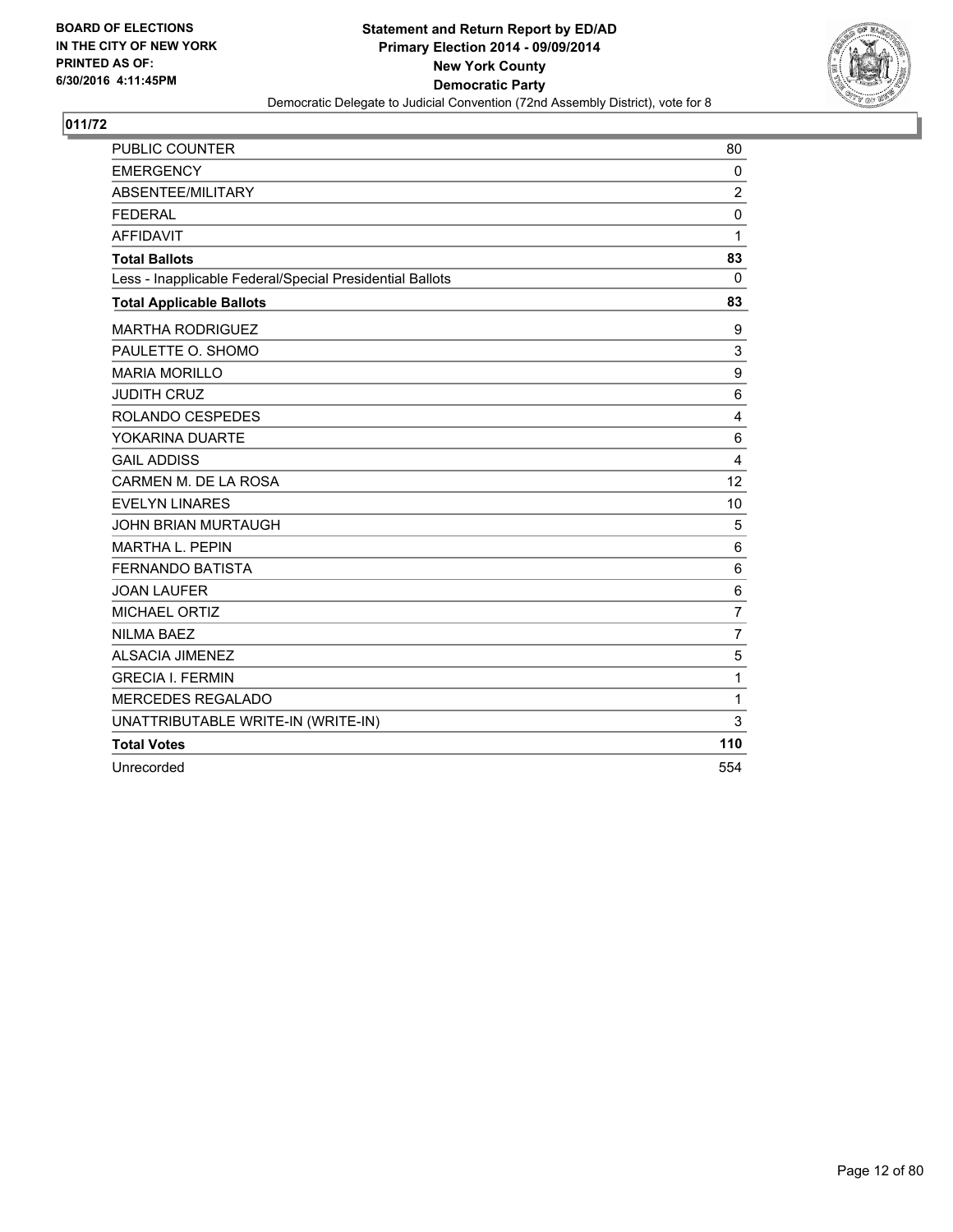

| <b>PUBLIC COUNTER</b>                                    | 117            |
|----------------------------------------------------------|----------------|
| <b>EMERGENCY</b>                                         | 0              |
| ABSENTEE/MILITARY                                        | 1              |
| <b>FEDERAL</b>                                           | $\mathbf 0$    |
| <b>AFFIDAVIT</b>                                         | $\mathbf{0}$   |
| <b>Total Ballots</b>                                     | 118            |
| Less - Inapplicable Federal/Special Presidential Ballots | 0              |
| <b>Total Applicable Ballots</b>                          | 118            |
| <b>MARTHA RODRIGUEZ</b>                                  | 22             |
| PAULETTE O. SHOMO                                        | 14             |
| <b>MARIA MORILLO</b>                                     | 22             |
| <b>JUDITH CRUZ</b>                                       | 19             |
| ROLANDO CESPEDES                                         | 15             |
| YOKARINA DUARTE                                          | 16             |
| <b>GAIL ADDISS</b>                                       | 14             |
| CARMEN M. DE LA ROSA                                     | 23             |
| <b>EVELYN LINARES</b>                                    | 13             |
| <b>JOHN BRIAN MURTAUGH</b>                               | 4              |
| <b>MARTHA L. PEPIN</b>                                   | $\overline{7}$ |
| <b>FERNANDO BATISTA</b>                                  | $\overline{7}$ |
| <b>JOAN LAUFER</b>                                       | 4              |
| MICHAEL ORTIZ                                            | 6              |
| <b>NILMA BAEZ</b>                                        | 6              |
| <b>ALSACIA JIMENEZ</b>                                   | 9              |
| <b>GRECIA I. FERMIN</b>                                  | $\overline{2}$ |
| <b>MERCEDES REGALADO</b>                                 | $\mathbf{0}$   |
| <b>Total Votes</b>                                       | 203            |
| Unrecorded                                               | 741            |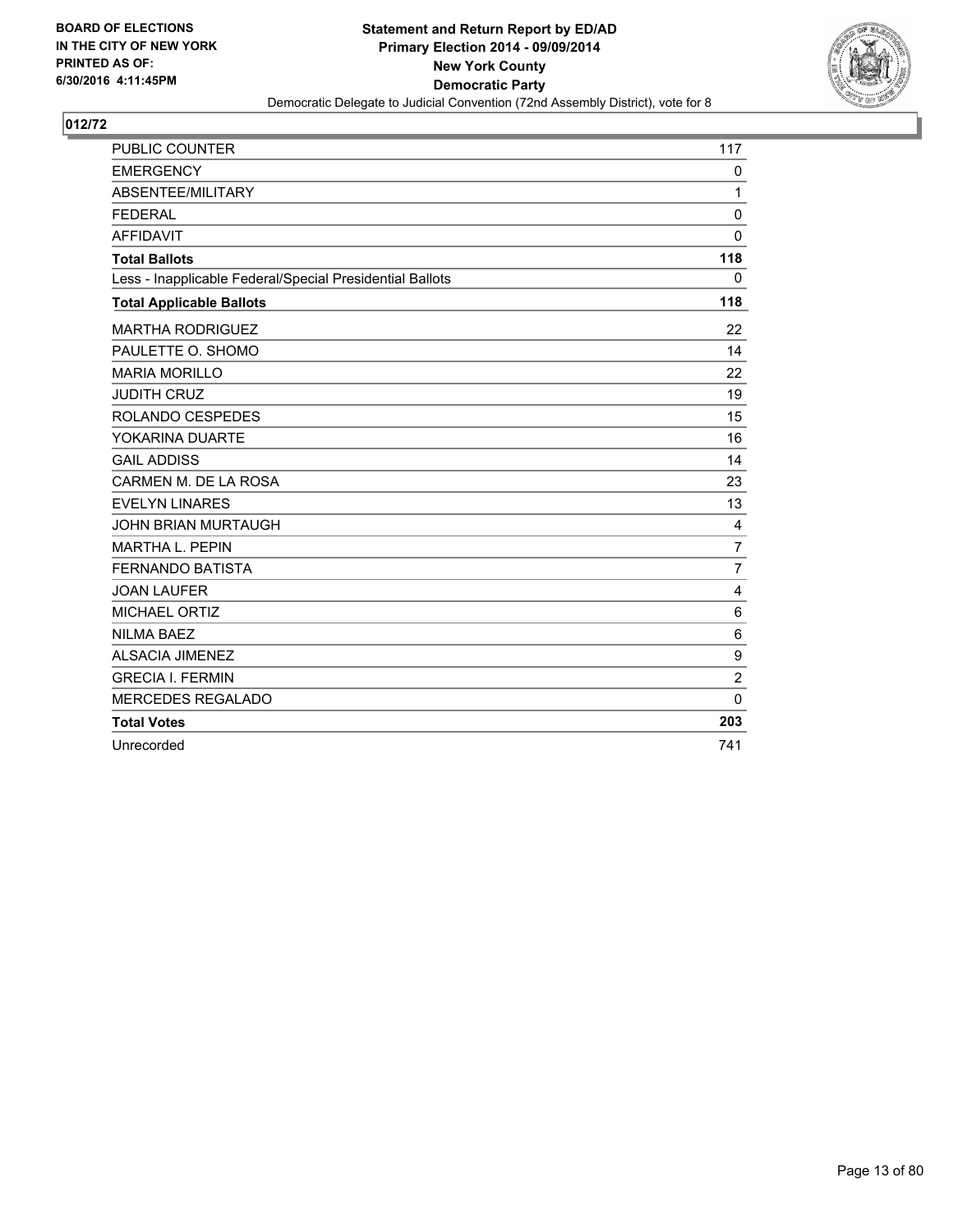

| <b>PUBLIC COUNTER</b>                                    | 85             |
|----------------------------------------------------------|----------------|
| <b>EMERGENCY</b>                                         | $\mathbf 0$    |
| ABSENTEE/MILITARY                                        | $\Omega$       |
| <b>FEDERAL</b>                                           | $\mathbf 0$    |
| <b>AFFIDAVIT</b>                                         | $\mathbf 0$    |
| <b>Total Ballots</b>                                     | 85             |
| Less - Inapplicable Federal/Special Presidential Ballots | $\mathbf{0}$   |
| <b>Total Applicable Ballots</b>                          | 85             |
| <b>MARTHA RODRIGUEZ</b>                                  | 25             |
| PAULETTE O. SHOMO                                        | 8              |
| <b>MARIA MORILLO</b>                                     | 16             |
| <b>JUDITH CRUZ</b>                                       | 13             |
| ROLANDO CESPEDES                                         | 15             |
| YOKARINA DUARTE                                          | 15             |
| <b>GAIL ADDISS</b>                                       | 8              |
| CARMEN M. DE LA ROSA                                     | 18             |
| <b>EVELYN LINARES</b>                                    | 22             |
| <b>JOHN BRIAN MURTAUGH</b>                               | $\overline{7}$ |
| <b>MARTHA L. PEPIN</b>                                   | 10             |
| <b>FERNANDO BATISTA</b>                                  | 12             |
| <b>JOAN LAUFER</b>                                       | $\overline{7}$ |
| <b>MICHAEL ORTIZ</b>                                     | 8              |
| <b>NILMA BAEZ</b>                                        | 12             |
| <b>ALSACIA JIMENEZ</b>                                   | $\overline{7}$ |
| <b>GRECIA I. FERMIN</b>                                  | $\overline{4}$ |
| <b>MERCEDES REGALADO</b>                                 | $\overline{2}$ |
| <b>Total Votes</b>                                       | 209            |
| Unrecorded                                               | 471            |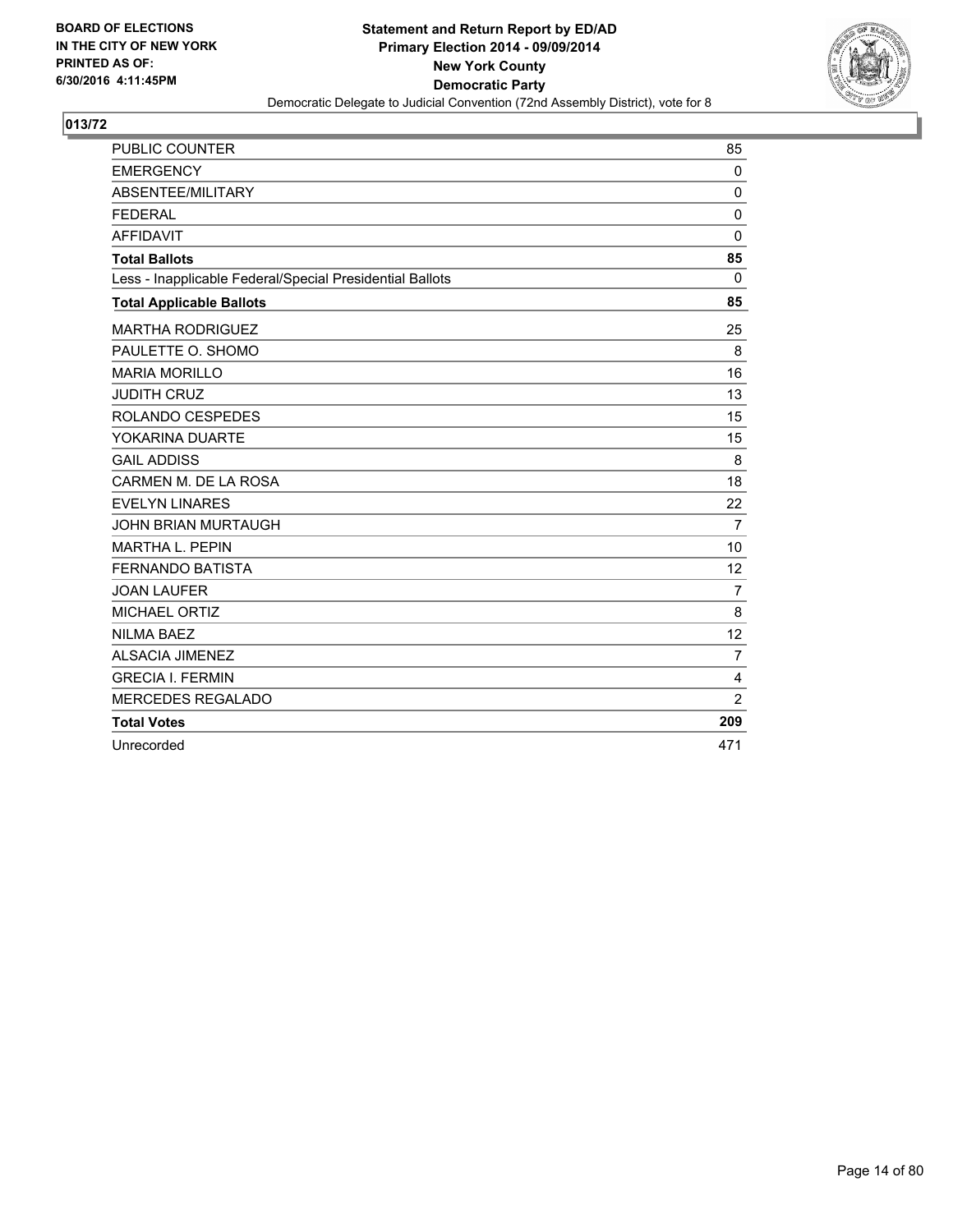

| <b>PUBLIC COUNTER</b>                                    | 160            |
|----------------------------------------------------------|----------------|
| <b>EMERGENCY</b>                                         | $\mathbf{0}$   |
| ABSENTEE/MILITARY                                        | 0              |
| <b>FEDERAL</b>                                           | 0              |
| <b>AFFIDAVIT</b>                                         | $\mathbf{0}$   |
| <b>Total Ballots</b>                                     | 160            |
| Less - Inapplicable Federal/Special Presidential Ballots | $\mathbf{0}$   |
| <b>Total Applicable Ballots</b>                          | 160            |
| <b>MARTHA RODRIGUEZ</b>                                  | 27             |
| PAULETTE O. SHOMO                                        | 10             |
| <b>MARIA MORILLO</b>                                     | 22             |
| <b>JUDITH CRUZ</b>                                       | 11             |
| <b>ROLANDO CESPEDES</b>                                  | 11             |
| YOKARINA DUARTE                                          | 14             |
| <b>GAIL ADDISS</b>                                       | 11             |
| CARMEN M. DE LA ROSA                                     | 18             |
| <b>EVELYN LINARES</b>                                    | 39             |
| <b>JOHN BRIAN MURTAUGH</b>                               | 15             |
| <b>MARTHA L. PEPIN</b>                                   | 18             |
| <b>FERNANDO BATISTA</b>                                  | 22             |
| <b>JOAN LAUFER</b>                                       | 15             |
| <b>MICHAEL ORTIZ</b>                                     | 16             |
| <b>NILMA BAEZ</b>                                        | 15             |
| <b>ALSACIA JIMENEZ</b>                                   | 10             |
| <b>GRECIA I. FERMIN</b>                                  | 6              |
| MERCEDES REGALADO                                        | $\overline{7}$ |
| UNATTRIBUTABLE WRITE-IN (WRITE-IN)                       | 1              |
| <b>Total Votes</b>                                       | 288            |
| Unrecorded                                               | 992            |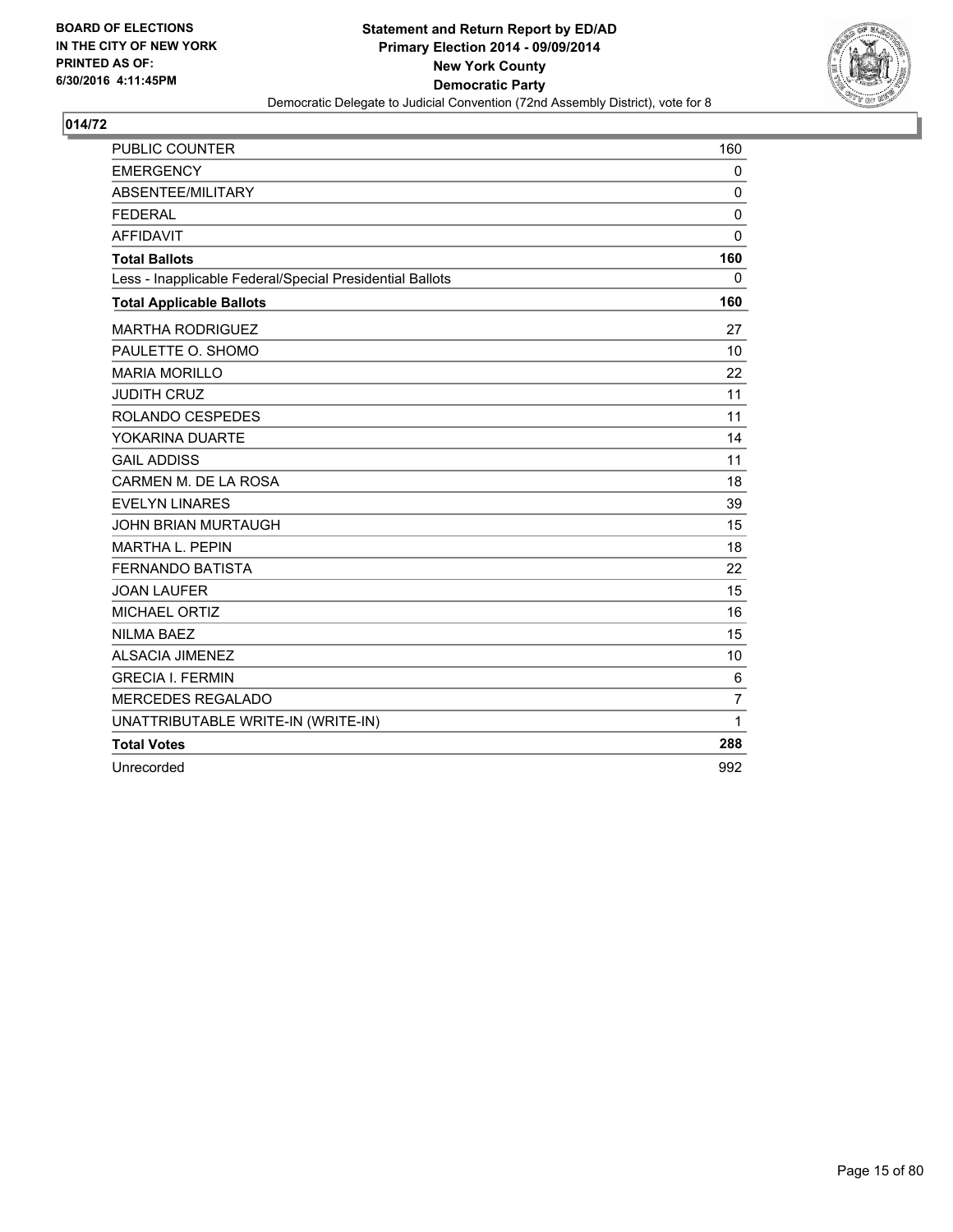

| <b>PUBLIC COUNTER</b>                                    | 107            |
|----------------------------------------------------------|----------------|
| <b>EMERGENCY</b>                                         | $\mathbf{0}$   |
| ABSENTEE/MILITARY                                        | 3              |
| <b>FEDERAL</b>                                           | 0              |
| <b>AFFIDAVIT</b>                                         | $\mathbf{0}$   |
| <b>Total Ballots</b>                                     | 110            |
| Less - Inapplicable Federal/Special Presidential Ballots | 0              |
| <b>Total Applicable Ballots</b>                          | 110            |
| <b>MARTHA RODRIGUEZ</b>                                  | 23             |
| PAULETTE O. SHOMO                                        | 11             |
| <b>MARIA MORILLO</b>                                     | 19             |
| <b>JUDITH CRUZ</b>                                       | 15             |
| ROLANDO CESPEDES                                         | 9              |
| YOKARINA DUARTE                                          | 18             |
| <b>GAIL ADDISS</b>                                       | 10             |
| CARMEN M. DE LA ROSA                                     | 17             |
| <b>EVELYN LINARES</b>                                    | 22             |
| <b>JOHN BRIAN MURTAUGH</b>                               | 6              |
| MARTHA L. PEPIN                                          | 14             |
| <b>FERNANDO BATISTA</b>                                  | 12             |
| <b>JOAN LAUFER</b>                                       | $\overline{7}$ |
| MICHAEL ORTIZ                                            | 9              |
| <b>NILMA BAEZ</b>                                        | 8              |
| <b>ALSACIA JIMENEZ</b>                                   | 8              |
| <b>GRECIA I. FERMIN</b>                                  | $\overline{4}$ |
| MERCEDES REGALADO                                        | 4              |
| UNATTRIBUTABLE WRITE-IN (WRITE-IN)                       | 1              |
| <b>Total Votes</b>                                       | 217            |
| Unrecorded                                               | 663            |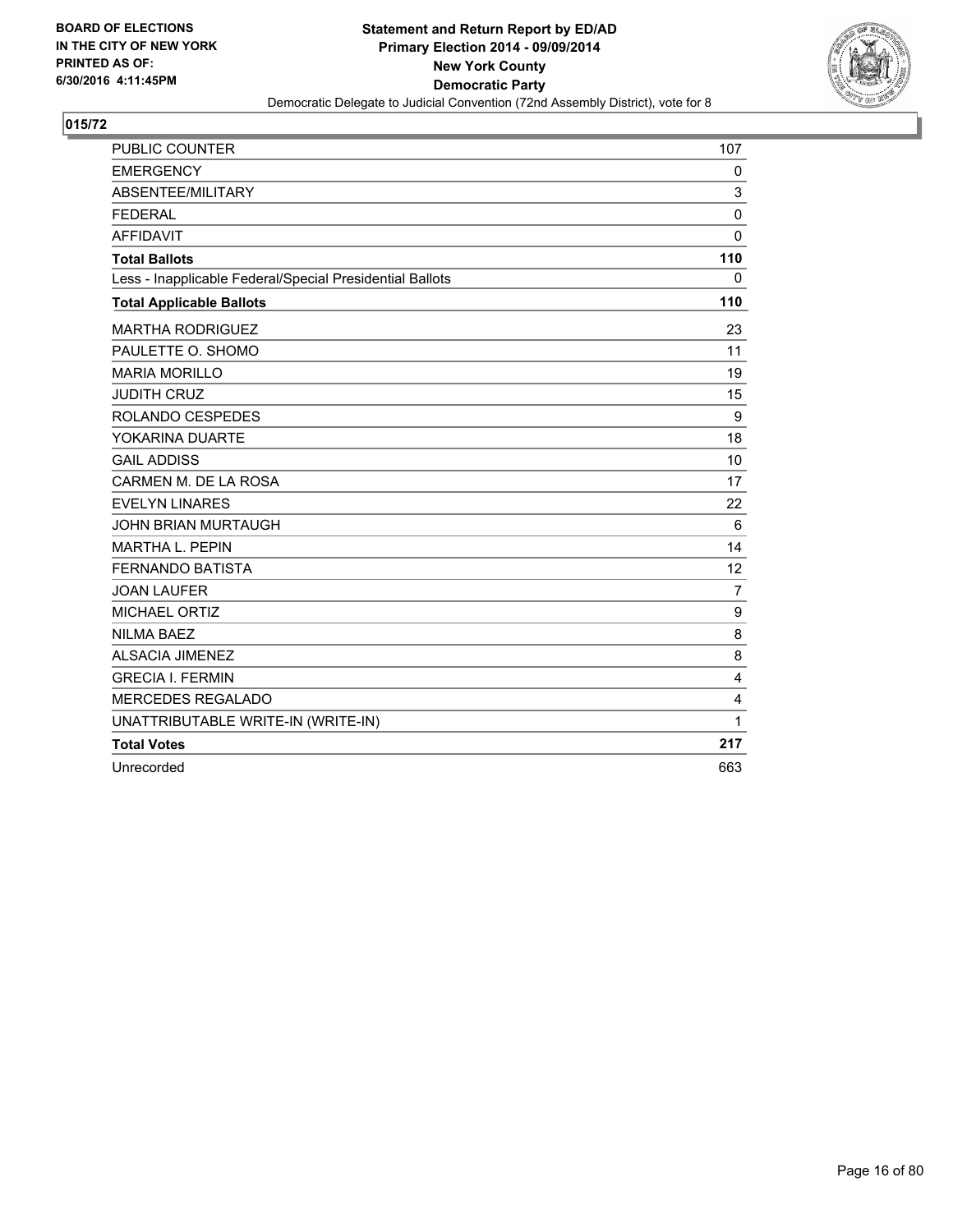

| PUBLIC COUNTER                                           | 112            |
|----------------------------------------------------------|----------------|
| <b>EMERGENCY</b>                                         | 0              |
| ABSENTEE/MILITARY                                        | $\mathbf 0$    |
| <b>FEDERAL</b>                                           | $\mathbf 0$    |
| <b>AFFIDAVIT</b>                                         | 1              |
| <b>Total Ballots</b>                                     | 113            |
| Less - Inapplicable Federal/Special Presidential Ballots | $\mathbf{0}$   |
| <b>Total Applicable Ballots</b>                          | 113            |
| <b>MARTHA RODRIGUEZ</b>                                  | 16             |
| PAULETTE O. SHOMO                                        | 6              |
| <b>MARIA MORILLO</b>                                     | 18             |
| <b>JUDITH CRUZ</b>                                       | 10             |
| <b>ROLANDO CESPEDES</b>                                  | 11             |
| YOKARINA DUARTE                                          | 7              |
| <b>GAIL ADDISS</b>                                       | 4              |
| CARMEN M. DE LA ROSA                                     | 18             |
| <b>EVELYN LINARES</b>                                    | 24             |
| <b>JOHN BRIAN MURTAUGH</b>                               | 1              |
| <b>MARTHA L. PEPIN</b>                                   | 4              |
| <b>FERNANDO BATISTA</b>                                  | 11             |
| <b>JOAN LAUFER</b>                                       | 1              |
| <b>MICHAEL ORTIZ</b>                                     | 6              |
| <b>NILMA BAEZ</b>                                        | $\overline{7}$ |
| <b>ALSACIA JIMENEZ</b>                                   | 4              |
| <b>GRECIA I. FERMIN</b>                                  | 5              |
| <b>MERCEDES REGALADO</b>                                 | 3              |
| <b>Total Votes</b>                                       | 156            |
| Unrecorded                                               | 748            |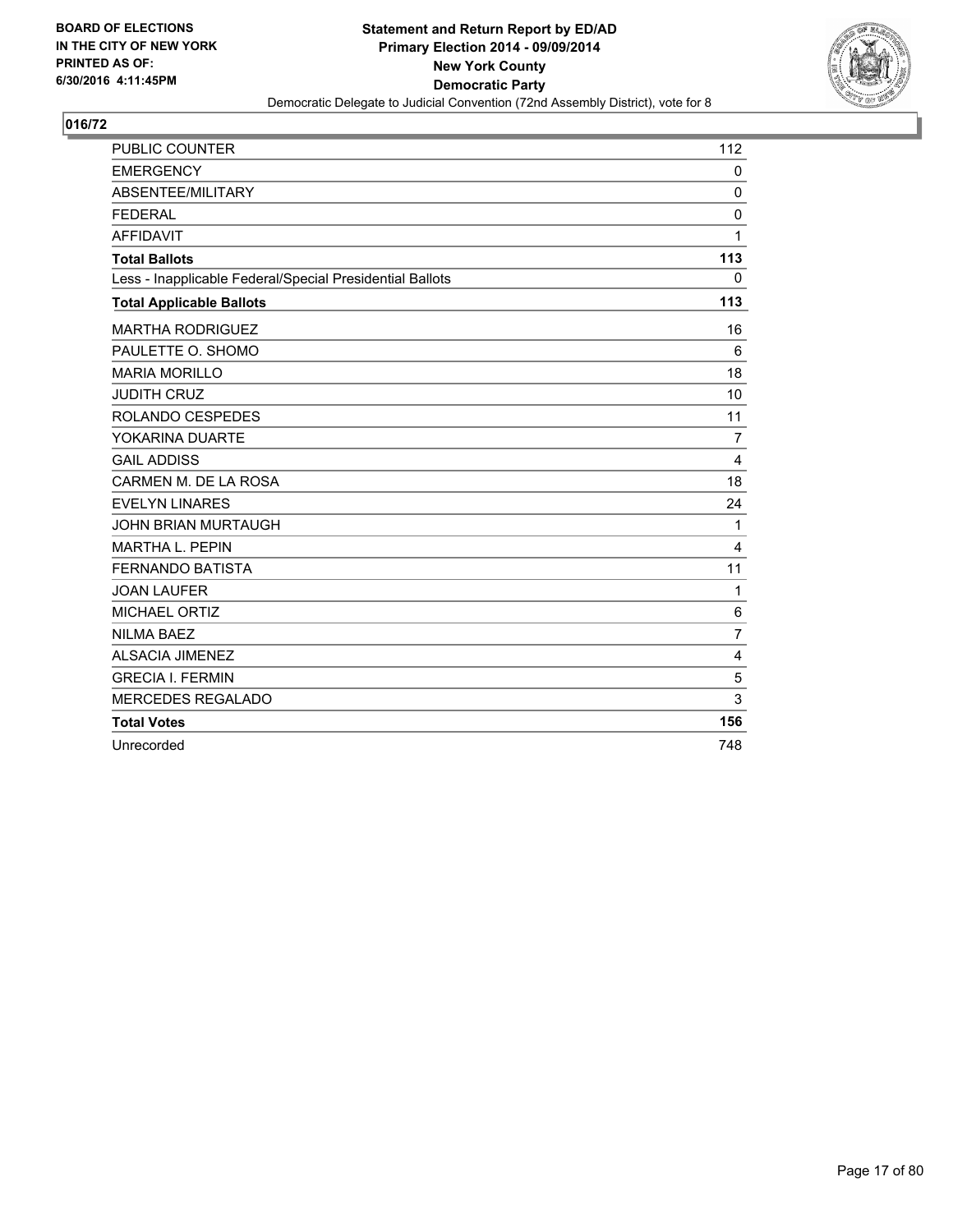

| <b>PUBLIC COUNTER</b>                                    | 110            |
|----------------------------------------------------------|----------------|
| <b>EMERGENCY</b>                                         | $\mathbf{0}$   |
| ABSENTEE/MILITARY                                        | 2              |
| <b>FEDERAL</b>                                           | 0              |
| <b>AFFIDAVIT</b>                                         | $\overline{2}$ |
| <b>Total Ballots</b>                                     | 114            |
| Less - Inapplicable Federal/Special Presidential Ballots | $\mathbf{0}$   |
| <b>Total Applicable Ballots</b>                          | 114            |
| <b>MARTHA RODRIGUEZ</b>                                  | 26             |
| PAULETTE O. SHOMO                                        | 8              |
| <b>MARIA MORILLO</b>                                     | 19             |
| <b>JUDITH CRUZ</b>                                       | 22             |
| <b>ROLANDO CESPEDES</b>                                  | 18             |
| YOKARINA DUARTE                                          | 10             |
| <b>GAIL ADDISS</b>                                       | 9              |
| CARMEN M. DE LA ROSA                                     | 15             |
| <b>EVELYN LINARES</b>                                    | 25             |
| <b>JOHN BRIAN MURTAUGH</b>                               | 11             |
| <b>MARTHA L. PEPIN</b>                                   | 12             |
| <b>FERNANDO BATISTA</b>                                  | 19             |
| <b>JOAN LAUFER</b>                                       | 11             |
| <b>MICHAEL ORTIZ</b>                                     | 19             |
| <b>NILMA BAEZ</b>                                        | 14             |
| <b>ALSACIA JIMENEZ</b>                                   | 14             |
| <b>GRECIA I. FERMIN</b>                                  | 4              |
| MERCEDES REGALADO                                        | 6              |
| UNATTRIBUTABLE WRITE-IN (WRITE-IN)                       | 1              |
| <b>Total Votes</b>                                       | 263            |
| Unrecorded                                               | 649            |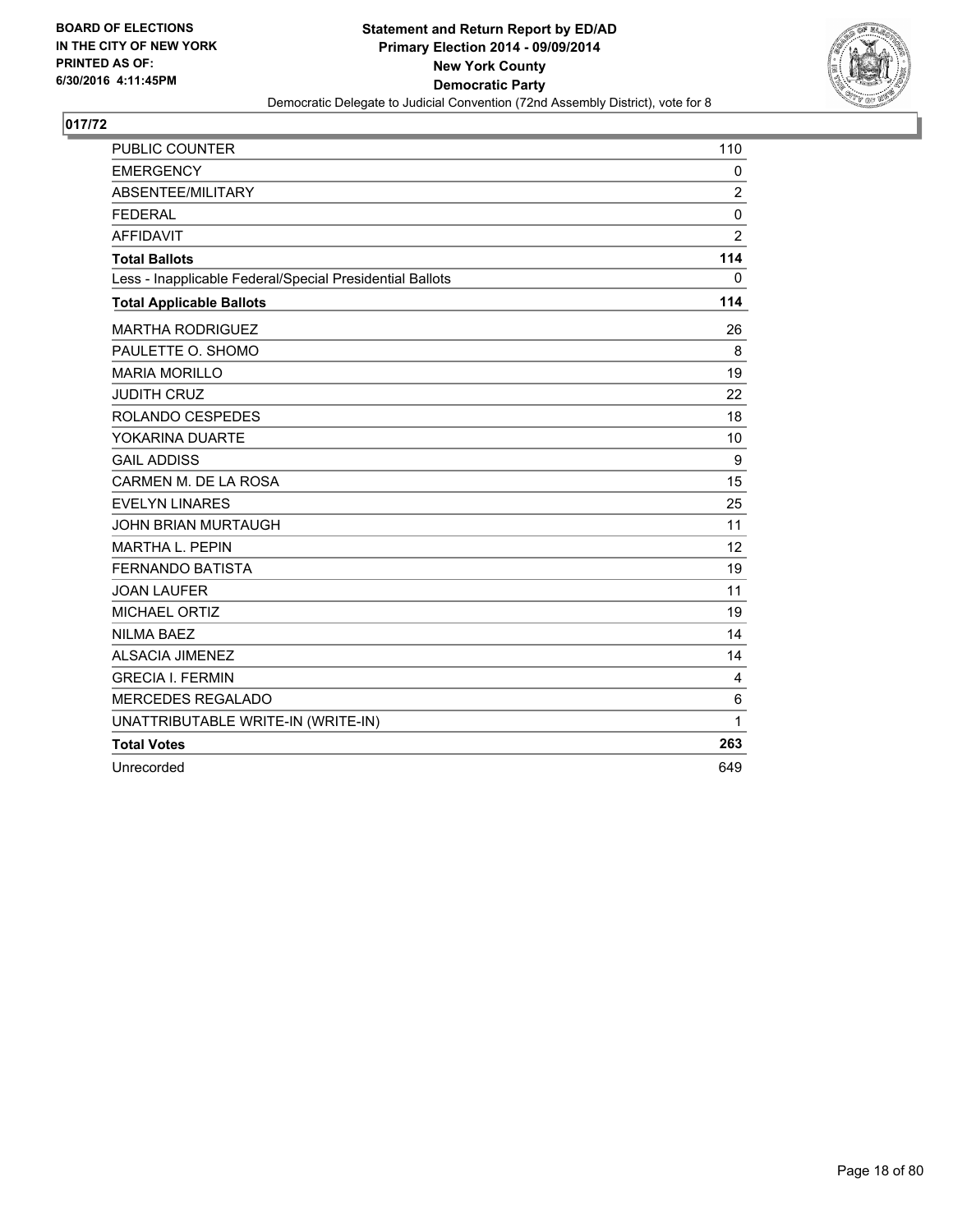

| <b>PUBLIC COUNTER</b>                                    | 91             |
|----------------------------------------------------------|----------------|
| <b>EMERGENCY</b>                                         | 0              |
| ABSENTEE/MILITARY                                        | 1              |
| <b>FEDERAL</b>                                           | 0              |
| <b>AFFIDAVIT</b>                                         | 3              |
| <b>Total Ballots</b>                                     | 95             |
| Less - Inapplicable Federal/Special Presidential Ballots | 0              |
| <b>Total Applicable Ballots</b>                          | 95             |
| <b>MARTHA RODRIGUEZ</b>                                  | 10             |
| PAULETTE O. SHOMO                                        | 10             |
| <b>MARIA MORILLO</b>                                     | 8              |
| <b>JUDITH CRUZ</b>                                       | 14             |
| <b>ROLANDO CESPEDES</b>                                  | 6              |
| YOKARINA DUARTE                                          | 6              |
| <b>GAIL ADDISS</b>                                       | 10             |
| CARMEN M. DE LA ROSA                                     | 15             |
| <b>EVELYN LINARES</b>                                    | 29             |
| <b>JOHN BRIAN MURTAUGH</b>                               | 20             |
| <b>MARTHA L. PEPIN</b>                                   | 20             |
| <b>FERNANDO BATISTA</b>                                  | 21             |
| <b>JOAN LAUFER</b>                                       | 23             |
| <b>MICHAEL ORTIZ</b>                                     | 22             |
| <b>NILMA BAEZ</b>                                        | 18             |
| <b>ALSACIA JIMENEZ</b>                                   | 18             |
| <b>GRECIA I. FERMIN</b>                                  | $\overline{c}$ |
| <b>MERCEDES REGALADO</b>                                 | 3              |
| <b>GRETCHEN MORGAN THALER (WRITE-IN)</b>                 | $\mathbf{1}$   |
| IRA SAIGER (WRITE-IN)                                    | $\mathbf{1}$   |
| MIRIAM ANSTY-FERER (WRITE-IN)                            | 1              |
| <b>Total Votes</b>                                       | 258            |
| Unrecorded                                               | 502            |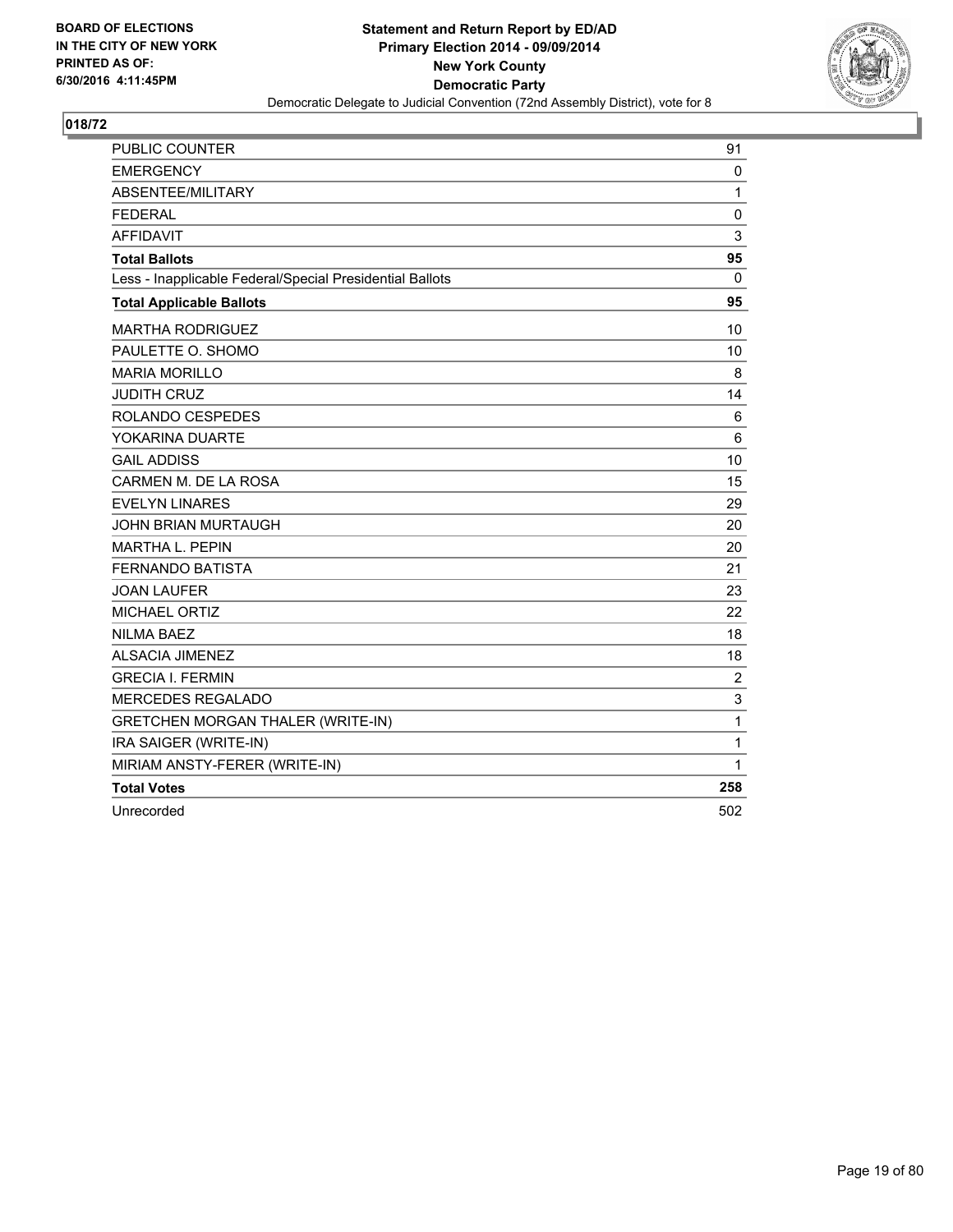

| <b>PUBLIC COUNTER</b>                                    | 93             |
|----------------------------------------------------------|----------------|
| <b>EMERGENCY</b>                                         | 0              |
| ABSENTEE/MILITARY                                        | $\overline{2}$ |
| <b>FEDERAL</b>                                           | $\mathbf 0$    |
| <b>AFFIDAVIT</b>                                         | $\Omega$       |
| <b>Total Ballots</b>                                     | 95             |
| Less - Inapplicable Federal/Special Presidential Ballots | $\mathbf{0}$   |
| <b>Total Applicable Ballots</b>                          | 95             |
| <b>MARTHA RODRIGUEZ</b>                                  | 17             |
| PAULETTE O. SHOMO                                        | $\overline{7}$ |
| <b>MARIA MORILLO</b>                                     | 13             |
| <b>JUDITH CRUZ</b>                                       | 14             |
| ROLANDO CESPEDES                                         | 11             |
| YOKARINA DUARTE                                          | 3              |
| <b>GAIL ADDISS</b>                                       | 10             |
| CARMEN M. DE LA ROSA                                     | 17             |
| <b>EVELYN LINARES</b>                                    | 26             |
| <b>JOHN BRIAN MURTAUGH</b>                               | 18             |
| <b>MARTHA L. PEPIN</b>                                   | 13             |
| <b>FERNANDO BATISTA</b>                                  | 18             |
| <b>JOAN LAUFER</b>                                       | 20             |
| <b>MICHAEL ORTIZ</b>                                     | 13             |
| <b>NILMA BAEZ</b>                                        | 14             |
| <b>ALSACIA JIMENEZ</b>                                   | 14             |
| <b>GRECIA I. FERMIN</b>                                  | 6              |
| <b>MERCEDES REGALADO</b>                                 | 9              |
| <b>Total Votes</b>                                       | 243            |
| Unrecorded                                               | 517            |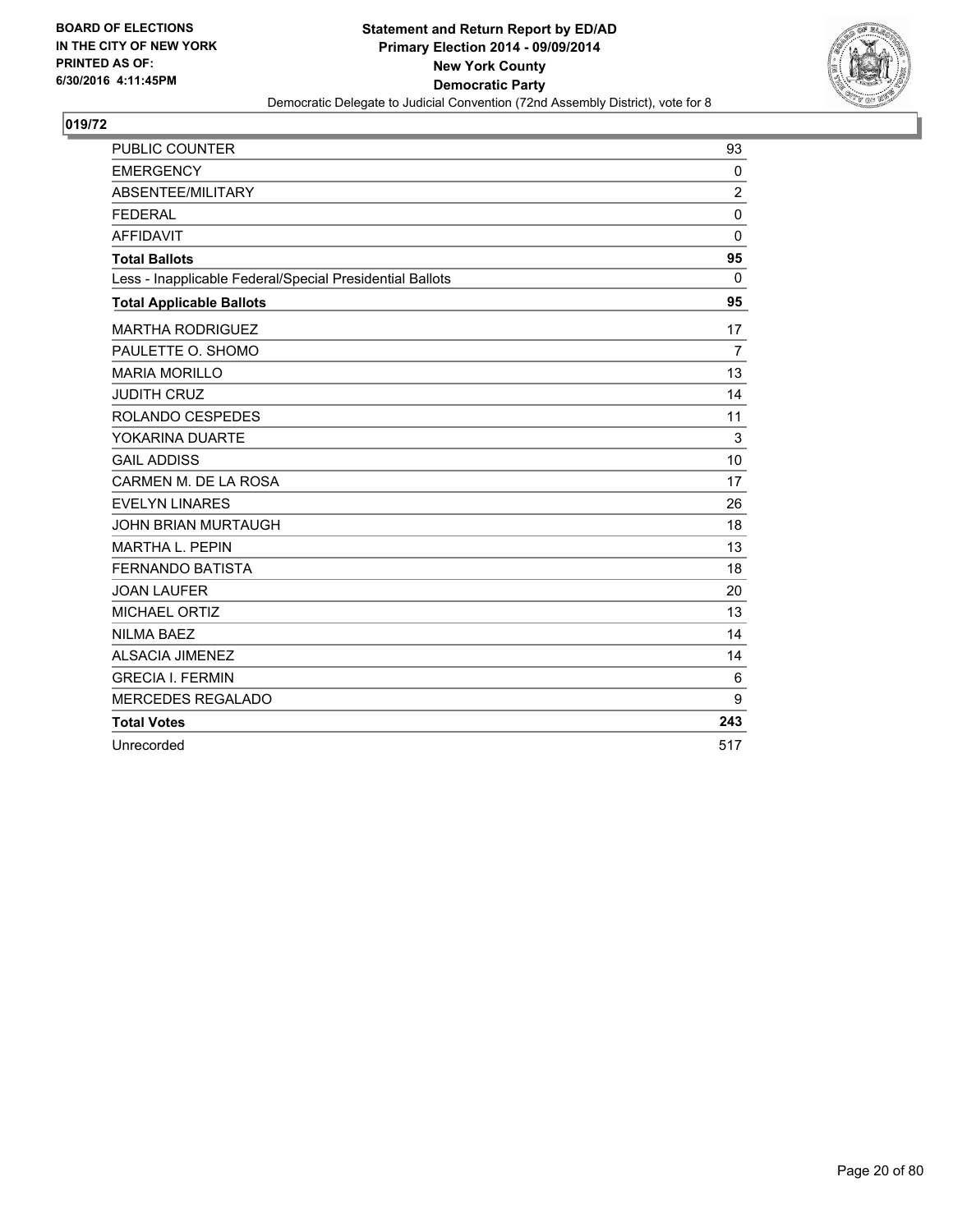

| <b>PUBLIC COUNTER</b>                                    | 104            |
|----------------------------------------------------------|----------------|
| <b>EMERGENCY</b>                                         | 0              |
| ABSENTEE/MILITARY                                        | 0              |
| <b>FEDERAL</b>                                           | 0              |
| <b>AFFIDAVIT</b>                                         | $\mathbf{0}$   |
| <b>Total Ballots</b>                                     | 104            |
| Less - Inapplicable Federal/Special Presidential Ballots | 0              |
| <b>Total Applicable Ballots</b>                          | 104            |
| <b>MARTHA RODRIGUEZ</b>                                  | 30             |
| PAULETTE O. SHOMO                                        | 11             |
| <b>MARIA MORILLO</b>                                     | 24             |
| <b>JUDITH CRUZ</b>                                       | 16             |
| ROLANDO CESPEDES                                         | 20             |
| YOKARINA DUARTE                                          | 11             |
| <b>GAIL ADDISS</b>                                       | 11             |
| CARMEN M. DE LA ROSA                                     | 24             |
| <b>EVELYN LINARES</b>                                    | 35             |
| <b>JOHN BRIAN MURTAUGH</b>                               | 14             |
| <b>MARTHA L. PEPIN</b>                                   | 9              |
| <b>FERNANDO BATISTA</b>                                  | 16             |
| <b>JOAN LAUFER</b>                                       | 9              |
| MICHAEL ORTIZ                                            | 11             |
| <b>NILMA BAEZ</b>                                        | 13             |
| <b>ALSACIA JIMENEZ</b>                                   | 8              |
| <b>GRECIA I. FERMIN</b>                                  | $\overline{7}$ |
| <b>MERCEDES REGALADO</b>                                 | 10             |
| UNATTRIBUTABLE WRITE-IN (WRITE-IN)                       | 3              |
| <b>Total Votes</b>                                       | 282            |
| Unrecorded                                               | 550            |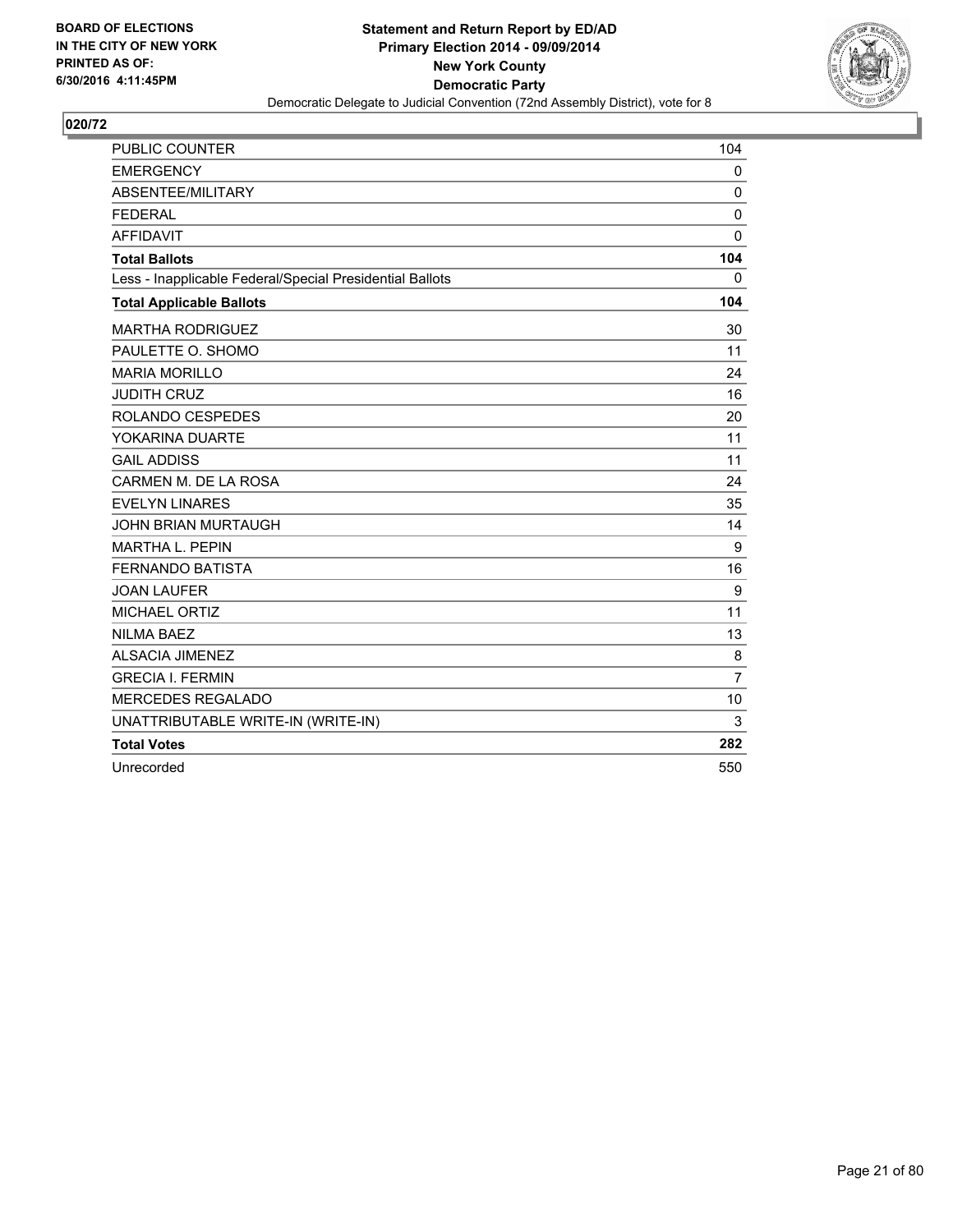

| <b>PUBLIC COUNTER</b>                                    | 118            |
|----------------------------------------------------------|----------------|
| <b>EMERGENCY</b>                                         | 0              |
| ABSENTEE/MILITARY                                        | 1              |
| <b>FEDERAL</b>                                           | 0              |
| <b>AFFIDAVIT</b>                                         | $\overline{2}$ |
| <b>Total Ballots</b>                                     | 121            |
| Less - Inapplicable Federal/Special Presidential Ballots | $\mathbf{0}$   |
| <b>Total Applicable Ballots</b>                          | 121            |
| <b>MARTHA RODRIGUEZ</b>                                  | 24             |
| PAULETTE O. SHOMO                                        | 3              |
| <b>MARIA MORILLO</b>                                     | 20             |
| <b>JUDITH CRUZ</b>                                       | 11             |
| <b>ROLANDO CESPEDES</b>                                  | 10             |
| YOKARINA DUARTE                                          | 5              |
| <b>GAIL ADDISS</b>                                       | 3              |
| CARMEN M. DE LA ROSA                                     | 14             |
| <b>EVELYN LINARES</b>                                    | 19             |
| <b>JOHN BRIAN MURTAUGH</b>                               | 3              |
| <b>MARTHA L. PEPIN</b>                                   | 4              |
| <b>FERNANDO BATISTA</b>                                  | 19             |
| <b>JOAN LAUFER</b>                                       | 3              |
| <b>MICHAEL ORTIZ</b>                                     | 9              |
| <b>NILMA BAEZ</b>                                        | 6              |
| <b>ALSACIA JIMENEZ</b>                                   | 5              |
| <b>GRECIA I. FERMIN</b>                                  | 6              |
| <b>MERCEDES REGALADO</b>                                 | 9              |
| UNATTRIBUTABLE WRITE-IN (WRITE-IN)                       | 1              |
| <b>Total Votes</b>                                       | 174            |
| Unrecorded                                               | 794            |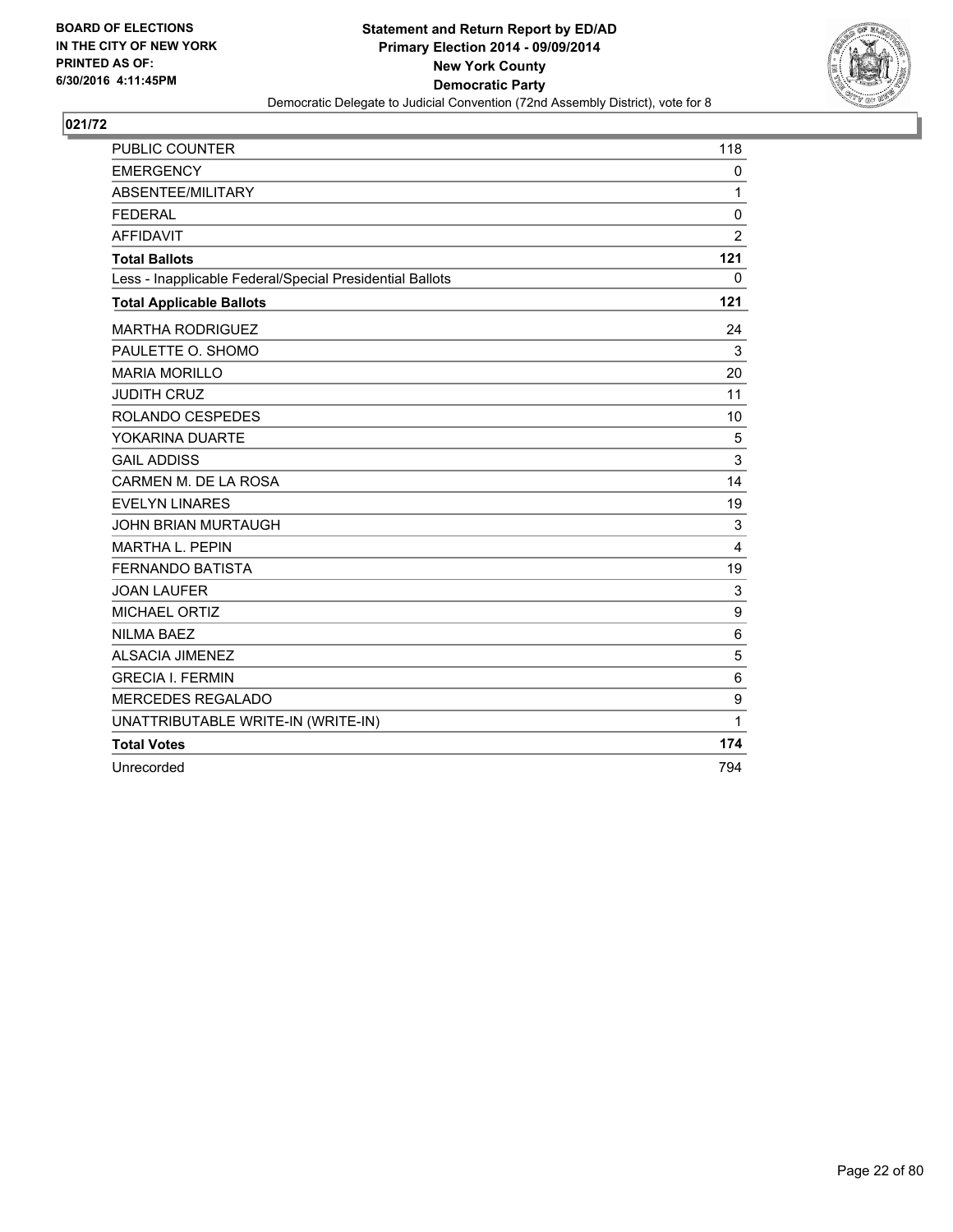

| PUBLIC COUNTER                                           | 85                      |
|----------------------------------------------------------|-------------------------|
| <b>EMERGENCY</b>                                         | 0                       |
| ABSENTEE/MILITARY                                        | $\mathbf{1}$            |
| <b>FEDERAL</b>                                           | $\mathbf 0$             |
| <b>AFFIDAVIT</b>                                         | 0                       |
| <b>Total Ballots</b>                                     | 86                      |
| Less - Inapplicable Federal/Special Presidential Ballots | 0                       |
| <b>Total Applicable Ballots</b>                          | 86                      |
| <b>MARTHA RODRIGUEZ</b>                                  | 15                      |
| PAULETTE O. SHOMO                                        | 9                       |
| <b>MARIA MORILLO</b>                                     | 12                      |
| <b>JUDITH CRUZ</b>                                       | $\overline{7}$          |
| ROLANDO CESPEDES                                         | 6                       |
| YOKARINA DUARTE                                          | 5                       |
| <b>GAIL ADDISS</b>                                       | $\overline{\mathbf{4}}$ |
| CARMEN M. DE LA ROSA                                     | 11                      |
| <b>EVELYN LINARES</b>                                    | 12                      |
| <b>JOHN BRIAN MURTAUGH</b>                               | 1                       |
| MARTHA L. PEPIN                                          | $\mathbf{1}$            |
| <b>FERNANDO BATISTA</b>                                  | 4                       |
| <b>JOAN LAUFER</b>                                       | 6                       |
| MICHAEL ORTIZ                                            | 3                       |
| <b>NILMA BAEZ</b>                                        | $\overline{2}$          |
| <b>ALSACIA JIMENEZ</b>                                   | 4                       |
| <b>GRECIA I. FERMIN</b>                                  | 4                       |
| <b>MERCEDES REGALADO</b>                                 | $\overline{7}$          |
| UNATTRIBUTABLE WRITE-IN (WRITE-IN)                       | 3                       |
| <b>Total Votes</b>                                       | 116                     |
| Unrecorded                                               | 572                     |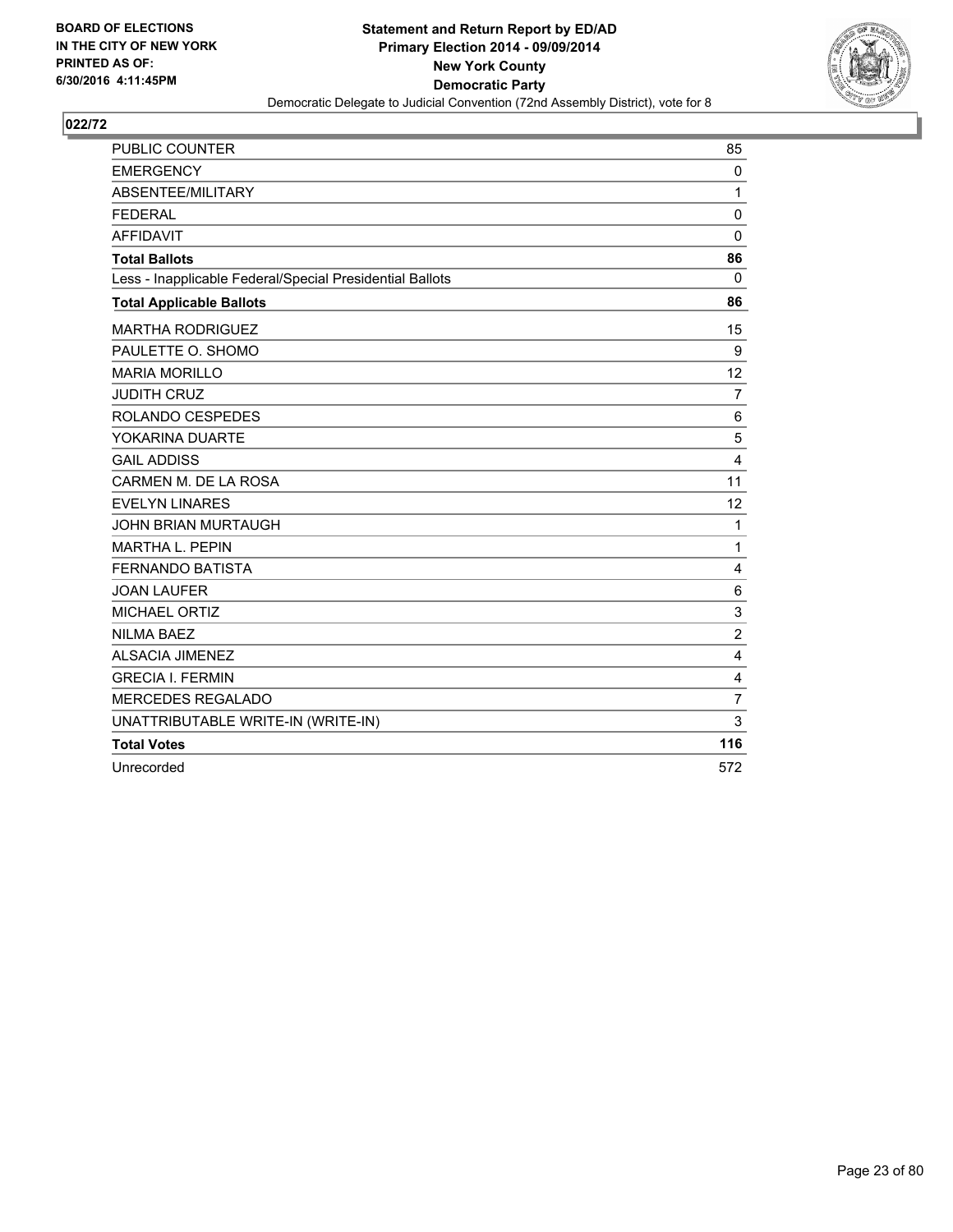

| <b>PUBLIC COUNTER</b>                                    | 62             |
|----------------------------------------------------------|----------------|
| <b>EMERGENCY</b>                                         | 0              |
| ABSENTEE/MILITARY                                        | 0              |
| <b>FEDERAL</b>                                           | 0              |
| <b>AFFIDAVIT</b>                                         | $\mathbf 0$    |
| <b>Total Ballots</b>                                     | 62             |
| Less - Inapplicable Federal/Special Presidential Ballots | $\Omega$       |
| <b>Total Applicable Ballots</b>                          | 62             |
| <b>MARTHA RODRIGUEZ</b>                                  | 11             |
| PAULETTE O. SHOMO                                        | 0              |
| <b>MARIA MORILLO</b>                                     | $\,6$          |
| <b>JUDITH CRUZ</b>                                       | 9              |
| ROLANDO CESPEDES                                         | 8              |
| YOKARINA DUARTE                                          | 7              |
| <b>GAIL ADDISS</b>                                       | $\overline{2}$ |
| CARMEN M. DE LA ROSA                                     | 12             |
| <b>EVELYN LINARES</b>                                    | 12             |
| <b>JOHN BRIAN MURTAUGH</b>                               | 10             |
| MARTHA L. PEPIN                                          | 6              |
| <b>FERNANDO BATISTA</b>                                  | 8              |
| <b>JOAN LAUFER</b>                                       | 3              |
| MICHAEL ORTIZ                                            | 13             |
| <b>NILMA BAEZ</b>                                        | 7              |
| <b>ALSACIA JIMENEZ</b>                                   | 9              |
| <b>GRECIA I. FERMIN</b>                                  | 0              |
| <b>MERCEDES REGALADO</b>                                 | $\Omega$       |
| UNATTRIBUTABLE WRITE-IN (WRITE-IN)                       | 8              |
| <b>Total Votes</b>                                       | 131            |
| Unrecorded                                               | 365            |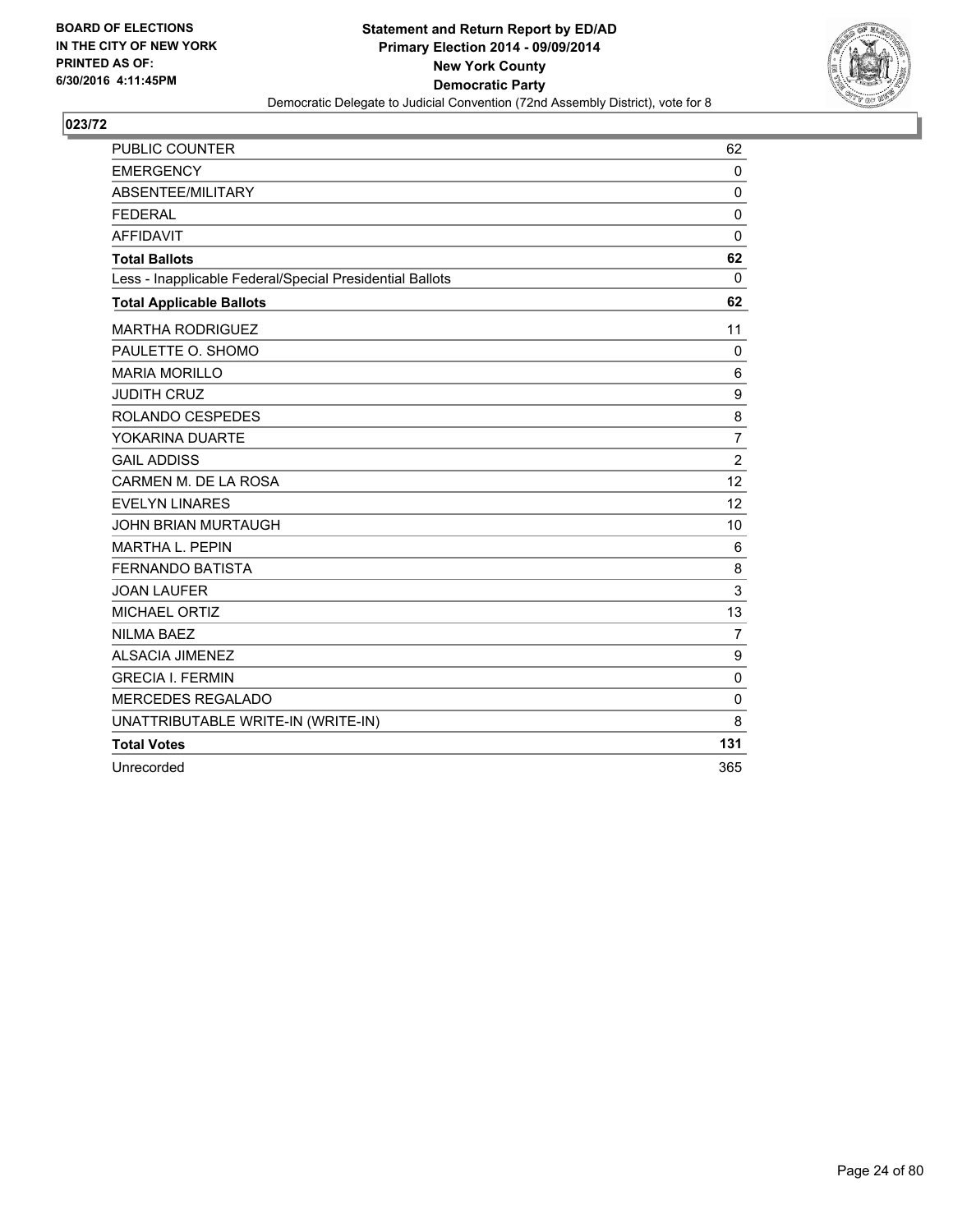

| <b>PUBLIC COUNTER</b>                                    | 115          |
|----------------------------------------------------------|--------------|
| <b>EMERGENCY</b>                                         | 0            |
| ABSENTEE/MILITARY                                        | 0            |
| <b>FEDERAL</b>                                           | $\mathbf{0}$ |
| <b>AFFIDAVIT</b>                                         | $\mathbf{0}$ |
| <b>Total Ballots</b>                                     | 115          |
| Less - Inapplicable Federal/Special Presidential Ballots | 0            |
| <b>Total Applicable Ballots</b>                          | 115          |
| <b>MARTHA RODRIGUEZ</b>                                  | 28           |
| PAULETTE O. SHOMO                                        | 13           |
| <b>MARIA MORILLO</b>                                     | 26           |
| <b>JUDITH CRUZ</b>                                       | 19           |
| ROLANDO CESPEDES                                         | 18           |
| YOKARINA DUARTE                                          | 16           |
| <b>GAIL ADDISS</b>                                       | 10           |
| CARMEN M. DE LA ROSA                                     | 16           |
| <b>EVELYN LINARES</b>                                    | 26           |
| <b>JOHN BRIAN MURTAUGH</b>                               | 12           |
| <b>MARTHA L. PEPIN</b>                                   | 9            |
| <b>FERNANDO BATISTA</b>                                  | 19           |
| <b>JOAN LAUFER</b>                                       | 12           |
| <b>MICHAEL ORTIZ</b>                                     | 15           |
| <b>NILMA BAEZ</b>                                        | 9            |
| <b>ALSACIA JIMENEZ</b>                                   | 10           |
| <b>GRECIA I. FERMIN</b>                                  | 4            |
| <b>MERCEDES REGALADO</b>                                 | 5            |
| MICHAEL ORTIZ (WRITE-IN)                                 | 1            |
| <b>Total Votes</b>                                       | 268          |
| Unrecorded                                               | 652          |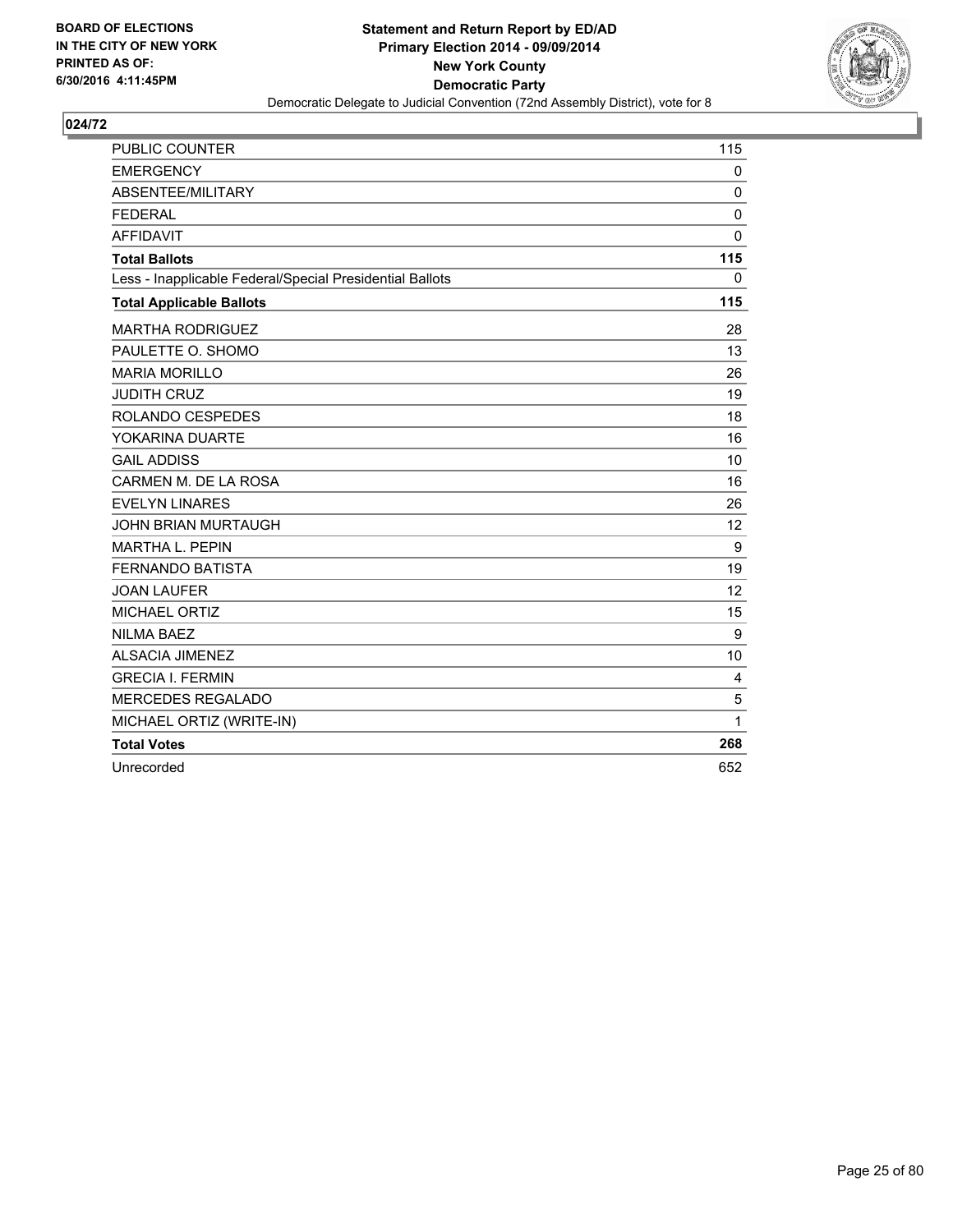

| <b>PUBLIC COUNTER</b>                                    | 95             |
|----------------------------------------------------------|----------------|
| <b>EMERGENCY</b>                                         | $\mathbf 0$    |
| ABSENTEE/MILITARY                                        | $\mathbf{0}$   |
| <b>FEDERAL</b>                                           | $\Omega$       |
| <b>AFFIDAVIT</b>                                         | 3              |
| <b>Total Ballots</b>                                     | 98             |
| Less - Inapplicable Federal/Special Presidential Ballots | $\mathbf{0}$   |
| <b>Total Applicable Ballots</b>                          | 98             |
| <b>MARTHA RODRIGUEZ</b>                                  | 16             |
| PAULETTE O. SHOMO                                        | 6              |
| <b>MARIA MORILLO</b>                                     | 12             |
| <b>JUDITH CRUZ</b>                                       | 9              |
| ROLANDO CESPEDES                                         | $\overline{7}$ |
| YOKARINA DUARTE                                          | 11             |
| <b>GAIL ADDISS</b>                                       | $\overline{7}$ |
| CARMEN M. DE LA ROSA                                     | 9              |
| <b>EVELYN LINARES</b>                                    | 14             |
| <b>JOHN BRIAN MURTAUGH</b>                               | 6              |
| <b>MARTHA L. PEPIN</b>                                   | 10             |
| <b>FERNANDO BATISTA</b>                                  | 10             |
| <b>JOAN LAUFER</b>                                       | 3              |
| MICHAEL ORTIZ                                            | 11             |
| <b>NILMA BAEZ</b>                                        | 5              |
| <b>ALSACIA JIMENEZ</b>                                   | 6              |
| <b>GRECIA I. FERMIN</b>                                  | 2              |
| MERCEDES REGALADO                                        | 3              |
| ELIZABETH BATISTA (WRITE-IN)                             | 1              |
| <b>Total Votes</b>                                       | 148            |
| Unrecorded                                               | 636            |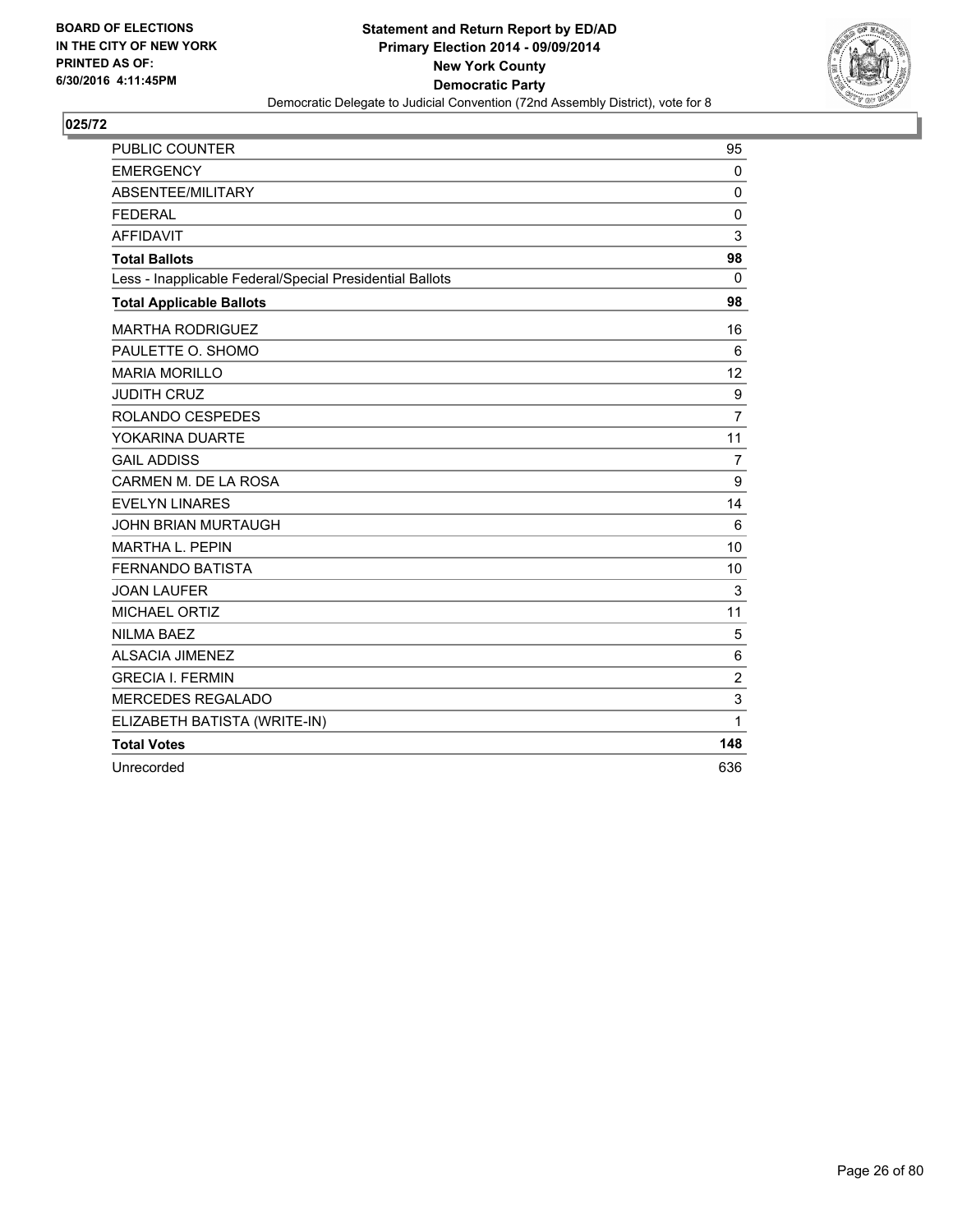

| <b>PUBLIC COUNTER</b>                                    | 84           |
|----------------------------------------------------------|--------------|
| <b>EMERGENCY</b>                                         | $\mathbf 0$  |
| ABSENTEE/MILITARY                                        | $\mathbf 0$  |
| <b>FEDERAL</b>                                           | 0            |
| <b>AFFIDAVIT</b>                                         | $\mathbf{1}$ |
| <b>Total Ballots</b>                                     | 85           |
| Less - Inapplicable Federal/Special Presidential Ballots | $\Omega$     |
| <b>Total Applicable Ballots</b>                          | 85           |
| <b>MARTHA RODRIGUEZ</b>                                  | 14           |
| PAULETTE O. SHOMO                                        | 9            |
| <b>MARIA MORILLO</b>                                     | 11           |
| <b>JUDITH CRUZ</b>                                       | 10           |
| ROLANDO CESPEDES                                         | 14           |
| YOKARINA DUARTE                                          | 15           |
| <b>GAIL ADDISS</b>                                       | 10           |
| CARMEN M. DE LA ROSA                                     | 10           |
| <b>EVELYN LINARES</b>                                    | 19           |
| <b>JOHN BRIAN MURTAUGH</b>                               | 14           |
| <b>MARTHA L. PEPIN</b>                                   | 8            |
| <b>FERNANDO BATISTA</b>                                  | 11           |
| <b>JOAN LAUFER</b>                                       | 13           |
| MICHAEL ORTIZ                                            | 8            |
| <b>NILMA BAEZ</b>                                        | 9            |
| <b>ALSACIA JIMENEZ</b>                                   | 12           |
| <b>GRECIA I. FERMIN</b>                                  | 2            |
| <b>MERCEDES REGALADO</b>                                 | 4            |
| <b>Total Votes</b>                                       | 193          |
| Unrecorded                                               | 487          |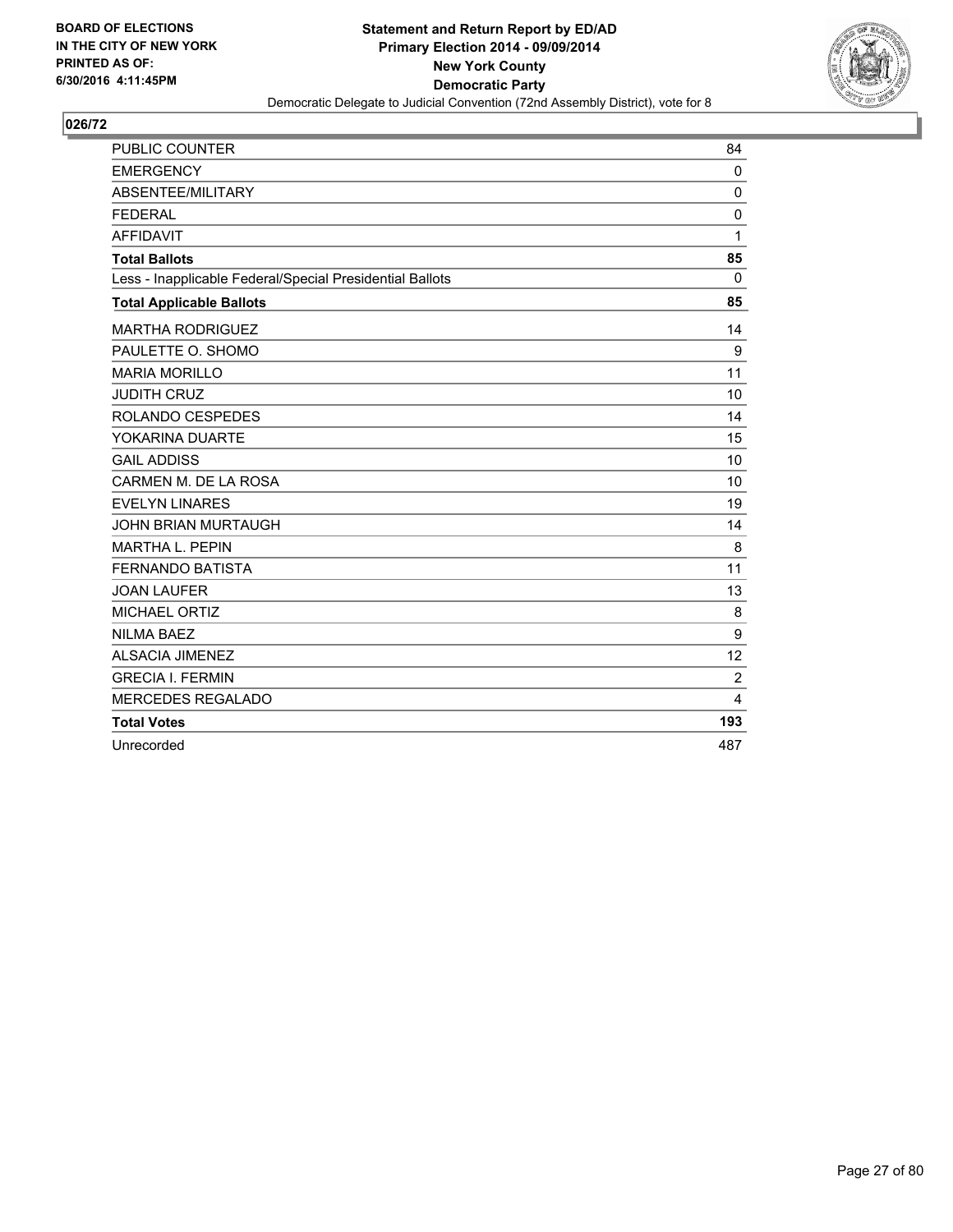

| PUBLIC COUNTER                                           | 80             |
|----------------------------------------------------------|----------------|
| <b>EMERGENCY</b>                                         | 0              |
| ABSENTEE/MILITARY                                        | $\mathbf{1}$   |
| <b>FEDERAL</b>                                           | $\mathbf 0$    |
| <b>AFFIDAVIT</b>                                         | 3              |
| <b>Total Ballots</b>                                     | 84             |
| Less - Inapplicable Federal/Special Presidential Ballots | 0              |
| <b>Total Applicable Ballots</b>                          | 84             |
| <b>MARTHA RODRIGUEZ</b>                                  | 29             |
| PAULETTE O. SHOMO                                        | 21             |
| <b>MARIA MORILLO</b>                                     | 34             |
| <b>JUDITH CRUZ</b>                                       | 22             |
| ROLANDO CESPEDES                                         | 17             |
| YOKARINA DUARTE                                          | 17             |
| <b>GAIL ADDISS</b>                                       | 13             |
| CARMEN M. DE LA ROSA                                     | 24             |
| <b>EVELYN LINARES</b>                                    | 19             |
| <b>JOHN BRIAN MURTAUGH</b>                               | 10             |
| <b>MARTHA L. PEPIN</b>                                   | 9              |
| <b>FERNANDO BATISTA</b>                                  | 18             |
| <b>JOAN LAUFER</b>                                       | $\overline{7}$ |
| <b>MICHAEL ORTIZ</b>                                     | 14             |
| <b>NILMA BAEZ</b>                                        | $\overline{7}$ |
| <b>ALSACIA JIMENEZ</b>                                   | 8              |
| <b>GRECIA I. FERMIN</b>                                  | 3              |
| <b>MERCEDES REGALADO</b>                                 | 6              |
| ELIZABETH BATISTA (WRITE-IN)                             | $\overline{2}$ |
| UNATTRIBUTABLE WRITE-IN (WRITE-IN)                       | 3              |
| <b>Total Votes</b>                                       | 283            |
| Unrecorded                                               | 389            |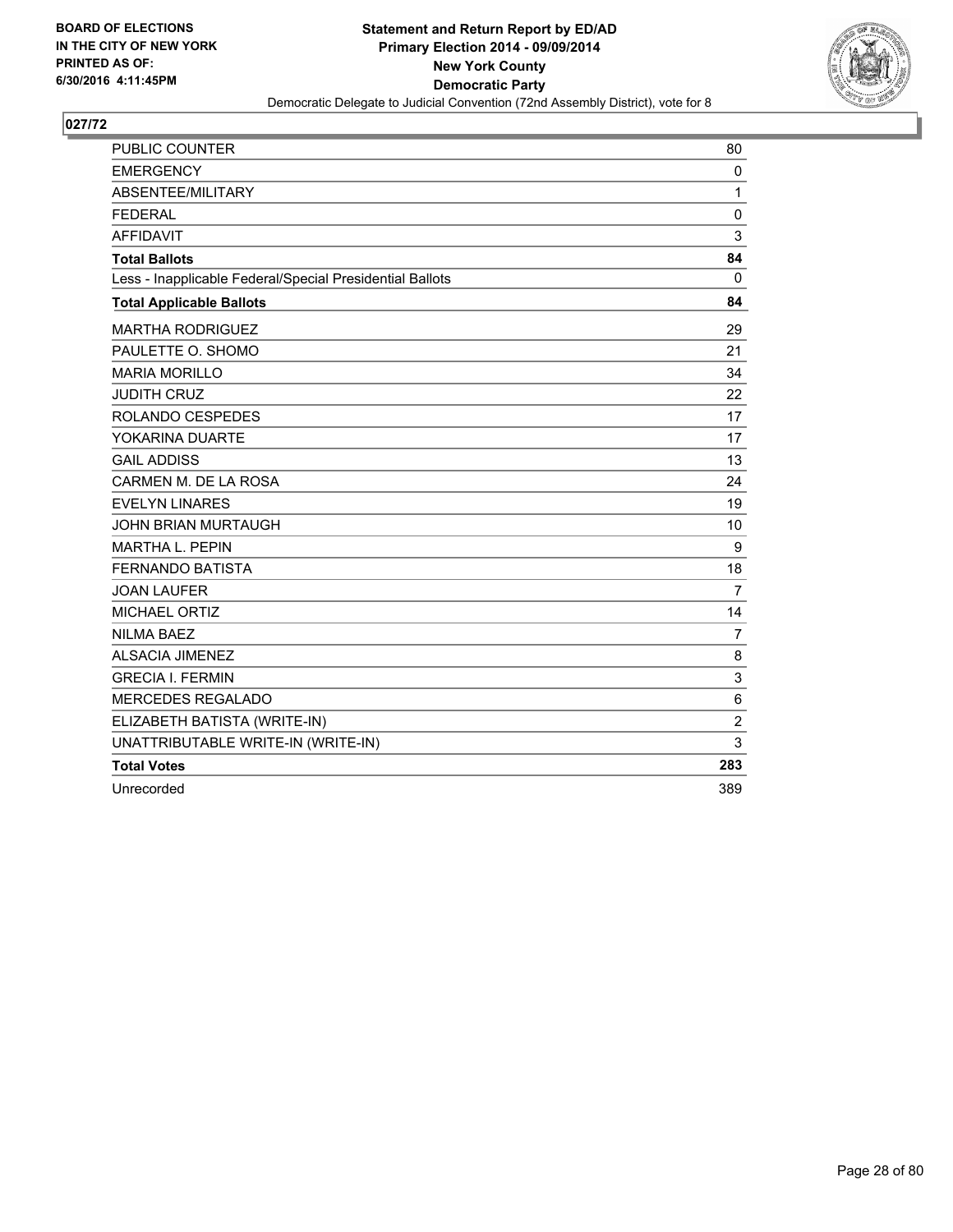

| <b>PUBLIC COUNTER</b>                                    | 130            |
|----------------------------------------------------------|----------------|
| <b>EMERGENCY</b>                                         | $\mathbf{0}$   |
| ABSENTEE/MILITARY                                        | 0              |
| <b>FEDERAL</b>                                           | 0              |
| <b>AFFIDAVIT</b>                                         | 1              |
| <b>Total Ballots</b>                                     | 131            |
| Less - Inapplicable Federal/Special Presidential Ballots | 0              |
| <b>Total Applicable Ballots</b>                          | 131            |
| <b>MARTHA RODRIGUEZ</b>                                  | 35             |
| PAULETTE O. SHOMO                                        | $\overline{7}$ |
| <b>MARIA MORILLO</b>                                     | 25             |
| <b>JUDITH CRUZ</b>                                       | 18             |
| ROLANDO CESPEDES                                         | 17             |
| YOKARINA DUARTE                                          | 11             |
| <b>GAIL ADDISS</b>                                       | 5              |
| CARMEN M. DE LA ROSA                                     | 24             |
| <b>EVELYN LINARES</b>                                    | 38             |
| <b>JOHN BRIAN MURTAUGH</b>                               | $\overline{7}$ |
| MARTHA L. PEPIN                                          | 11             |
| <b>FERNANDO BATISTA</b>                                  | 22             |
| <b>JOAN LAUFER</b>                                       | 6              |
| MICHAEL ORTIZ                                            | 15             |
| <b>NILMA BAEZ</b>                                        | 8              |
| <b>ALSACIA JIMENEZ</b>                                   | $\overline{7}$ |
| <b>GRECIA I. FERMIN</b>                                  | 8              |
| <b>MERCEDES REGALADO</b>                                 | 5              |
| UNATTRIBUTABLE WRITE-IN (WRITE-IN)                       | 1              |
| <b>Total Votes</b>                                       | 270            |
| Unrecorded                                               | 778            |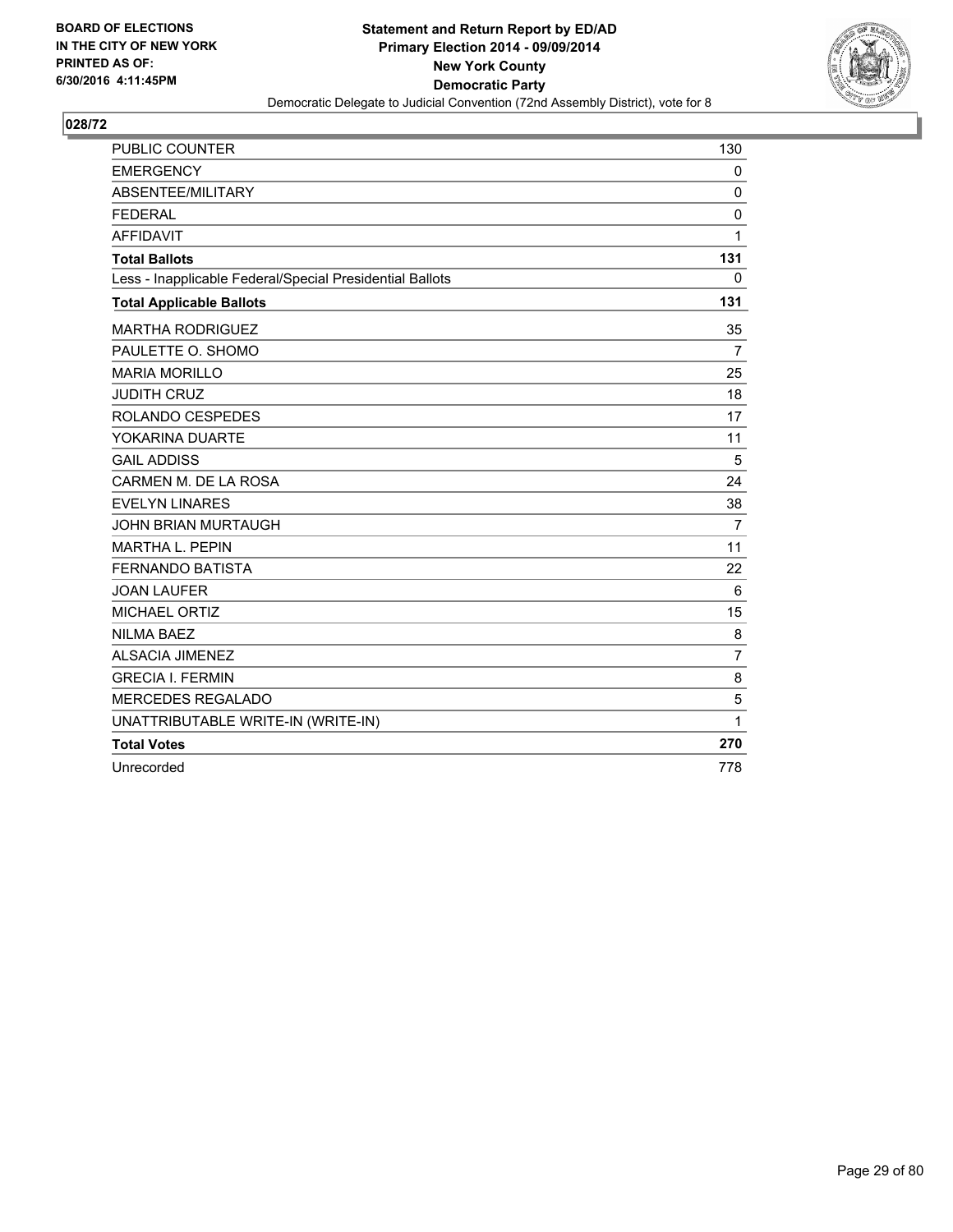

| <b>PUBLIC COUNTER</b>                                    | 117             |
|----------------------------------------------------------|-----------------|
| <b>EMERGENCY</b>                                         | 0               |
| ABSENTEE/MILITARY                                        | $\mathbf 0$     |
| <b>FEDERAL</b>                                           | $\mathbf 0$     |
| <b>AFFIDAVIT</b>                                         | $\overline{c}$  |
| <b>Total Ballots</b>                                     | 119             |
| Less - Inapplicable Federal/Special Presidential Ballots | 0               |
| <b>Total Applicable Ballots</b>                          | 119             |
| <b>MARTHA RODRIGUEZ</b>                                  | 33              |
| PAULETTE O. SHOMO                                        | 17              |
| <b>MARIA MORILLO</b>                                     | 27              |
| <b>JUDITH CRUZ</b>                                       | 20              |
| ROLANDO CESPEDES                                         | 22              |
| YOKARINA DUARTE                                          | 24              |
| <b>GAIL ADDISS</b>                                       | 16              |
| CARMEN M. DE LA ROSA                                     | 27              |
| <b>EVELYN LINARES</b>                                    | 37              |
| <b>JOHN BRIAN MURTAUGH</b>                               | 12 <sup>2</sup> |
| <b>MARTHA L. PEPIN</b>                                   | 18              |
| <b>FERNANDO BATISTA</b>                                  | 20              |
| <b>JOAN LAUFER</b>                                       | 12              |
| <b>MICHAEL ORTIZ</b>                                     | 17              |
| <b>NILMA BAEZ</b>                                        | 17              |
| <b>ALSACIA JIMENEZ</b>                                   | 13              |
| <b>GRECIA I. FERMIN</b>                                  | 5               |
| <b>MERCEDES REGALADO</b>                                 | 4               |
| <b>Total Votes</b>                                       | 341             |
| Unrecorded                                               | 611             |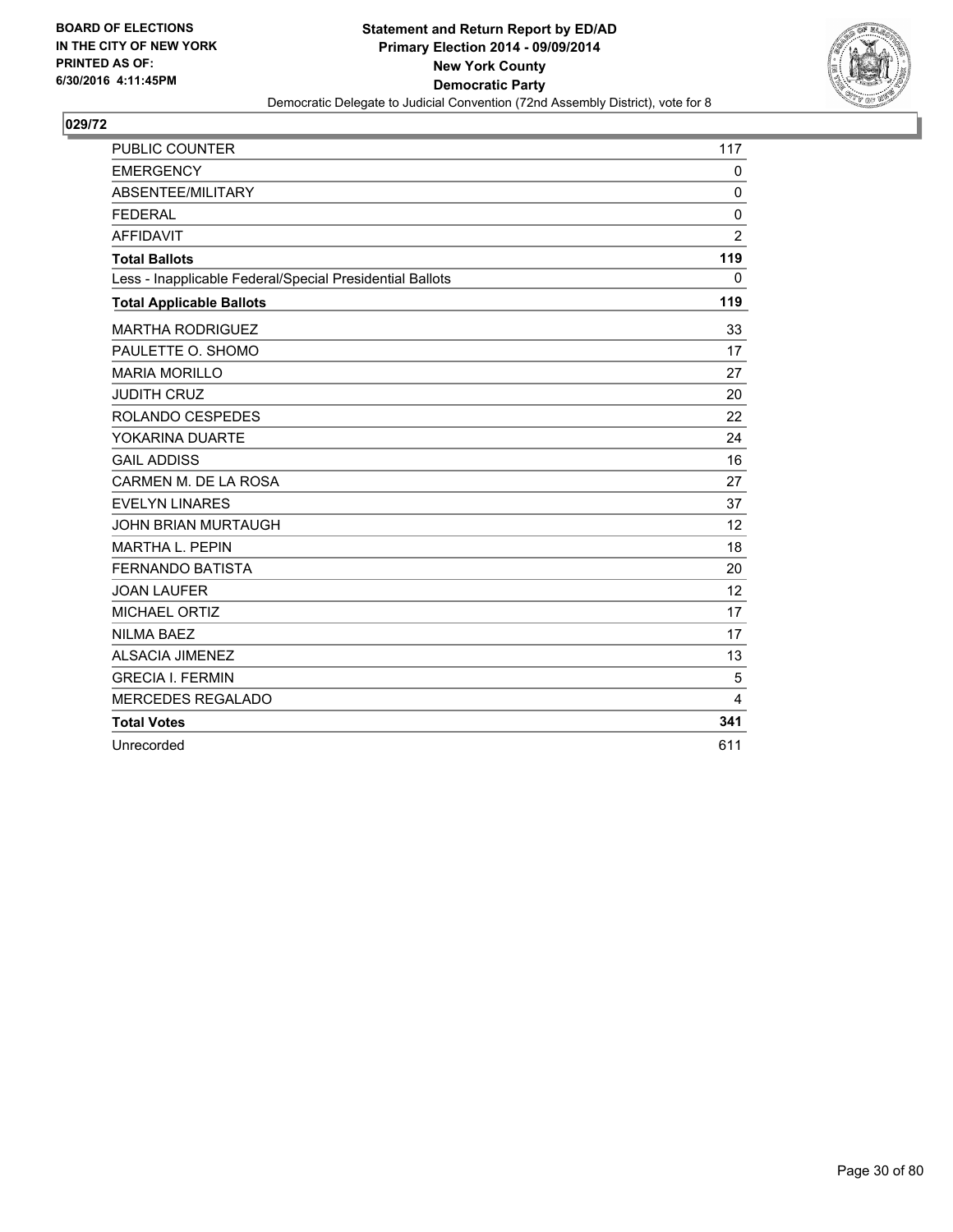

| <b>PUBLIC COUNTER</b>                                    | 108            |
|----------------------------------------------------------|----------------|
| <b>EMERGENCY</b>                                         | 0              |
| ABSENTEE/MILITARY                                        | $\overline{2}$ |
| <b>FEDERAL</b>                                           | $\mathbf 0$    |
| <b>AFFIDAVIT</b>                                         | $\mathbf 0$    |
| <b>Total Ballots</b>                                     | 110            |
| Less - Inapplicable Federal/Special Presidential Ballots | $\mathbf{0}$   |
| <b>Total Applicable Ballots</b>                          | 110            |
| <b>MARTHA RODRIGUEZ</b>                                  | 24             |
| PAULETTE O. SHOMO                                        | 14             |
| <b>MARIA MORILLO</b>                                     | 29             |
| <b>JUDITH CRUZ</b>                                       | 23             |
| ROLANDO CESPEDES                                         | 17             |
| YOKARINA DUARTE                                          | 14             |
| <b>GAIL ADDISS</b>                                       | 17             |
| CARMEN M. DE LA ROSA                                     | 24             |
| <b>EVELYN LINARES</b>                                    | 16             |
| <b>JOHN BRIAN MURTAUGH</b>                               | 12             |
| <b>MARTHA L. PEPIN</b>                                   | 5              |
| <b>FERNANDO BATISTA</b>                                  | 10             |
| <b>JOAN LAUFER</b>                                       | 9              |
| <b>MICHAEL ORTIZ</b>                                     | $\overline{7}$ |
| <b>NILMA BAEZ</b>                                        | 11             |
| <b>ALSACIA JIMENEZ</b>                                   | 6              |
| <b>GRECIA I. FERMIN</b>                                  | 3              |
| <b>MERCEDES REGALADO</b>                                 | $\overline{2}$ |
| <b>Total Votes</b>                                       | 243            |
| Unrecorded                                               | 637            |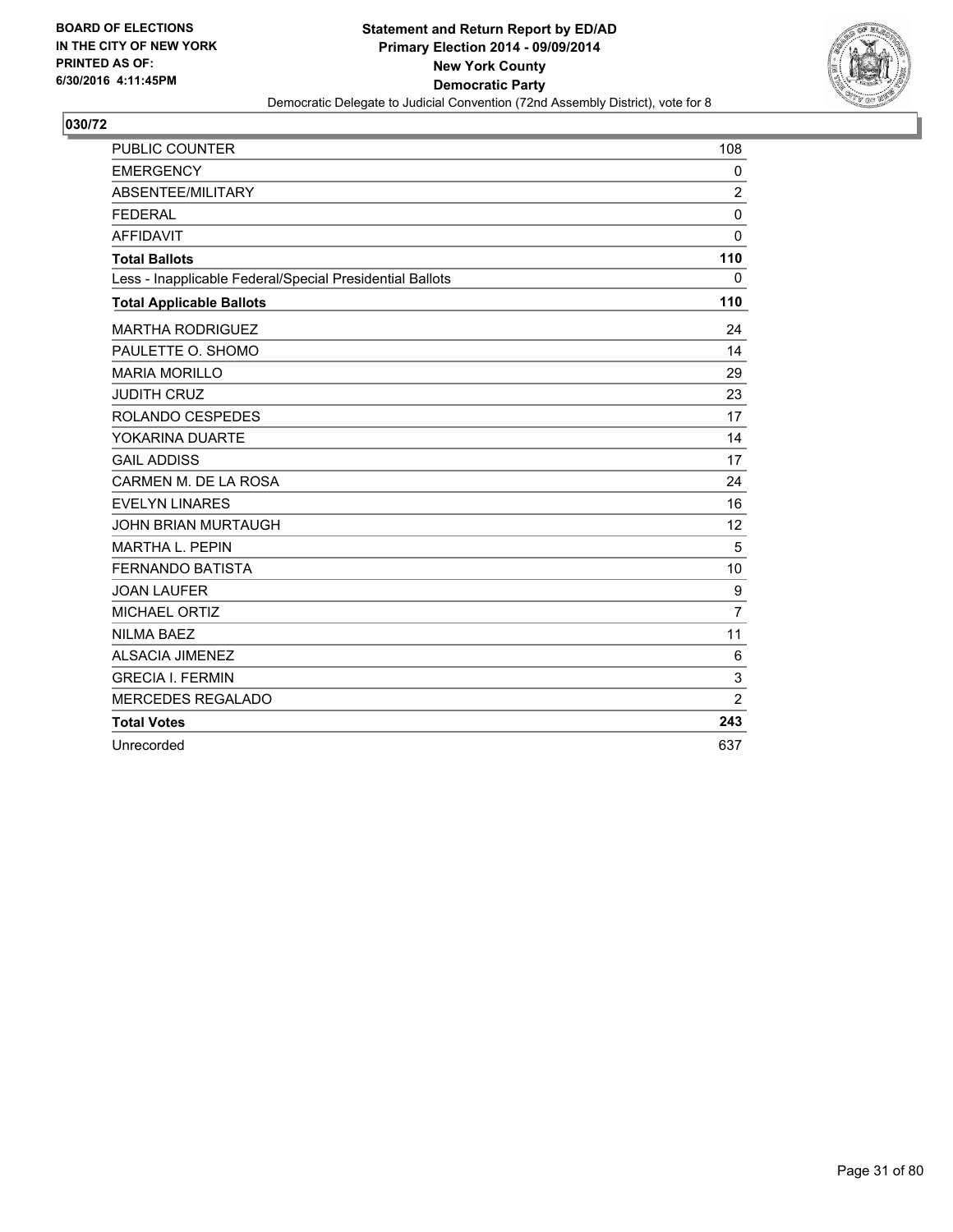

| <b>PUBLIC COUNTER</b>                                    | 138            |
|----------------------------------------------------------|----------------|
| <b>EMERGENCY</b>                                         | 0              |
| ABSENTEE/MILITARY                                        | 1              |
| <b>FEDERAL</b>                                           | 0              |
| <b>AFFIDAVIT</b>                                         | 3              |
| <b>Total Ballots</b>                                     | 142            |
| Less - Inapplicable Federal/Special Presidential Ballots | $\mathbf{0}$   |
| <b>Total Applicable Ballots</b>                          | 142            |
| <b>MARTHA RODRIGUEZ</b>                                  | 43             |
| PAULETTE O. SHOMO                                        | 17             |
| <b>MARIA MORILLO</b>                                     | 46             |
| <b>JUDITH CRUZ</b>                                       | 19             |
| <b>ROLANDO CESPEDES</b>                                  | 26             |
| YOKARINA DUARTE                                          | 24             |
| <b>GAIL ADDISS</b>                                       | 12             |
| CARMEN M. DE LA ROSA                                     | 39             |
| <b>EVELYN LINARES</b>                                    | 38             |
| <b>JOHN BRIAN MURTAUGH</b>                               | 8              |
| <b>MARTHA L. PEPIN</b>                                   | 15             |
| <b>FERNANDO BATISTA</b>                                  | 35             |
| <b>JOAN LAUFER</b>                                       | 8              |
| <b>MICHAEL ORTIZ</b>                                     | 17             |
| <b>NILMA BAEZ</b>                                        | 15             |
| <b>ALSACIA JIMENEZ</b>                                   | 11             |
| <b>GRECIA I. FERMIN</b>                                  | $\overline{c}$ |
| <b>MERCEDES REGALADO</b>                                 | 8              |
| UNATTRIBUTABLE WRITE-IN (WRITE-IN)                       | 1              |
| <b>Total Votes</b>                                       | 384            |
| Unrecorded                                               | 752            |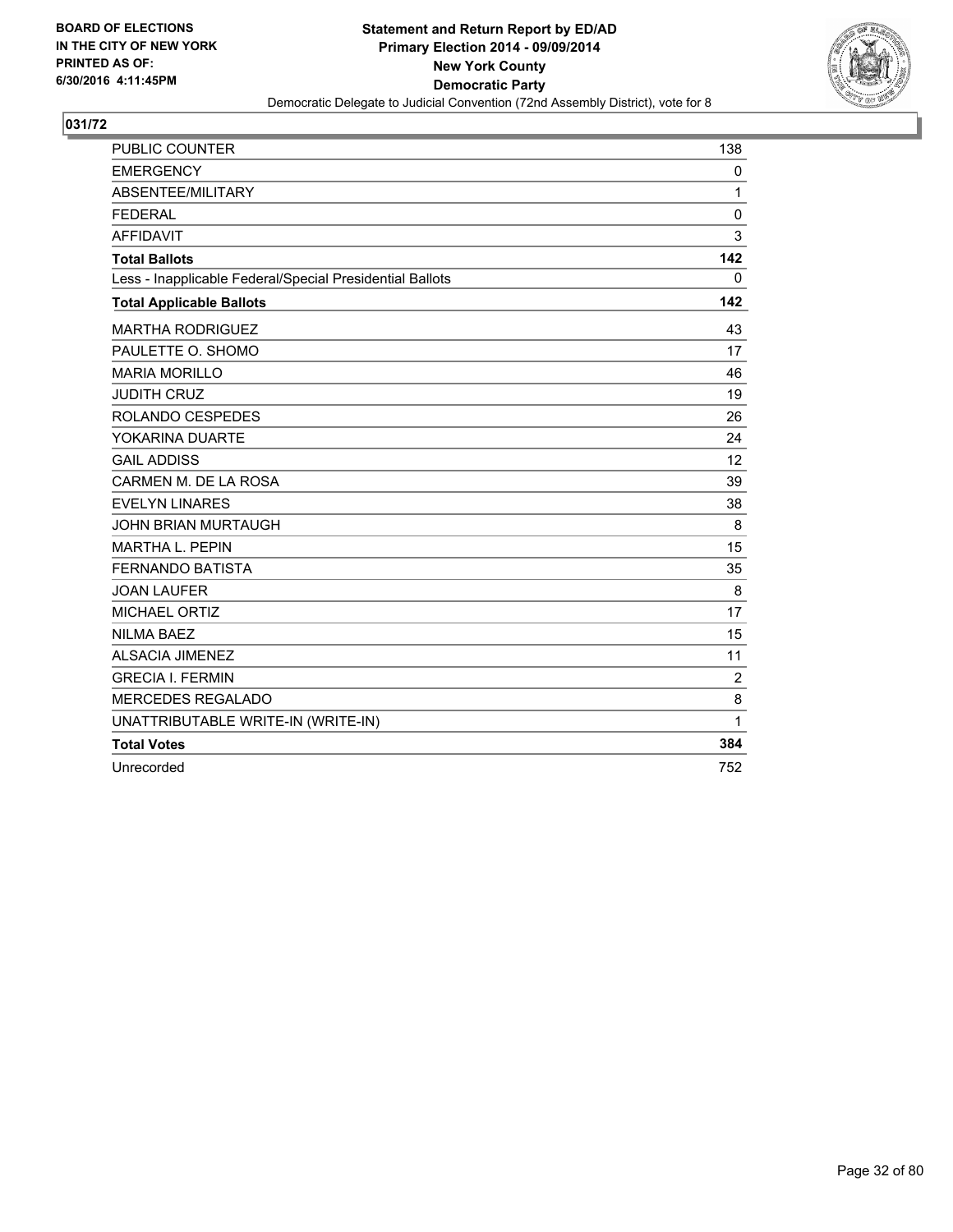

| <b>PUBLIC COUNTER</b>                                    | 136            |
|----------------------------------------------------------|----------------|
| <b>EMERGENCY</b>                                         | 0              |
| ABSENTEE/MILITARY                                        | $\mathbf{1}$   |
| <b>FEDERAL</b>                                           | 0              |
| <b>AFFIDAVIT</b>                                         | 1              |
| <b>Total Ballots</b>                                     | 138            |
| Less - Inapplicable Federal/Special Presidential Ballots | 0              |
| <b>Total Applicable Ballots</b>                          | 138            |
| <b>MARTHA RODRIGUEZ</b>                                  | 48             |
| PAULETTE O. SHOMO                                        | 17             |
| <b>MARIA MORILLO</b>                                     | 52             |
| <b>JUDITH CRUZ</b>                                       | 34             |
| ROLANDO CESPEDES                                         | 25             |
| YOKARINA DUARTE                                          | 34             |
| <b>GAIL ADDISS</b>                                       | 19             |
| CARMEN M. DE LA ROSA                                     | 32             |
| <b>EVELYN LINARES</b>                                    | 38             |
| <b>JOHN BRIAN MURTAUGH</b>                               | 12             |
| <b>MARTHA L. PEPIN</b>                                   | 19             |
| <b>FERNANDO BATISTA</b>                                  | 27             |
| <b>JOAN LAUFER</b>                                       | 16             |
| <b>MICHAEL ORTIZ</b>                                     | 22             |
| <b>NILMA BAEZ</b>                                        | 17             |
| <b>ALSACIA JIMENEZ</b>                                   | 12             |
| <b>GRECIA I. FERMIN</b>                                  | 5              |
| <b>MERCEDES REGALADO</b>                                 | $\overline{7}$ |
| UNATTRIBUTABLE WRITE-IN (WRITE-IN)                       | $\mathbf{1}$   |
| <b>Total Votes</b>                                       | 437            |
| Unrecorded                                               | 667            |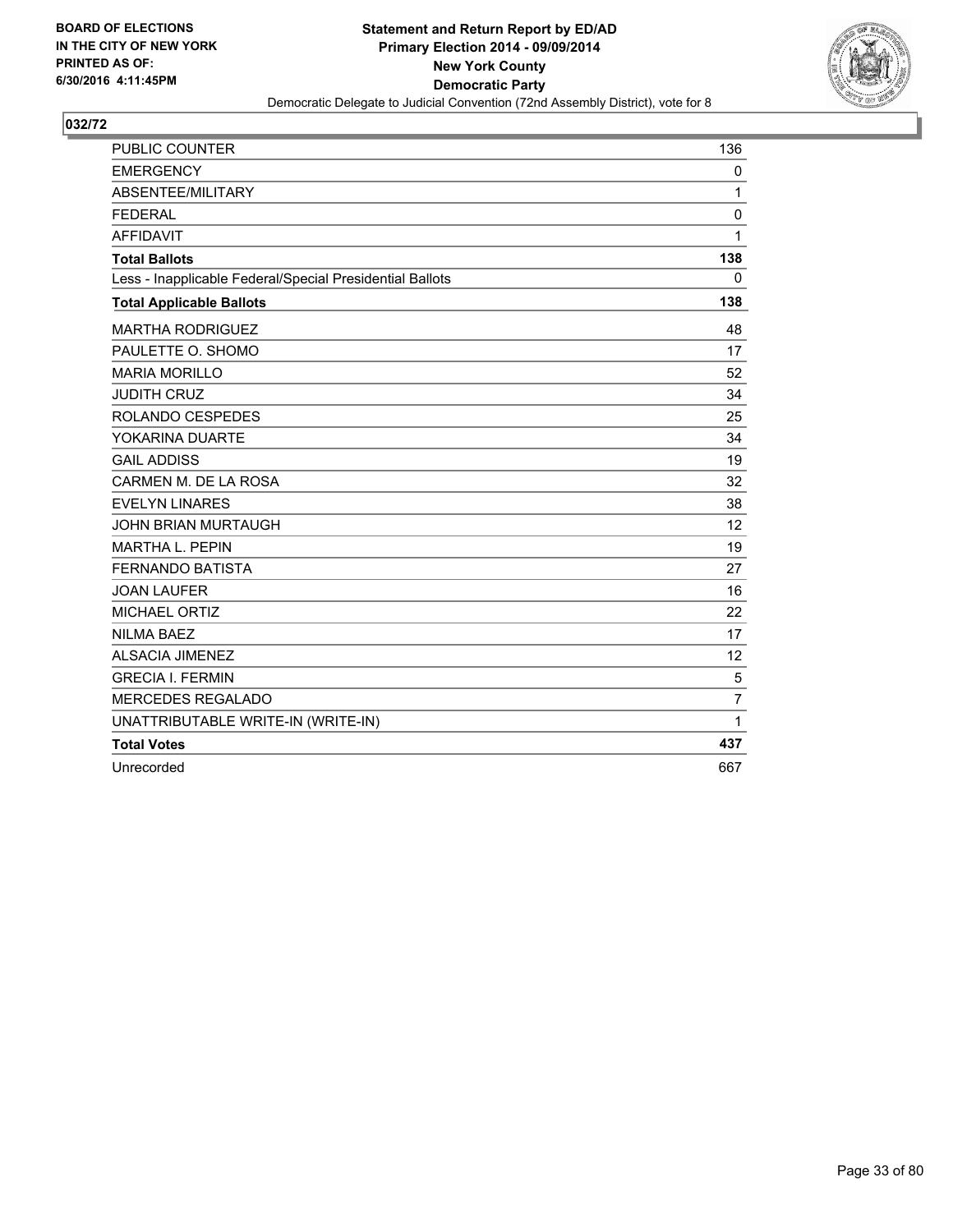

| <b>PUBLIC COUNTER</b>                                    | 97           |
|----------------------------------------------------------|--------------|
| <b>EMERGENCY</b>                                         | $\mathbf{0}$ |
| ABSENTEE/MILITARY                                        | 1            |
| <b>FEDERAL</b>                                           | $\mathbf 0$  |
| <b>AFFIDAVIT</b>                                         | $\mathbf 0$  |
| <b>Total Ballots</b>                                     | 98           |
| Less - Inapplicable Federal/Special Presidential Ballots | $\Omega$     |
| <b>Total Applicable Ballots</b>                          | 98           |
| <b>MARTHA RODRIGUEZ</b>                                  | 17           |
| PAULETTE O. SHOMO                                        | 11           |
| <b>MARIA MORILLO</b>                                     | 17           |
| <b>JUDITH CRUZ</b>                                       | 20           |
| ROLANDO CESPEDES                                         | 9            |
| YOKARINA DUARTE                                          | 12           |
| <b>GAIL ADDISS</b>                                       | 12           |
| CARMEN M. DE LA ROSA                                     | 22           |
| <b>EVELYN LINARES</b>                                    | 25           |
| JOHN BRIAN MURTAUGH                                      | 11           |
| <b>MARTHA L. PEPIN</b>                                   | 11           |
| <b>FERNANDO BATISTA</b>                                  | 13           |
| <b>JOAN LAUFER</b>                                       | 15           |
| MICHAEL ORTIZ                                            | 13           |
| <b>NILMA BAEZ</b>                                        | 9            |
| <b>ALSACIA JIMENEZ</b>                                   | 10           |
| <b>GRECIA I. FERMIN</b>                                  | 2            |
| <b>MERCEDES REGALADO</b>                                 | 3            |
| <b>Total Votes</b>                                       | 232          |
| Unrecorded                                               | 552          |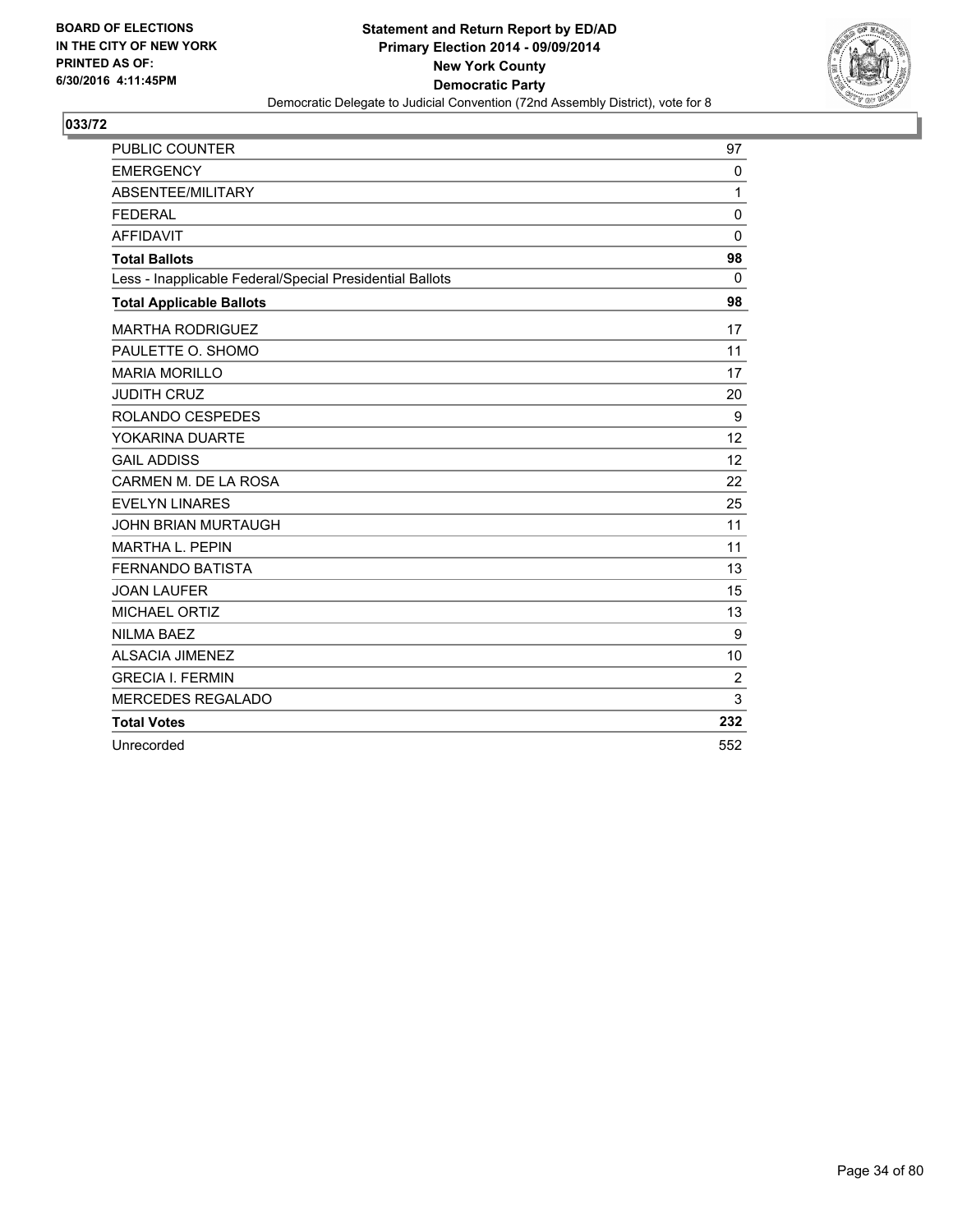

| <b>PUBLIC COUNTER</b>                                    | 109            |
|----------------------------------------------------------|----------------|
| <b>EMERGENCY</b>                                         | 0              |
| ABSENTEE/MILITARY                                        | 3              |
| <b>FEDERAL</b>                                           | 0              |
| <b>AFFIDAVIT</b>                                         | $\Omega$       |
| <b>Total Ballots</b>                                     | 112            |
| Less - Inapplicable Federal/Special Presidential Ballots | 0              |
| <b>Total Applicable Ballots</b>                          | 112            |
| <b>MARTHA RODRIGUEZ</b>                                  | 35             |
| PAULETTE O. SHOMO                                        | 12             |
| <b>MARIA MORILLO</b>                                     | 35             |
| <b>JUDITH CRUZ</b>                                       | 17             |
| ROLANDO CESPEDES                                         | 28             |
| YOKARINA DUARTE                                          | 22             |
| <b>GAIL ADDISS</b>                                       | 15             |
| CARMEN M. DE LA ROSA                                     | 21             |
| <b>EVELYN LINARES</b>                                    | 36             |
| <b>JOHN BRIAN MURTAUGH</b>                               | 10             |
| <b>MARTHA L. PEPIN</b>                                   | 10             |
| <b>FERNANDO BATISTA</b>                                  | 27             |
| <b>JOAN LAUFER</b>                                       | 9              |
| <b>MICHAEL ORTIZ</b>                                     | 17             |
| <b>NILMA BAEZ</b>                                        | 14             |
| <b>ALSACIA JIMENEZ</b>                                   | $\overline{7}$ |
| <b>GRECIA I. FERMIN</b>                                  | $\overline{7}$ |
| <b>MERCEDES REGALADO</b>                                 | 4              |
| ELIBETH BATISTA (WRITE-IN)                               | $\mathbf{1}$   |
| EVELYN LINARES (WRITE-IN)                                | $\mathbf{1}$   |
| UNATTRIBUTABLE WRITE-IN (WRITE-IN)                       | 1              |
| <b>Total Votes</b>                                       | 329            |
| Unrecorded                                               | 567            |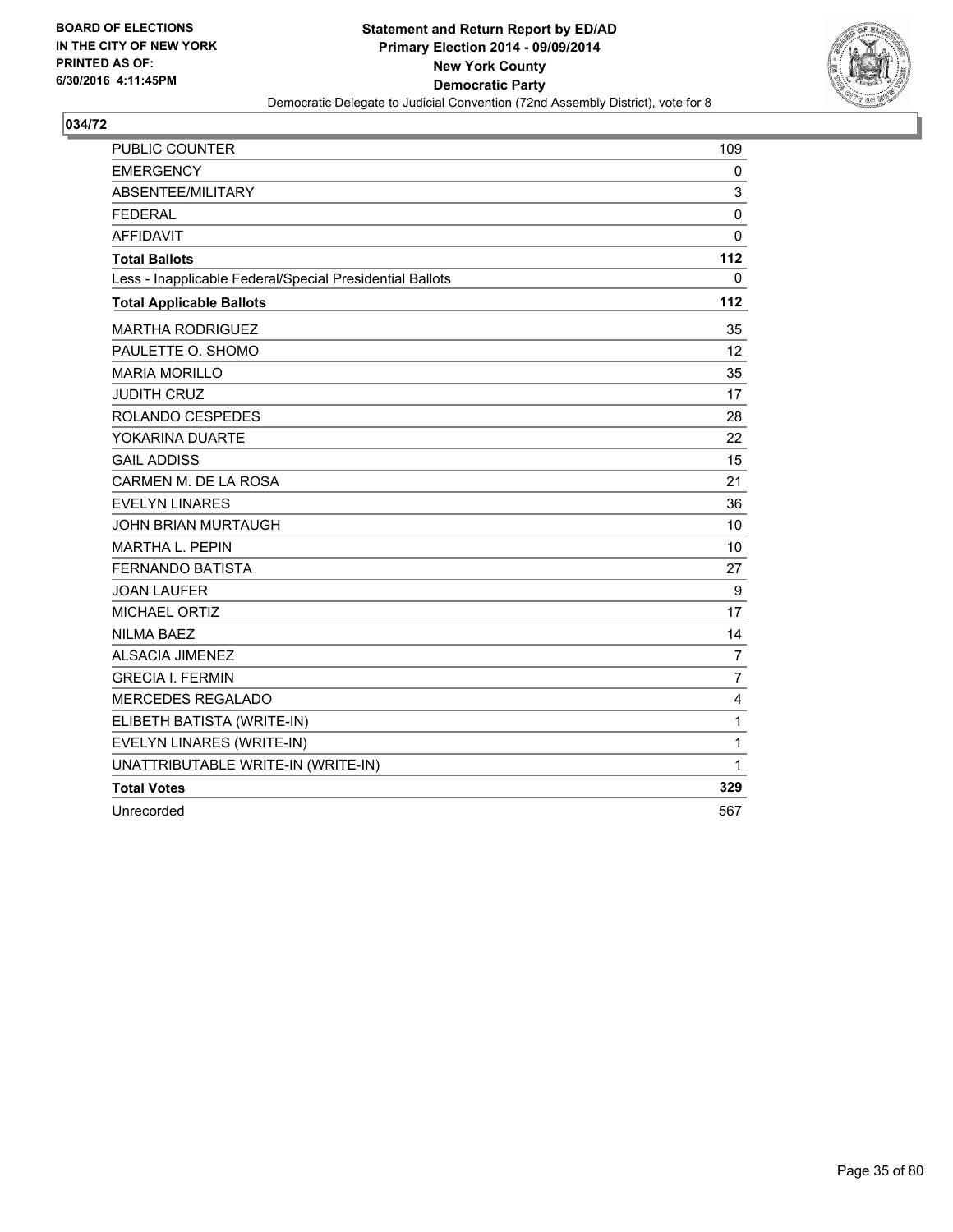

| <b>PUBLIC COUNTER</b>                                    | 117          |
|----------------------------------------------------------|--------------|
| <b>EMERGENCY</b>                                         | $\mathbf{0}$ |
| ABSENTEE/MILITARY                                        | 0            |
| <b>FEDERAL</b>                                           | $\Omega$     |
| <b>AFFIDAVIT</b>                                         | $\mathbf{0}$ |
| <b>Total Ballots</b>                                     | 117          |
| Less - Inapplicable Federal/Special Presidential Ballots | $\mathbf{0}$ |
| <b>Total Applicable Ballots</b>                          | 117          |
| <b>MARTHA RODRIGUEZ</b>                                  | 28           |
| PAULETTE O. SHOMO                                        | 10           |
| <b>MARIA MORILLO</b>                                     | 36           |
| <b>JUDITH CRUZ</b>                                       | 17           |
| ROLANDO CESPEDES                                         | 20           |
| YOKARINA DUARTE                                          | 17           |
| <b>GAIL ADDISS</b>                                       | 9            |
| CARMEN M. DE LA ROSA                                     | 25           |
| <b>EVELYN LINARES</b>                                    | 42           |
| <b>JOHN BRIAN MURTAUGH</b>                               | 13           |
| <b>MARTHA L. PEPIN</b>                                   | 19           |
| <b>FERNANDO BATISTA</b>                                  | 34           |
| <b>JOAN LAUFER</b>                                       | 12           |
| <b>MICHAEL ORTIZ</b>                                     | 21           |
| <b>NILMA BAEZ</b>                                        | 17           |
| <b>ALSACIA JIMENEZ</b>                                   | 15           |
| <b>GRECIA I. FERMIN</b>                                  | 6            |
| <b>MERCEDES REGALADO</b>                                 | 5            |
| UNATTRIBUTABLE WRITE-IN (WRITE-IN)                       | 1            |
| <b>Total Votes</b>                                       | 347          |
| Unrecorded                                               | 589          |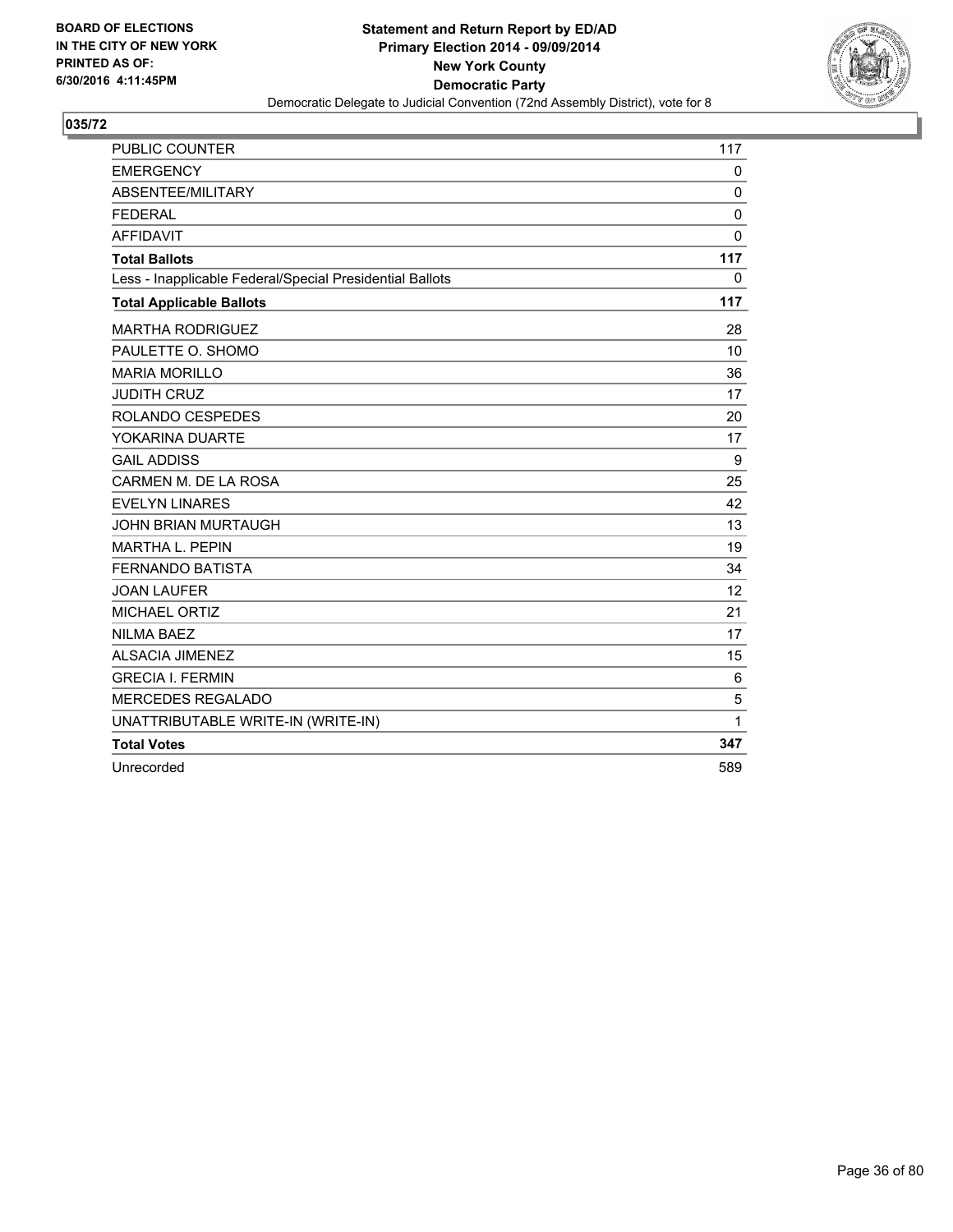

| <b>PUBLIC COUNTER</b>                                    | 107          |
|----------------------------------------------------------|--------------|
| <b>EMERGENCY</b>                                         | 0            |
| ABSENTEE/MILITARY                                        | 3            |
| <b>FEDERAL</b>                                           | 0            |
| <b>AFFIDAVIT</b>                                         | 0            |
| <b>Total Ballots</b>                                     | 110          |
| Less - Inapplicable Federal/Special Presidential Ballots | $\mathbf{0}$ |
| <b>Total Applicable Ballots</b>                          | 110          |
| <b>MARTHA RODRIGUEZ</b>                                  | 23           |
| PAULETTE O. SHOMO                                        | 17           |
| <b>MARIA MORILLO</b>                                     | 19           |
| <b>JUDITH CRUZ</b>                                       | 17           |
| ROLANDO CESPEDES                                         | 13           |
| YOKARINA DUARTE                                          | 16           |
| <b>GAIL ADDISS</b>                                       | 13           |
| CARMEN M. DE LA ROSA                                     | 23           |
| <b>EVELYN LINARES</b>                                    | 27           |
| <b>JOHN BRIAN MURTAUGH</b>                               | 15           |
| <b>MARTHA L. PEPIN</b>                                   | 18           |
| <b>FERNANDO BATISTA</b>                                  | 17           |
| <b>JOAN LAUFER</b>                                       | 42           |
| <b>MICHAEL ORTIZ</b>                                     | 17           |
| <b>NILMA BAEZ</b>                                        | 17           |
| <b>ALSACIA JIMENEZ</b>                                   | 16           |
| <b>GRECIA I. FERMIN</b>                                  | 4            |
| <b>MERCEDES REGALADO</b>                                 | 3            |
| <b>Total Votes</b>                                       | 317          |
| Unrecorded                                               | 563          |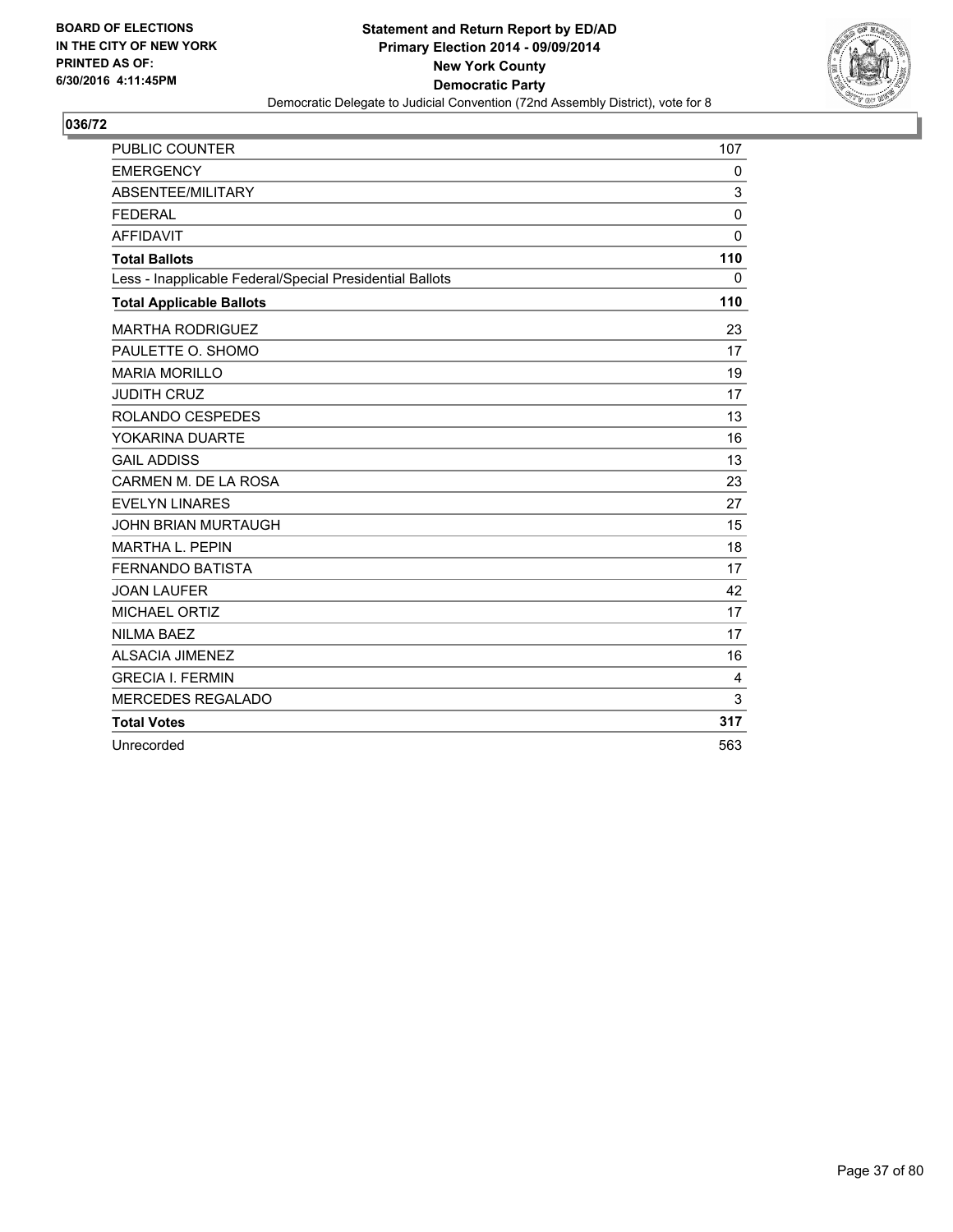

| <b>PUBLIC COUNTER</b>                                    | 54             |
|----------------------------------------------------------|----------------|
| <b>EMERGENCY</b>                                         | $\mathbf{0}$   |
| ABSENTEE/MILITARY                                        | $\Omega$       |
| <b>FEDERAL</b>                                           | $\mathbf 0$    |
| <b>AFFIDAVIT</b>                                         | $\Omega$       |
| <b>Total Ballots</b>                                     | 54             |
| Less - Inapplicable Federal/Special Presidential Ballots | $\mathbf{0}$   |
| <b>Total Applicable Ballots</b>                          | 54             |
| <b>MARTHA RODRIGUEZ</b>                                  | 11             |
| PAULETTE O. SHOMO                                        | 9              |
| <b>MARIA MORILLO</b>                                     | 12             |
| <b>JUDITH CRUZ</b>                                       | 11             |
| ROLANDO CESPEDES                                         | 8              |
| YOKARINA DUARTE                                          | 8              |
| <b>GAIL ADDISS</b>                                       | 13             |
| CARMEN M. DE LA ROSA                                     | 10             |
| <b>EVELYN LINARES</b>                                    | 11             |
| <b>JOHN BRIAN MURTAUGH</b>                               | 13             |
| <b>MARTHA L. PEPIN</b>                                   | 10             |
| <b>FERNANDO BATISTA</b>                                  | 11             |
| <b>JOAN LAUFER</b>                                       | 14             |
| <b>MICHAEL ORTIZ</b>                                     | 11             |
| <b>NILMA BAEZ</b>                                        | 13             |
| <b>ALSACIA JIMENEZ</b>                                   | 9              |
| <b>GRECIA I. FERMIN</b>                                  | 4              |
| <b>MERCEDES REGALADO</b>                                 | $\overline{2}$ |
| <b>Total Votes</b>                                       | 180            |
| Unrecorded                                               | 252            |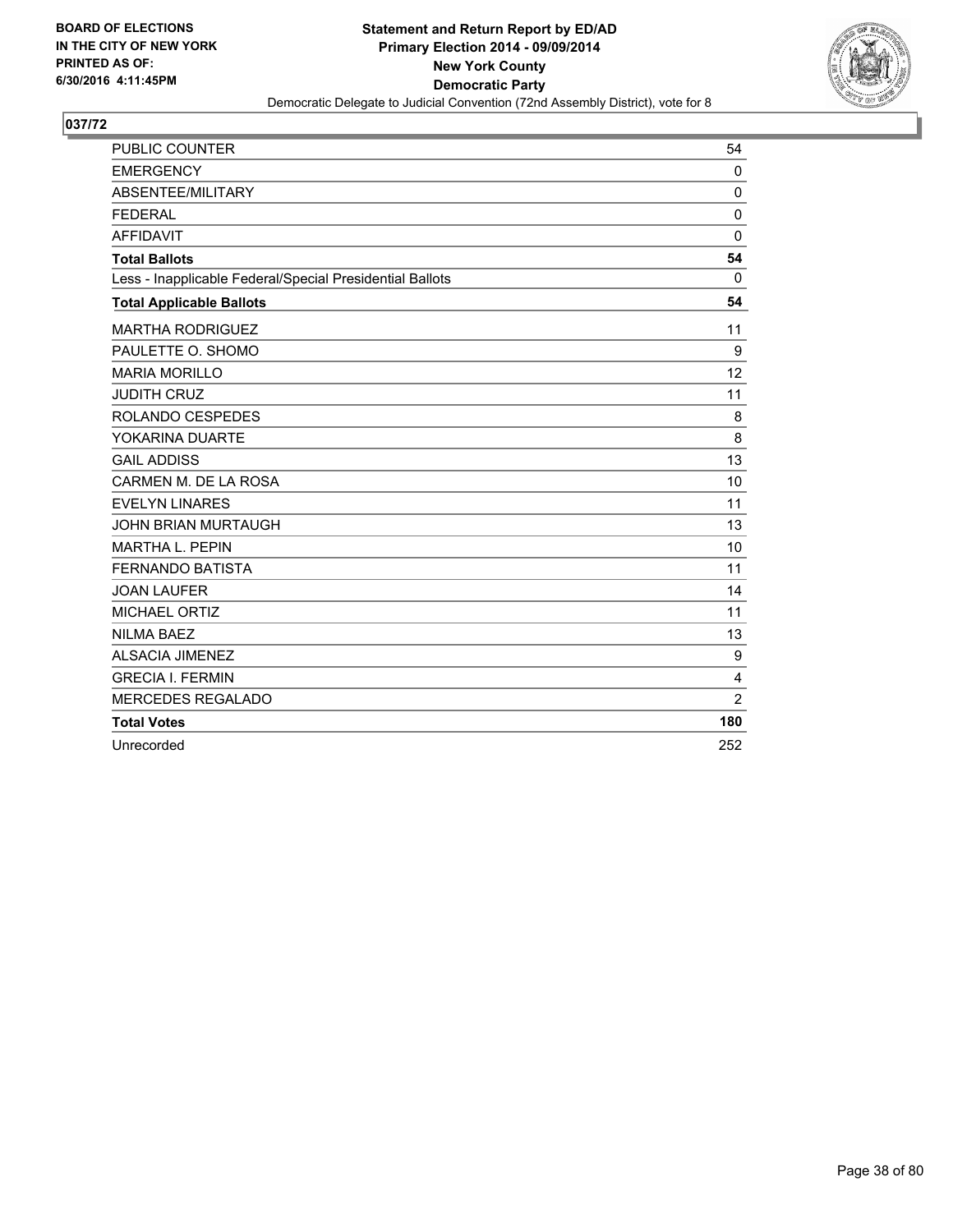

| <b>PUBLIC COUNTER</b>                                    | 58             |
|----------------------------------------------------------|----------------|
| <b>EMERGENCY</b>                                         | $\mathbf{0}$   |
| ABSENTEE/MILITARY                                        | 3              |
| <b>FEDERAL</b>                                           | 0              |
| <b>AFFIDAVIT</b>                                         | 1              |
| <b>Total Ballots</b>                                     | 62             |
| Less - Inapplicable Federal/Special Presidential Ballots | $\Omega$       |
| <b>Total Applicable Ballots</b>                          | 62             |
| <b>MARTHA RODRIGUEZ</b>                                  | 17             |
| PAULETTE O. SHOMO                                        | 8              |
| <b>MARIA MORILLO</b>                                     | 13             |
| <b>JUDITH CRUZ</b>                                       | 14             |
| ROLANDO CESPEDES                                         | 9              |
| YOKARINA DUARTE                                          | $\overline{7}$ |
| <b>GAIL ADDISS</b>                                       | 11             |
| CARMEN M. DE LA ROSA                                     | 15             |
| <b>EVELYN LINARES</b>                                    | 17             |
| <b>JOHN BRIAN MURTAUGH</b>                               | 6              |
| <b>MARTHA L. PEPIN</b>                                   | 15             |
| <b>FERNANDO BATISTA</b>                                  | 8              |
| <b>JOAN LAUFER</b>                                       | 13             |
| MICHAEL ORTIZ                                            | $\overline{7}$ |
| <b>NILMA BAEZ</b>                                        | 11             |
| <b>ALSACIA JIMENEZ</b>                                   | $\overline{7}$ |
| <b>GRECIA I. FERMIN</b>                                  | 3              |
| <b>MERCEDES REGALADO</b>                                 | 4              |
| <b>Total Votes</b>                                       | 185            |
| Unrecorded                                               | 311            |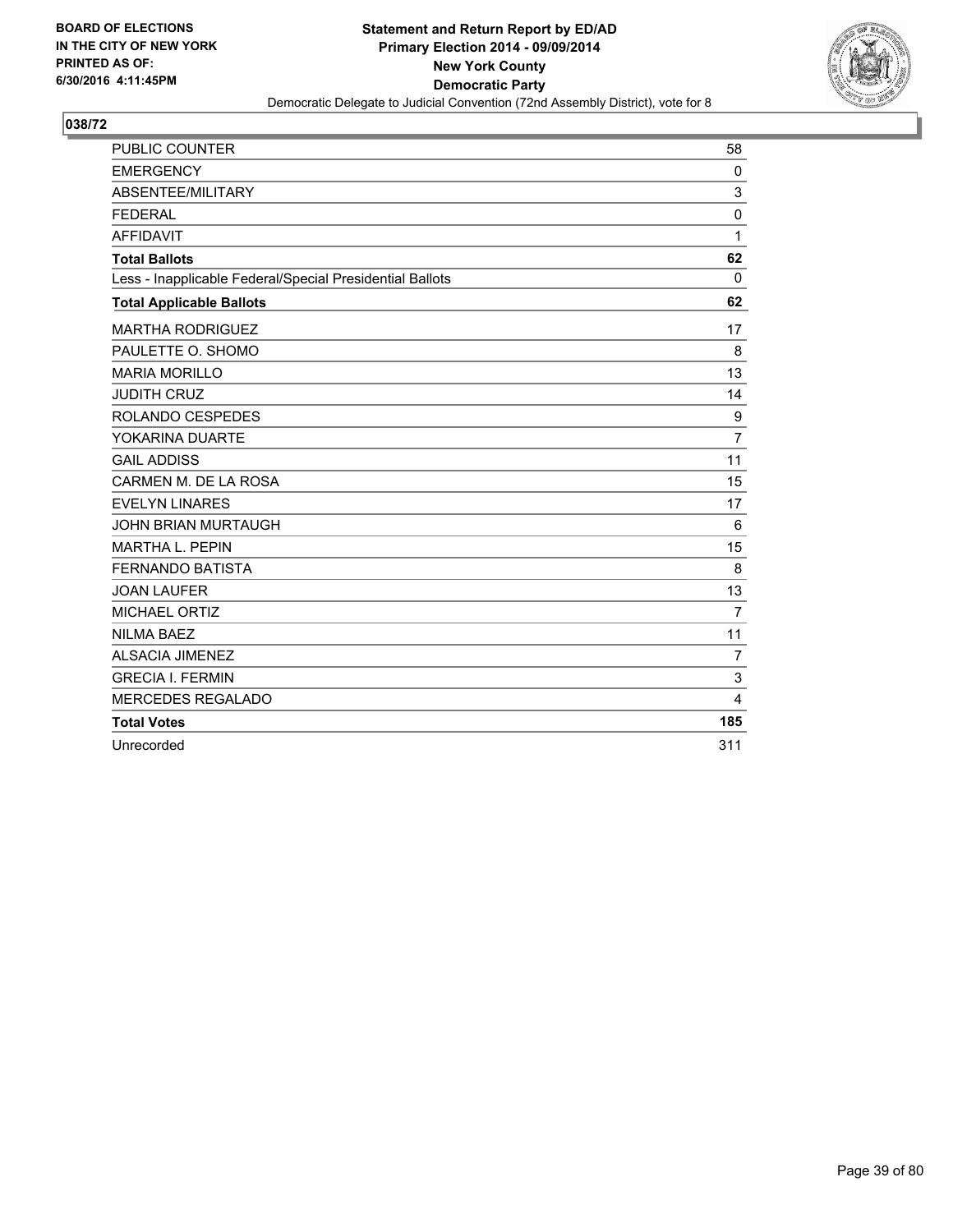

| PUBLIC COUNTER                                           | 154         |
|----------------------------------------------------------|-------------|
| <b>EMERGENCY</b>                                         | 0           |
| ABSENTEE/MILITARY                                        | 1           |
| <b>FEDERAL</b>                                           | $\mathbf 0$ |
| <b>AFFIDAVIT</b>                                         | 0           |
| <b>Total Ballots</b>                                     | 155         |
| Less - Inapplicable Federal/Special Presidential Ballots | $\Omega$    |
| <b>Total Applicable Ballots</b>                          | 155         |
| <b>MARTHA RODRIGUEZ</b>                                  | 45          |
| PAULETTE O. SHOMO                                        | 32          |
| <b>MARIA MORILLO</b>                                     | 65          |
| <b>JUDITH CRUZ</b>                                       | 37          |
| ROLANDO CESPEDES                                         | 26          |
| YOKARINA DUARTE                                          | 32          |
| <b>GAIL ADDISS</b>                                       | 32          |
| CARMEN M. DE LA ROSA                                     | 47          |
| <b>EVELYN LINARES</b>                                    | 44          |
| <b>JOHN BRIAN MURTAUGH</b>                               | 34          |
| <b>MARTHA L. PEPIN</b>                                   | 24          |
| <b>FERNANDO BATISTA</b>                                  | 21          |
| <b>JOAN LAUFER</b>                                       | 31          |
| MICHAEL ORTIZ                                            | 20          |
| <b>NILMA BAEZ</b>                                        | 29          |
| <b>ALSACIA JIMENEZ</b>                                   | 18          |
| <b>GRECIA I. FERMIN</b>                                  | 10          |
| <b>MERCEDES REGALADO</b>                                 | 17          |
| <b>Total Votes</b>                                       | 564         |
| Unrecorded                                               | 676         |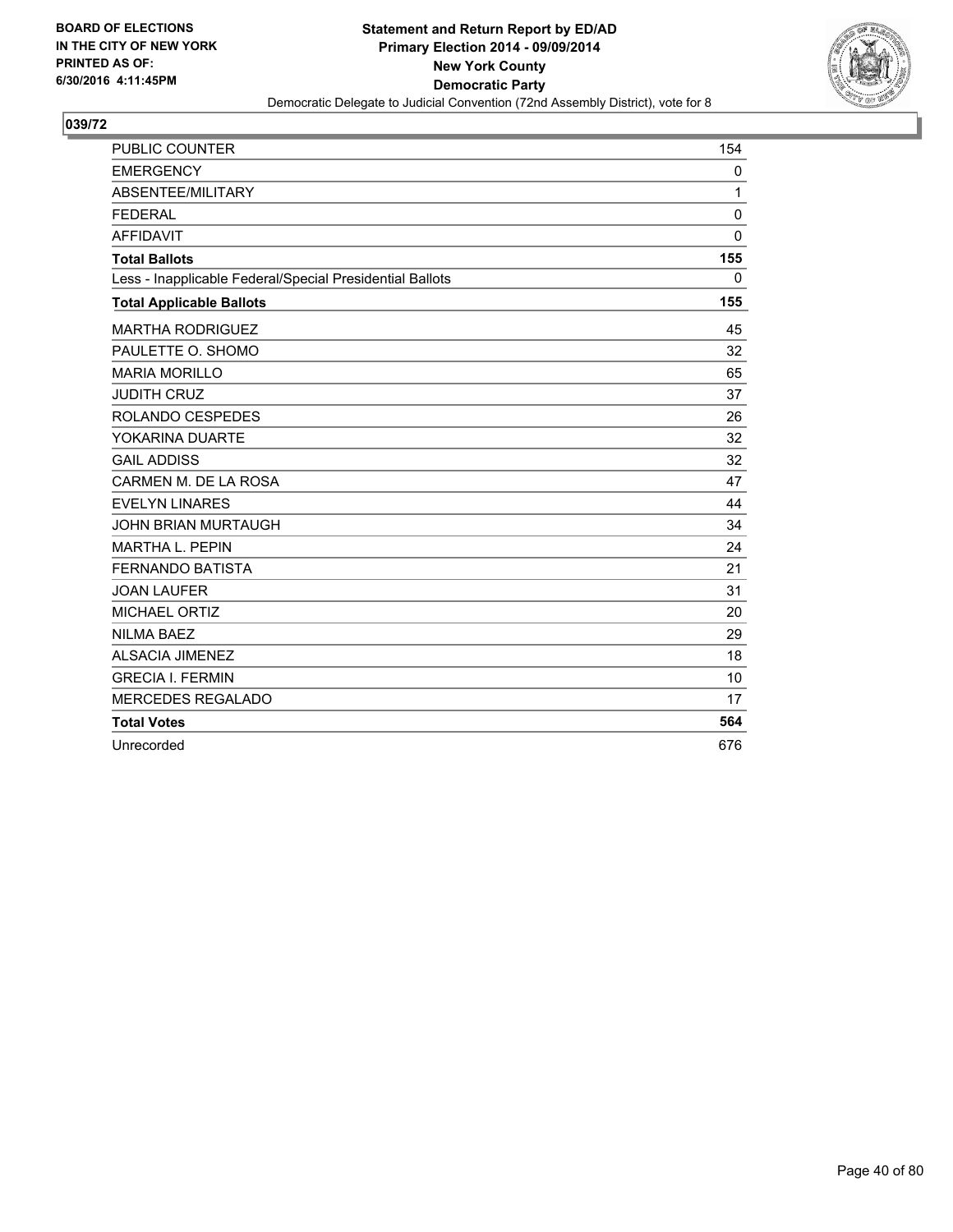

| <b>PUBLIC COUNTER</b>                                    | 69             |
|----------------------------------------------------------|----------------|
| <b>EMERGENCY</b>                                         | $\Omega$       |
| ABSENTEE/MILITARY                                        | $\overline{2}$ |
| <b>FEDERAL</b>                                           | 0              |
| <b>AFFIDAVIT</b>                                         | $\Omega$       |
| <b>Total Ballots</b>                                     | 71             |
| Less - Inapplicable Federal/Special Presidential Ballots | $\Omega$       |
| <b>Total Applicable Ballots</b>                          | 71             |
| <b>MARTHA RODRIGUEZ</b>                                  | 11             |
| PAULETTE O. SHOMO                                        | $\overline{7}$ |
| <b>MARIA MORILLO</b>                                     | 12             |
| <b>JUDITH CRUZ</b>                                       | 13             |
| ROLANDO CESPEDES                                         | 8              |
| YOKARINA DUARTE                                          | 11             |
| <b>GAIL ADDISS</b>                                       | 6              |
| CARMEN M. DE LA ROSA                                     | 15             |
| <b>EVELYN LINARES</b>                                    | 21             |
| <b>JOHN BRIAN MURTAUGH</b>                               | $\overline{7}$ |
| <b>MARTHA L. PEPIN</b>                                   | 4              |
| <b>FERNANDO BATISTA</b>                                  | 10             |
| <b>JOAN LAUFER</b>                                       | 8              |
| <b>MICHAEL ORTIZ</b>                                     | 8              |
| <b>NILMA BAEZ</b>                                        | 11             |
| <b>ALSACIA JIMENEZ</b>                                   | 8              |
| <b>GRECIA I. FERMIN</b>                                  | 6              |
| <b>MERCEDES REGALADO</b>                                 | $\overline{7}$ |
| UNATTRIBUTABLE WRITE-IN (WRITE-IN)                       | 1              |
| <b>Total Votes</b>                                       | 174            |
| Unrecorded                                               | 394            |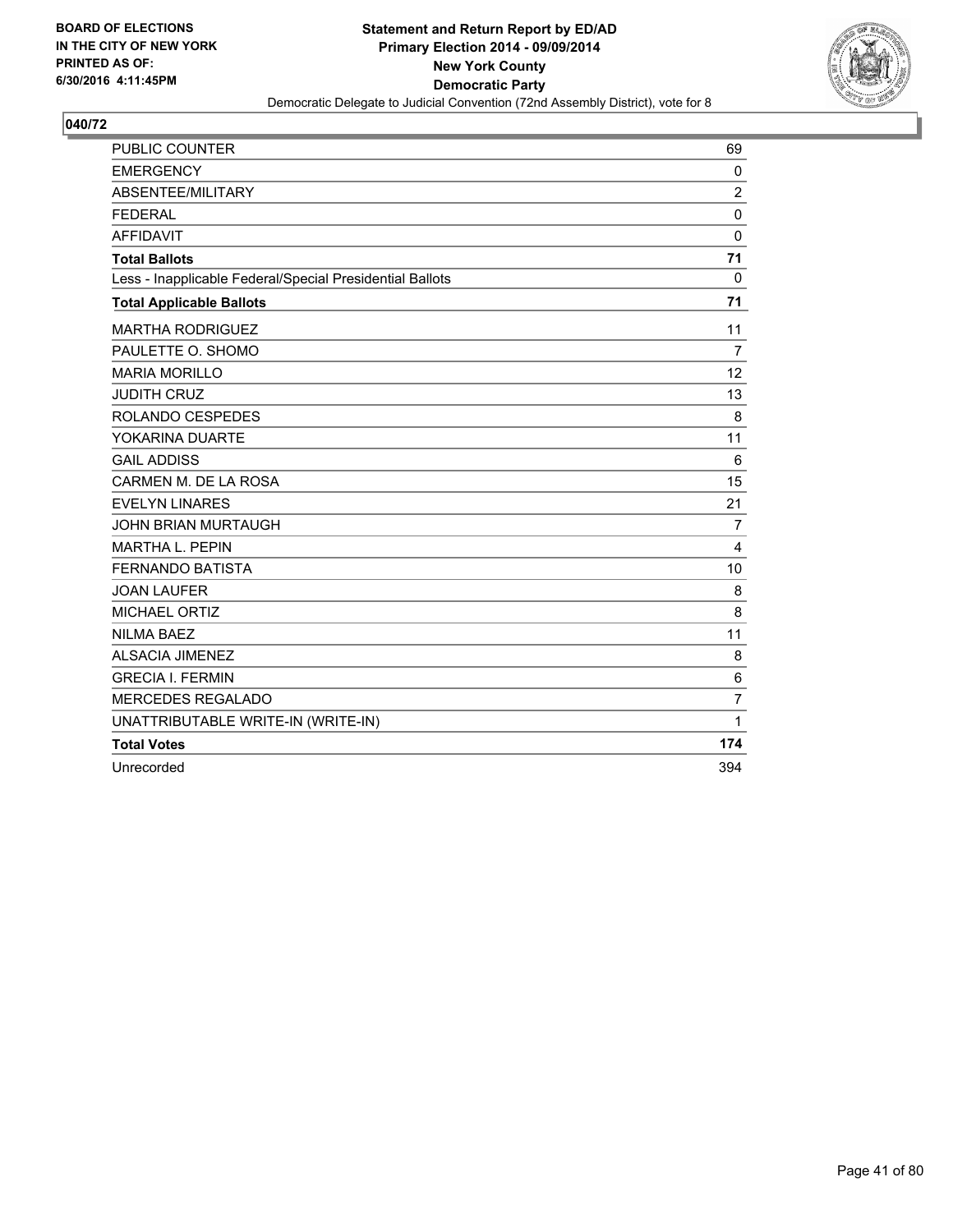

| PUBLIC COUNTER                                           | 179            |
|----------------------------------------------------------|----------------|
| <b>EMERGENCY</b>                                         | 0              |
| ABSENTEE/MILITARY                                        | 3              |
| <b>FEDERAL</b>                                           | $\mathbf 0$    |
| <b>AFFIDAVIT</b>                                         | $\overline{2}$ |
| <b>Total Ballots</b>                                     | 184            |
| Less - Inapplicable Federal/Special Presidential Ballots | $\mathbf{0}$   |
| <b>Total Applicable Ballots</b>                          | 184            |
| <b>MARTHA RODRIGUEZ</b>                                  | 50             |
| PAULETTE O. SHOMO                                        | 34             |
| <b>MARIA MORILLO</b>                                     | 52             |
| <b>JUDITH CRUZ</b>                                       | 44             |
| ROLANDO CESPEDES                                         | 29             |
| YOKARINA DUARTE                                          | 31             |
| <b>GAIL ADDISS</b>                                       | 35             |
| CARMEN M. DE LA ROSA                                     | 42             |
| <b>EVELYN LINARES</b>                                    | 50             |
| <b>JOHN BRIAN MURTAUGH</b>                               | 27             |
| <b>MARTHA L. PEPIN</b>                                   | 26             |
| <b>FERNANDO BATISTA</b>                                  | 26             |
| <b>JOAN LAUFER</b>                                       | 24             |
| MICHAEL ORTIZ                                            | 26             |
| <b>NILMA BAEZ</b>                                        | 24             |
| <b>ALSACIA JIMENEZ</b>                                   | 20             |
| <b>GRECIA I. FERMIN</b>                                  | 12             |
| <b>MERCEDES REGALADO</b>                                 | 12             |
| <b>Total Votes</b>                                       | 564            |
| Unrecorded                                               | 908            |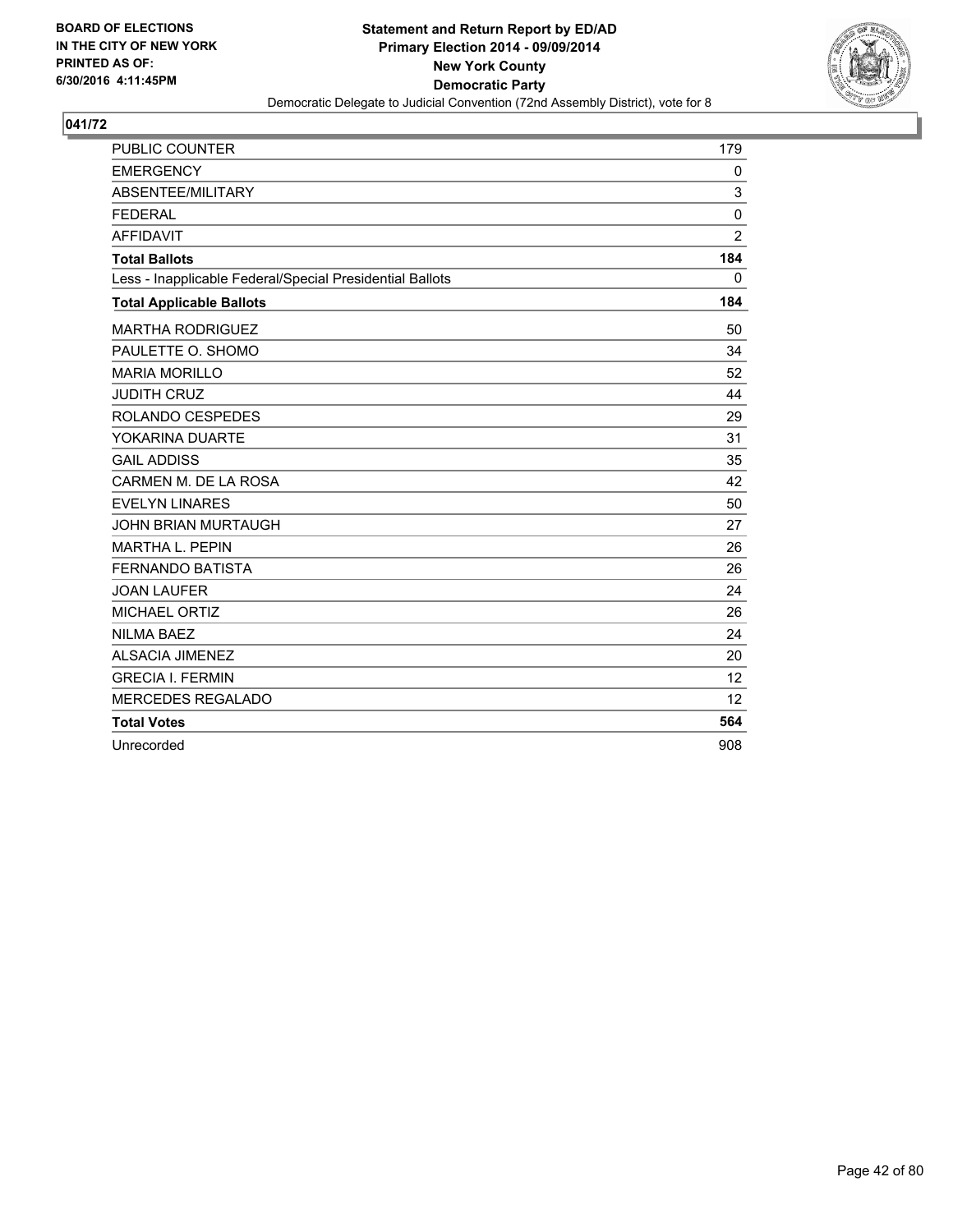

| PUBLIC COUNTER                                           | 143          |
|----------------------------------------------------------|--------------|
| <b>EMERGENCY</b>                                         | 0            |
| ABSENTEE/MILITARY                                        | 1            |
| <b>FEDERAL</b>                                           | 0            |
| <b>AFFIDAVIT</b>                                         | $\mathbf{1}$ |
| <b>Total Ballots</b>                                     | 145          |
| Less - Inapplicable Federal/Special Presidential Ballots | $\mathbf{0}$ |
| <b>Total Applicable Ballots</b>                          | 145          |
| <b>MARTHA RODRIGUEZ</b>                                  | 38           |
| PAULETTE O. SHOMO                                        | 38           |
| <b>MARIA MORILLO</b>                                     | 42           |
| <b>JUDITH CRUZ</b>                                       | 37           |
| <b>ROLANDO CESPEDES</b>                                  | 34           |
| YOKARINA DUARTE                                          | 27           |
| <b>GAIL ADDISS</b>                                       | 39           |
| CARMEN M. DE LA ROSA                                     | 35           |
| <b>EVELYN LINARES</b>                                    | 22           |
| <b>JOHN BRIAN MURTAUGH</b>                               | 29           |
| <b>MARTHA L. PEPIN</b>                                   | 17           |
| <b>FERNANDO BATISTA</b>                                  | 14           |
| <b>JOAN LAUFER</b>                                       | 29           |
| <b>MICHAEL ORTIZ</b>                                     | 14           |
| <b>NILMA BAEZ</b>                                        | 12           |
| <b>ALSACIA JIMENEZ</b>                                   | 15           |
| <b>GRECIA I. FERMIN</b>                                  | 9            |
| <b>MERCEDES REGALADO</b>                                 | 9            |
| <b>Total Votes</b>                                       | 460          |
| Unrecorded                                               | 700          |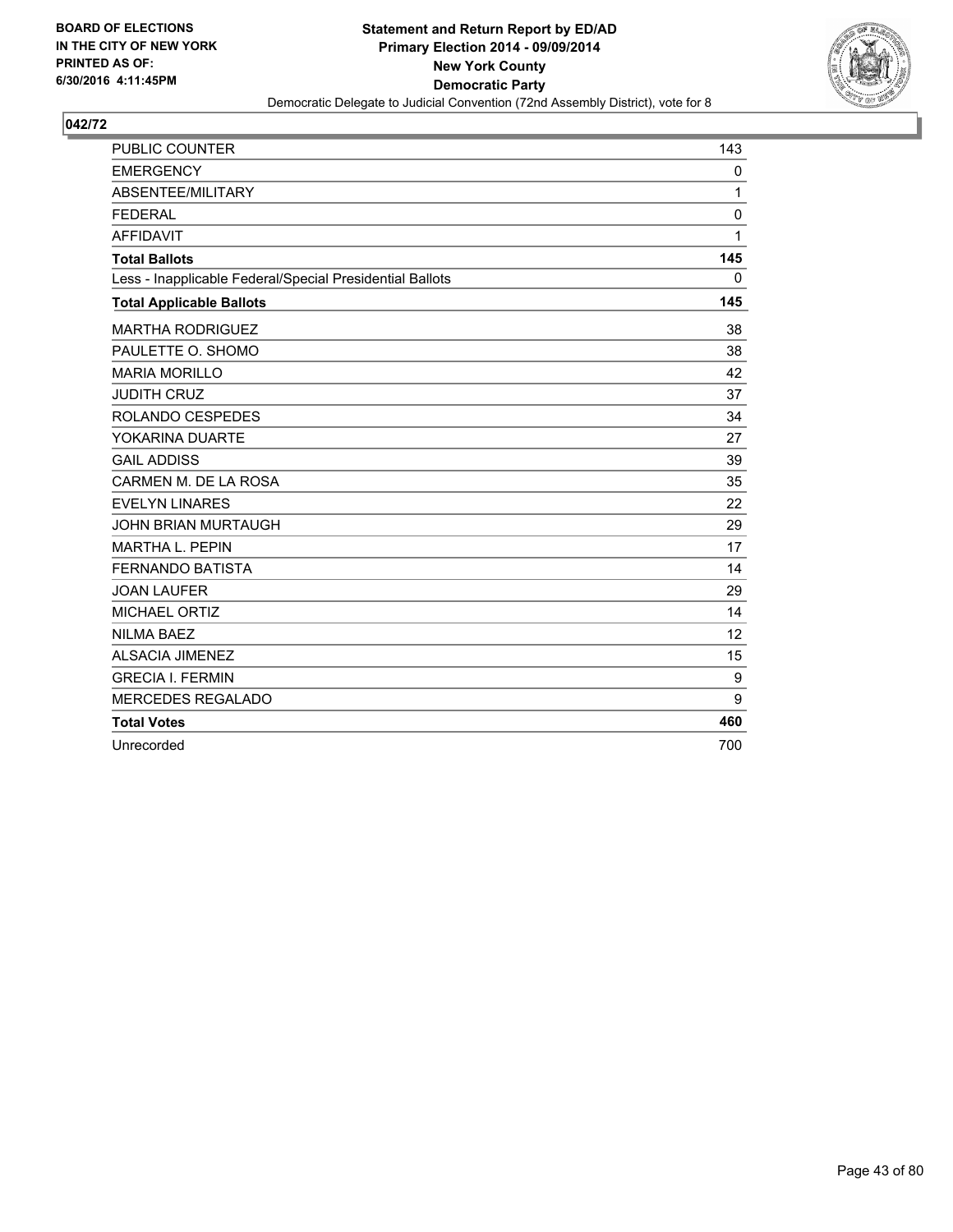

| <b>PUBLIC COUNTER</b>                                    | 105            |
|----------------------------------------------------------|----------------|
| <b>EMERGENCY</b>                                         | 0              |
| ABSENTEE/MILITARY                                        | $\mathbf{1}$   |
| <b>FEDERAL</b>                                           | 0              |
| <b>AFFIDAVIT</b>                                         | $\overline{2}$ |
| <b>Total Ballots</b>                                     | 108            |
| Less - Inapplicable Federal/Special Presidential Ballots | $\mathbf{0}$   |
| <b>Total Applicable Ballots</b>                          | 108            |
| <b>MARTHA RODRIGUEZ</b>                                  | 20             |
| PAULETTE O. SHOMO                                        | 5              |
| <b>MARIA MORILLO</b>                                     | 22             |
| <b>JUDITH CRUZ</b>                                       | 10             |
| <b>ROLANDO CESPEDES</b>                                  | 6              |
| YOKARINA DUARTE                                          | 10             |
| <b>GAIL ADDISS</b>                                       | 5              |
| CARMEN M. DE LA ROSA                                     | 16             |
| <b>EVELYN LINARES</b>                                    | 19             |
| <b>JOHN BRIAN MURTAUGH</b>                               | 7              |
| MARTHA L. PEPIN                                          | 6              |
| <b>FERNANDO BATISTA</b>                                  | 8              |
| <b>JOAN LAUFER</b>                                       | 5              |
| <b>MICHAEL ORTIZ</b>                                     | 5              |
| <b>NILMA BAEZ</b>                                        | 10             |
| <b>ALSACIA JIMENEZ</b>                                   | 5              |
| <b>GRECIA I. FERMIN</b>                                  | $\mathbf{1}$   |
| <b>MERCEDES REGALADO</b>                                 | 4              |
| UNATTRIBUTABLE WRITE-IN (WRITE-IN)                       | $\overline{2}$ |
| <b>Total Votes</b>                                       | 166            |
| Unrecorded                                               | 698            |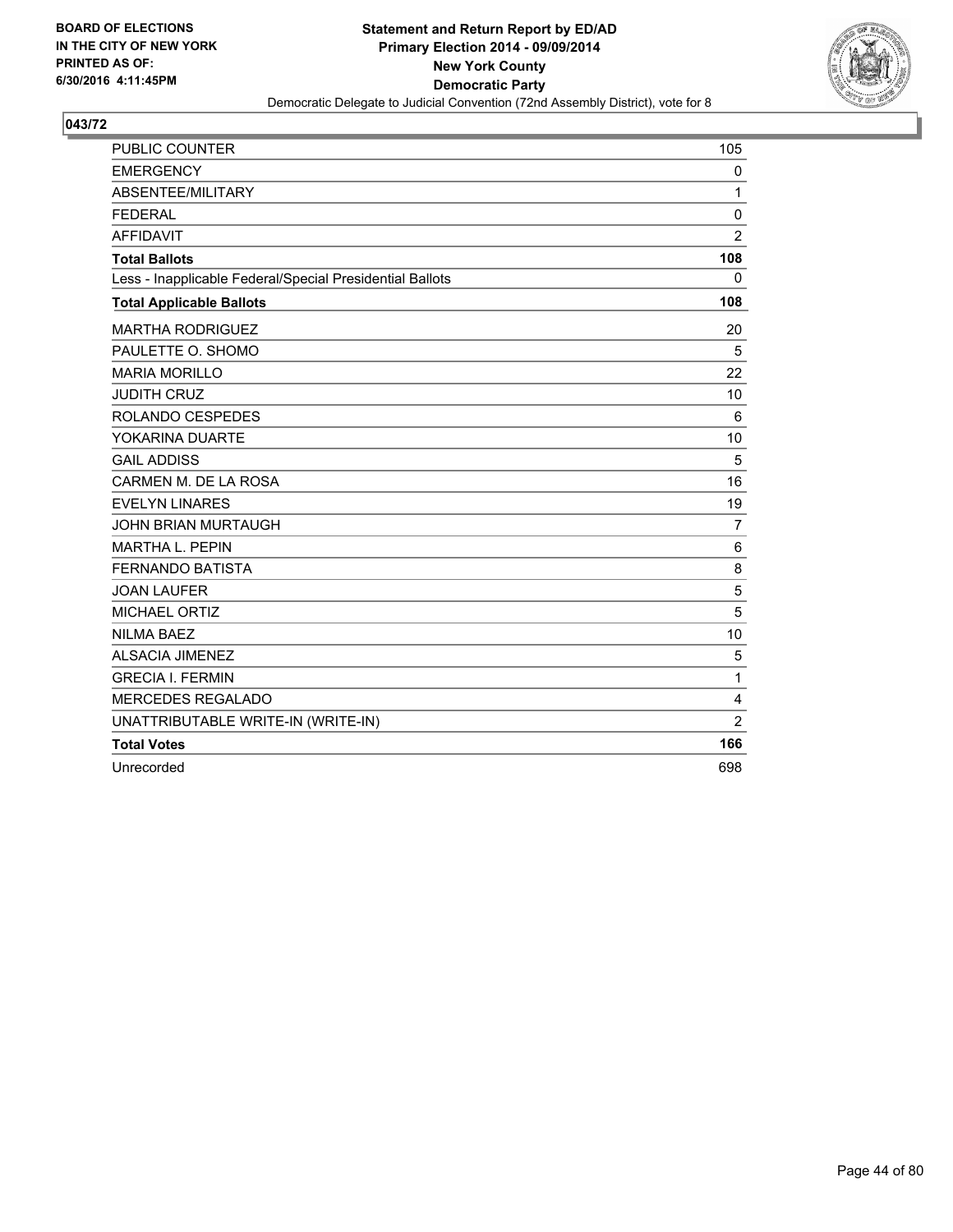

| <b>PUBLIC COUNTER</b>                                    | 89               |
|----------------------------------------------------------|------------------|
| <b>EMERGENCY</b>                                         | 0                |
| ABSENTEE/MILITARY                                        | $\mathbf 0$      |
| <b>FEDERAL</b>                                           | $\mathbf 0$      |
| <b>AFFIDAVIT</b>                                         | 1                |
| <b>Total Ballots</b>                                     | 90               |
| Less - Inapplicable Federal/Special Presidential Ballots | $\Omega$         |
| <b>Total Applicable Ballots</b>                          | 90               |
| <b>MARTHA RODRIGUEZ</b>                                  | 15               |
| PAULETTE O. SHOMO                                        | 10               |
| <b>MARIA MORILLO</b>                                     | 22               |
| <b>JUDITH CRUZ</b>                                       | 12 <sup>2</sup>  |
| ROLANDO CESPEDES                                         | 9                |
| YOKARINA DUARTE                                          | $\boldsymbol{9}$ |
| <b>GAIL ADDISS</b>                                       | $\overline{7}$   |
| CARMEN M. DE LA ROSA                                     | 17               |
| <b>EVELYN LINARES</b>                                    | 20               |
| <b>JOHN BRIAN MURTAUGH</b>                               | 8                |
| <b>MARTHA L. PEPIN</b>                                   | $\boldsymbol{9}$ |
| <b>FERNANDO BATISTA</b>                                  | 11               |
| <b>JOAN LAUFER</b>                                       | 11               |
| <b>MICHAEL ORTIZ</b>                                     | 15               |
| <b>NILMA BAEZ</b>                                        | 6                |
| <b>ALSACIA JIMENEZ</b>                                   | $\overline{7}$   |
| <b>GRECIA I. FERMIN</b>                                  | 5                |
| <b>MERCEDES REGALADO</b>                                 | $\overline{2}$   |
| UNATTRIBUTABLE WRITE-IN (WRITE-IN)                       | $\mathbf 2$      |
| UNCOUNTED WRITE-IN PER STATUTE (WRITE-IN)                | 1                |
| <b>Total Votes</b>                                       | 198              |
| Unrecorded                                               | 522              |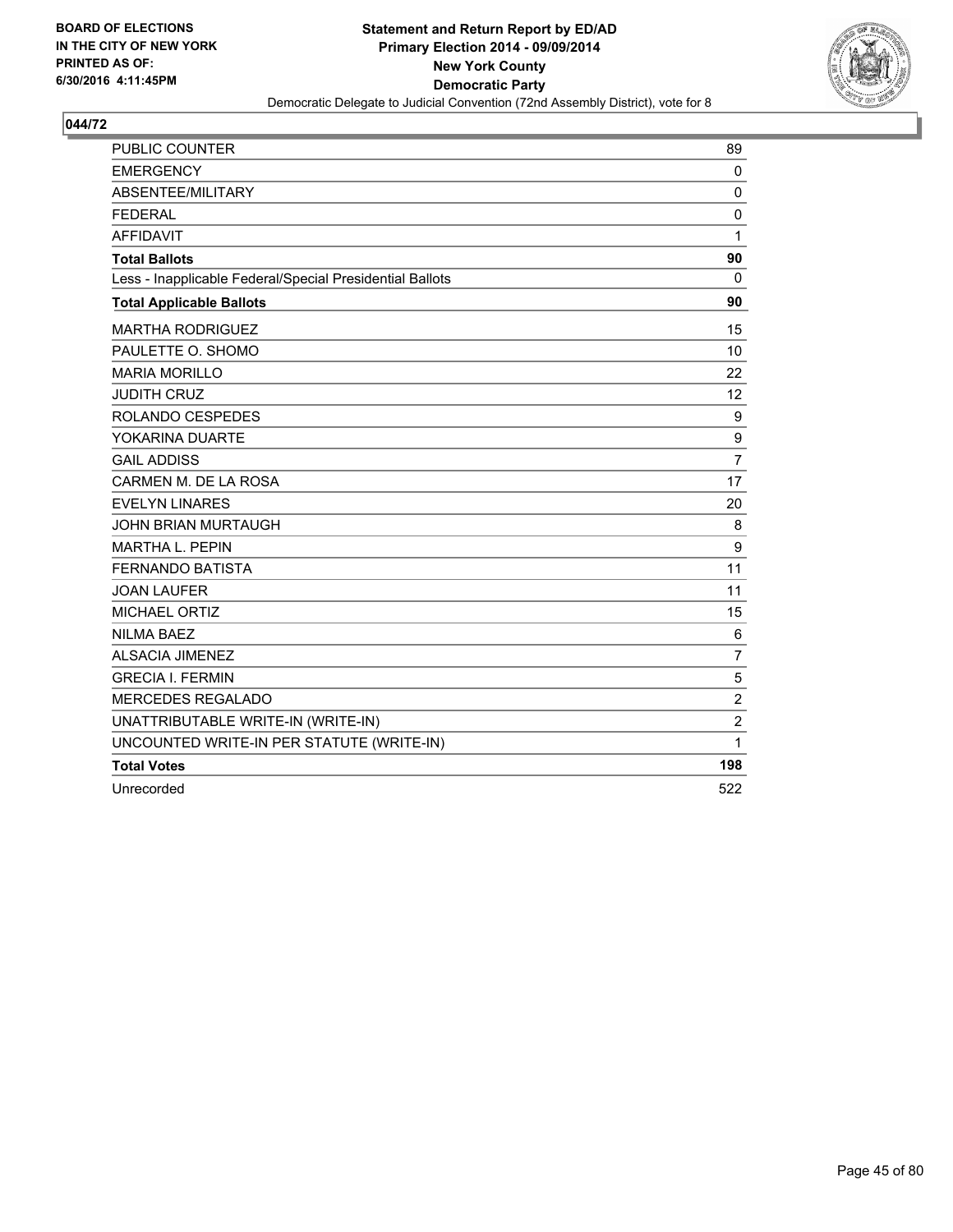

| <b>PUBLIC COUNTER</b>                                    | 85                      |
|----------------------------------------------------------|-------------------------|
| <b>EMERGENCY</b>                                         | 0                       |
| ABSENTEE/MILITARY                                        | 0                       |
| <b>FEDERAL</b>                                           | 0                       |
| <b>AFFIDAVIT</b>                                         | $\overline{2}$          |
| <b>Total Ballots</b>                                     | 87                      |
| Less - Inapplicable Federal/Special Presidential Ballots | $\Omega$                |
| <b>Total Applicable Ballots</b>                          | 87                      |
| <b>MARTHA RODRIGUEZ</b>                                  | 22                      |
| PAULETTE O. SHOMO                                        | 6                       |
| <b>MARIA MORILLO</b>                                     | 21                      |
| <b>JUDITH CRUZ</b>                                       | 8                       |
| ROLANDO CESPEDES                                         | 12                      |
| YOKARINA DUARTE                                          | 12                      |
| <b>GAIL ADDISS</b>                                       | 4                       |
| CARMEN M. DE LA ROSA                                     | 12                      |
| <b>EVELYN LINARES</b>                                    | 22                      |
| <b>JOHN BRIAN MURTAUGH</b>                               | 4                       |
| <b>MARTHA L. PEPIN</b>                                   | $\overline{7}$          |
| <b>FERNANDO BATISTA</b>                                  | 12                      |
| <b>JOAN LAUFER</b>                                       | $\overline{2}$          |
| MICHAEL ORTIZ                                            | 6                       |
| <b>NILMA BAEZ</b>                                        | 8                       |
| <b>ALSACIA JIMENEZ</b>                                   | $\overline{\mathbf{4}}$ |
| <b>GRECIA I. FERMIN</b>                                  | 0                       |
| <b>MERCEDES REGALADO</b>                                 | 4                       |
| UNATTRIBUTABLE WRITE-IN (WRITE-IN)                       | 1                       |
| <b>Total Votes</b>                                       | 167                     |
| Unrecorded                                               | 529                     |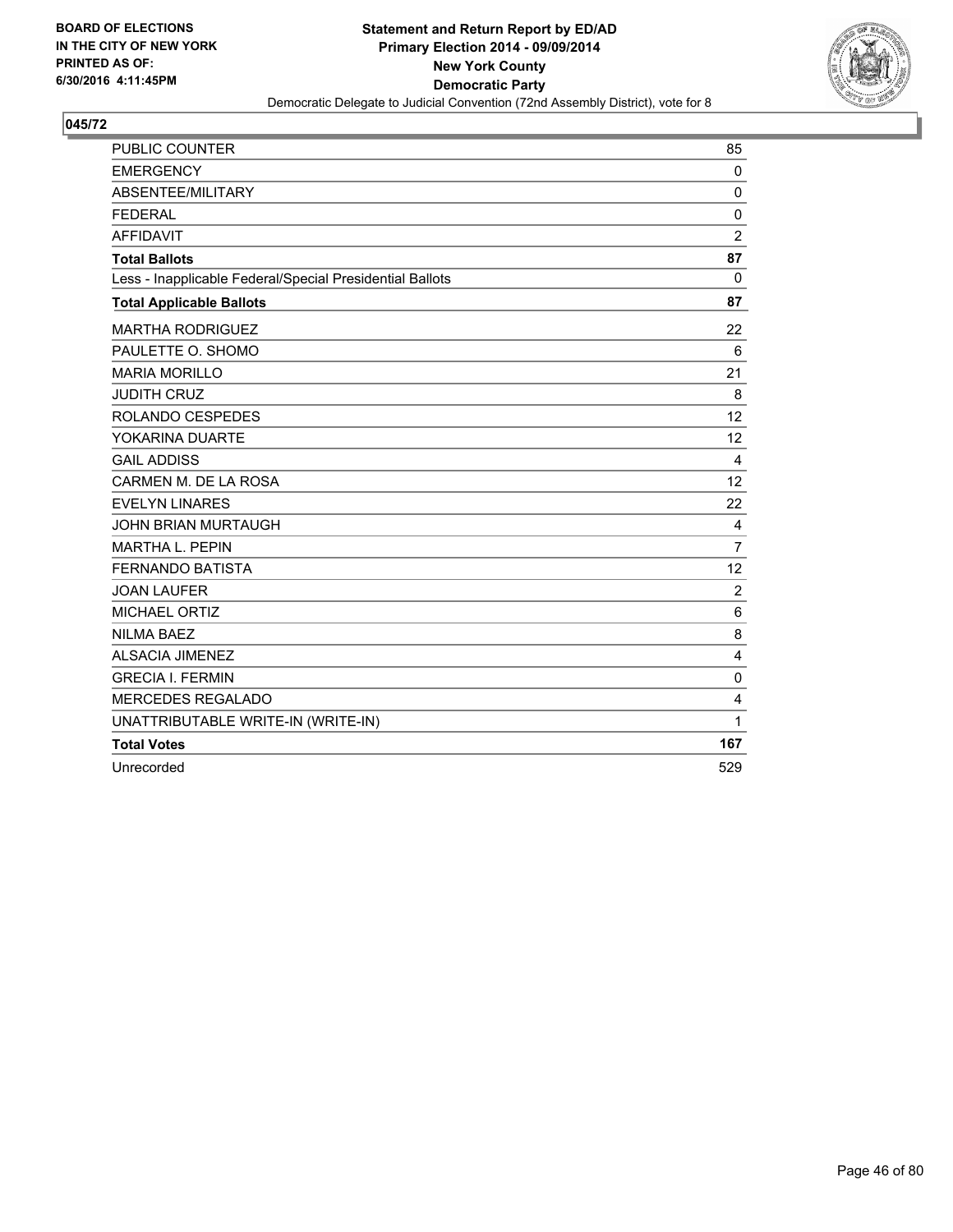

| <b>PUBLIC COUNTER</b>                                    | 64             |
|----------------------------------------------------------|----------------|
| <b>EMERGENCY</b>                                         | 0              |
| ABSENTEE/MILITARY                                        | $\overline{2}$ |
| <b>FEDERAL</b>                                           | $\mathbf 0$    |
| <b>AFFIDAVIT</b>                                         | $\mathbf 0$    |
| <b>Total Ballots</b>                                     | 66             |
| Less - Inapplicable Federal/Special Presidential Ballots | $\Omega$       |
| <b>Total Applicable Ballots</b>                          | 66             |
| <b>MARTHA RODRIGUEZ</b>                                  | 20             |
| PAULETTE O. SHOMO                                        | 12             |
| <b>MARIA MORILLO</b>                                     | 16             |
| <b>JUDITH CRUZ</b>                                       | 14             |
| ROLANDO CESPEDES                                         | 11             |
| YOKARINA DUARTE                                          | 10             |
| <b>GAIL ADDISS</b>                                       | 15             |
| CARMEN M. DE LA ROSA                                     | 15             |
| <b>EVELYN LINARES</b>                                    | 25             |
| <b>JOHN BRIAN MURTAUGH</b>                               | 12             |
| <b>MARTHA L. PEPIN</b>                                   | 12             |
| <b>FERNANDO BATISTA</b>                                  | 12             |
| <b>JOAN LAUFER</b>                                       | 14             |
| MICHAEL ORTIZ                                            | 12             |
| <b>NILMA BAEZ</b>                                        | 9              |
| <b>ALSACIA JIMENEZ</b>                                   | 12             |
| <b>GRECIA I. FERMIN</b>                                  | 2              |
| <b>MERCEDES REGALADO</b>                                 | 4              |
| <b>Total Votes</b>                                       | 227            |
| Unrecorded                                               | 301            |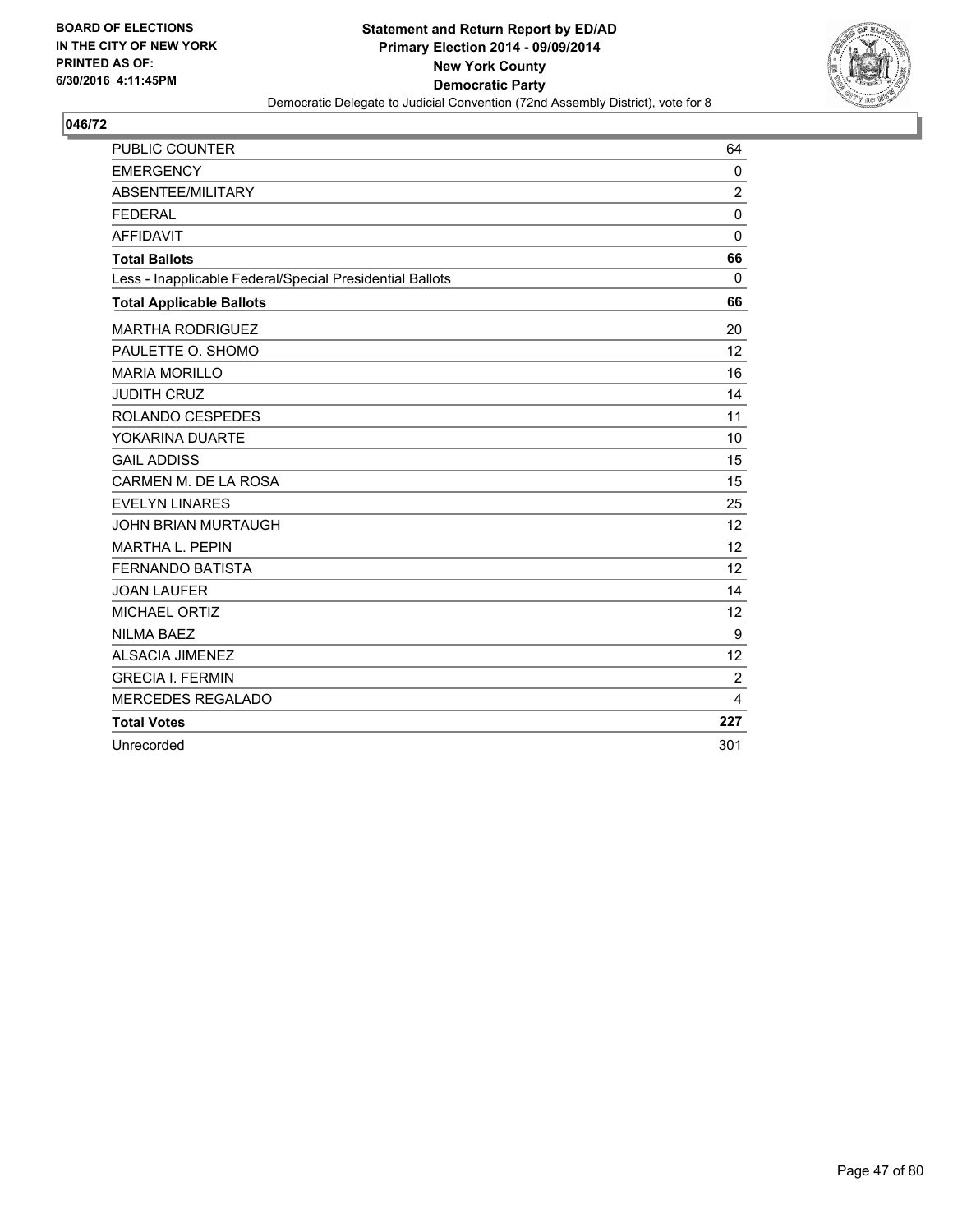

| <b>PUBLIC COUNTER</b>                                    | 98           |
|----------------------------------------------------------|--------------|
| <b>EMERGENCY</b>                                         | 0            |
| ABSENTEE/MILITARY                                        | 0            |
| <b>FEDERAL</b>                                           | 0            |
| <b>AFFIDAVIT</b>                                         | $\Omega$     |
| <b>Total Ballots</b>                                     | 98           |
| Less - Inapplicable Federal/Special Presidential Ballots | $\Omega$     |
| <b>Total Applicable Ballots</b>                          | 98           |
| <b>MARTHA RODRIGUEZ</b>                                  | 44           |
| PAULETTE O. SHOMO                                        | 37           |
| <b>MARIA MORILLO</b>                                     | 44           |
| <b>JUDITH CRUZ</b>                                       | 41           |
| ROLANDO CESPEDES                                         | 36           |
| YOKARINA DUARTE                                          | 36           |
| <b>GAIL ADDISS</b>                                       | 29           |
| CARMEN M. DE LA ROSA                                     | 44           |
| <b>EVELYN LINARES</b>                                    | 22           |
| <b>JOHN BRIAN MURTAUGH</b>                               | 17           |
| <b>MARTHA L. PEPIN</b>                                   | 11           |
| <b>FERNANDO BATISTA</b>                                  | 26           |
| <b>JOAN LAUFER</b>                                       | 12           |
| <b>MICHAEL ORTIZ</b>                                     | 18           |
| <b>NILMA BAEZ</b>                                        | 16           |
| <b>ALSACIA JIMENEZ</b>                                   | 10           |
| <b>GRECIA I. FERMIN</b>                                  | 4            |
| <b>MERCEDES REGALADO</b>                                 | $\mathbf 1$  |
| ADRIANO ESPAILLAT (WRITE-IN)                             | $\mathbf{1}$ |
| <b>GUILLERMO LINARES (WRITE-IN)</b>                      | $\mathbf{1}$ |
| <b>Total Votes</b>                                       | 450          |
| Unrecorded                                               | 334          |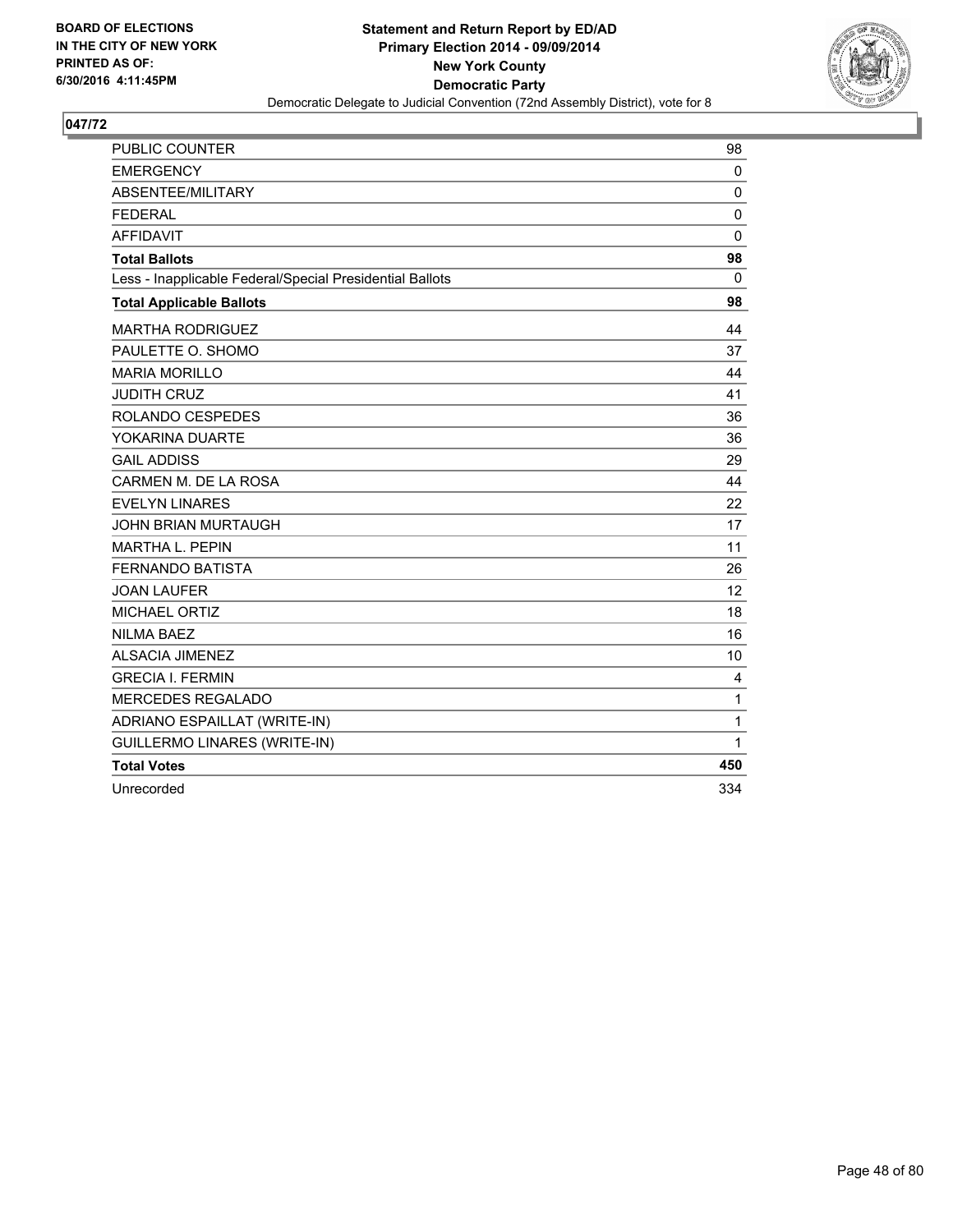

| <b>PUBLIC COUNTER</b>                                    | 102            |
|----------------------------------------------------------|----------------|
| <b>EMERGENCY</b>                                         | 0              |
| ABSENTEE/MILITARY                                        | 0              |
| <b>FEDERAL</b>                                           | $\mathbf 0$    |
| <b>AFFIDAVIT</b>                                         | $\overline{2}$ |
| <b>Total Ballots</b>                                     | 104            |
| Less - Inapplicable Federal/Special Presidential Ballots | 0              |
| <b>Total Applicable Ballots</b>                          | 104            |
| <b>MARTHA RODRIGUEZ</b>                                  | 32             |
| PAULETTE O. SHOMO                                        | 14             |
| <b>MARIA MORILLO</b>                                     | 29             |
| <b>JUDITH CRUZ</b>                                       | 26             |
| ROLANDO CESPEDES                                         | 22             |
| YOKARINA DUARTE                                          | 21             |
| <b>GAIL ADDISS</b>                                       | 17             |
| CARMEN M. DE LA ROSA                                     | 28             |
| <b>EVELYN LINARES</b>                                    | 27             |
| <b>JOHN BRIAN MURTAUGH</b>                               | 11             |
| <b>MARTHA L. PEPIN</b>                                   | 11             |
| <b>FERNANDO BATISTA</b>                                  | 20             |
| <b>JOAN LAUFER</b>                                       | 8              |
| MICHAEL ORTIZ                                            | 17             |
| <b>NILMA BAEZ</b>                                        | 12             |
| <b>ALSACIA JIMENEZ</b>                                   | 12             |
| <b>GRECIA I. FERMIN</b>                                  | 3              |
| MERCEDES REGALADO                                        | 5              |
| KOFI DEBRAH-DWAMENA (WRITE-IN)                           | 1              |
| UNATTRIBUTABLE WRITE-IN (WRITE-IN)                       | 1              |
| <b>Total Votes</b>                                       | 317            |
| Unrecorded                                               | 515            |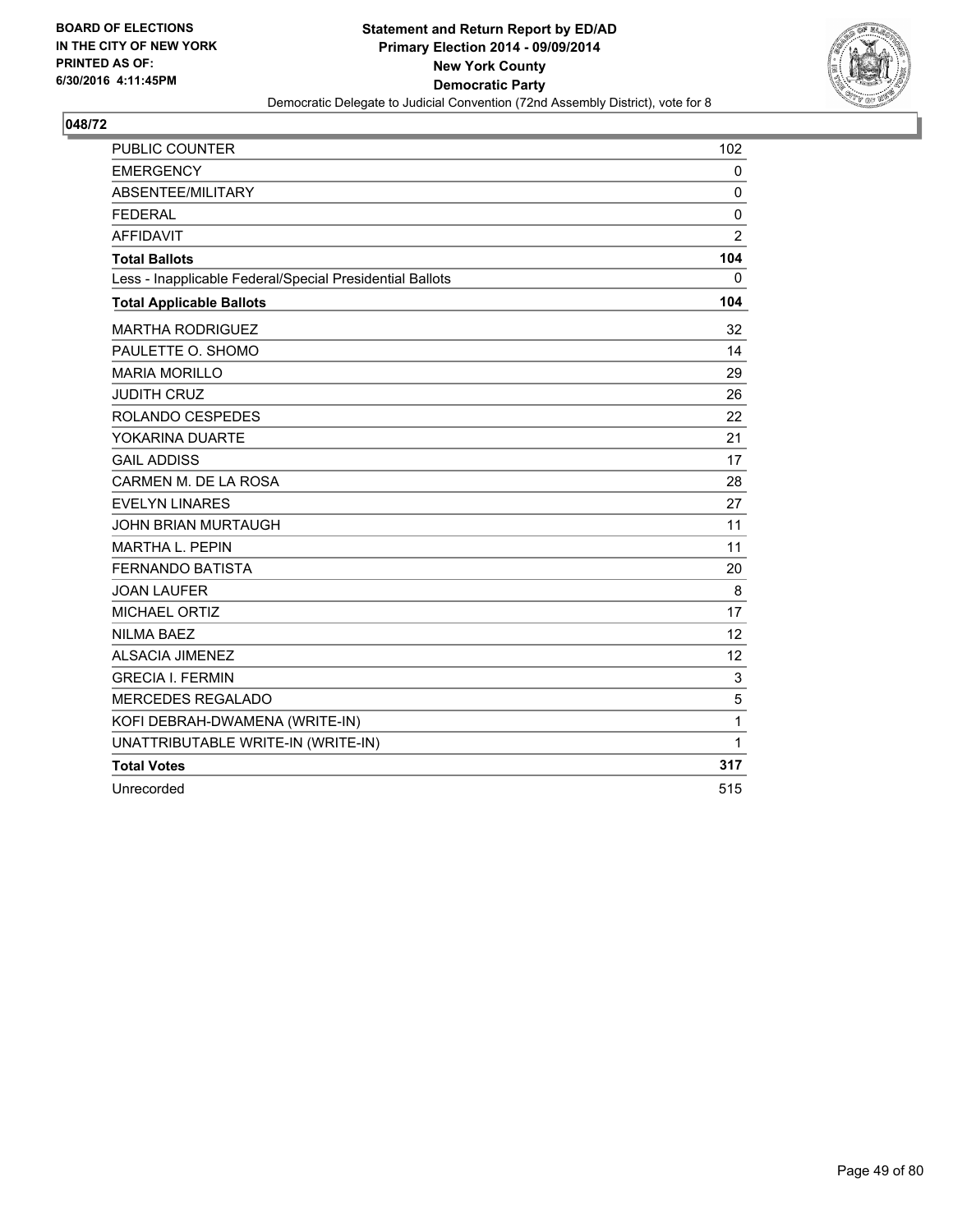

| <b>PUBLIC COUNTER</b>                                    | 110            |
|----------------------------------------------------------|----------------|
| <b>EMERGENCY</b>                                         | $\mathbf 0$    |
| ABSENTEE/MILITARY                                        | $\Omega$       |
| <b>FEDERAL</b>                                           | $\mathbf 0$    |
| <b>AFFIDAVIT</b>                                         | 3              |
| <b>Total Ballots</b>                                     | 113            |
| Less - Inapplicable Federal/Special Presidential Ballots | $\mathbf{0}$   |
| <b>Total Applicable Ballots</b>                          | 113            |
| <b>MARTHA RODRIGUEZ</b>                                  | 19             |
| PAULETTE O. SHOMO                                        | 6              |
| <b>MARIA MORILLO</b>                                     | 22             |
| <b>JUDITH CRUZ</b>                                       | 13             |
| ROLANDO CESPEDES                                         | 14             |
| YOKARINA DUARTE                                          | 13             |
| <b>GAIL ADDISS</b>                                       | 8              |
| CARMEN M. DE LA ROSA                                     | 26             |
| <b>EVELYN LINARES</b>                                    | 16             |
| <b>JOHN BRIAN MURTAUGH</b>                               | 5              |
| <b>MARTHA L. PEPIN</b>                                   | 10             |
| <b>FERNANDO BATISTA</b>                                  | 12             |
| <b>JOAN LAUFER</b>                                       | 6              |
| <b>MICHAEL ORTIZ</b>                                     | 12             |
| <b>NILMA BAEZ</b>                                        | 13             |
| <b>ALSACIA JIMENEZ</b>                                   | $\overline{7}$ |
| <b>GRECIA I. FERMIN</b>                                  | 3              |
| <b>MERCEDES REGALADO</b>                                 | 4              |
| <b>Total Votes</b>                                       | 209            |
| Unrecorded                                               | 695            |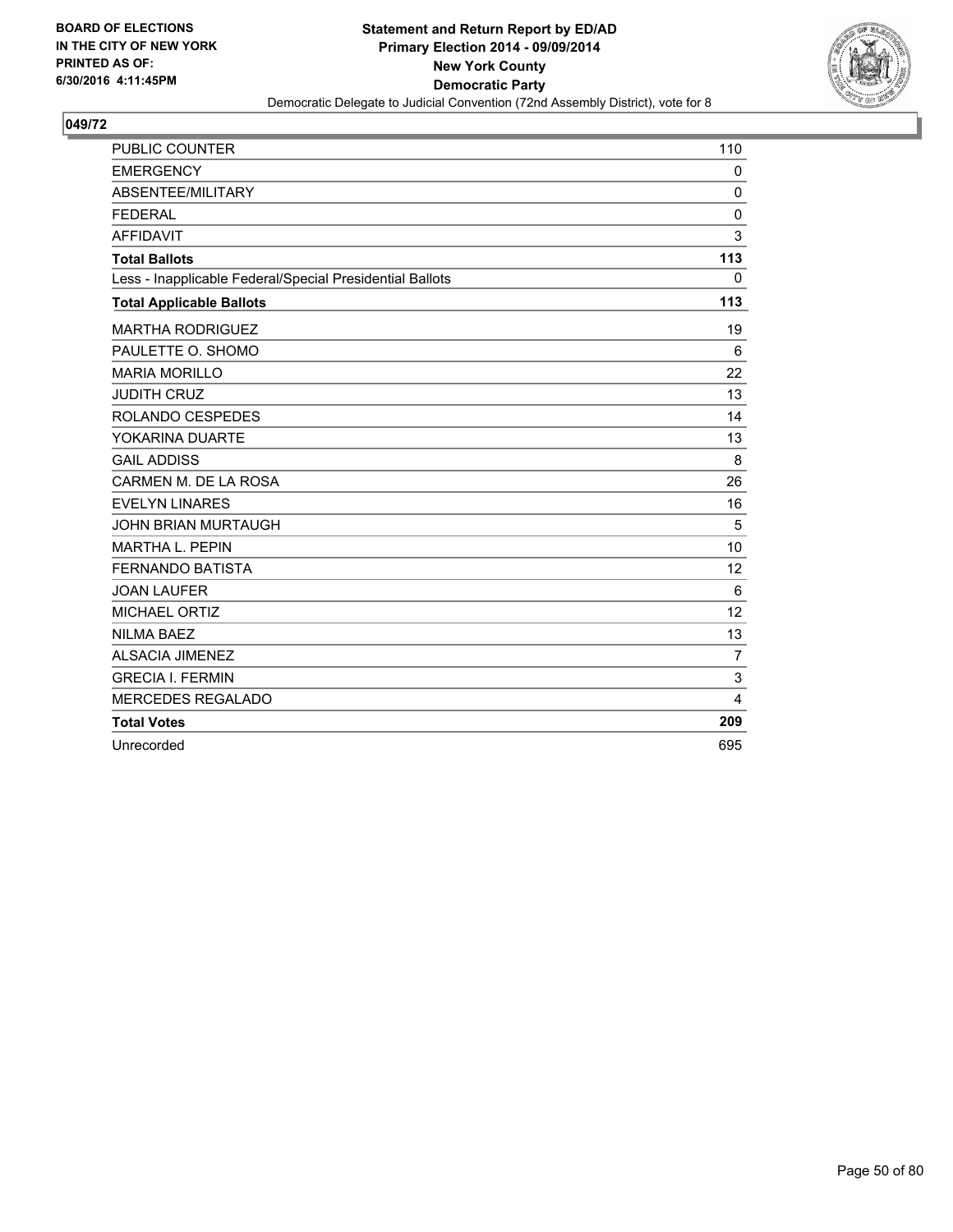

| <b>PUBLIC COUNTER</b>                                    | 129            |
|----------------------------------------------------------|----------------|
| <b>EMERGENCY</b>                                         | 0              |
| ABSENTEE/MILITARY                                        | $\mathbf 0$    |
| <b>FEDERAL</b>                                           | $\mathbf 0$    |
| <b>AFFIDAVIT</b>                                         | 0              |
| <b>Total Ballots</b>                                     | 129            |
| Less - Inapplicable Federal/Special Presidential Ballots | $\mathbf{0}$   |
| <b>Total Applicable Ballots</b>                          | 129            |
| <b>MARTHA RODRIGUEZ</b>                                  | 18             |
| PAULETTE O. SHOMO                                        | 14             |
| <b>MARIA MORILLO</b>                                     | 13             |
| <b>JUDITH CRUZ</b>                                       | 17             |
| ROLANDO CESPEDES                                         | 8              |
| YOKARINA DUARTE                                          | 12             |
| <b>GAIL ADDISS</b>                                       | 13             |
| CARMEN M. DE LA ROSA                                     | 13             |
| <b>EVELYN LINARES</b>                                    | 17             |
| <b>JOHN BRIAN MURTAUGH</b>                               | 10             |
| <b>MARTHA L. PEPIN</b>                                   | 10             |
| <b>FERNANDO BATISTA</b>                                  | 12             |
| <b>JOAN LAUFER</b>                                       | 12             |
| <b>MICHAEL ORTIZ</b>                                     | 11             |
| <b>NILMA BAEZ</b>                                        | 10             |
| <b>ALSACIA JIMENEZ</b>                                   | $\overline{7}$ |
| <b>GRECIA I. FERMIN</b>                                  | 5              |
| <b>MERCEDES REGALADO</b>                                 | 4              |
| <b>Total Votes</b>                                       | 206            |
| Unrecorded                                               | 826            |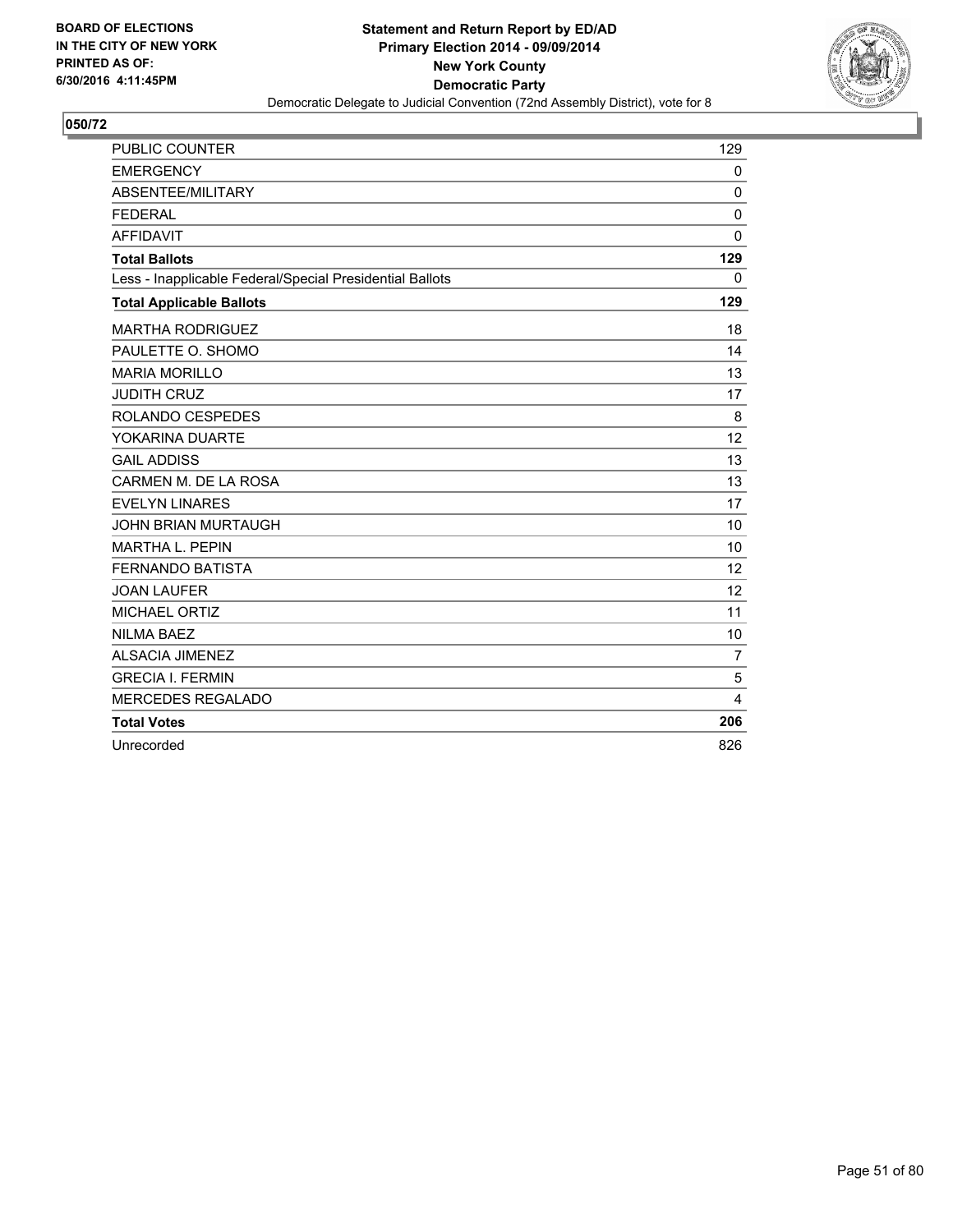

| <b>PUBLIC COUNTER</b>                                    | 97             |
|----------------------------------------------------------|----------------|
| <b>EMERGENCY</b>                                         | 0              |
| ABSENTEE/MILITARY                                        | 3              |
| <b>FEDERAL</b>                                           | 0              |
| <b>AFFIDAVIT</b>                                         | $\mathbf{0}$   |
| <b>Total Ballots</b>                                     | 100            |
| Less - Inapplicable Federal/Special Presidential Ballots | 0              |
| <b>Total Applicable Ballots</b>                          | 100            |
| <b>MARTHA RODRIGUEZ</b>                                  | 18             |
| PAULETTE O. SHOMO                                        | 12             |
| <b>MARIA MORILLO</b>                                     | 17             |
| <b>JUDITH CRUZ</b>                                       | 15             |
| ROLANDO CESPEDES                                         | 10             |
| YOKARINA DUARTE                                          | 9              |
| <b>GAIL ADDISS</b>                                       | 9              |
| CARMEN M. DE LA ROSA                                     | 21             |
| <b>EVELYN LINARES</b>                                    | 13             |
| <b>JOHN BRIAN MURTAUGH</b>                               | 6              |
| <b>MARTHA L. PEPIN</b>                                   | 6              |
| <b>FERNANDO BATISTA</b>                                  | $\overline{7}$ |
| <b>JOAN LAUFER</b>                                       | 4              |
| <b>MICHAEL ORTIZ</b>                                     | $\overline{7}$ |
| <b>NILMA BAEZ</b>                                        | 3              |
| <b>ALSACIA JIMENEZ</b>                                   | 5              |
| <b>GRECIA I. FERMIN</b>                                  | 0              |
| <b>MERCEDES REGALADO</b>                                 | 1              |
| ELIZABETH BATISTA (WRITE-IN)                             | 1              |
| <b>Total Votes</b>                                       | 164            |
| Unrecorded                                               | 636            |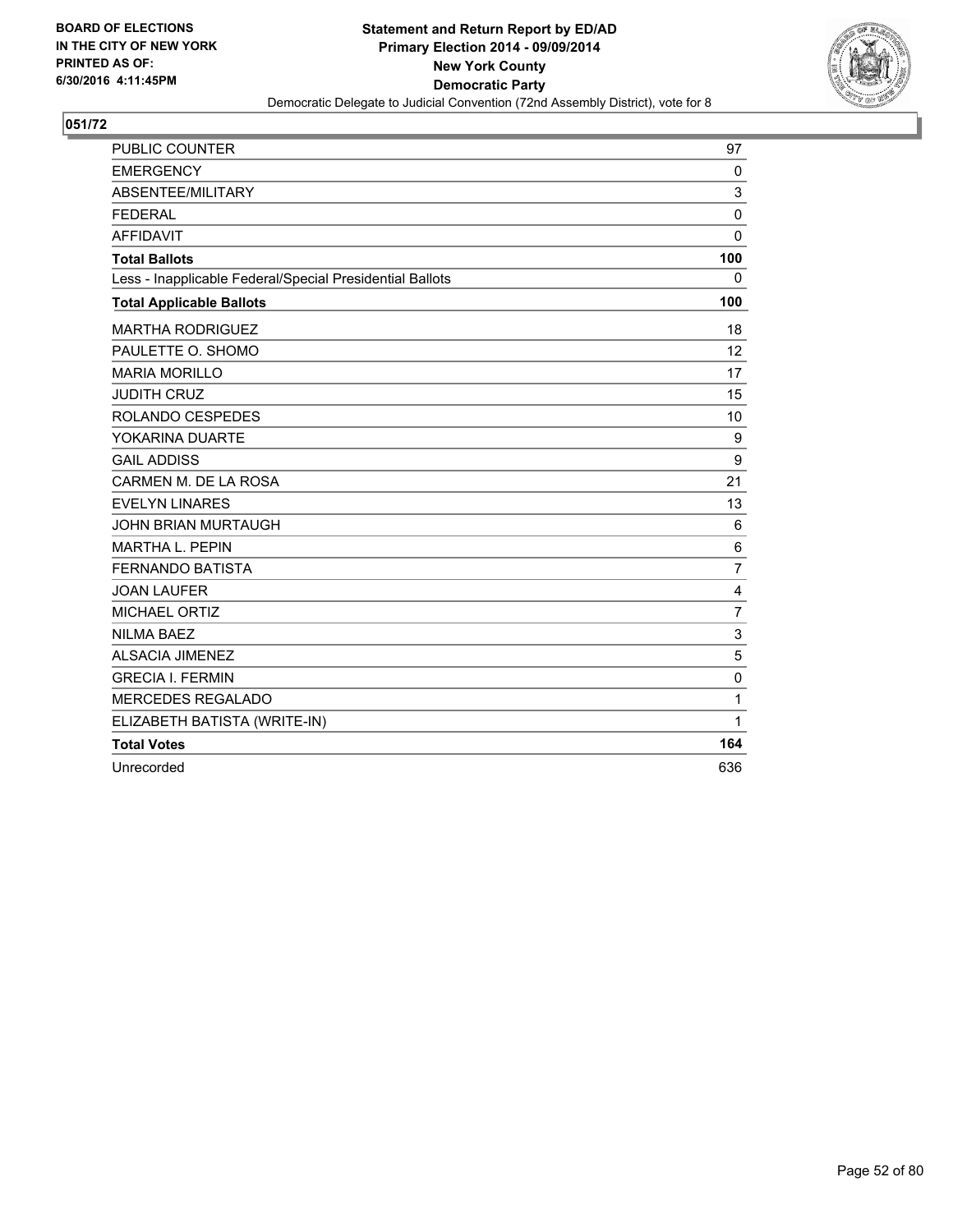

| <b>PUBLIC COUNTER</b>                                    | 143            |
|----------------------------------------------------------|----------------|
| <b>EMERGENCY</b>                                         | 0              |
| ABSENTEE/MILITARY                                        | $\overline{2}$ |
| <b>FEDERAL</b>                                           | 0              |
| <b>AFFIDAVIT</b>                                         | $\mathbf{1}$   |
| <b>Total Ballots</b>                                     | 146            |
| Less - Inapplicable Federal/Special Presidential Ballots | 0              |
| <b>Total Applicable Ballots</b>                          | 146            |
| <b>MARTHA RODRIGUEZ</b>                                  | 31             |
| PAULETTE O. SHOMO                                        | 16             |
| <b>MARIA MORILLO</b>                                     | 27             |
| <b>JUDITH CRUZ</b>                                       | 23             |
| ROLANDO CESPEDES                                         | 14             |
| YOKARINA DUARTE                                          | 17             |
| <b>GAIL ADDISS</b>                                       | 19             |
| CARMEN M. DE LA ROSA                                     | 33             |
| <b>EVELYN LINARES</b>                                    | 35             |
| <b>JOHN BRIAN MURTAUGH</b>                               | 18             |
| <b>MARTHA L. PEPIN</b>                                   | 17             |
| <b>FERNANDO BATISTA</b>                                  | 24             |
| <b>JOAN LAUFER</b>                                       | 17             |
| MICHAEL ORTIZ                                            | 22             |
| <b>NILMA BAEZ</b>                                        | 22             |
| <b>ALSACIA JIMENEZ</b>                                   | 18             |
| <b>GRECIA I. FERMIN</b>                                  | 6              |
| <b>MERCEDES REGALADO</b>                                 | 9              |
| <b>Total Votes</b>                                       | 368            |
| Unrecorded                                               | 800            |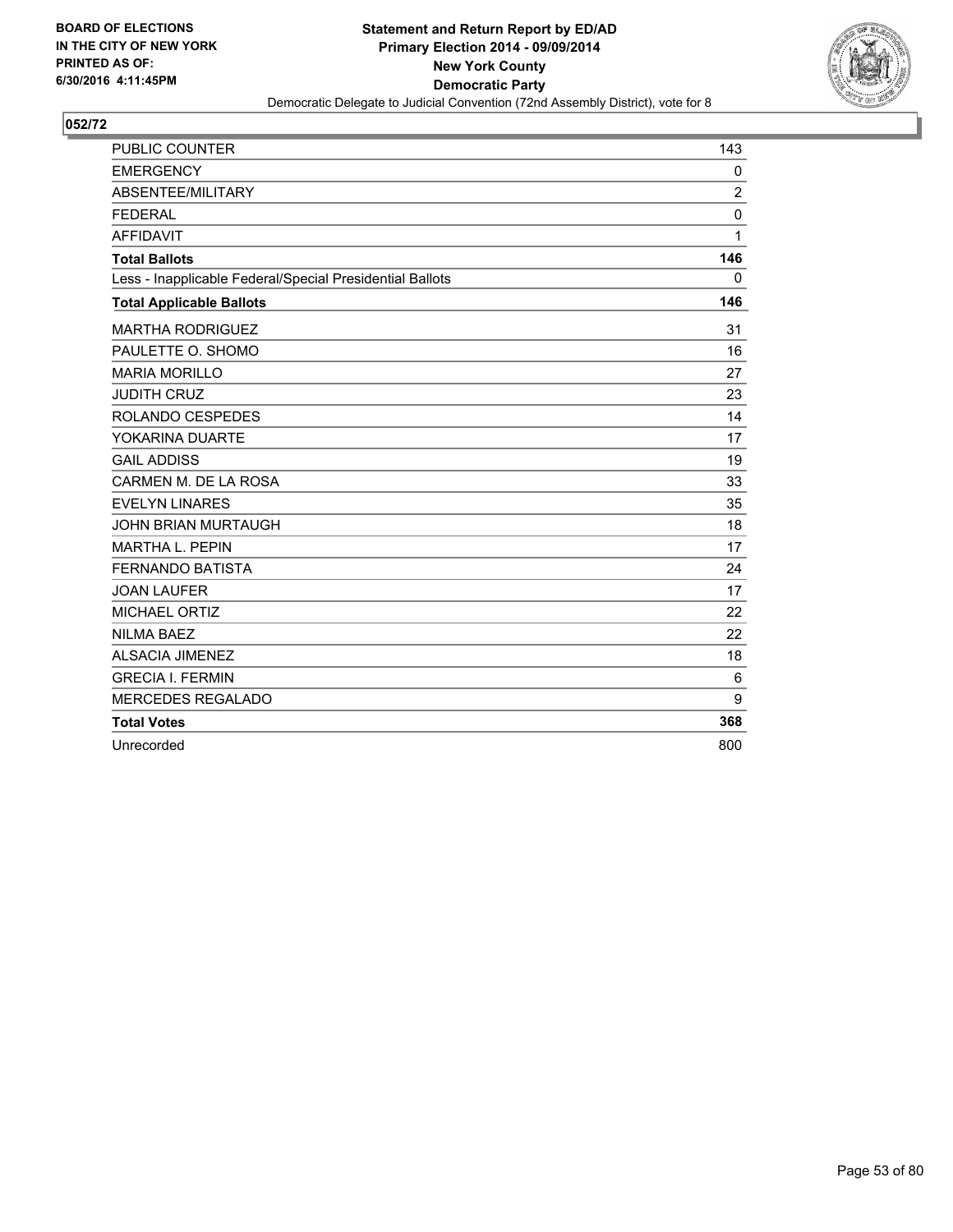

| <b>PUBLIC COUNTER</b>                                    | 118            |
|----------------------------------------------------------|----------------|
| <b>EMERGENCY</b>                                         | $\mathbf 0$    |
| ABSENTEE/MILITARY                                        | $\overline{2}$ |
| <b>FEDERAL</b>                                           | $\mathbf 0$    |
| <b>AFFIDAVIT</b>                                         | $\overline{2}$ |
| <b>Total Ballots</b>                                     | 122            |
| Less - Inapplicable Federal/Special Presidential Ballots | $\mathbf{0}$   |
| <b>Total Applicable Ballots</b>                          | 122            |
| <b>MARTHA RODRIGUEZ</b>                                  | 22             |
| PAULETTE O. SHOMO                                        | $\overline{7}$ |
| <b>MARIA MORILLO</b>                                     | 30             |
| <b>JUDITH CRUZ</b>                                       | 12             |
| ROLANDO CESPEDES                                         | 17             |
| YOKARINA DUARTE                                          | 14             |
| <b>GAIL ADDISS</b>                                       | 11             |
| CARMEN M. DE LA ROSA                                     | 24             |
| <b>EVELYN LINARES</b>                                    | 34             |
| <b>JOHN BRIAN MURTAUGH</b>                               | 15             |
| <b>MARTHA L. PEPIN</b>                                   | 17             |
| <b>FERNANDO BATISTA</b>                                  | 24             |
| <b>JOAN LAUFER</b>                                       | 17             |
| <b>MICHAEL ORTIZ</b>                                     | 19             |
| <b>NILMA BAEZ</b>                                        | 16             |
| <b>ALSACIA JIMENEZ</b>                                   | 17             |
| <b>GRECIA I. FERMIN</b>                                  | 1              |
| <b>MERCEDES REGALADO</b>                                 | 5              |
| <b>Total Votes</b>                                       | 302            |
| Unrecorded                                               | 674            |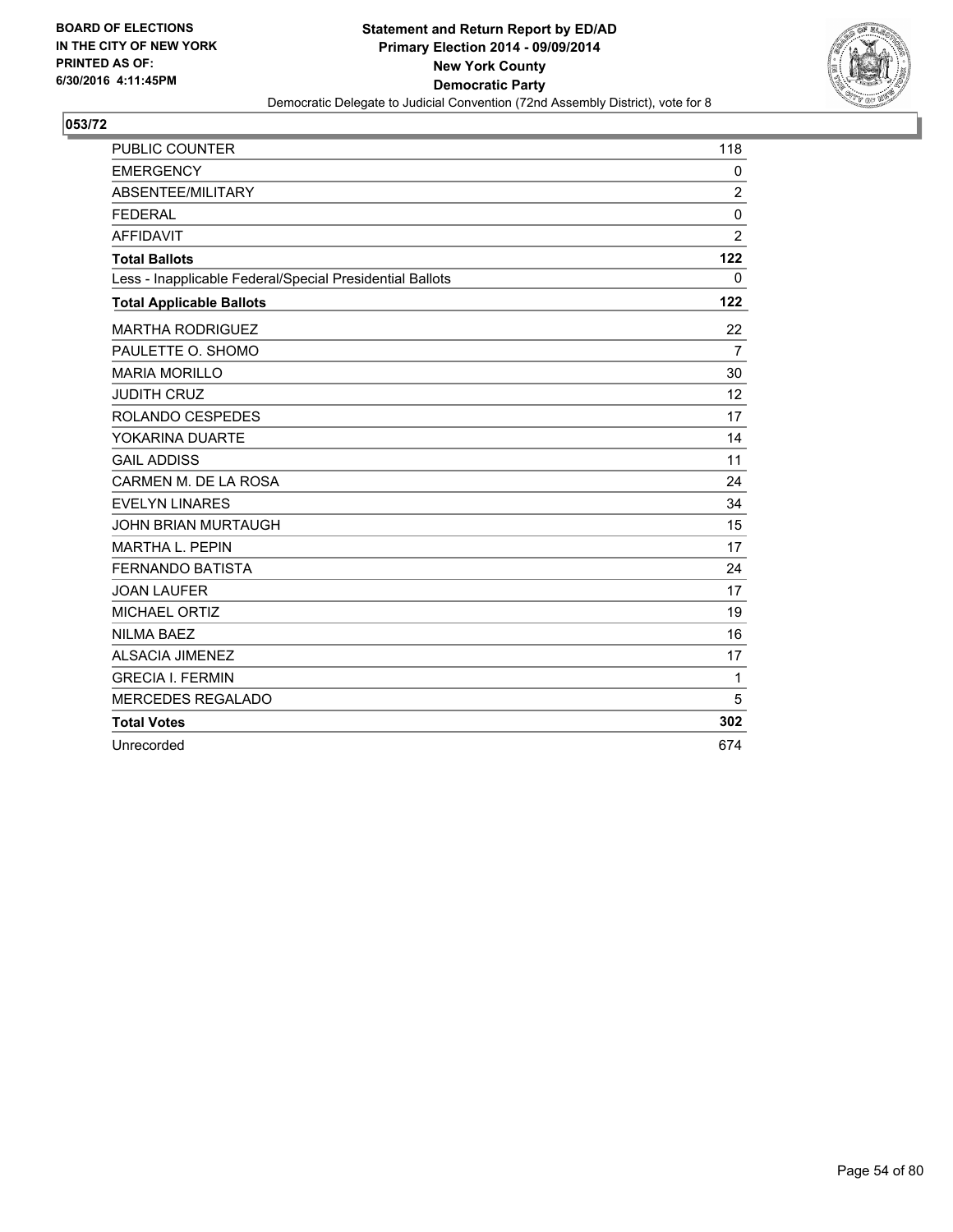

| PUBLIC COUNTER                                           | 95             |
|----------------------------------------------------------|----------------|
| <b>EMERGENCY</b>                                         | 0              |
| ABSENTEE/MILITARY                                        | 0              |
| <b>FEDERAL</b>                                           | 0              |
| <b>AFFIDAVIT</b>                                         | 1              |
| <b>Total Ballots</b>                                     | 96             |
| Less - Inapplicable Federal/Special Presidential Ballots | 0              |
| <b>Total Applicable Ballots</b>                          | 96             |
| <b>MARTHA RODRIGUEZ</b>                                  | 21             |
| PAULETTE O. SHOMO                                        | 7              |
| <b>MARIA MORILLO</b>                                     | 18             |
| <b>JUDITH CRUZ</b>                                       | 19             |
| ROLANDO CESPEDES                                         | 10             |
| YOKARINA DUARTE                                          | 11             |
| <b>GAIL ADDISS</b>                                       | 5              |
| CARMEN M. DE LA ROSA                                     | 15             |
| <b>EVELYN LINARES</b>                                    | 25             |
| <b>JOHN BRIAN MURTAUGH</b>                               | $\overline{7}$ |
| <b>MARTHA L. PEPIN</b>                                   | 10             |
| <b>FERNANDO BATISTA</b>                                  | 10             |
| JOAN LAUFER                                              | 4              |
| <b>MICHAEL ORTIZ</b>                                     | 10             |
| <b>NILMA BAEZ</b>                                        | 10             |
| <b>ALSACIA JIMENEZ</b>                                   | 9              |
| <b>GRECIA I. FERMIN</b>                                  | 4              |
| <b>MERCEDES REGALADO</b>                                 | 3              |
| ADRIANO ESPAILLAT (WRITE-IN)                             | 1              |
| FRANK QUEZADA (WRITE-IN)                                 | 1              |
| UNATTRIBUTABLE WRITE-IN (WRITE-IN)                       | 3              |
| <b>Total Votes</b>                                       | 203            |
| Unrecorded                                               | 565            |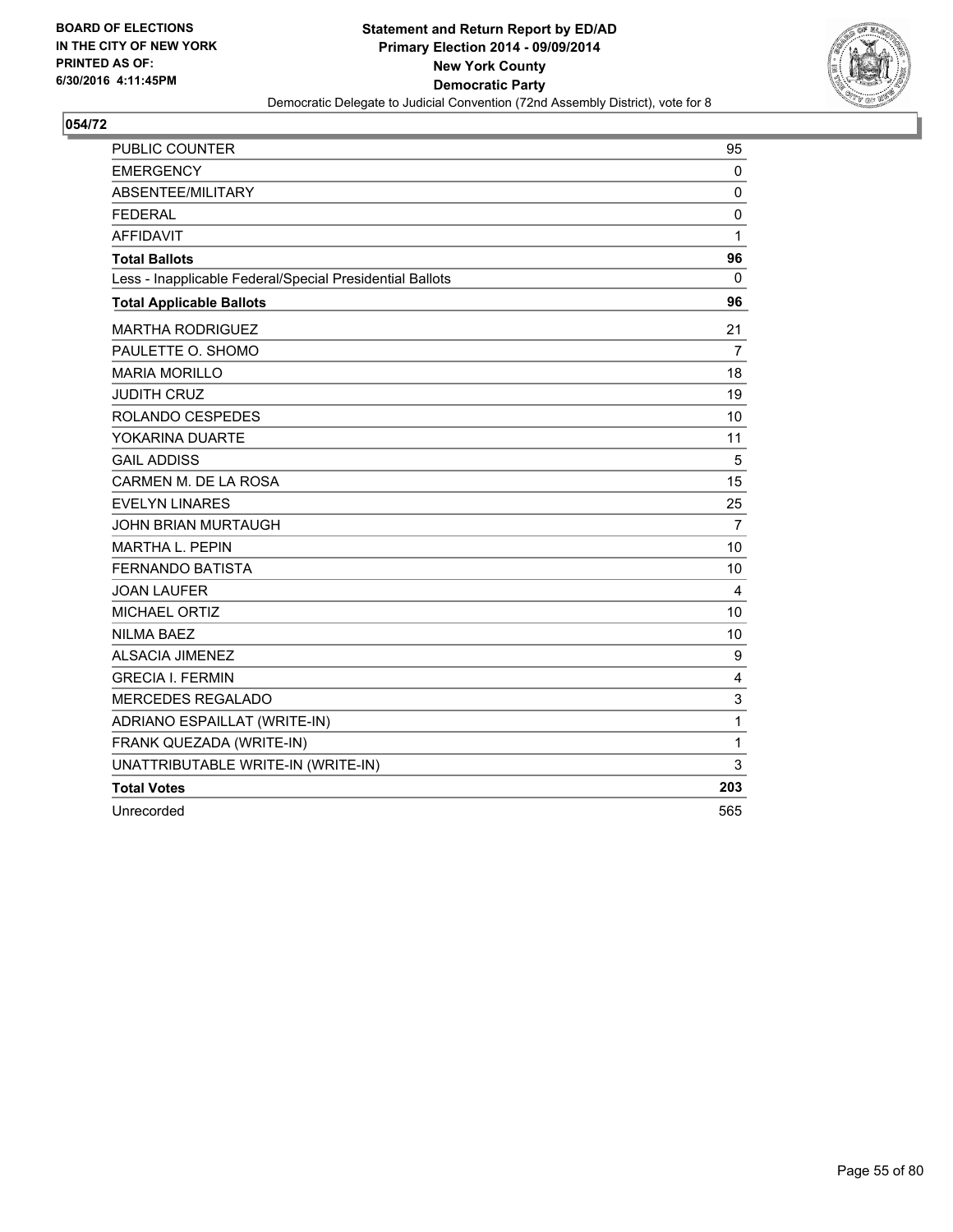

| <b>PUBLIC COUNTER</b>                                    | 66             |
|----------------------------------------------------------|----------------|
| <b>EMERGENCY</b>                                         | $\mathbf{0}$   |
| ABSENTEE/MILITARY                                        | 1              |
| <b>FEDERAL</b>                                           | 0              |
| <b>AFFIDAVIT</b>                                         | 1              |
| <b>Total Ballots</b>                                     | 68             |
| Less - Inapplicable Federal/Special Presidential Ballots | $\Omega$       |
| <b>Total Applicable Ballots</b>                          | 68             |
| <b>MARTHA RODRIGUEZ</b>                                  | 23             |
| PAULETTE O. SHOMO                                        | 14             |
| <b>MARIA MORILLO</b>                                     | 20             |
| <b>JUDITH CRUZ</b>                                       | 12             |
| ROLANDO CESPEDES                                         | 17             |
| YOKARINA DUARTE                                          | 14             |
| <b>GAIL ADDISS</b>                                       | 14             |
| CARMEN M. DE LA ROSA                                     | 20             |
| <b>EVELYN LINARES</b>                                    | 16             |
| JOHN BRIAN MURTAUGH                                      | $\overline{7}$ |
| <b>MARTHA L. PEPIN</b>                                   | 8              |
| <b>FERNANDO BATISTA</b>                                  | 8              |
| <b>JOAN LAUFER</b>                                       | 9              |
| MICHAEL ORTIZ                                            | 9              |
| <b>NILMA BAEZ</b>                                        | $\overline{7}$ |
| <b>ALSACIA JIMENEZ</b>                                   | $\overline{7}$ |
| <b>GRECIA I. FERMIN</b>                                  | 5              |
| <b>MERCEDES REGALADO</b>                                 | 1              |
| <b>Total Votes</b>                                       | 211            |
| Unrecorded                                               | 333            |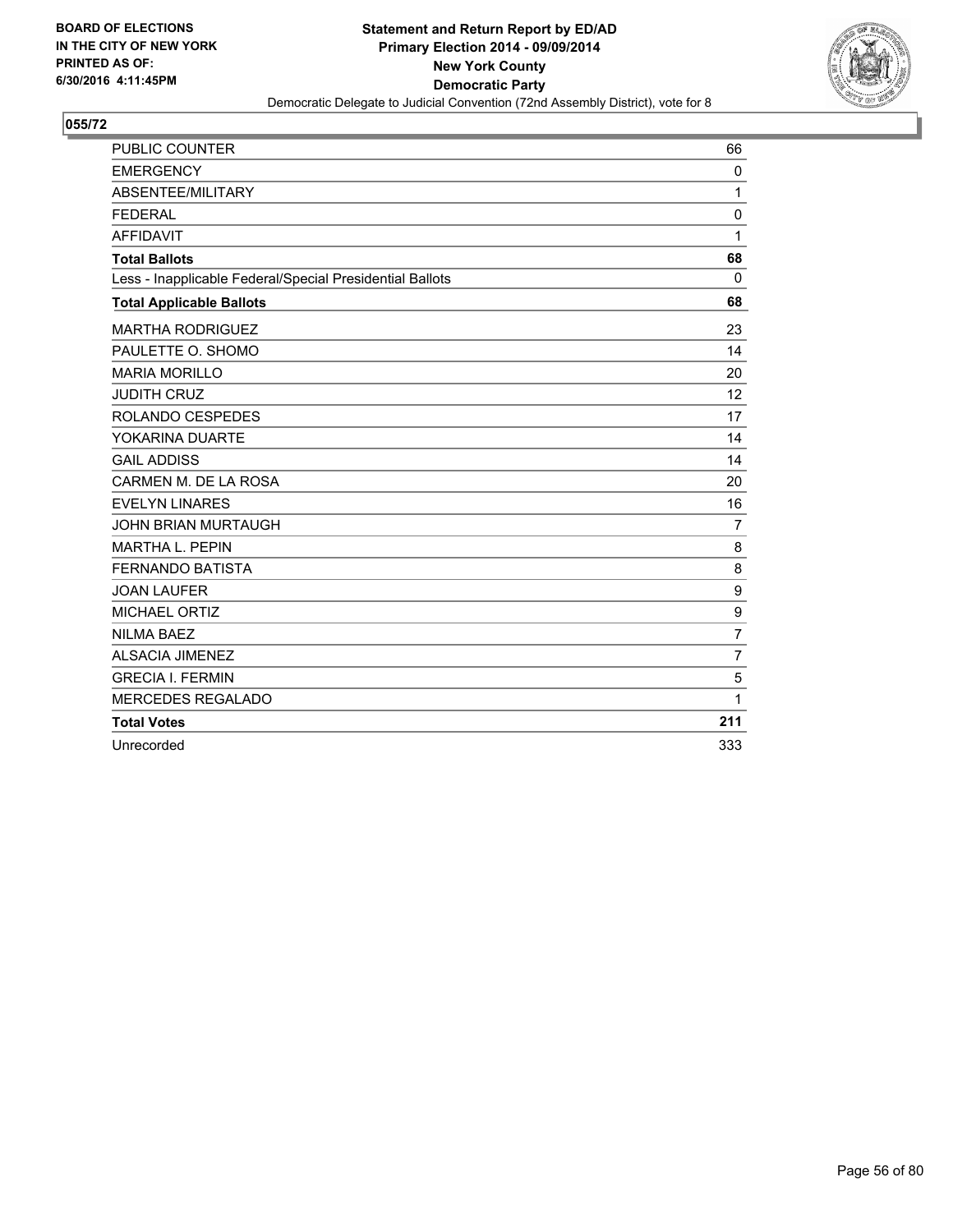

| <b>PUBLIC COUNTER</b>                                    | 92                      |
|----------------------------------------------------------|-------------------------|
| <b>EMERGENCY</b>                                         | 0                       |
| ABSENTEE/MILITARY                                        | 0                       |
| <b>FEDERAL</b>                                           | 0                       |
| <b>AFFIDAVIT</b>                                         | 0                       |
| <b>Total Ballots</b>                                     | 92                      |
| Less - Inapplicable Federal/Special Presidential Ballots | $\Omega$                |
| <b>Total Applicable Ballots</b>                          | 92                      |
| <b>MARTHA RODRIGUEZ</b>                                  | 23                      |
| PAULETTE O. SHOMO                                        | 6                       |
| <b>MARIA MORILLO</b>                                     | 15                      |
| <b>JUDITH CRUZ</b>                                       | 9                       |
| ROLANDO CESPEDES                                         | 9                       |
| YOKARINA DUARTE                                          | 8                       |
| <b>GAIL ADDISS</b>                                       | 5                       |
| CARMEN M. DE LA ROSA                                     | 18                      |
| <b>EVELYN LINARES</b>                                    | 17                      |
| <b>JOHN BRIAN MURTAUGH</b>                               | 4                       |
| <b>MARTHA L. PEPIN</b>                                   | 6                       |
| <b>FERNANDO BATISTA</b>                                  | 11                      |
| <b>JOAN LAUFER</b>                                       | 5                       |
| MICHAEL ORTIZ                                            | 6                       |
| <b>NILMA BAEZ</b>                                        | $\overline{7}$          |
| <b>ALSACIA JIMENEZ</b>                                   | 4                       |
| <b>GRECIA I. FERMIN</b>                                  | $\overline{\mathbf{c}}$ |
| <b>MERCEDES REGALADO</b>                                 | 4                       |
| UNATTRIBUTABLE WRITE-IN (WRITE-IN)                       | 1                       |
| <b>Total Votes</b>                                       | 160                     |
| Unrecorded                                               | 576                     |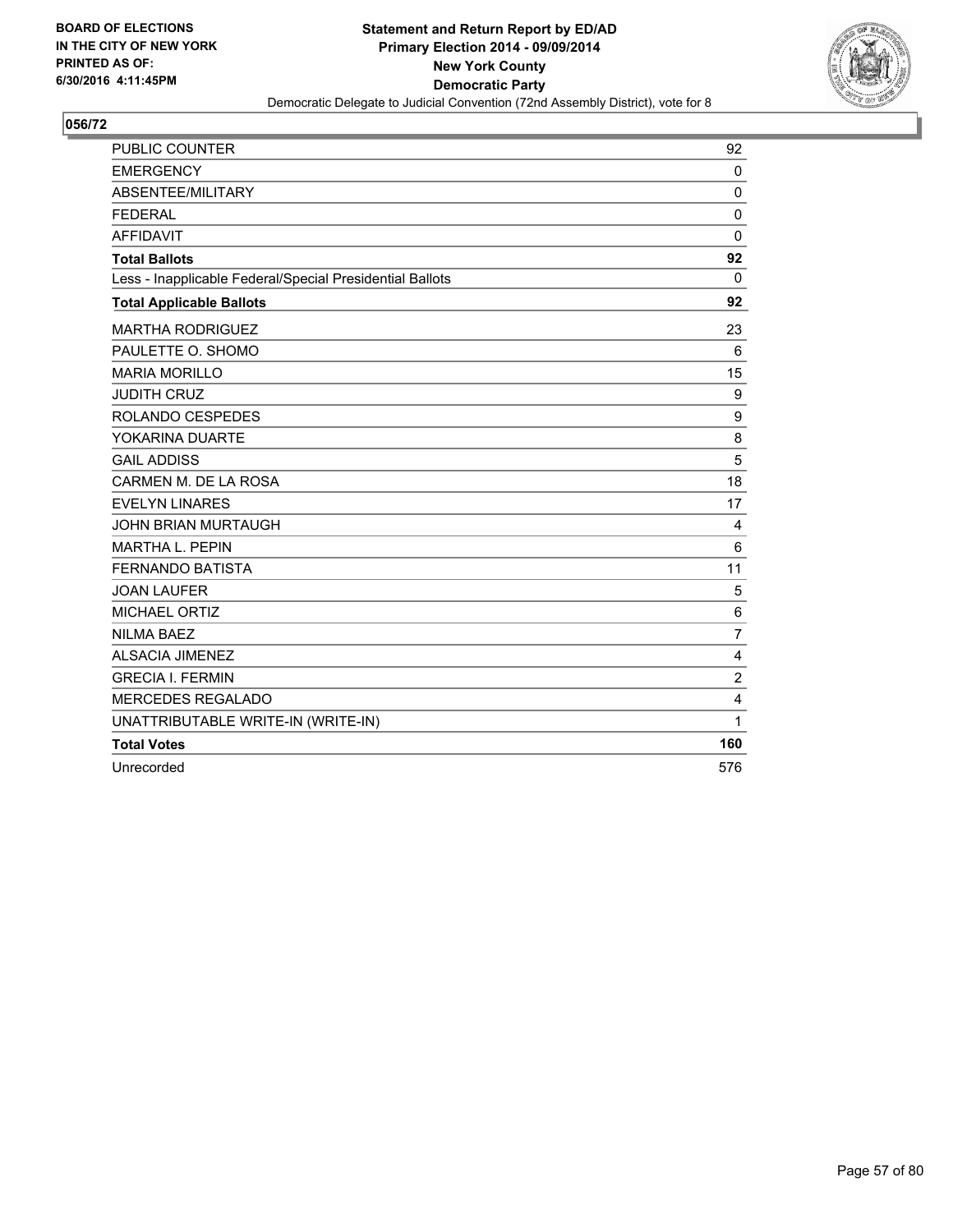

| <b>PUBLIC COUNTER</b>                                    | 95           |
|----------------------------------------------------------|--------------|
| <b>EMERGENCY</b>                                         | 0            |
| ABSENTEE/MILITARY                                        | 1            |
| <b>FEDERAL</b>                                           | $\mathbf 0$  |
| <b>AFFIDAVIT</b>                                         | $\mathbf{1}$ |
| <b>Total Ballots</b>                                     | 97           |
| Less - Inapplicable Federal/Special Presidential Ballots | $\Omega$     |
| <b>Total Applicable Ballots</b>                          | 97           |
| <b>MARTHA RODRIGUEZ</b>                                  | 23           |
| PAULETTE O. SHOMO                                        | 23           |
| <b>MARIA MORILLO</b>                                     | 19           |
| <b>JUDITH CRUZ</b>                                       | 21           |
| ROLANDO CESPEDES                                         | 11           |
| YOKARINA DUARTE                                          | 8            |
| <b>GAIL ADDISS</b>                                       | 24           |
| CARMEN M. DE LA ROSA                                     | 17           |
| <b>EVELYN LINARES</b>                                    | 27           |
| <b>JOHN BRIAN MURTAUGH</b>                               | 32           |
| <b>MARTHA L. PEPIN</b>                                   | 22           |
| <b>FERNANDO BATISTA</b>                                  | 11           |
| <b>JOAN LAUFER</b>                                       | 28           |
| <b>MICHAEL ORTIZ</b>                                     | 17           |
| <b>NILMA BAEZ</b>                                        | 15           |
| <b>ALSACIA JIMENEZ</b>                                   | 12           |
| <b>GRECIA I. FERMIN</b>                                  | 5            |
| <b>MERCEDES REGALADO</b>                                 | 6            |
| <b>Total Votes</b>                                       | 321          |
| Unrecorded                                               | 455          |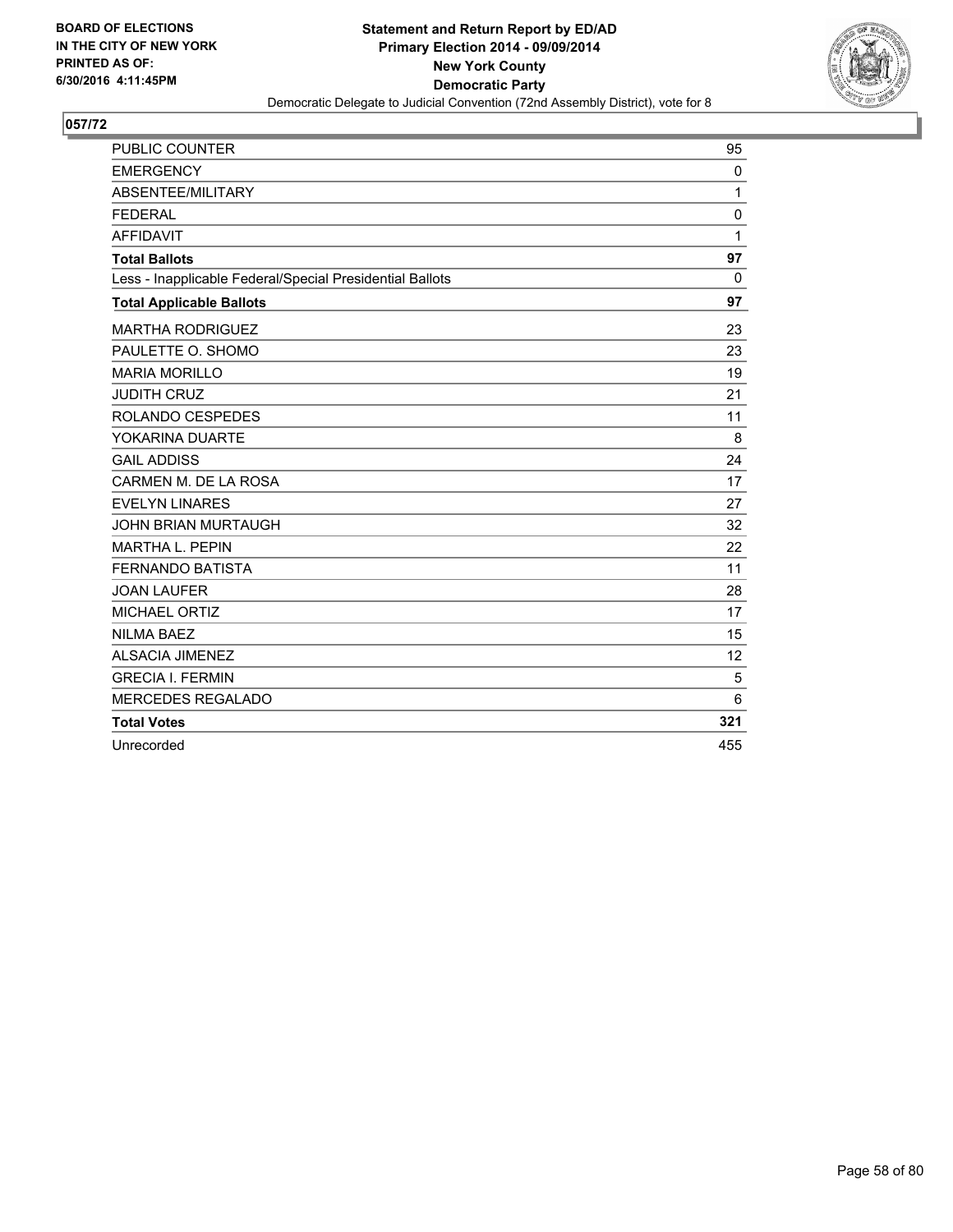

| <b>PUBLIC COUNTER</b>                                    | 117          |
|----------------------------------------------------------|--------------|
| <b>EMERGENCY</b>                                         | 0            |
| ABSENTEE/MILITARY                                        | 4            |
| <b>FEDERAL</b>                                           | 0            |
| <b>AFFIDAVIT</b>                                         | 3            |
| <b>Total Ballots</b>                                     | 124          |
| Less - Inapplicable Federal/Special Presidential Ballots | $\mathbf{0}$ |
| <b>Total Applicable Ballots</b>                          | 124          |
| <b>MARTHA RODRIGUEZ</b>                                  | 31           |
| PAULETTE O. SHOMO                                        | 24           |
| <b>MARIA MORILLO</b>                                     | 31           |
| <b>JUDITH CRUZ</b>                                       | 33           |
| ROLANDO CESPEDES                                         | 19           |
| YOKARINA DUARTE                                          | 25           |
| <b>GAIL ADDISS</b>                                       | 25           |
| CARMEN M. DE LA ROSA                                     | 28           |
| <b>EVELYN LINARES</b>                                    | 32           |
| <b>JOHN BRIAN MURTAUGH</b>                               | 37           |
| <b>MARTHA L. PEPIN</b>                                   | 29           |
| <b>FERNANDO BATISTA</b>                                  | 24           |
| <b>JOAN LAUFER</b>                                       | 31           |
| MICHAEL ORTIZ                                            | 25           |
| <b>NILMA BAEZ</b>                                        | 31           |
| <b>ALSACIA JIMENEZ</b>                                   | 20           |
| <b>GRECIA I. FERMIN</b>                                  | 2            |
| <b>MERCEDES REGALADO</b>                                 | 8            |
| <b>Total Votes</b>                                       | 455          |
| Unrecorded                                               | 537          |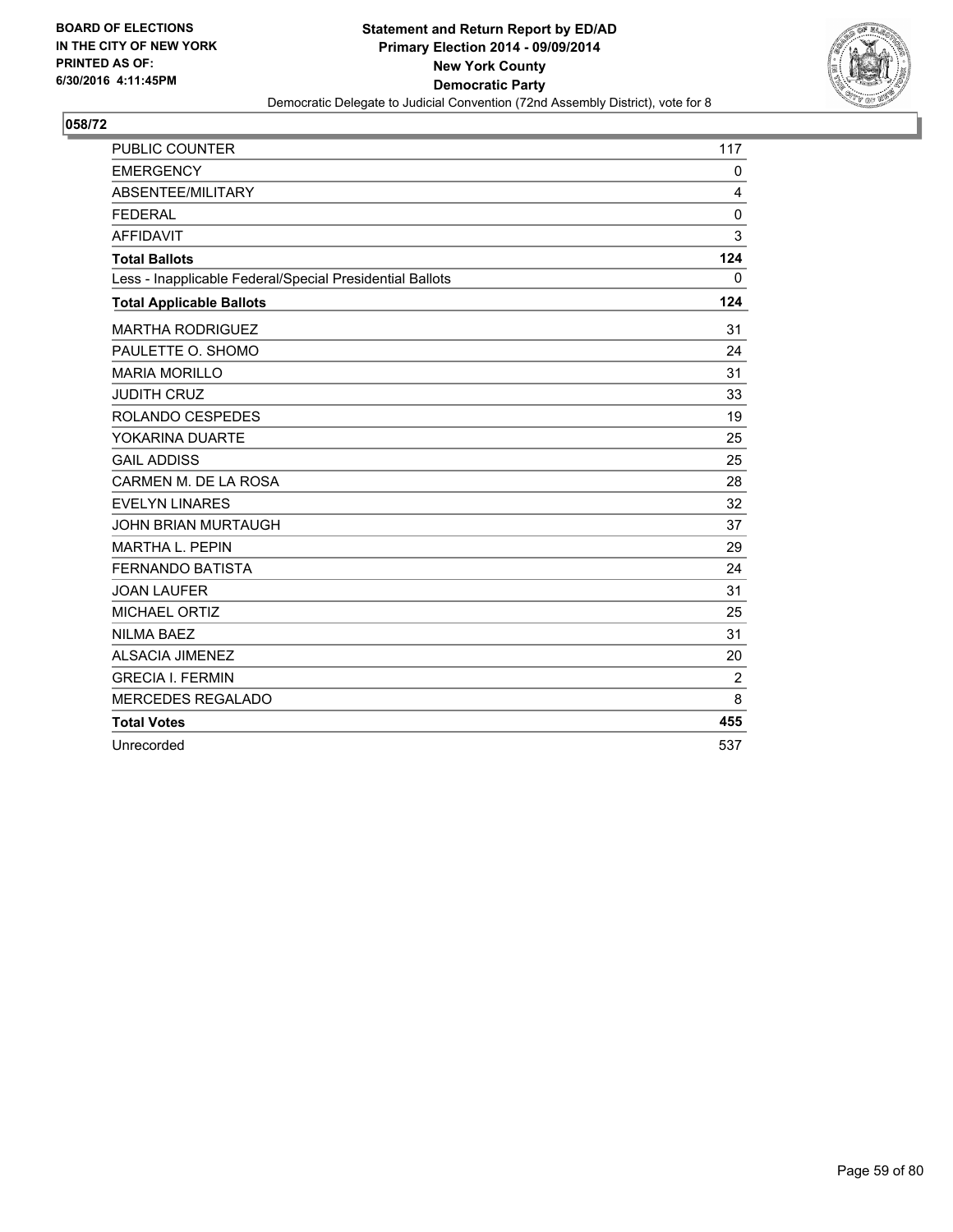

| PUBLIC COUNTER                                           | 78  |
|----------------------------------------------------------|-----|
| <b>EMERGENCY</b>                                         | 0   |
| ABSENTEE/MILITARY                                        | 3   |
| <b>FEDERAL</b>                                           | 0   |
| AFFIDAVIT                                                | 0   |
| <b>Total Ballots</b>                                     | 81  |
| Less - Inapplicable Federal/Special Presidential Ballots | 0   |
| <b>Total Applicable Ballots</b>                          | 81  |
| <b>MARTHA RODRIGUEZ</b>                                  | 13  |
| PAULETTE O. SHOMO                                        | 18  |
| <b>MARIA MORILLO</b>                                     | 9   |
| <b>JUDITH CRUZ</b>                                       | 14  |
| ROLANDO CESPEDES                                         | 5   |
| YOKARINA DUARTE                                          | 11  |
| <b>GAIL ADDISS</b>                                       | 15  |
| CARMEN M. DE LA ROSA                                     | 8   |
| <b>EVELYN LINARES</b>                                    | 23  |
| JOHN BRIAN MURTAUGH                                      | 21  |
| <b>MARTHA L. PEPIN</b>                                   | 10  |
| FERNANDO BATISTA                                         | 14  |
| <b>JOAN LAUFER</b>                                       | 17  |
| <b>MICHAEL ORTIZ</b>                                     | 12  |
| <b>NILMA BAEZ</b>                                        | 9   |
| <b>ALSACIA JIMENEZ</b>                                   | 7   |
| <b>GRECIA I. FERMIN</b>                                  | 6   |
| MERCEDES REGALADO                                        | 3   |
| ADRIANO ESPAILLAT (WRITE-IN)                             | 1   |
| BILL DE BLASIO (WRITE-IN)                                | 1   |
| <b>GUILLERMO LINARES (WRITE-IN)</b>                      | 1   |
| MANNY SANTOS (WRITE-IN)                                  | 1   |
| UNATTRIBUTABLE WRITE-IN (WRITE-IN)                       | 5   |
| <b>Total Votes</b>                                       | 224 |
| Unrecorded                                               | 424 |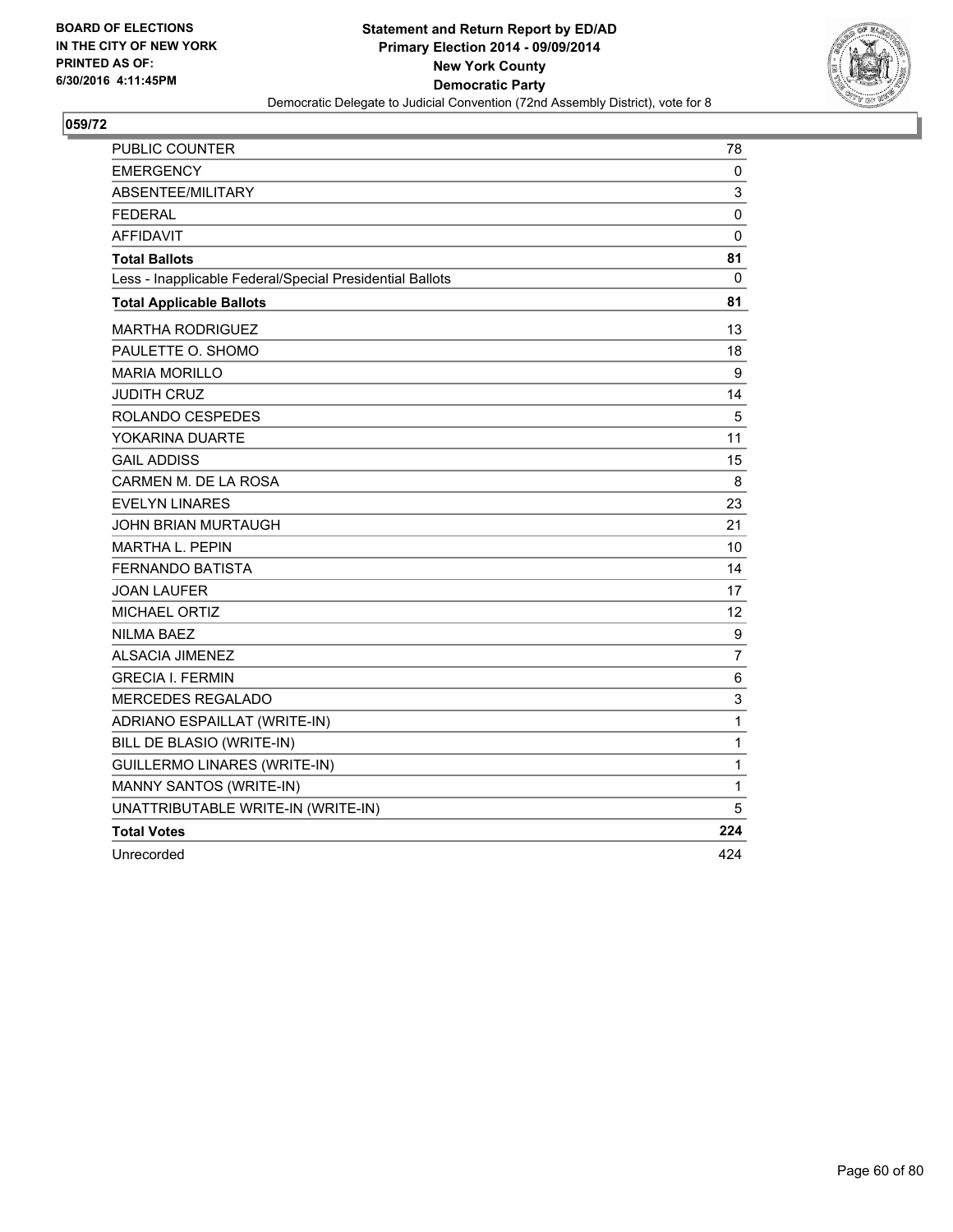

| <b>PUBLIC COUNTER</b>                                    | 160            |
|----------------------------------------------------------|----------------|
| <b>EMERGENCY</b>                                         | 0              |
| ABSENTEE/MILITARY                                        | 4              |
| <b>FEDERAL</b>                                           | 0              |
| <b>AFFIDAVIT</b>                                         | 1              |
| <b>Total Ballots</b>                                     | 165            |
| Less - Inapplicable Federal/Special Presidential Ballots | $\mathbf{0}$   |
| <b>Total Applicable Ballots</b>                          | 165            |
| <b>MARTHA RODRIGUEZ</b>                                  | 55             |
| PAULETTE O. SHOMO                                        | 32             |
| <b>MARIA MORILLO</b>                                     | 50             |
| <b>JUDITH CRUZ</b>                                       | 45             |
| ROLANDO CESPEDES                                         | 30             |
| YOKARINA DUARTE                                          | 35             |
| <b>GAIL ADDISS</b>                                       | 32             |
| CARMEN M. DE LA ROSA                                     | 46             |
| <b>EVELYN LINARES</b>                                    | 63             |
| <b>JOHN BRIAN MURTAUGH</b>                               | 36             |
| MARTHA L. PEPIN                                          | 31             |
| <b>FERNANDO BATISTA</b>                                  | 34             |
| <b>JOAN LAUFER</b>                                       | 32             |
| MICHAEL ORTIZ                                            | 26             |
| <b>NILMA BAEZ</b>                                        | 33             |
| <b>ALSACIA JIMENEZ</b>                                   | 29             |
| <b>GRECIA I. FERMIN</b>                                  | 4              |
| <b>MERCEDES REGALADO</b>                                 | 14             |
| UNATTRIBUTABLE WRITE-IN (WRITE-IN)                       | $\overline{2}$ |
| <b>Total Votes</b>                                       | 629            |
| Unrecorded                                               | 691            |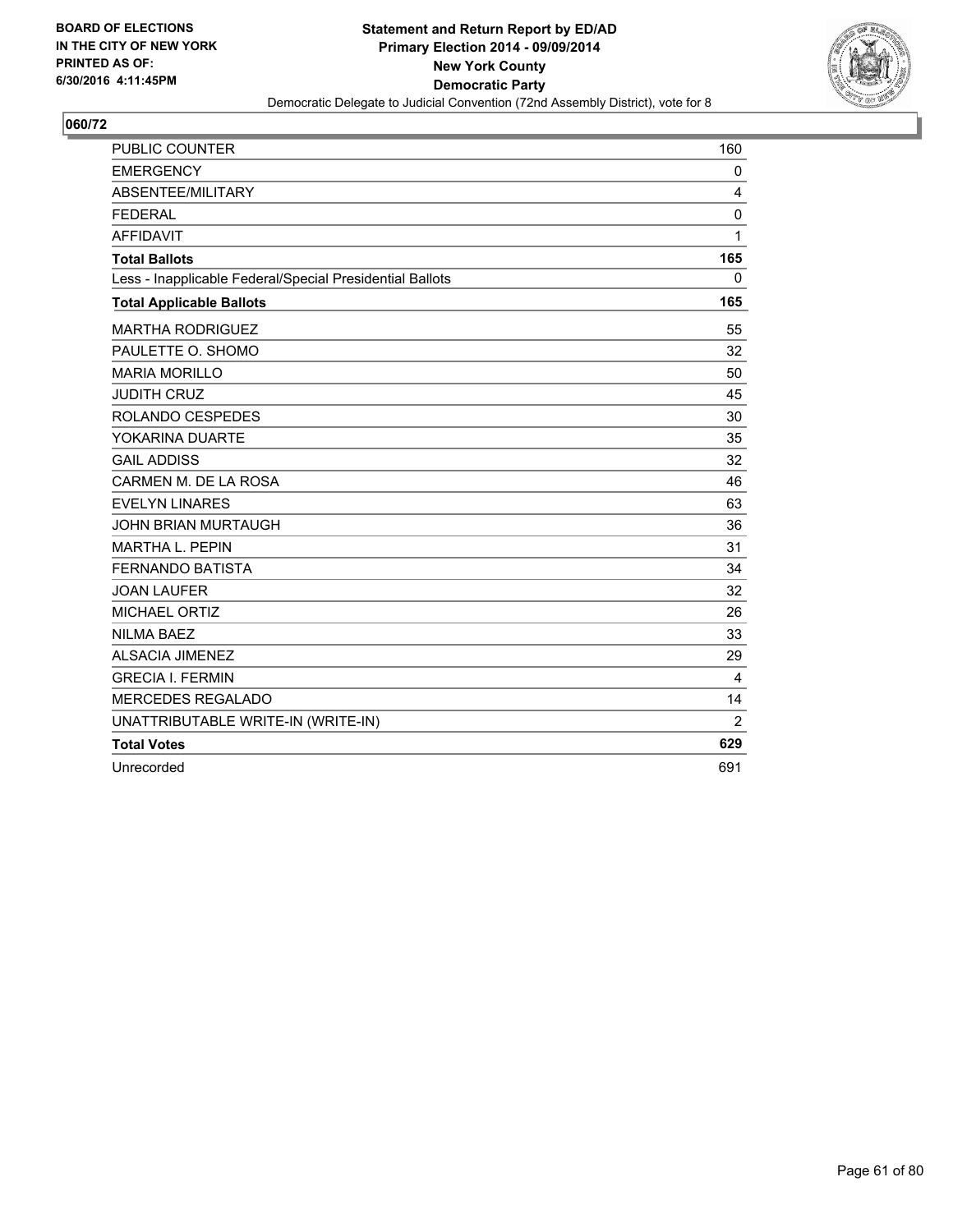

| <b>PUBLIC COUNTER</b>                                    | 76             |
|----------------------------------------------------------|----------------|
| <b>EMERGENCY</b>                                         | $\mathbf 0$    |
| ABSENTEE/MILITARY                                        | $\Omega$       |
| <b>FEDERAL</b>                                           | $\mathbf 0$    |
| <b>AFFIDAVIT</b>                                         | $\mathbf 0$    |
| <b>Total Ballots</b>                                     | 76             |
| Less - Inapplicable Federal/Special Presidential Ballots | $\Omega$       |
| <b>Total Applicable Ballots</b>                          | 76             |
| <b>MARTHA RODRIGUEZ</b>                                  | 13             |
| PAULETTE O. SHOMO                                        | 13             |
| <b>MARIA MORILLO</b>                                     | 17             |
| <b>JUDITH CRUZ</b>                                       | 9              |
| ROLANDO CESPEDES                                         | 14             |
| YOKARINA DUARTE                                          | 11             |
| <b>GAIL ADDISS</b>                                       | 8              |
| CARMEN M. DE LA ROSA                                     | 12             |
| <b>EVELYN LINARES</b>                                    | 10             |
| <b>JOHN BRIAN MURTAUGH</b>                               | 4              |
| <b>MARTHA L. PEPIN</b>                                   | $\overline{2}$ |
| <b>FERNANDO BATISTA</b>                                  | 5              |
| <b>JOAN LAUFER</b>                                       | $\overline{2}$ |
| <b>MICHAEL ORTIZ</b>                                     | 8              |
| <b>NILMA BAEZ</b>                                        | 6              |
| <b>ALSACIA JIMENEZ</b>                                   | 3              |
| <b>GRECIA I. FERMIN</b>                                  | 4              |
| <b>MERCEDES REGALADO</b>                                 | 5              |
| <b>Total Votes</b>                                       | 146            |
| Unrecorded                                               | 462            |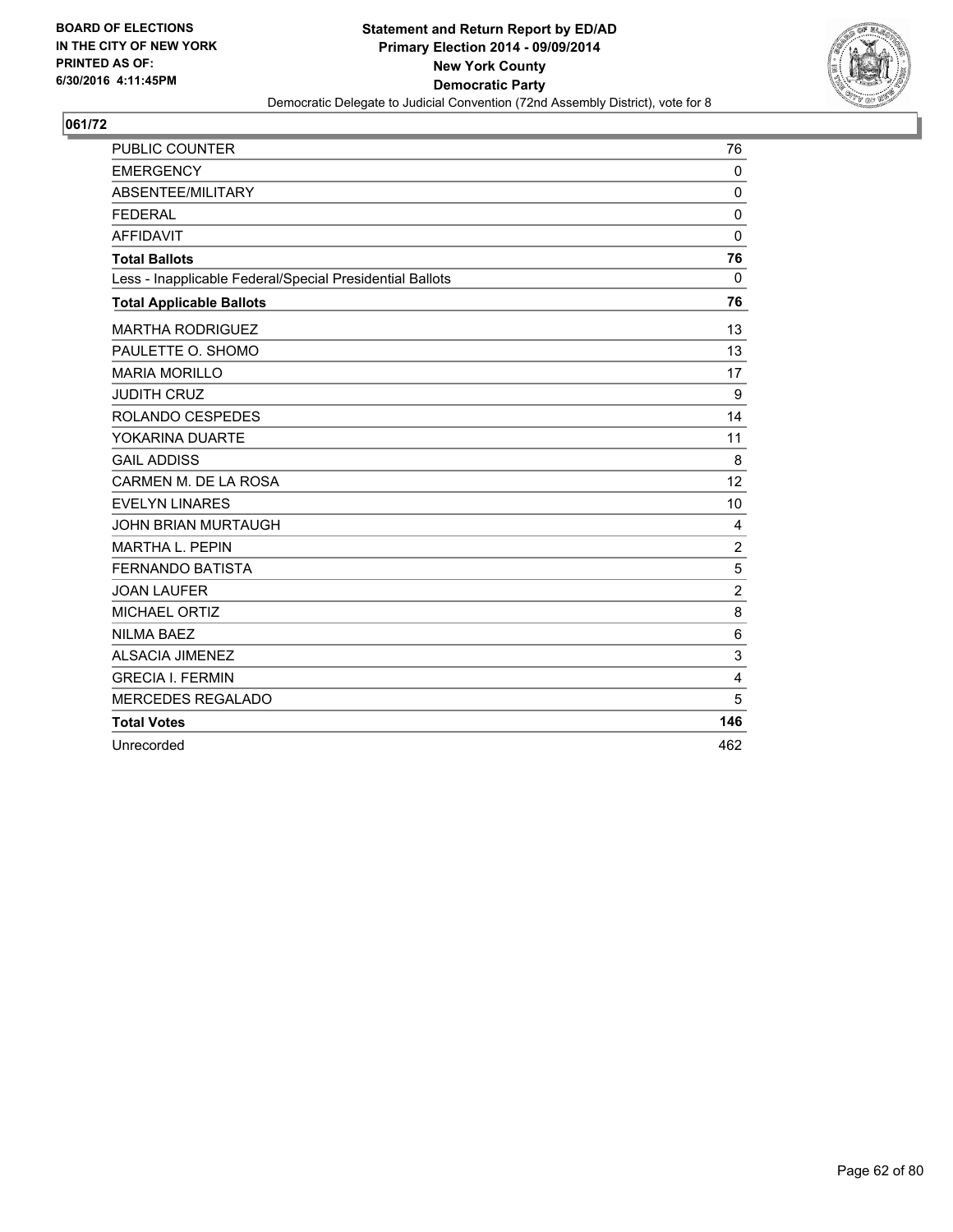

| <b>PUBLIC COUNTER</b>                                    | 118            |
|----------------------------------------------------------|----------------|
| <b>EMERGENCY</b>                                         | 0              |
| ABSENTEE/MILITARY                                        | $\overline{2}$ |
| <b>FEDERAL</b>                                           | $\mathbf 0$    |
| <b>AFFIDAVIT</b>                                         | 3              |
| <b>Total Ballots</b>                                     | 123            |
| Less - Inapplicable Federal/Special Presidential Ballots | 0              |
| <b>Total Applicable Ballots</b>                          | 123            |
| <b>MARTHA RODRIGUEZ</b>                                  | 33             |
| PAULETTE O. SHOMO                                        | 16             |
| <b>MARIA MORILLO</b>                                     | 36             |
| <b>JUDITH CRUZ</b>                                       | 22             |
| ROLANDO CESPEDES                                         | 19             |
| YOKARINA DUARTE                                          | 23             |
| <b>GAIL ADDISS</b>                                       | 12             |
| CARMEN M. DE LA ROSA                                     | 29             |
| <b>EVELYN LINARES</b>                                    | 28             |
| <b>JOHN BRIAN MURTAUGH</b>                               | 13             |
| <b>MARTHA L. PEPIN</b>                                   | 15             |
| <b>FERNANDO BATISTA</b>                                  | 20             |
| <b>JOAN LAUFER</b>                                       | 11             |
| MICHAEL ORTIZ                                            | 20             |
| <b>NILMA BAEZ</b>                                        | 21             |
| <b>ALSACIA JIMENEZ</b>                                   | 13             |
| <b>GRECIA I. FERMIN</b>                                  | 3              |
| <b>MERCEDES REGALADO</b>                                 | 4              |
| <b>Total Votes</b>                                       | 338            |
| Unrecorded                                               | 646            |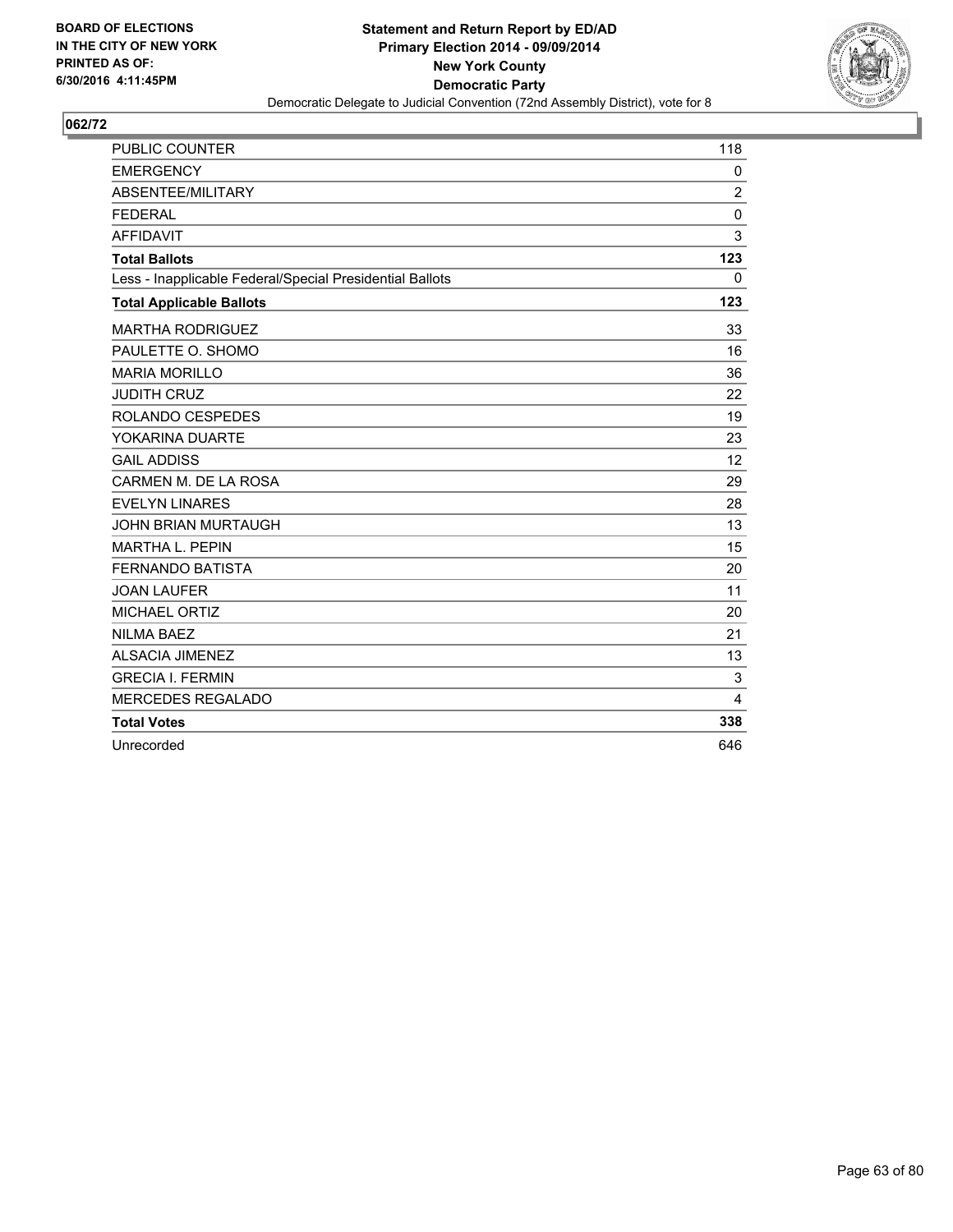

| <b>PUBLIC COUNTER</b>                                    | 108          |
|----------------------------------------------------------|--------------|
| <b>EMERGENCY</b>                                         | 0            |
| ABSENTEE/MILITARY                                        | 0            |
| <b>FEDERAL</b>                                           | 0            |
| <b>AFFIDAVIT</b>                                         | $\mathbf{0}$ |
| <b>Total Ballots</b>                                     | 108          |
| Less - Inapplicable Federal/Special Presidential Ballots | 0            |
| <b>Total Applicable Ballots</b>                          | 108          |
| <b>MARTHA RODRIGUEZ</b>                                  | 24           |
| PAULETTE O. SHOMO                                        | 12           |
| <b>MARIA MORILLO</b>                                     | 23           |
| <b>JUDITH CRUZ</b>                                       | 18           |
| ROLANDO CESPEDES                                         | 14           |
| YOKARINA DUARTE                                          | 15           |
| <b>GAIL ADDISS</b>                                       | 13           |
| CARMEN M. DE LA ROSA                                     | 28           |
| <b>EVELYN LINARES</b>                                    | 26           |
| <b>JOHN BRIAN MURTAUGH</b>                               | 11           |
| <b>MARTHA L. PEPIN</b>                                   | 13           |
| <b>FERNANDO BATISTA</b>                                  | 14           |
| <b>JOAN LAUFER</b>                                       | 10           |
| <b>MICHAEL ORTIZ</b>                                     | 11           |
| <b>NILMA BAEZ</b>                                        | 14           |
| <b>ALSACIA JIMENEZ</b>                                   | 14           |
| <b>GRECIA I. FERMIN</b>                                  | 5            |
| <b>MERCEDES REGALADO</b>                                 | 8            |
| ADRIANO ESPAILLAT (WRITE-IN)                             | $\mathbf{1}$ |
| <b>Total Votes</b>                                       | 274          |
| Unrecorded                                               | 590          |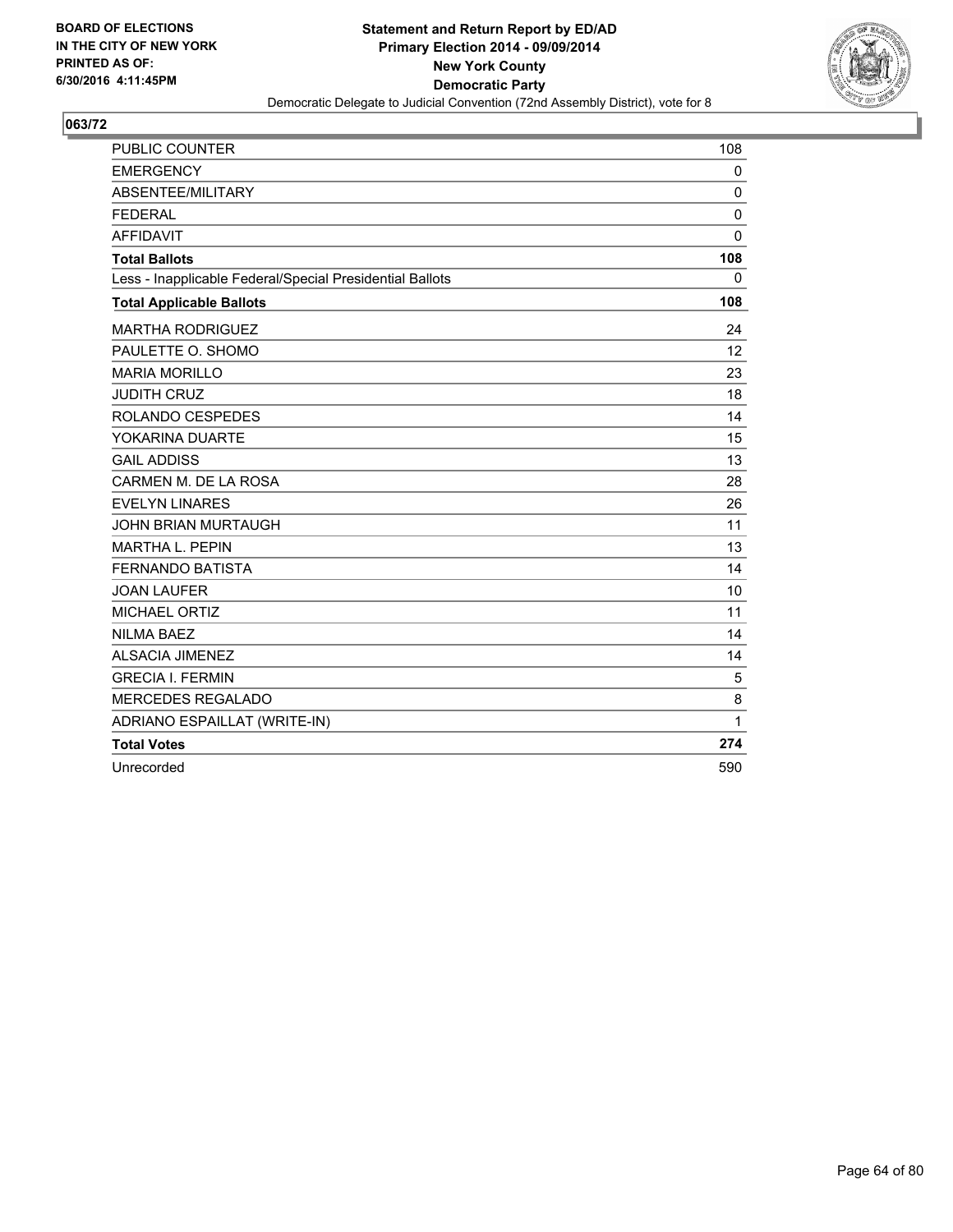

| <b>PUBLIC COUNTER</b>                                    | 129          |
|----------------------------------------------------------|--------------|
| <b>EMERGENCY</b>                                         | $\mathbf{0}$ |
| ABSENTEE/MILITARY                                        | 2            |
| <b>FEDERAL</b>                                           | 0            |
| <b>AFFIDAVIT</b>                                         | 1            |
| <b>Total Ballots</b>                                     | 132          |
| Less - Inapplicable Federal/Special Presidential Ballots | $\mathbf{0}$ |
| <b>Total Applicable Ballots</b>                          | 132          |
| <b>MARTHA RODRIGUEZ</b>                                  | 27           |
| PAULETTE O. SHOMO                                        | 28           |
| <b>MARIA MORILLO</b>                                     | 23           |
| <b>JUDITH CRUZ</b>                                       | 33           |
| <b>ROLANDO CESPEDES</b>                                  | 20           |
| YOKARINA DUARTE                                          | 18           |
| <b>GAIL ADDISS</b>                                       | 34           |
| CARMEN M. DE LA ROSA                                     | 26           |
| <b>EVELYN LINARES</b>                                    | 32           |
| <b>JOHN BRIAN MURTAUGH</b>                               | 36           |
| <b>MARTHA L. PEPIN</b>                                   | 31           |
| <b>FERNANDO BATISTA</b>                                  | 22           |
| <b>JOAN LAUFER</b>                                       | 36           |
| <b>MICHAEL ORTIZ</b>                                     | 26           |
| <b>NILMA BAEZ</b>                                        | 27           |
| <b>ALSACIA JIMENEZ</b>                                   | 24           |
| <b>GRECIA I. FERMIN</b>                                  | 8            |
| <b>MERCEDES REGALADO</b>                                 | 9            |
| UNATTRIBUTABLE WRITE-IN (WRITE-IN)                       | 1            |
| <b>Total Votes</b>                                       | 461          |
| Unrecorded                                               | 595          |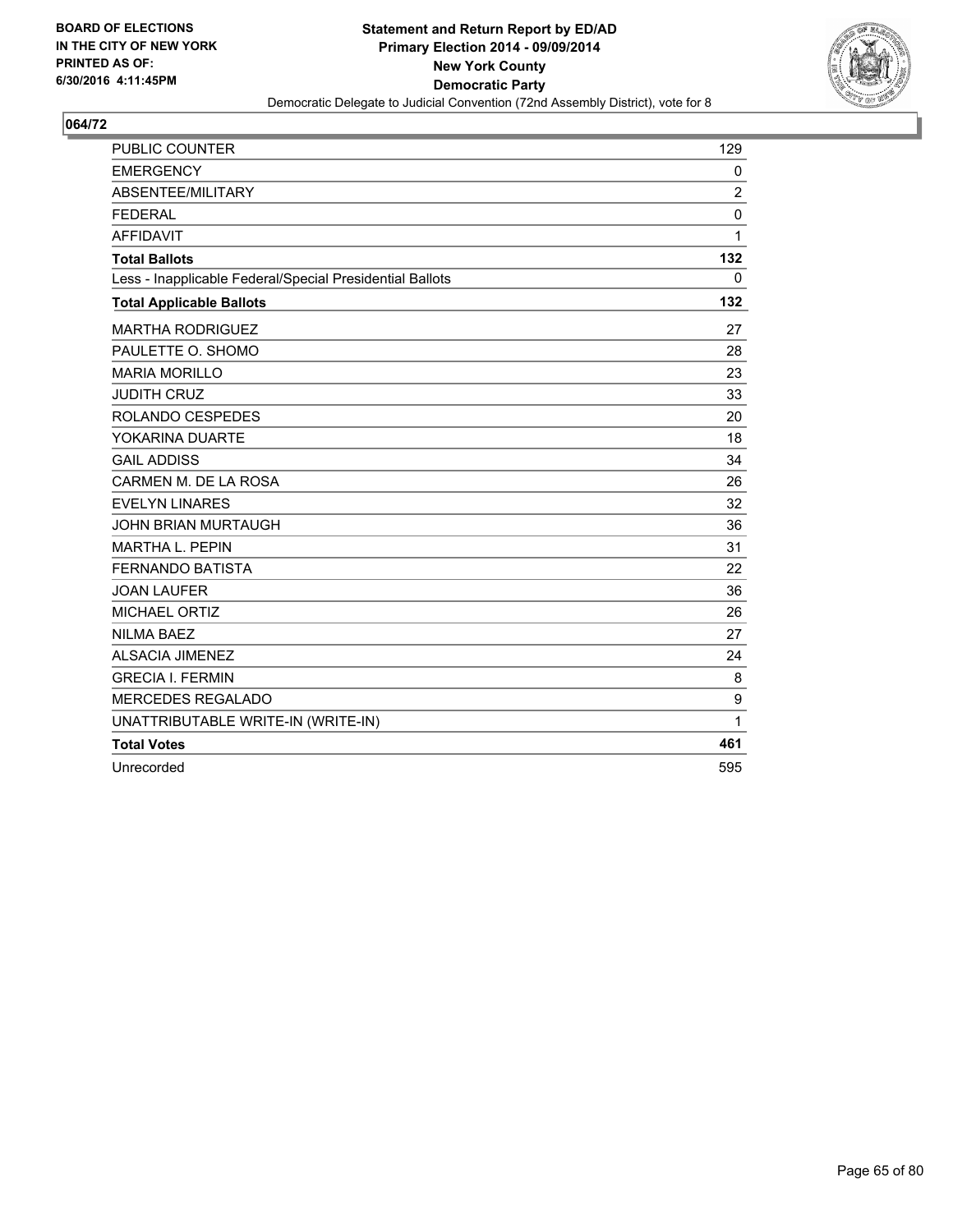

| <b>PUBLIC COUNTER</b>                                    | 79             |
|----------------------------------------------------------|----------------|
| <b>EMERGENCY</b>                                         | 0              |
| ABSENTEE/MILITARY                                        | 1              |
| <b>FEDERAL</b>                                           | $\mathbf 0$    |
| <b>AFFIDAVIT</b>                                         | $\mathbf 0$    |
| <b>Total Ballots</b>                                     | 80             |
| Less - Inapplicable Federal/Special Presidential Ballots | $\Omega$       |
| <b>Total Applicable Ballots</b>                          | 80             |
| <b>MARTHA RODRIGUEZ</b>                                  | 19             |
| PAULETTE O. SHOMO                                        | 6              |
| <b>MARIA MORILLO</b>                                     | 18             |
| <b>JUDITH CRUZ</b>                                       | 9              |
| ROLANDO CESPEDES                                         | $\overline{7}$ |
| YOKARINA DUARTE                                          | 12             |
| <b>GAIL ADDISS</b>                                       | 10             |
| CARMEN M. DE LA ROSA                                     | 17             |
| <b>EVELYN LINARES</b>                                    | 20             |
| <b>JOHN BRIAN MURTAUGH</b>                               | 9              |
| <b>MARTHA L. PEPIN</b>                                   | $\overline{7}$ |
| <b>FERNANDO BATISTA</b>                                  | 14             |
| <b>JOAN LAUFER</b>                                       | 10             |
| <b>MICHAEL ORTIZ</b>                                     | 8              |
| <b>NILMA BAEZ</b>                                        | 14             |
| <b>ALSACIA JIMENEZ</b>                                   | 11             |
| <b>GRECIA I. FERMIN</b>                                  | 5              |
| <b>MERCEDES REGALADO</b>                                 | 5              |
| FRANCIA VARGOS (WRITE-IN)                                | 1              |
| JOHN ERVIN ROGERS (WRITE-IN)                             | 1              |
| <b>Total Votes</b>                                       | 203            |
| Unrecorded                                               | 437            |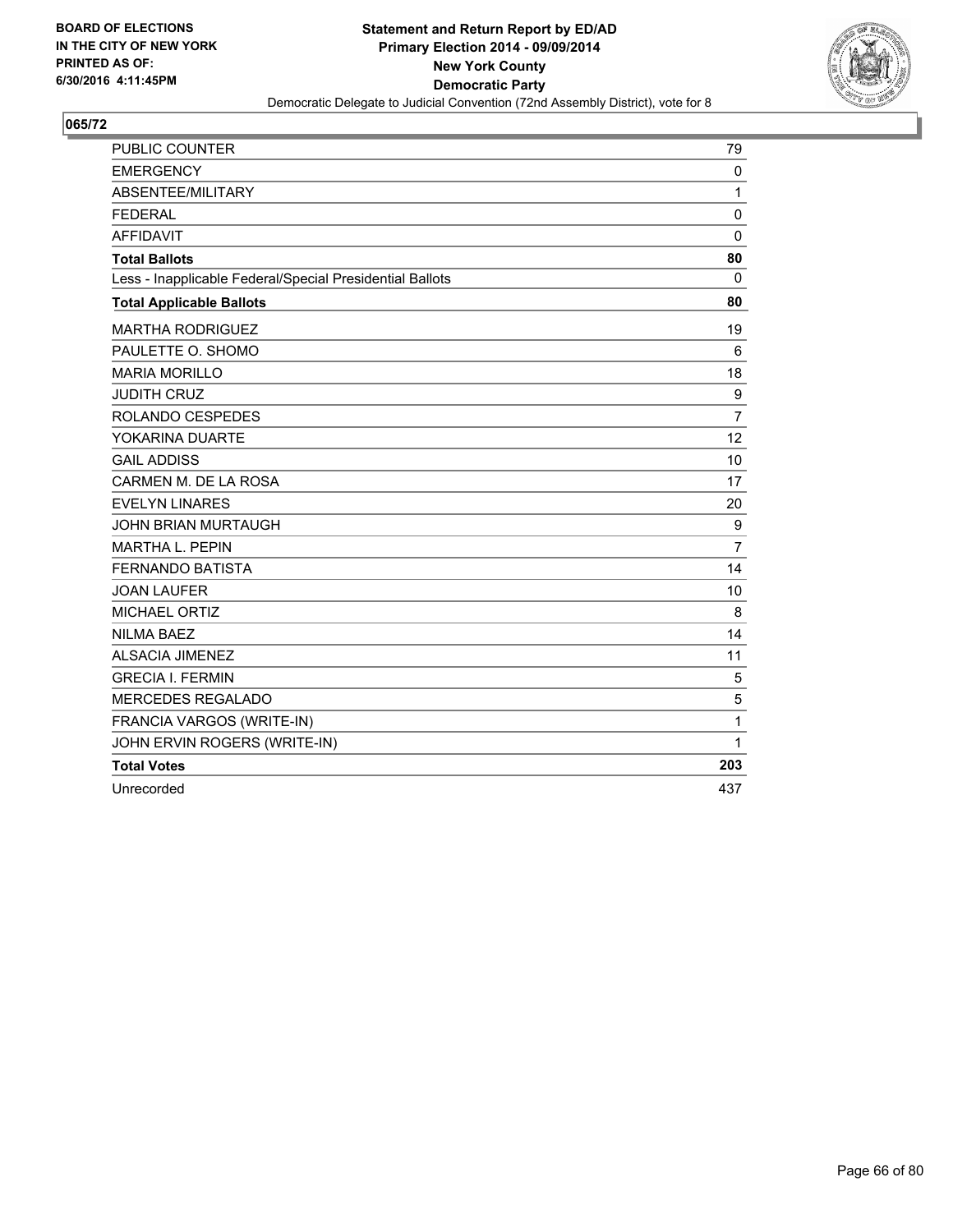

| <b>PUBLIC COUNTER</b>                                    | 158              |
|----------------------------------------------------------|------------------|
| <b>EMERGENCY</b>                                         | 0                |
| ABSENTEE/MILITARY                                        | 3                |
| <b>FEDERAL</b>                                           | $\mathbf 0$      |
| <b>AFFIDAVIT</b>                                         | 1                |
| <b>Total Ballots</b>                                     | 162              |
| Less - Inapplicable Federal/Special Presidential Ballots | 0                |
| <b>Total Applicable Ballots</b>                          | 162              |
| <b>MARTHA RODRIGUEZ</b>                                  | 29               |
| PAULETTE O. SHOMO                                        | 30               |
| <b>MARIA MORILLO</b>                                     | 22               |
| <b>JUDITH CRUZ</b>                                       | 25               |
| ROLANDO CESPEDES                                         | 17               |
| YOKARINA DUARTE                                          | 15               |
| <b>GAIL ADDISS</b>                                       | 34               |
| CARMEN M. DE LA ROSA                                     | 21               |
| <b>EVELYN LINARES</b>                                    | 45               |
| <b>JOHN BRIAN MURTAUGH</b>                               | 49               |
| <b>MARTHA L. PEPIN</b>                                   | 35               |
| <b>FERNANDO BATISTA</b>                                  | 27               |
| <b>JOAN LAUFER</b>                                       | 52               |
| MICHAEL ORTIZ                                            | 26               |
| <b>NILMA BAEZ</b>                                        | 30               |
| <b>ALSACIA JIMENEZ</b>                                   | 31               |
| <b>GRECIA I. FERMIN</b>                                  | 7                |
| <b>MERCEDES REGALADO</b>                                 | $\boldsymbol{9}$ |
| CHRISTIAN GAUL (WRITE-IN)                                | 1                |
| JASON ROSENBERGER (WRITE-IN)                             | 1                |
| <b>Total Votes</b>                                       | 506              |
| Unrecorded                                               | 790              |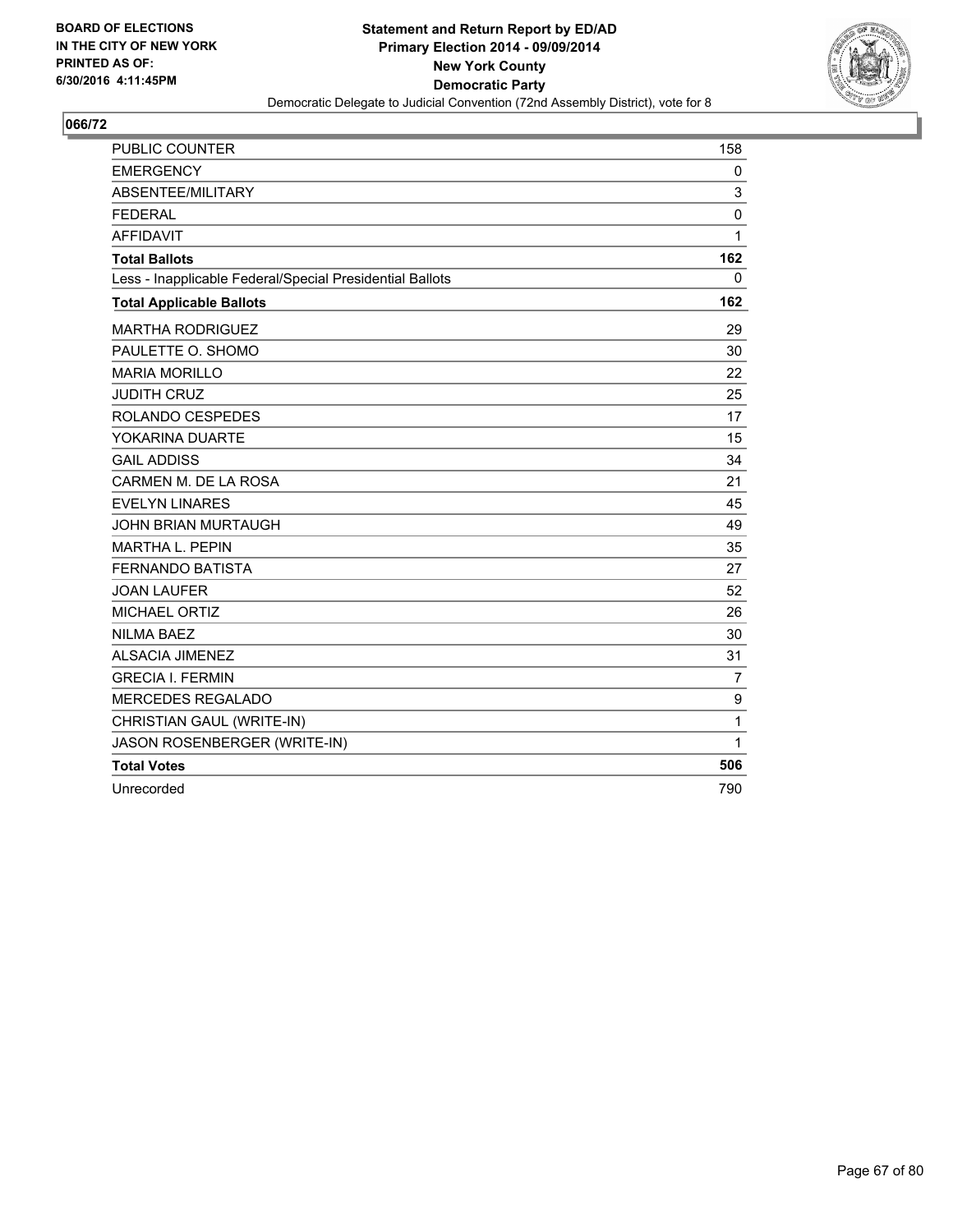

| <b>PUBLIC COUNTER</b>                                    | 153         |
|----------------------------------------------------------|-------------|
| <b>EMERGENCY</b>                                         | 0           |
| ABSENTEE/MILITARY                                        | 7           |
| <b>FEDERAL</b>                                           | $\mathbf 0$ |
| <b>AFFIDAVIT</b>                                         | 0           |
| <b>Total Ballots</b>                                     | 160         |
| Less - Inapplicable Federal/Special Presidential Ballots | 0           |
| <b>Total Applicable Ballots</b>                          | 160         |
| <b>MARTHA RODRIGUEZ</b>                                  | 30          |
| PAULETTE O. SHOMO                                        | 41          |
| <b>MARIA MORILLO</b>                                     | 26          |
| <b>JUDITH CRUZ</b>                                       | 32          |
| ROLANDO CESPEDES                                         | 20          |
| YOKARINA DUARTE                                          | 22          |
| <b>GAIL ADDISS</b>                                       | 37          |
| CARMEN M. DE LA ROSA                                     | 33          |
| <b>EVELYN LINARES</b>                                    | 53          |
| <b>JOHN BRIAN MURTAUGH</b>                               | 67          |
| <b>MARTHA L. PEPIN</b>                                   | 52          |
| <b>FERNANDO BATISTA</b>                                  | 37          |
| <b>JOAN LAUFER</b>                                       | 59          |
| <b>MICHAEL ORTIZ</b>                                     | 37          |
| <b>NILMA BAEZ</b>                                        | 49          |
| <b>ALSACIA JIMENEZ</b>                                   | 38          |
| <b>GRECIA I. FERMIN</b>                                  | 6           |
| MERCEDES REGALADO                                        | 4           |
| UNCOUNTED WRITE-IN PER STATUTE (WRITE-IN)                | 1           |
| VALERIE C. O'HARA (WRITE-IN)                             | 1           |
| <b>Total Votes</b>                                       | 645         |
| Unrecorded                                               | 635         |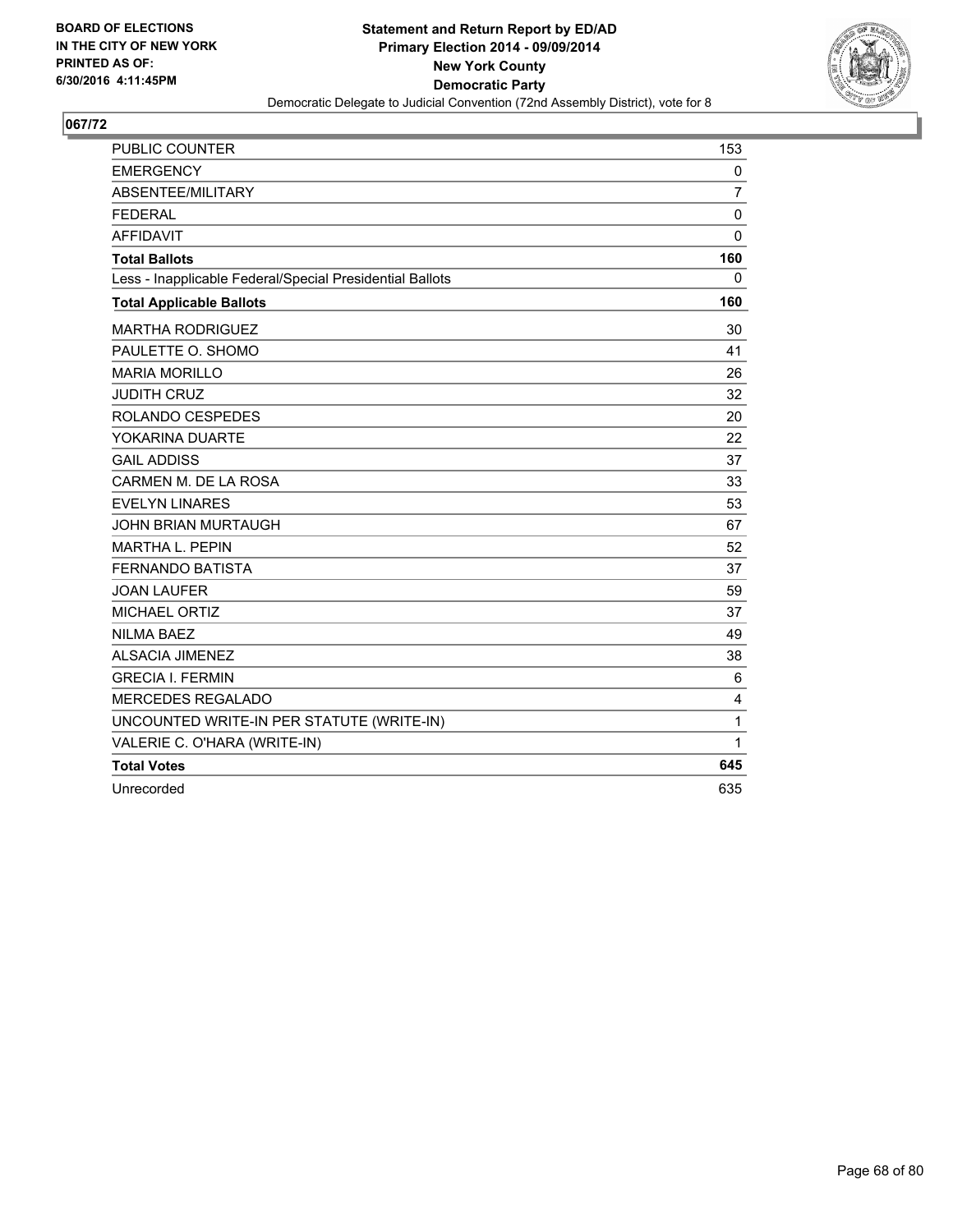

| <b>PUBLIC COUNTER</b>                                    | 199          |
|----------------------------------------------------------|--------------|
| <b>EMERGENCY</b>                                         | $\mathbf{0}$ |
| ABSENTEE/MILITARY                                        | 8            |
| <b>FEDERAL</b>                                           | 0            |
| <b>AFFIDAVIT</b>                                         | 1            |
| <b>Total Ballots</b>                                     | 208          |
| Less - Inapplicable Federal/Special Presidential Ballots | $\mathbf{0}$ |
| <b>Total Applicable Ballots</b>                          | 208          |
| <b>MARTHA RODRIGUEZ</b>                                  | 57           |
| PAULETTE O. SHOMO                                        | 68           |
| <b>MARIA MORILLO</b>                                     | 55           |
| <b>JUDITH CRUZ</b>                                       | 63           |
| ROLANDO CESPEDES                                         | 43           |
| YOKARINA DUARTE                                          | 40           |
| <b>GAIL ADDISS</b>                                       | 88           |
| CARMEN M. DE LA ROSA                                     | 43           |
| <b>EVELYN LINARES</b>                                    | 63           |
| <b>JOHN BRIAN MURTAUGH</b>                               | 88           |
| <b>MARTHA L. PEPIN</b>                                   | 55           |
| <b>FERNANDO BATISTA</b>                                  | 29           |
| <b>JOAN LAUFER</b>                                       | 72           |
| <b>MICHAEL ORTIZ</b>                                     | 33           |
| <b>NILMA BAEZ</b>                                        | 39           |
| <b>ALSACIA JIMENEZ</b>                                   | 31           |
| <b>GRECIA I. FERMIN</b>                                  | 11           |
| <b>MERCEDES REGALADO</b>                                 | 11           |
| MARGRET SHEARIER (WRITE-IN)                              | $\mathbf{1}$ |
| <b>Total Votes</b>                                       | 890          |
| Unrecorded                                               | 774          |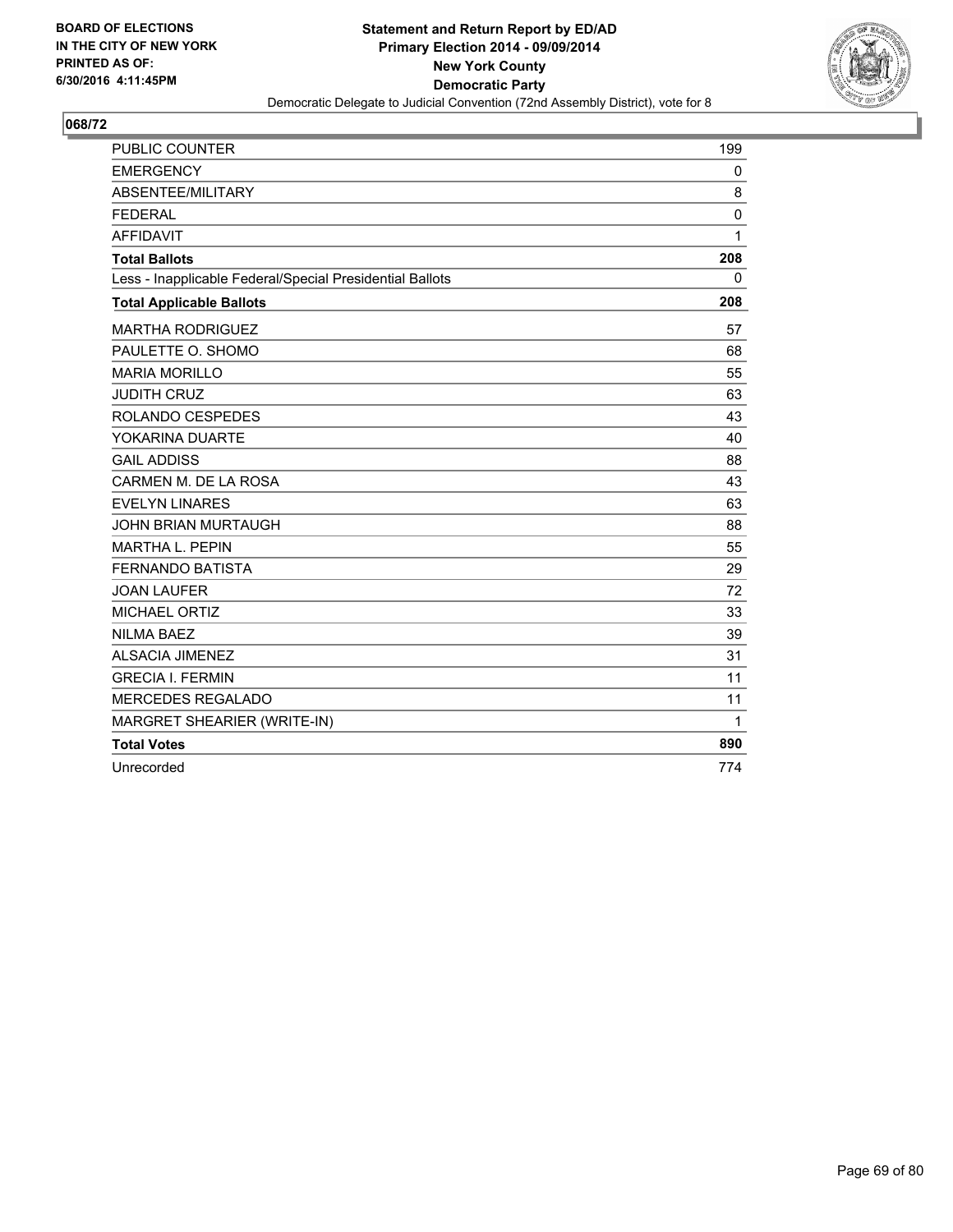

| <b>PUBLIC COUNTER</b>                                    | 123          |
|----------------------------------------------------------|--------------|
| <b>EMERGENCY</b>                                         | 0            |
| ABSENTEE/MILITARY                                        | 1            |
| <b>FEDERAL</b>                                           | $\mathbf 0$  |
| <b>AFFIDAVIT</b>                                         | 0            |
| <b>Total Ballots</b>                                     | 124          |
| Less - Inapplicable Federal/Special Presidential Ballots | 0            |
| <b>Total Applicable Ballots</b>                          | 124          |
| <b>MARTHA RODRIGUEZ</b>                                  | 34           |
| PAULETTE O. SHOMO                                        | 27           |
| <b>MARIA MORILLO</b>                                     | 30           |
| <b>JUDITH CRUZ</b>                                       | 29           |
| ROLANDO CESPEDES                                         | 24           |
| YOKARINA DUARTE                                          | 18           |
| <b>GAIL ADDISS</b>                                       | 54           |
| CARMEN M. DE LA ROSA                                     | 23           |
| <b>EVELYN LINARES</b>                                    | 36           |
| <b>JOHN BRIAN MURTAUGH</b>                               | 45           |
| <b>MARTHA L. PEPIN</b>                                   | 27           |
| <b>FERNANDO BATISTA</b>                                  | 17           |
| <b>JOAN LAUFER</b>                                       | 38           |
| <b>MICHAEL ORTIZ</b>                                     | 19           |
| <b>NILMA BAEZ</b>                                        | 28           |
| <b>ALSACIA JIMENEZ</b>                                   | 22           |
| <b>GRECIA I. FERMIN</b>                                  | 4            |
| <b>MERCEDES REGALADO</b>                                 | $\mathbf{1}$ |
| ED GOLDMAN (WRITE-IN)                                    | $\mathbf{1}$ |
| UNATTRIBUTABLE WRITE-IN (WRITE-IN)                       | 4            |
| <b>Total Votes</b>                                       | 481          |
| Unrecorded                                               | 511          |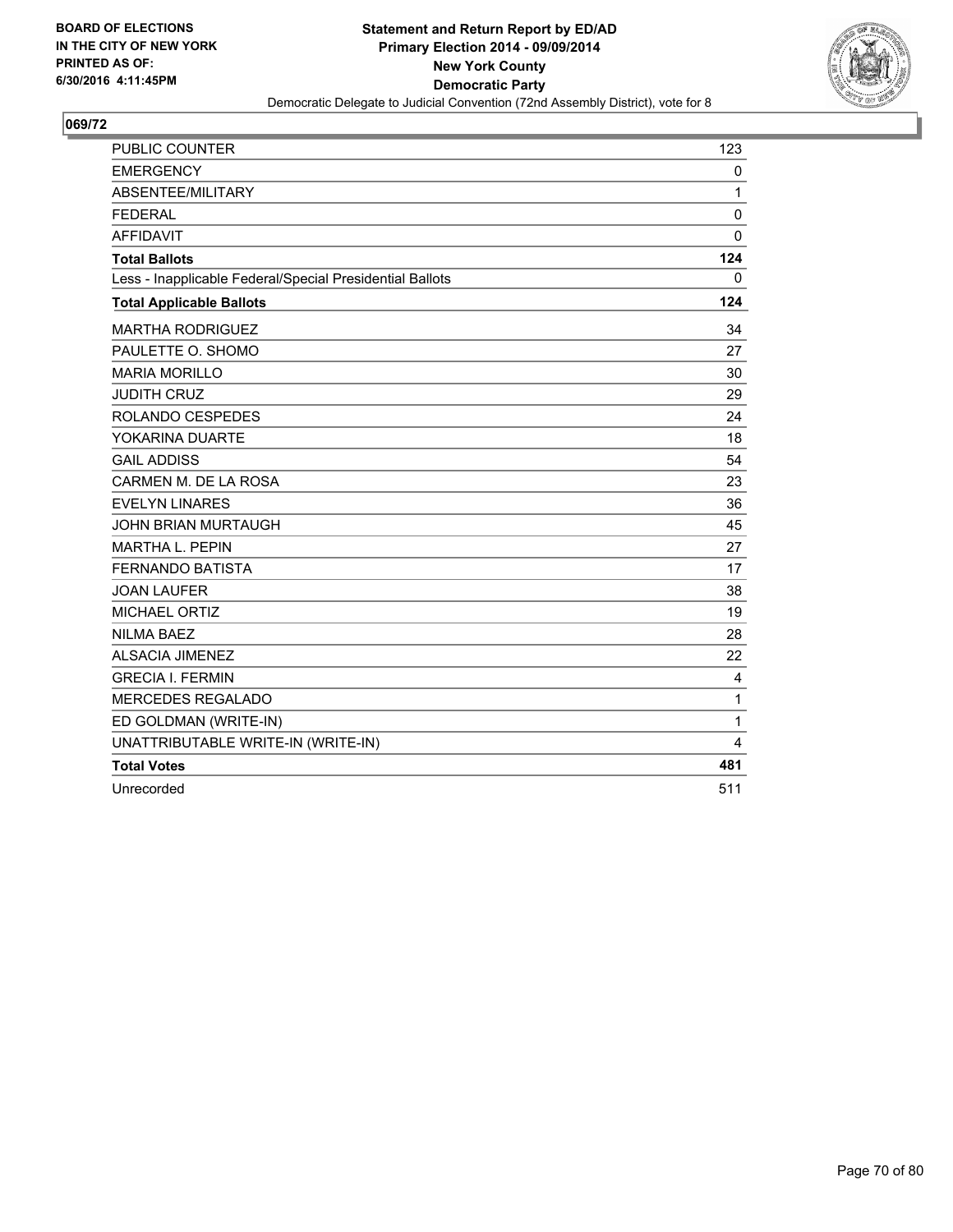

| <b>PUBLIC COUNTER</b>                                    | 65               |
|----------------------------------------------------------|------------------|
| <b>EMERGENCY</b>                                         | $\mathbf 0$      |
| ABSENTEE/MILITARY                                        | $\mathbf 0$      |
| <b>FEDERAL</b>                                           | 0                |
| <b>AFFIDAVIT</b>                                         | $\mathbf{1}$     |
| <b>Total Ballots</b>                                     | 66               |
| Less - Inapplicable Federal/Special Presidential Ballots | $\Omega$         |
| <b>Total Applicable Ballots</b>                          | 66               |
| <b>MARTHA RODRIGUEZ</b>                                  | 26               |
| PAULETTE O. SHOMO                                        | 15               |
| <b>MARIA MORILLO</b>                                     | 13               |
| <b>JUDITH CRUZ</b>                                       | 14               |
| ROLANDO CESPEDES                                         | 12               |
| YOKARINA DUARTE                                          | 10               |
| <b>GAIL ADDISS</b>                                       | 15               |
| CARMEN M. DE LA ROSA                                     | 15               |
| <b>EVELYN LINARES</b>                                    | 25               |
| <b>JOHN BRIAN MURTAUGH</b>                               | 8                |
| <b>MARTHA L. PEPIN</b>                                   | 12               |
| <b>FERNANDO BATISTA</b>                                  | 8                |
| <b>JOAN LAUFER</b>                                       | $\overline{7}$   |
| <b>MICHAEL ORTIZ</b>                                     | $\boldsymbol{9}$ |
| <b>NILMA BAEZ</b>                                        | $\overline{7}$   |
| <b>ALSACIA JIMENEZ</b>                                   | 8                |
| <b>GRECIA I. FERMIN</b>                                  | 4                |
| <b>MERCEDES REGALADO</b>                                 | 4                |
| <b>Total Votes</b>                                       | 212              |
| Unrecorded                                               | 316              |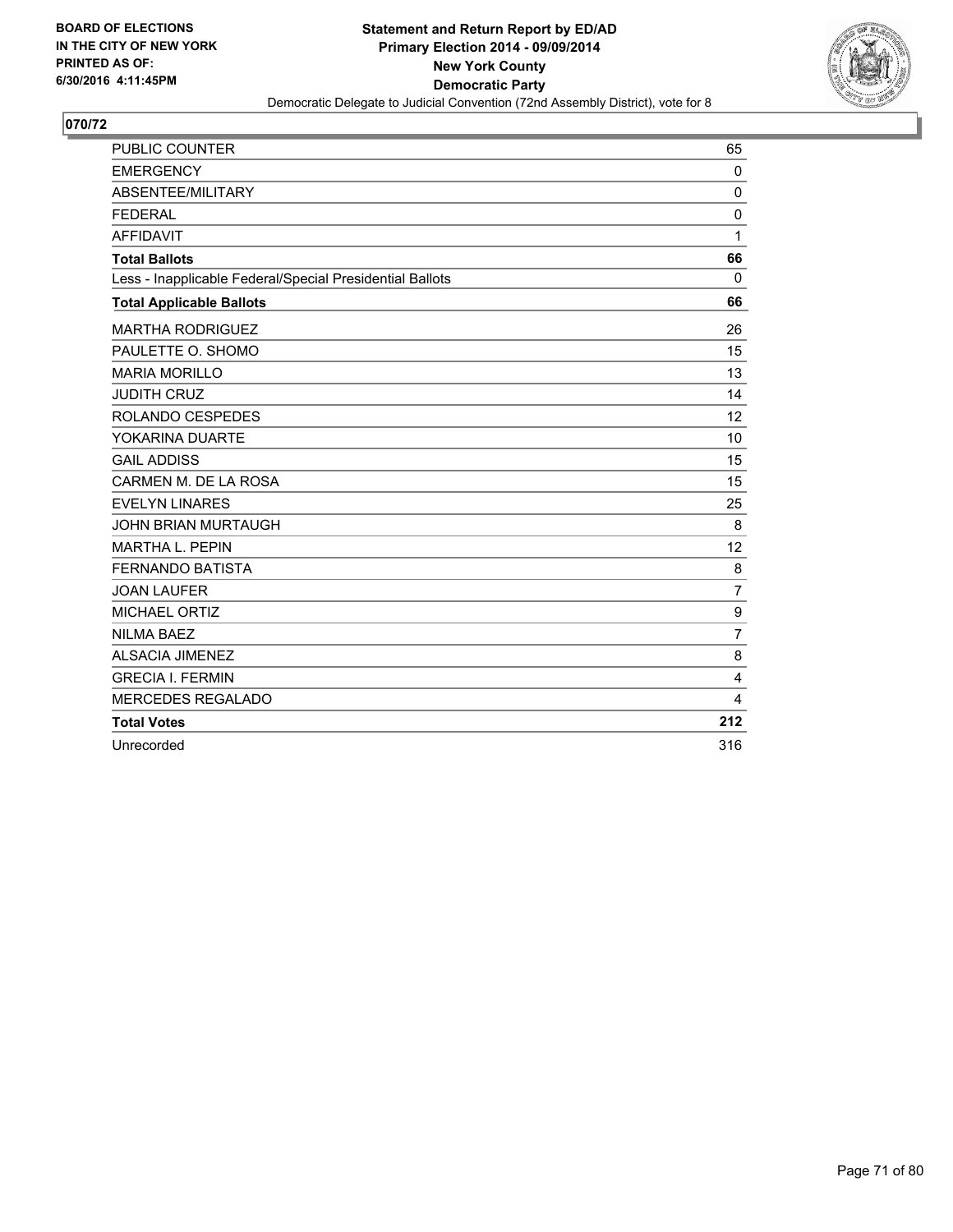

| <b>PUBLIC COUNTER</b>                                    | 93             |
|----------------------------------------------------------|----------------|
| <b>EMERGENCY</b>                                         | 0              |
| ABSENTEE/MILITARY                                        | 1              |
| <b>FEDERAL</b>                                           | $\mathbf 0$    |
| <b>AFFIDAVIT</b>                                         | 1              |
| <b>Total Ballots</b>                                     | 95             |
| Less - Inapplicable Federal/Special Presidential Ballots | $\mathbf{0}$   |
| <b>Total Applicable Ballots</b>                          | 95             |
| <b>MARTHA RODRIGUEZ</b>                                  | 31             |
| PAULETTE O. SHOMO                                        | 35             |
| <b>MARIA MORILLO</b>                                     | 28             |
| <b>JUDITH CRUZ</b>                                       | 23             |
| ROLANDO CESPEDES                                         | 14             |
| YOKARINA DUARTE                                          | 16             |
| <b>GAIL ADDISS</b>                                       | 18             |
| CARMEN M. DE LA ROSA                                     | 32             |
| <b>EVELYN LINARES</b>                                    | 29             |
| <b>JOHN BRIAN MURTAUGH</b>                               | 11             |
| <b>MARTHA L. PEPIN</b>                                   | 12             |
| <b>FERNANDO BATISTA</b>                                  | 19             |
| <b>JOAN LAUFER</b>                                       | 8              |
| <b>MICHAEL ORTIZ</b>                                     | 20             |
| <b>NILMA BAEZ</b>                                        | $\overline{7}$ |
| <b>ALSACIA JIMENEZ</b>                                   | 8              |
| <b>GRECIA I. FERMIN</b>                                  | $\overline{7}$ |
| <b>MERCEDES REGALADO</b>                                 | 3              |
| <b>Total Votes</b>                                       | 321            |
| Unrecorded                                               | 439            |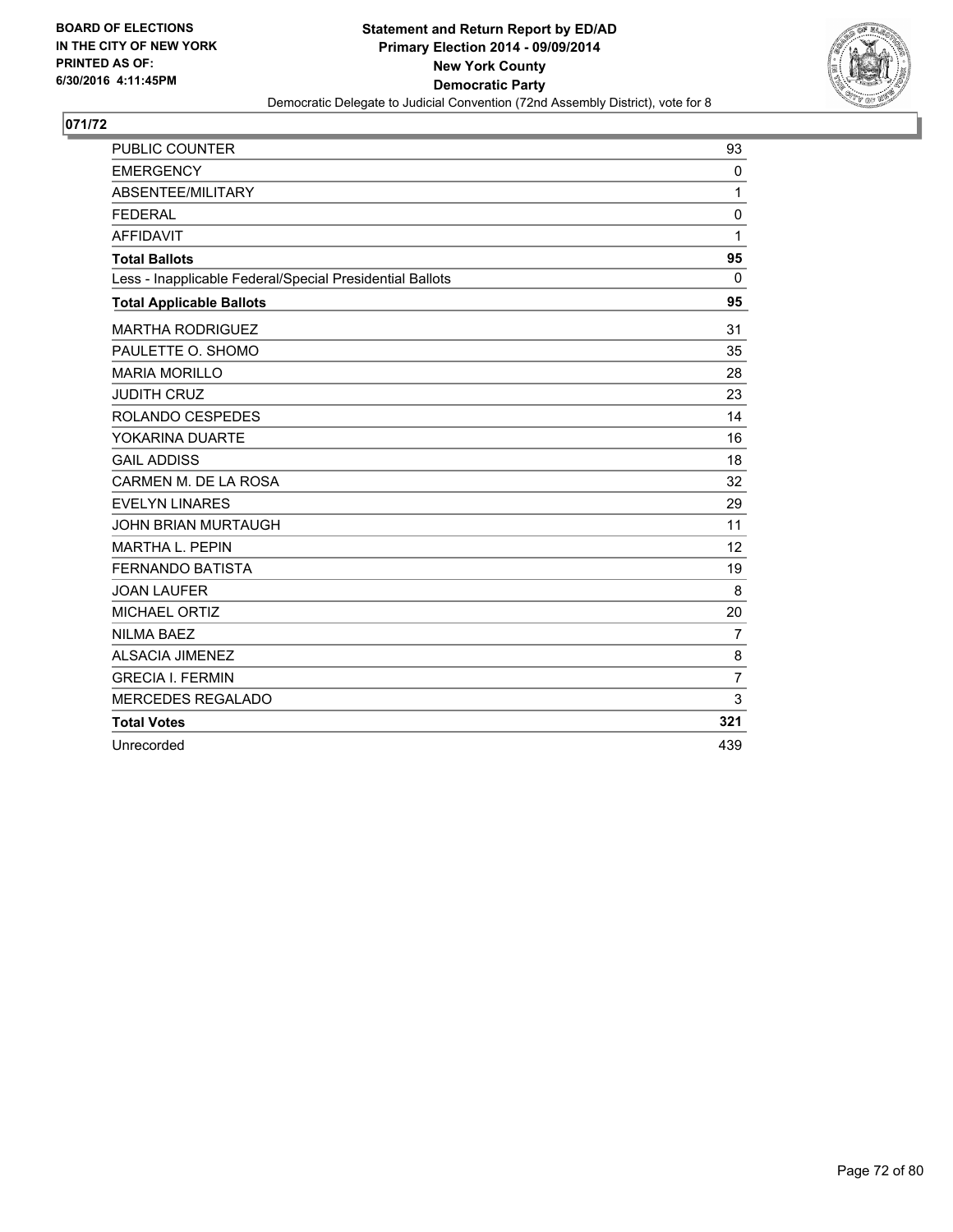

| PUBLIC COUNTER                                           | 134          |
|----------------------------------------------------------|--------------|
| <b>EMERGENCY</b>                                         | 0            |
| ABSENTEE/MILITARY                                        | 3            |
| <b>FEDERAL</b>                                           | $\mathbf 0$  |
| <b>AFFIDAVIT</b>                                         | 0            |
| <b>Total Ballots</b>                                     | 137          |
| Less - Inapplicable Federal/Special Presidential Ballots | $\mathbf{0}$ |
| <b>Total Applicable Ballots</b>                          | 137          |
| <b>MARTHA RODRIGUEZ</b>                                  | 42           |
| PAULETTE O. SHOMO                                        | 45           |
| <b>MARIA MORILLO</b>                                     | 39           |
| <b>JUDITH CRUZ</b>                                       | 18           |
| ROLANDO CESPEDES                                         | 28           |
| YOKARINA DUARTE                                          | 24           |
| <b>GAIL ADDISS</b>                                       | 18           |
| CARMEN M. DE LA ROSA                                     | 36           |
| <b>EVELYN LINARES</b>                                    | 51           |
| <b>JOHN BRIAN MURTAUGH</b>                               | 18           |
| <b>MARTHA L. PEPIN</b>                                   | 31           |
| <b>FERNANDO BATISTA</b>                                  | 30           |
| <b>JOAN LAUFER</b>                                       | 23           |
| MICHAEL ORTIZ                                            | 29           |
| <b>NILMA BAEZ</b>                                        | 26           |
| <b>ALSACIA JIMENEZ</b>                                   | 19           |
| <b>GRECIA I. FERMIN</b>                                  | 11           |
| <b>MERCEDES REGALADO</b>                                 | 14           |
| <b>Total Votes</b>                                       | 502          |
| Unrecorded                                               | 594          |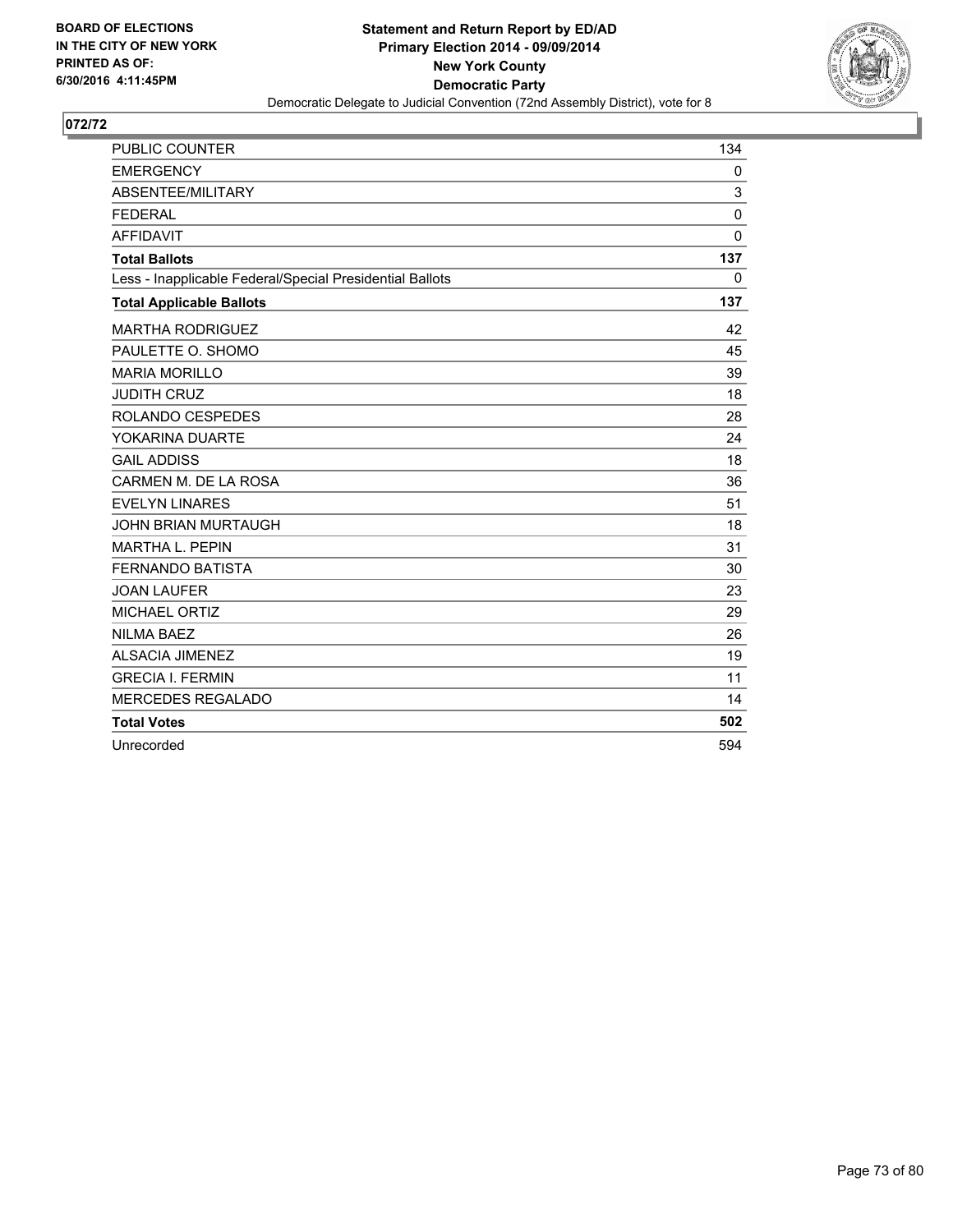

| <b>PUBLIC COUNTER</b>                                    | 25                      |
|----------------------------------------------------------|-------------------------|
| <b>EMERGENCY</b>                                         | $\mathbf 0$             |
| ABSENTEE/MILITARY                                        | $\Omega$                |
| <b>FEDERAL</b>                                           | $\mathbf 0$             |
| <b>AFFIDAVIT</b>                                         | $\Omega$                |
| <b>Total Ballots</b>                                     | 25                      |
| Less - Inapplicable Federal/Special Presidential Ballots | $\Omega$                |
| <b>Total Applicable Ballots</b>                          | 25                      |
| <b>MARTHA RODRIGUEZ</b>                                  | 4                       |
| PAULETTE O. SHOMO                                        | 3                       |
| <b>MARIA MORILLO</b>                                     | 1                       |
| <b>JUDITH CRUZ</b>                                       | $\overline{7}$          |
| ROLANDO CESPEDES                                         | 3                       |
| YOKARINA DUARTE                                          | 3                       |
| <b>GAIL ADDISS</b>                                       | 3                       |
| CARMEN M. DE LA ROSA                                     | $\overline{\mathbf{4}}$ |
| <b>EVELYN LINARES</b>                                    | 12                      |
| <b>JOHN BRIAN MURTAUGH</b>                               | 5                       |
| <b>MARTHA L. PEPIN</b>                                   | 6                       |
| <b>FERNANDO BATISTA</b>                                  | 4                       |
| <b>JOAN LAUFER</b>                                       | 5                       |
| MICHAEL ORTIZ                                            | 5                       |
| <b>NILMA BAEZ</b>                                        | 5                       |
| <b>ALSACIA JIMENEZ</b>                                   | 3                       |
| <b>GRECIA I. FERMIN</b>                                  | 1                       |
| <b>MERCEDES REGALADO</b>                                 | 3                       |
| <b>Total Votes</b>                                       | 77                      |
| Unrecorded                                               | 123                     |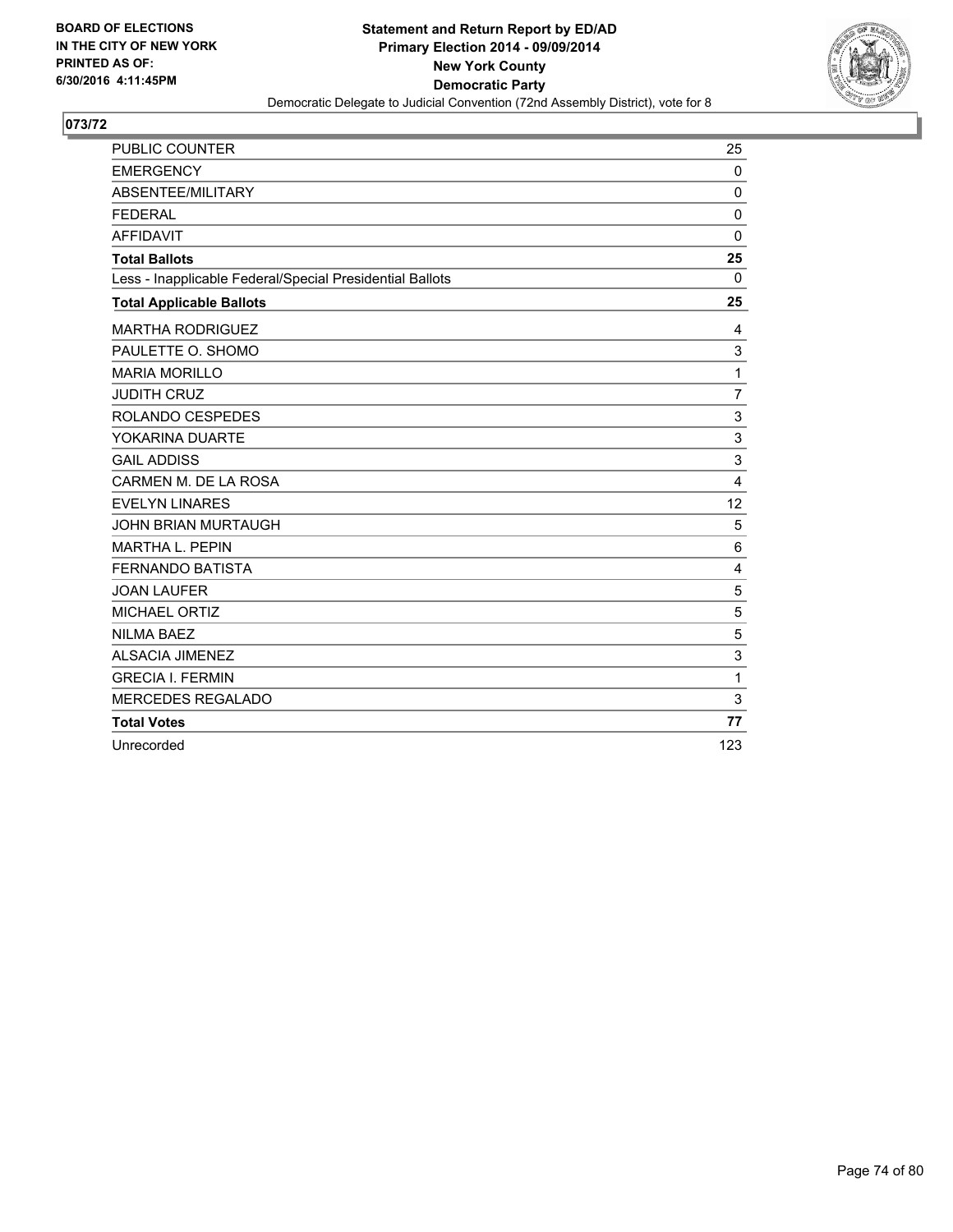

| <b>PUBLIC COUNTER</b>                                    | 90             |
|----------------------------------------------------------|----------------|
| <b>EMERGENCY</b>                                         | 0              |
| ABSENTEE/MILITARY                                        | 1              |
| <b>FEDERAL</b>                                           | 0              |
| <b>AFFIDAVIT</b>                                         | $\overline{2}$ |
| <b>Total Ballots</b>                                     | 93             |
| Less - Inapplicable Federal/Special Presidential Ballots | $\Omega$       |
| <b>Total Applicable Ballots</b>                          | 93             |
| <b>MARTHA RODRIGUEZ</b>                                  | 25             |
| PAULETTE O. SHOMO                                        | 18             |
| <b>MARIA MORILLO</b>                                     | 24             |
| <b>JUDITH CRUZ</b>                                       | 19             |
| ROLANDO CESPEDES                                         | 18             |
| YOKARINA DUARTE                                          | 14             |
| <b>GAIL ADDISS</b>                                       | 19             |
| CARMEN M. DE LA ROSA                                     | 25             |
| <b>EVELYN LINARES</b>                                    | 32             |
| <b>JOHN BRIAN MURTAUGH</b>                               | 19             |
| <b>MARTHA L. PEPIN</b>                                   | 17             |
| <b>FERNANDO BATISTA</b>                                  | 22             |
| <b>JOAN LAUFER</b>                                       | 19             |
| <b>MICHAEL ORTIZ</b>                                     | 18             |
| <b>NILMA BAEZ</b>                                        | 13             |
| <b>ALSACIA JIMENEZ</b>                                   | 13             |
| <b>GRECIA I. FERMIN</b>                                  | $\overline{7}$ |
| <b>MERCEDES REGALADO</b>                                 | $\overline{7}$ |
| <b>Total Votes</b>                                       | 329            |
| Unrecorded                                               | 415            |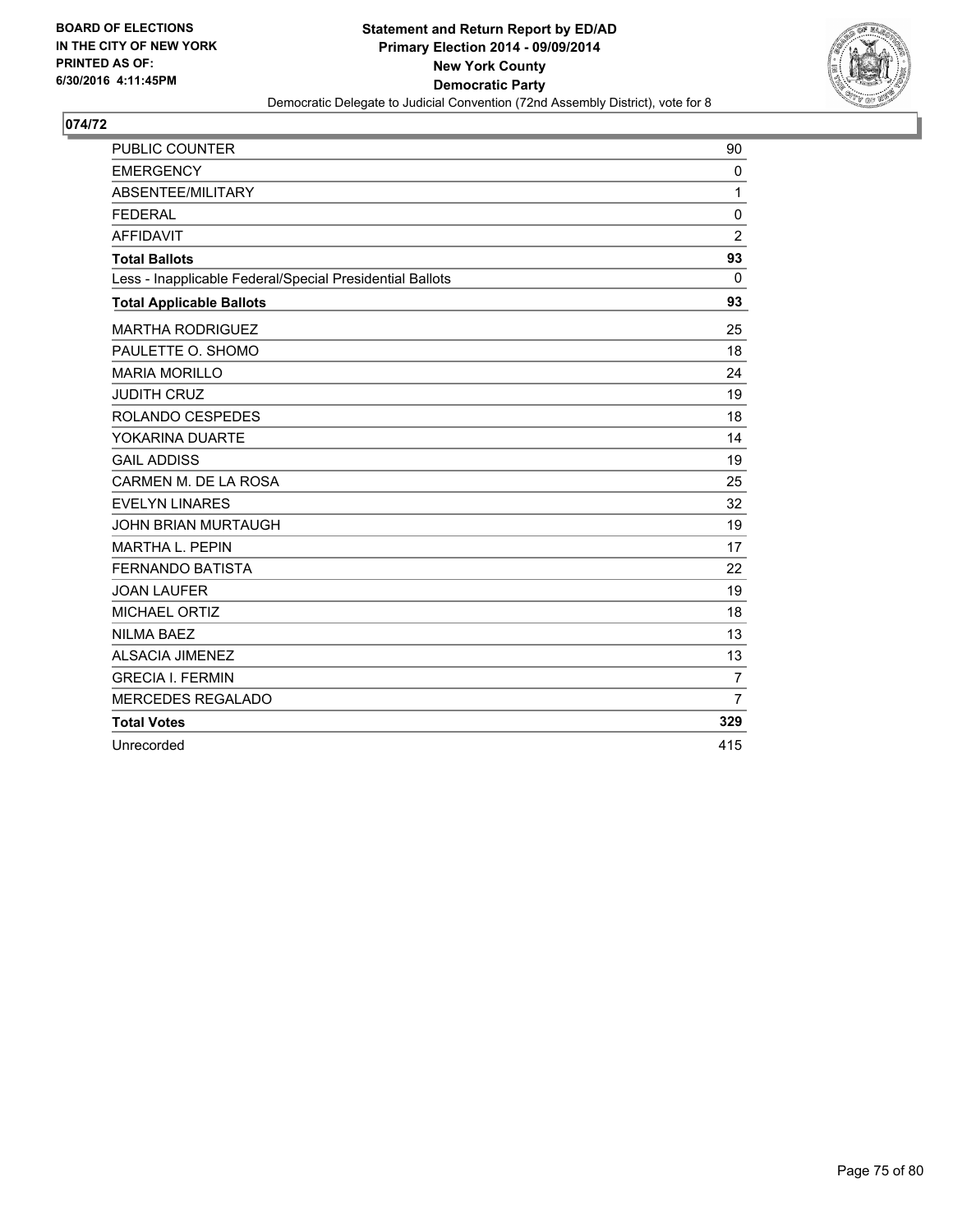

| <b>PUBLIC COUNTER</b>                                    | 152            |
|----------------------------------------------------------|----------------|
| EMERGENCY                                                | 0              |
| <b>ABSENTEE/MILITARY</b>                                 | 3              |
| <b>FEDERAL</b>                                           | 0              |
| <b>AFFIDAVIT</b>                                         | $\overline{2}$ |
| <b>Total Ballots</b>                                     | 157            |
| Less - Inapplicable Federal/Special Presidential Ballots | 0              |
| <b>Total Applicable Ballots</b>                          | 157            |
| MARTHA RODRIGUEZ                                         | 40             |
| PAULETTE O. SHOMO                                        | 35             |
| <b>MARIA MORILLO</b>                                     | 28             |
| <b>JUDITH CRUZ</b>                                       | 33             |
| ROLANDO CESPEDES                                         | 21             |
| YOKARINA DUARTE                                          | 18             |
| <b>GAIL ADDISS</b>                                       | 24             |
| CARMEN M. DE LA ROSA                                     | 31             |
| <b>EVELYN LINARES</b>                                    | 61             |
| <b>JOHN BRIAN MURTAUGH</b>                               | 44             |
| <b>MARTHA L. PEPIN</b>                                   | 38             |
| <b>FERNANDO BATISTA</b>                                  | 32             |
| <b>JOAN LAUFER</b>                                       | 35             |
| <b>MICHAEL ORTIZ</b>                                     | 32             |
| <b>NILMA BAEZ</b>                                        | 26             |
| <b>ALSACIA JIMENEZ</b>                                   | 20             |
| <b>GRECIA I. FERMIN</b>                                  | 11             |
| MERCEDES REGALADO                                        | 6              |
| GIECCA FELD (WRITE-IN)                                   | 1              |
| NILMA BAEZ (WRITE-IN)                                    | 1              |
| RODRIGUEZ MARNO (WRITE-IN)                               | 1              |
| THOMAS PERIO (WRITE-IN)                                  | 1              |
| UNATTRIBUTABLE WRITE-IN (WRITE-IN)                       | 1              |
| UNCOUNTED WRITE-IN PER STATUTE (WRITE-IN)                | 4              |
| <b>Total Votes</b>                                       | 544            |
| Unrecorded                                               | 712            |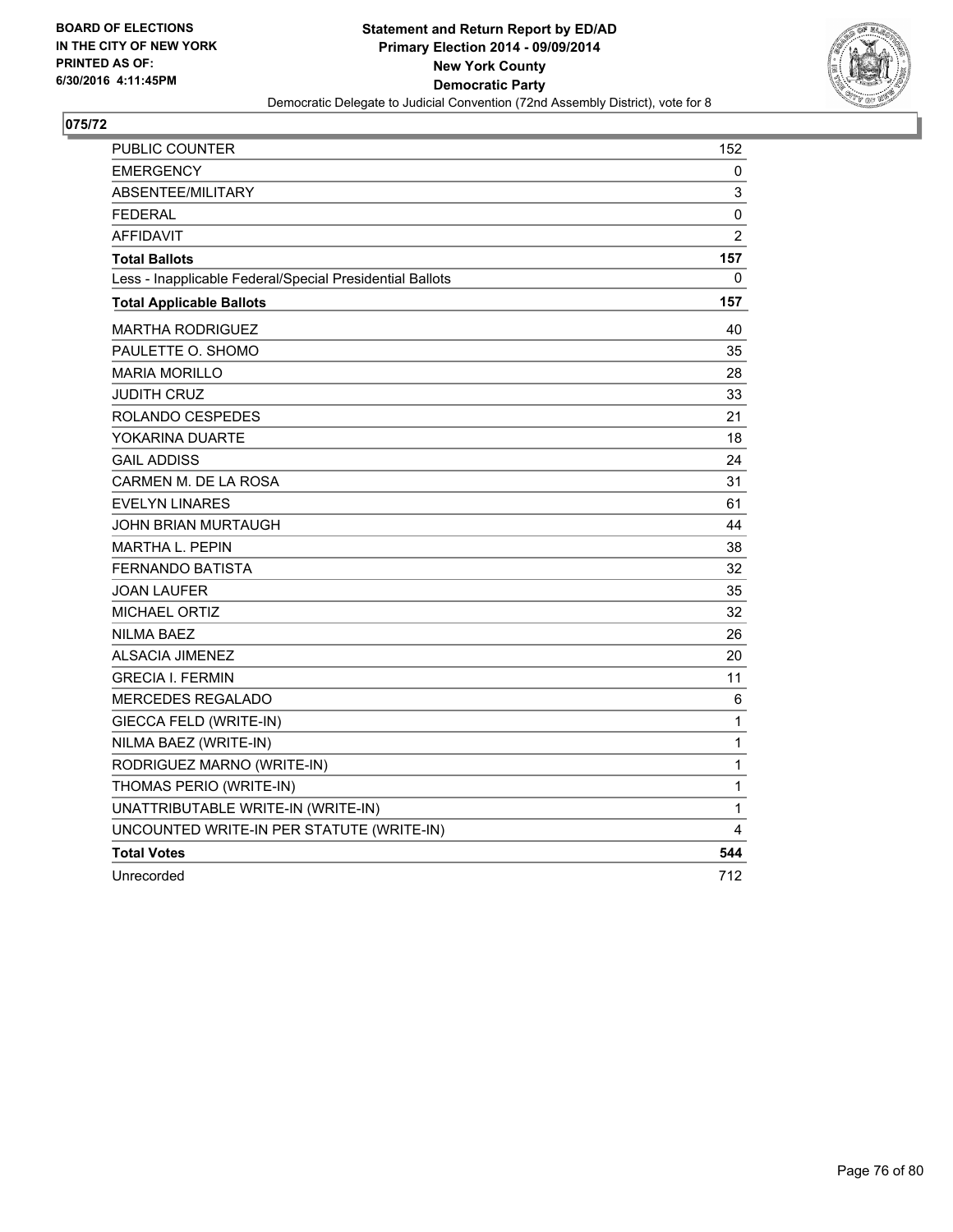

| <b>PUBLIC COUNTER</b>                                    | 82                      |
|----------------------------------------------------------|-------------------------|
| <b>EMERGENCY</b>                                         | 0                       |
| ABSENTEE/MILITARY                                        | $\overline{2}$          |
| <b>FEDERAL</b>                                           | 0                       |
| <b>AFFIDAVIT</b>                                         | 5                       |
| <b>Total Ballots</b>                                     | 89                      |
| Less - Inapplicable Federal/Special Presidential Ballots | 0                       |
| <b>Total Applicable Ballots</b>                          | 89                      |
| <b>MARTHA RODRIGUEZ</b>                                  | 14                      |
| PAULETTE O. SHOMO                                        | 8                       |
| <b>MARIA MORILLO</b>                                     | 20                      |
| <b>JUDITH CRUZ</b>                                       | 6                       |
| ROLANDO CESPEDES                                         | 9                       |
| YOKARINA DUARTE                                          | 8                       |
| <b>GAIL ADDISS</b>                                       | 8                       |
| CARMEN M. DE LA ROSA                                     | 13                      |
| <b>EVELYN LINARES</b>                                    | 22                      |
| JOHN BRIAN MURTAUGH                                      | 5                       |
| <b>MARTHA L. PEPIN</b>                                   | 5                       |
| <b>FERNANDO BATISTA</b>                                  | 9                       |
| <b>JOAN LAUFER</b>                                       | 3                       |
| <b>MICHAEL ORTIZ</b>                                     | $\overline{7}$          |
| <b>NILMA BAEZ</b>                                        | 3                       |
| <b>ALSACIA JIMENEZ</b>                                   | 4                       |
| <b>GRECIA I. FERMIN</b>                                  | 0                       |
| <b>MERCEDES REGALADO</b>                                 | $\overline{\mathbf{c}}$ |
| UNATTRIBUTABLE WRITE-IN (WRITE-IN)                       | 1                       |
| <b>Total Votes</b>                                       | 147                     |
| Unrecorded                                               | 565                     |
| 200/72 COMBINED into: 086/71                             |                         |
| 201/72 COMBINED into: 086/71                             |                         |
| 202/72 COMBINED into: 086/71                             |                         |

**203/72 COMBINED into: 086/71**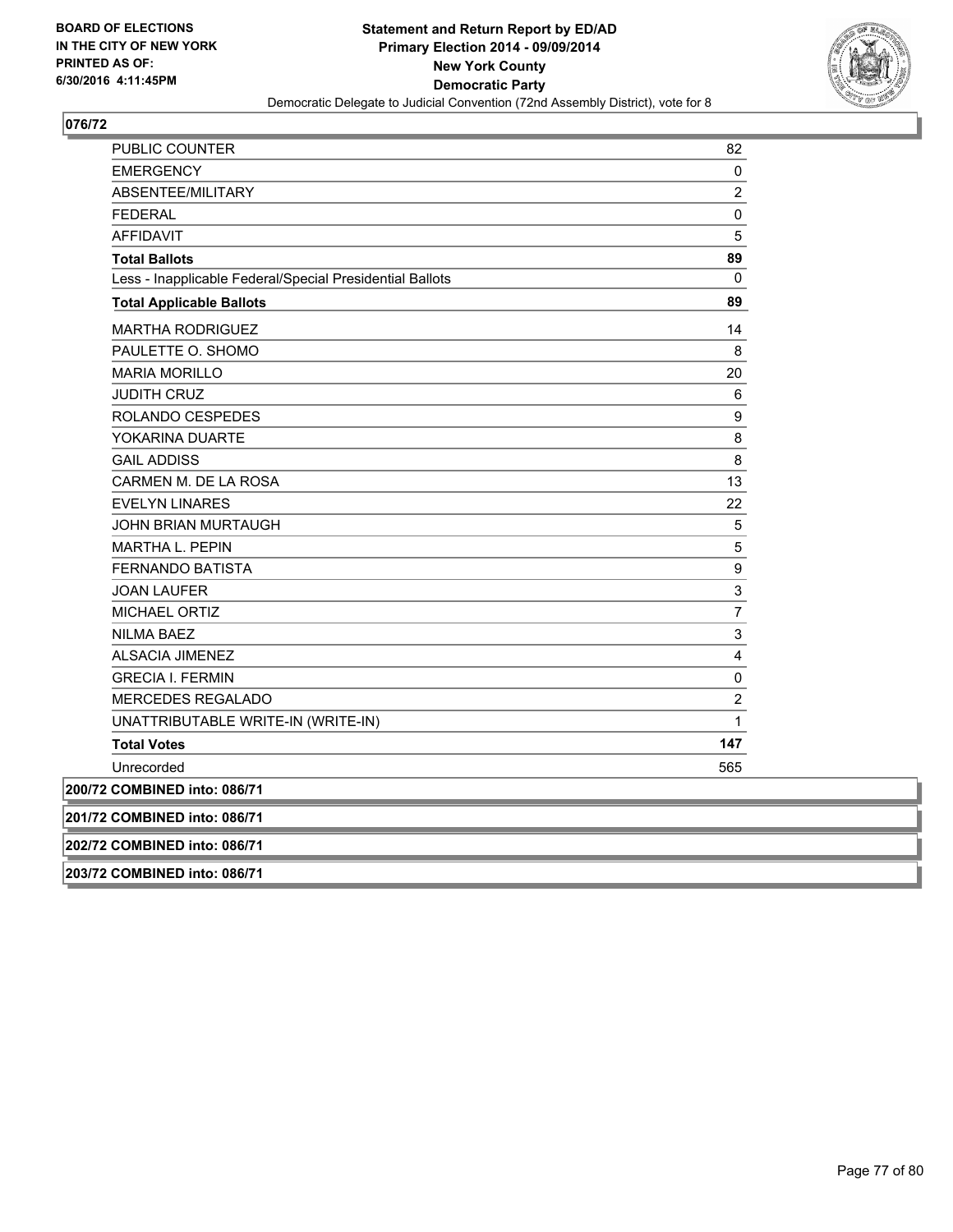

| PUBLIC COUNTER                                           | 0            |
|----------------------------------------------------------|--------------|
| <b>EMERGENCY</b>                                         | $\mathbf 0$  |
| ABSENTEE/MILITARY                                        | $\mathbf 0$  |
| <b>FEDERAL</b>                                           | 0            |
| <b>AFFIDAVIT</b>                                         | $\mathbf 0$  |
| <b>Total Ballots</b>                                     | 0            |
| Less - Inapplicable Federal/Special Presidential Ballots | 0            |
| <b>Total Applicable Ballots</b>                          | $\mathbf 0$  |
| <b>MARTHA RODRIGUEZ</b>                                  | 0            |
| PAULETTE O. SHOMO                                        | $\mathbf 0$  |
| <b>MARIA MORILLO</b>                                     | $\mathbf 0$  |
| <b>JUDITH CRUZ</b>                                       | 0            |
| ROLANDO CESPEDES                                         | 0            |
| YOKARINA DUARTE                                          | $\mathbf 0$  |
| <b>GAIL ADDISS</b>                                       | $\mathbf 0$  |
| CARMEN M. DE LA ROSA                                     | $\mathbf 0$  |
| <b>EVELYN LINARES</b>                                    | $\mathbf 0$  |
| <b>JOHN BRIAN MURTAUGH</b>                               | $\mathbf 0$  |
| <b>MARTHA L. PEPIN</b>                                   | $\mathbf 0$  |
| <b>FERNANDO BATISTA</b>                                  | 0            |
| <b>JOAN LAUFER</b>                                       | $\mathbf 0$  |
| <b>MICHAEL ORTIZ</b>                                     | $\mathbf 0$  |
| <b>NILMA BAEZ</b>                                        | $\mathbf 0$  |
| <b>ALSACIA JIMENEZ</b>                                   | $\mathbf 0$  |
| <b>GRECIA I. FERMIN</b>                                  | $\Omega$     |
| MERCEDES REGALADO                                        | $\mathbf{0}$ |
| <b>Total Votes</b>                                       | $\mathbf{0}$ |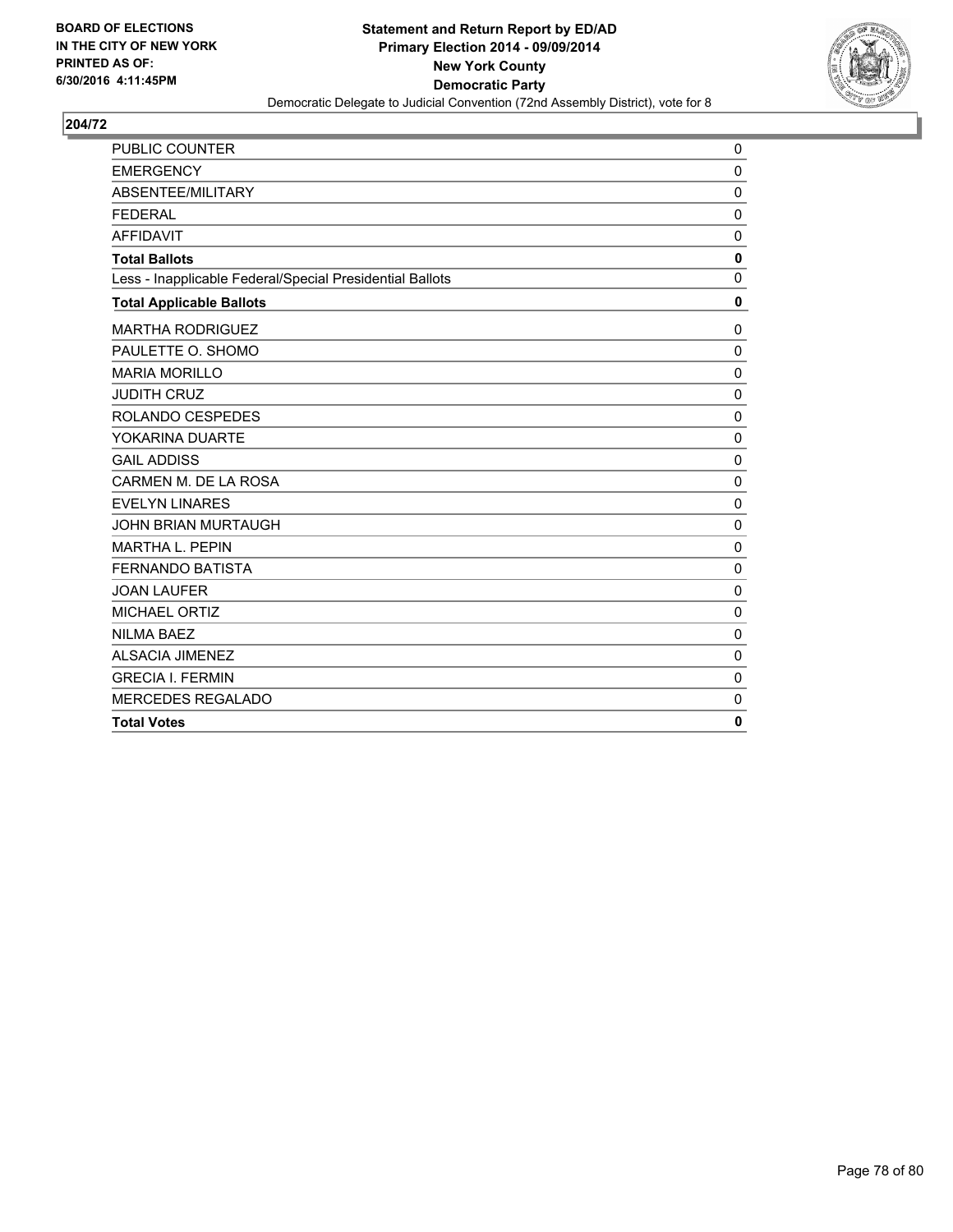

| PUBLIC COUNTER                                           | 0            |
|----------------------------------------------------------|--------------|
| <b>EMERGENCY</b>                                         | $\mathbf 0$  |
| ABSENTEE/MILITARY                                        | $\mathbf 0$  |
| <b>FEDERAL</b>                                           | 0            |
| <b>AFFIDAVIT</b>                                         | $\mathbf 0$  |
| <b>Total Ballots</b>                                     | $\mathbf 0$  |
| Less - Inapplicable Federal/Special Presidential Ballots | 0            |
| <b>Total Applicable Ballots</b>                          | $\mathbf 0$  |
| <b>MARTHA RODRIGUEZ</b>                                  | 0            |
| PAULETTE O. SHOMO                                        | $\mathbf 0$  |
| <b>MARIA MORILLO</b>                                     | $\mathbf 0$  |
| <b>JUDITH CRUZ</b>                                       | $\mathbf 0$  |
| ROLANDO CESPEDES                                         | $\mathbf 0$  |
| YOKARINA DUARTE                                          | $\mathbf 0$  |
| <b>GAIL ADDISS</b>                                       | $\mathbf 0$  |
| CARMEN M. DE LA ROSA                                     | $\mathbf 0$  |
| <b>EVELYN LINARES</b>                                    | $\mathbf 0$  |
| <b>JOHN BRIAN MURTAUGH</b>                               | $\mathbf 0$  |
| <b>MARTHA L. PEPIN</b>                                   | $\mathbf 0$  |
| <b>FERNANDO BATISTA</b>                                  | 0            |
| <b>JOAN LAUFER</b>                                       | $\mathbf 0$  |
| MICHAEL ORTIZ                                            | $\mathbf 0$  |
| <b>NILMA BAEZ</b>                                        | $\mathbf 0$  |
| <b>ALSACIA JIMENEZ</b>                                   | $\mathbf 0$  |
| <b>GRECIA I. FERMIN</b>                                  | $\mathbf 0$  |
| <b>MERCEDES REGALADO</b>                                 | 0            |
| <b>Total Votes</b>                                       | $\mathbf{0}$ |